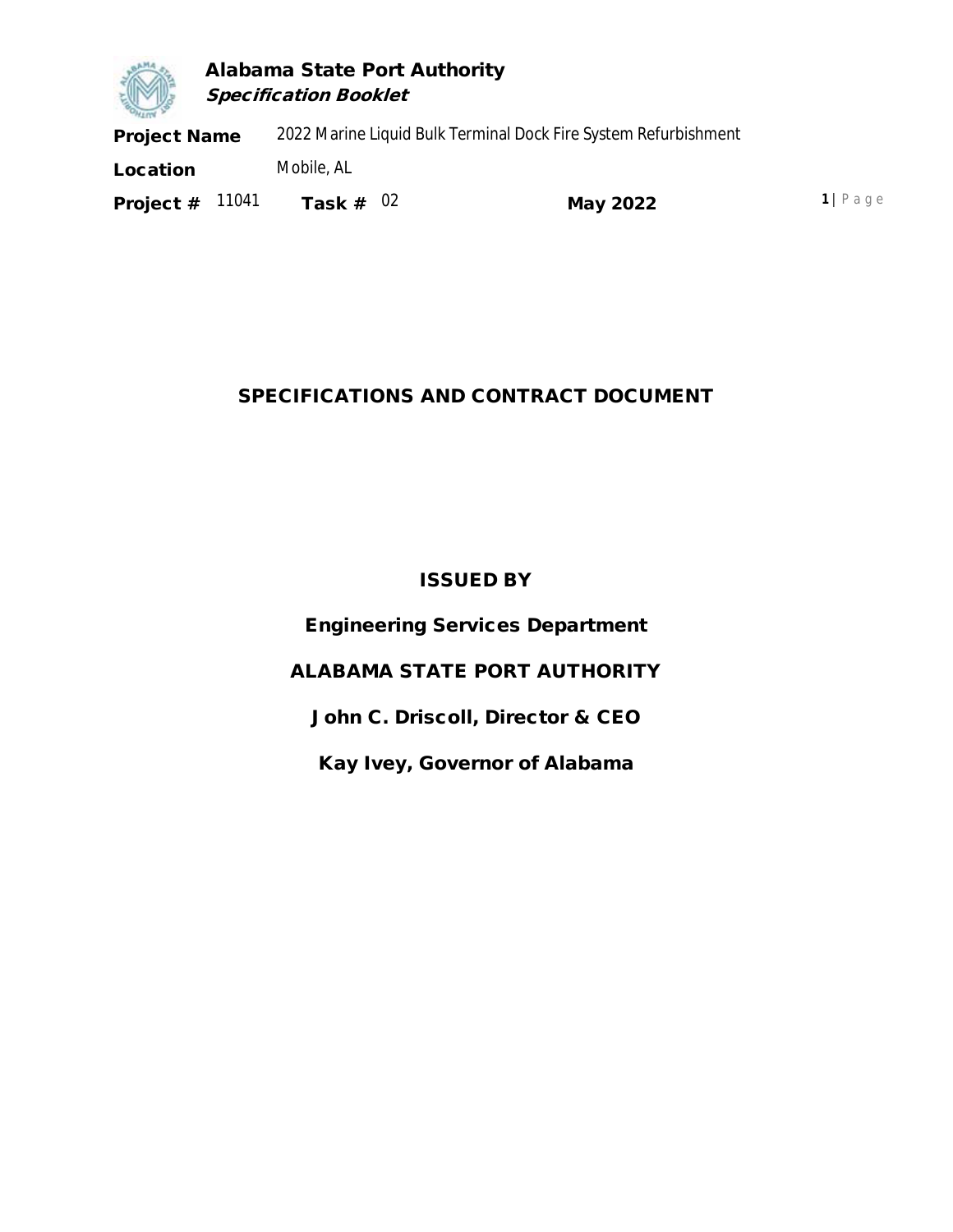|                     |       | <b>Alabama State Port Authority</b><br><b>Specification Booklet</b> |     |                                                                 |                              |  |
|---------------------|-------|---------------------------------------------------------------------|-----|-----------------------------------------------------------------|------------------------------|--|
| <b>Project Name</b> |       |                                                                     |     | 2022 Marine Liquid Bulk Terminal Dock Fire System Refurbishment |                              |  |
| Location            |       | Mobile, AL                                                          |     |                                                                 |                              |  |
| Project #           | 11041 | Task $#$                                                            | -02 | May 2022                                                        | $2 P \text{ a } q \text{ e}$ |  |

# TABLE OF CONTENTS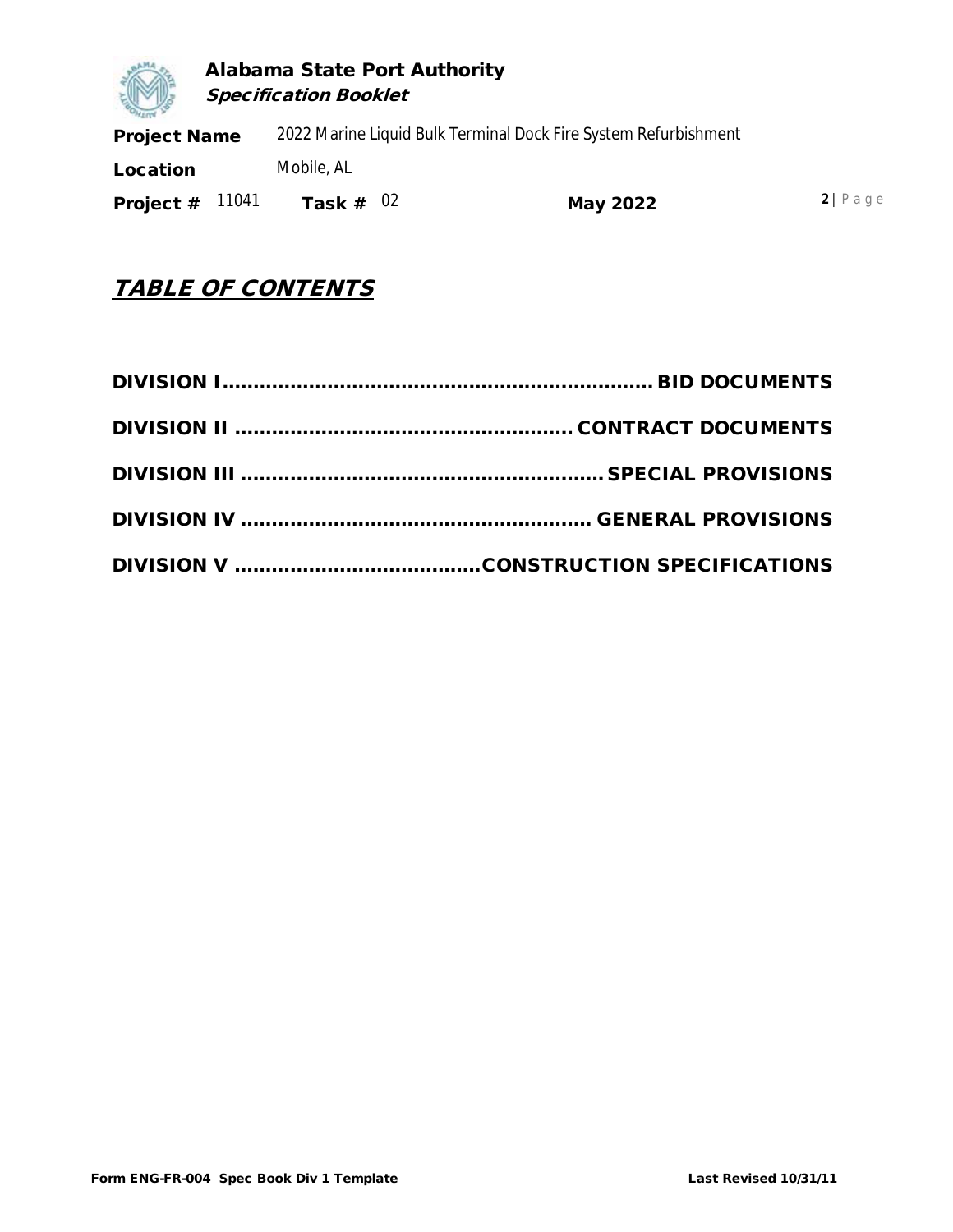|                     | <b>Alabama State Port Authority</b><br><b>Specification Booklet</b> |            |     |                                                                 |                   |
|---------------------|---------------------------------------------------------------------|------------|-----|-----------------------------------------------------------------|-------------------|
| <b>Project Name</b> |                                                                     |            |     | 2022 Marine Liquid Bulk Terminal Dock Fire System Refurbishment |                   |
| Location            |                                                                     | Mobile, AL |     |                                                                 |                   |
| Project #           | 11041                                                               | Task $#$   | -02 | May 2022                                                        | $3 P \text{age} $ |

## BID DOCUMENTS

# DIVISION I INDEX

| PROPOSAL (1111) 1991) 1991 - 1992 - 1993 - 1994 - 1994 - 1994 - 1994 - 1994 - 1994 - 1994 - 1994 - 1994 - 1994 - 1994 - 1994 - 1994 - 1994 - 1994 - 1994 - 1994 - 1994 - 1994 - 1994 - 1994 - 1994 - 1994 - 1994 - 1994 - 1994 |  |
|--------------------------------------------------------------------------------------------------------------------------------------------------------------------------------------------------------------------------------|--|
|                                                                                                                                                                                                                                |  |
|                                                                                                                                                                                                                                |  |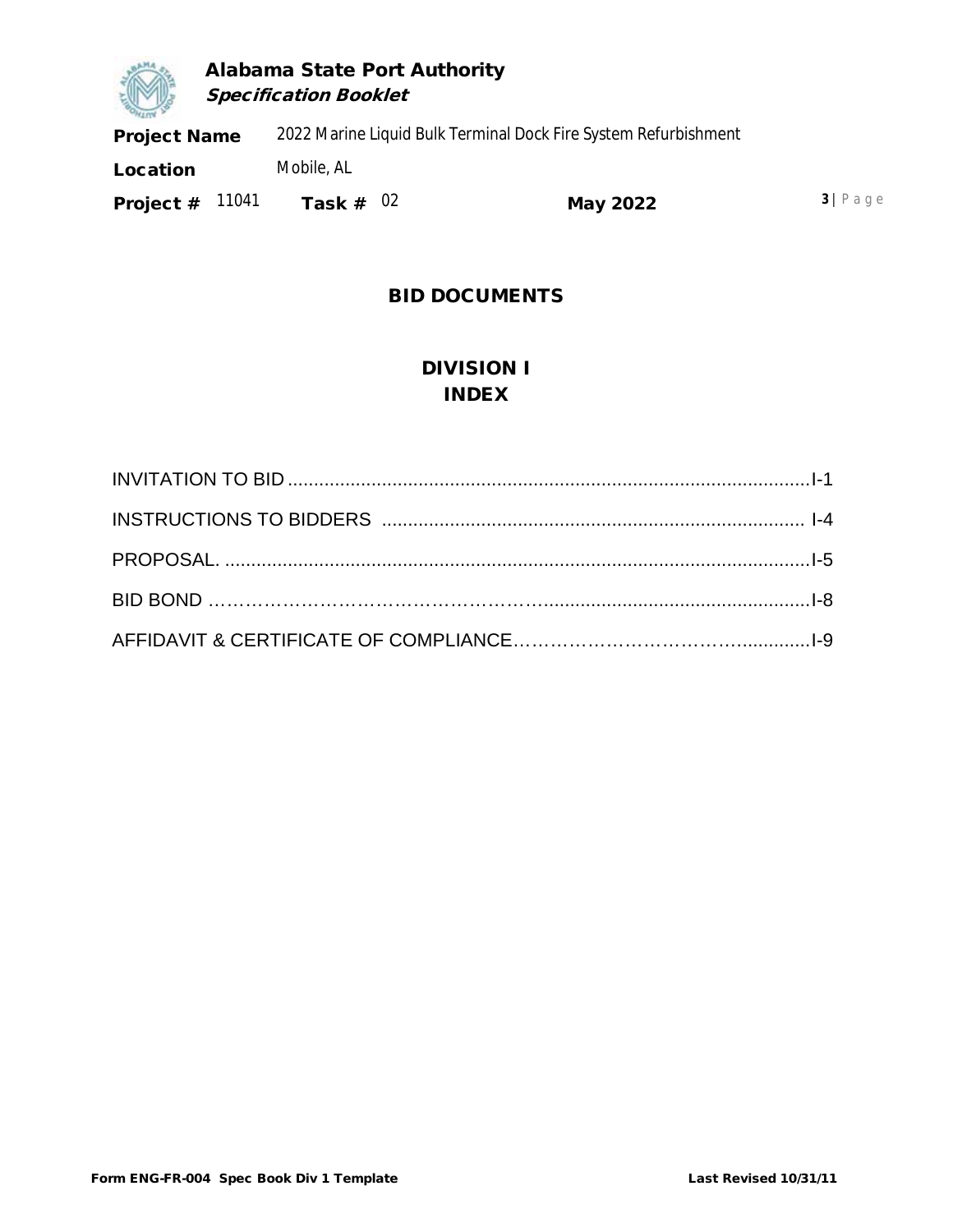

| <b>Project Name</b>      | 2022 Marine Liquid Bulk Terminal Dock Fire System Refurbishment |          |              |  |
|--------------------------|-----------------------------------------------------------------|----------|--------------|--|
| Location                 | Mobile, AL                                                      |          |              |  |
| <b>Project</b> # $11041$ | Task $# 02$                                                     | May 2022 | $l-1$   Page |  |

## INVITATION TO BID

Sealed bid proposals will be received via courier to the Alabama State Port Authority (ASPA), 1400 Alabama State Docks Blvd, Room 216, Administration Building, Mobile, AL 36602 by 1:30pm on Thursday, June 30, 2022. Sealed bid proposals can also be hand delivered from 1:45pm to 2:00pm on Thursday, June 30, 2022 to the Alabama State Port Authority in the International Trade Center building, 250 North Water Street, 4th floor – Banquet Room, Mobile, AL. Faxed or electronically submitted bids will not be accepted. ATTENDANCE TO THE BID OPENING IS NOT MANDATORY.

## **2022 Marine Liquid Bulk Terminal Dock Fire System Refurbishment MOBILE, ALABAMA**

The work consists principally of providing bonds, labor, materials, equipment, and supervision necessary for the refurbishment of a dock fire protection system at the Alabama State Port Authority's Marine Liquid Bulk Terminal (MLBT) in Mobile, Alabama. All areas of the ASPA Marine Liquid Bulk Terminal are restricted access and require valid Port Access Credentials with special designation for entry into the facility.

The MLBT dock is an integral component of the adjacent chemical manufacturing facility operated by INEOS Phenol. The facility discharges and loads the chemical components utilized in and generated from the manufacturing process at the MLBT dock. The dock vessel arrival schedule for the previous period of January 2022 thru June 2022 will be made available during the bidding process, by request. This schedule is provided for information only and may not be reflective of the actual vessel schedule during the project duration. The typical times at berth are 48 hours and 36 hours respectively for the K15503 and DLB106 vessels. The current vessel schedule for the project duration will be provided to the winning bidder on a daily basis, or more frequently as necessary, upon contract award and project mobilization.

Specifications, proposal forms, bond forms, and plans will be available on the Alabama Port Authority website under bid notices at the following address: [https://www.alports.com/procurement/#bids.](https://www.alports.com/procurement/#bids) Any issues related to the retrieval of the contract documents from the website should be directed to the ASPA Project Manager, Matt Thomas, E.I. at [matthew.thomas@alports.com](mailto:matthew.thomas@alports.com) or 251-441-7242.

A **MANDATORY** Pre-Bid Meeting is scheduled for 9:00am on Tuesday, June 14, 2022 in the International Trade Center Building, 250 North Water Street, 4th floor – Banquet Room, Mobile, AL. At the conclusion of the Pre-Bid Meeting, a site visit to the ASPA Marine Liquid Bulk Terminal at 7811 Rangeline Road, Theodore AL 36582 (30°31'43.3"N 88°07'14.1"W) will be conducted. The MLBT site visit will be limited to two (2) persons from each company represented. The site visit will familiarize the prospective Contractors on the existing conditions of the project site. **All bidders attending the MLBT site visit must contact the ASPA PM at least 24 hours in advance.** All attendees not possessing valid ASPA credentials with the special designation to enter the MLBT terminal must be escorted into the facility by ASPA personnel. **No same day escorts will be provided**. All escorted individuals are required to have a valid state or federal identification. All vehicles entering ASPA properties are required to have proof of vehicle registration and insurance.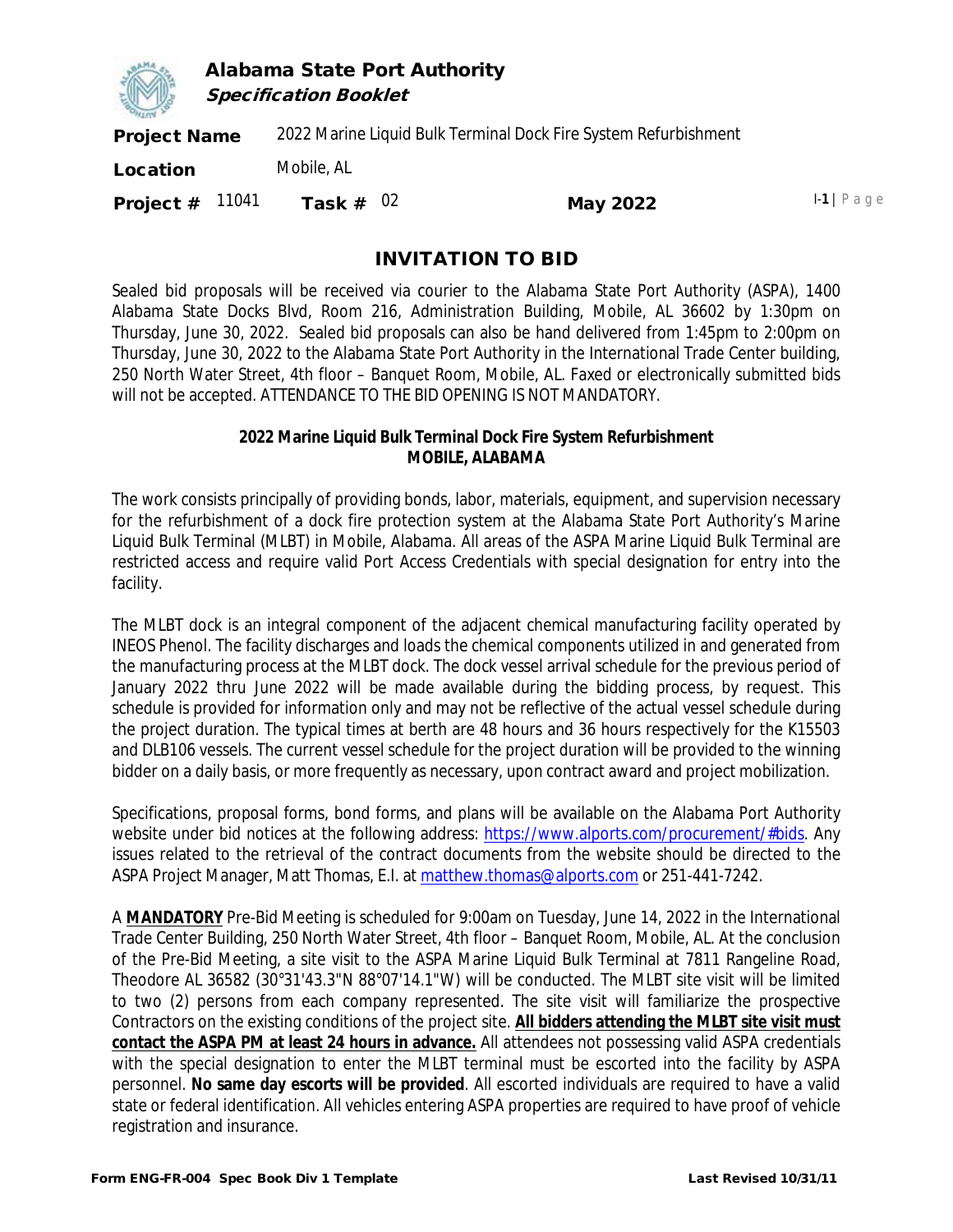

**Project # 11041 Task # 02 May 2022** I-2 | Page

All Contractors submitting bids are to carefully examine the site of the proposed work and thoroughly review the contract requirements prior to submission of a bid proposal. Each Bidder shall satisfy oneself as to the character, quality, and quantities of work to be performed, and as to the requirements of the proposed Contract. The submission of a proposal shall be proof that the bidding Contractor has made such examination and is satisfied as to the conditions to be encountered in performing the work and as to the requirements of the proposed Contract. Electing to not visit the site before bidding will not relieve the prospective bidders from the stated requirements to "satisfy oneself as to the character, quality, and quantities of work to be performed, and as to the requirements of the proposed contract". All bidding Contractors must hold a current license from the State Licensing Board for General Contractors, Montgomery, Alabama with a classification being **(MU) Municipal & Utility or Specialty Construction, (M): Mechanical-Fire Protection Systems.**

A Guarantee will be required with each bid as follows: (5%) percent of the amount bid, but in no event more than Ten Thousand (\$10,000) Dollars, shall be furnished in the form of a certified check or bid bond payable to the Alabama State Port Authority.

Performance and Payment bonds will be required at the signing of the contract in an amount not less than One Hundred (100%) percent of the contract price.

No bid will be considered unless the bidder, whether resident or non-resident of Alabama, is properly qualified to submit a proposal for this work in accordance with all applicable laws of the State of Alabama. This shall include evidence of holding a current license as required from the State Licensing Board for General Contractors, Montgomery, Alabama. Also, non-residents of the State must show evidence of having qualified with the Secretary of State to do business in Alabama.

Insofar as practical, the order of work will be as scheduled by the Contractor and approved by the ASPA Project Manager and INEOS PIC. The Contractor is required to submit a schedule detailing the sequence of work and time frame for Contractor's activities within 10 calendar days of receipt of the Notice to Proceed. Contractor's attention is directed to the fact that the facility's cargo handling operation is the priority item. Due to the on-demand nature of the deliveries required by the facility, daily coordination with the INEOS PIC is required to ensure efficient efforts by the Contractor and no interference of the operations. The Contractor will be provided continuous vessel schedule updates during the life of the project to aid in scheduling the work efficiently. All work shall be according to these specifications and all reference documents.

All individuals doing any work on this project, including operators, supervisors, maintenance personnel, truck drivers, etc. must have a valid Transportation Worker Identification Credential (TWIC) card, ASPA badge and an ASPA vehicle decal with no exceptions. The ASPA badge for this project requires a special designation for access to the MLBT facility. Information regarding ASPA's access policy is provided on the ASPA website at the link below.

<https://www.alports.com/port-access>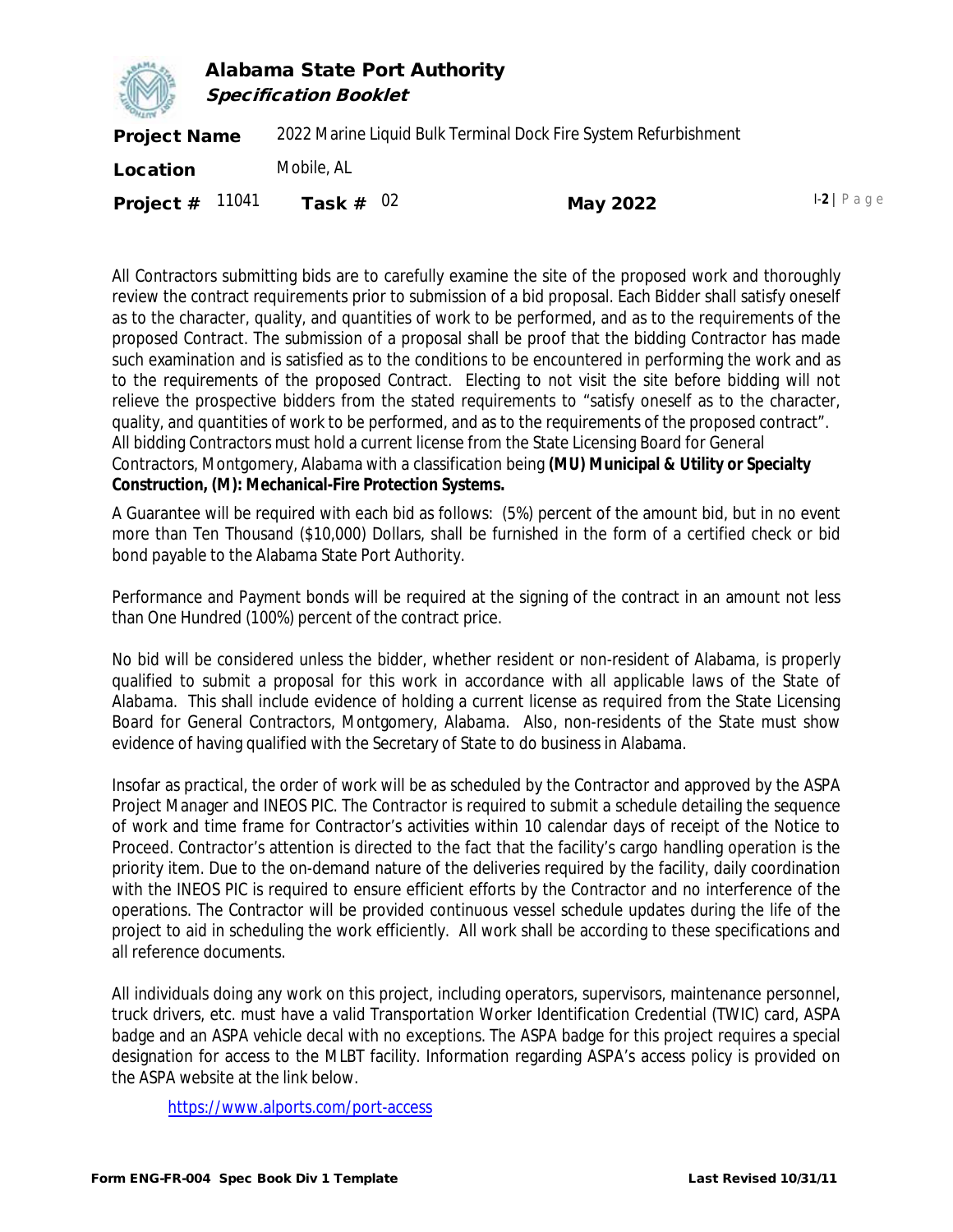

**Project # 11041 Task # 02 May 2022** I-3 | Page

Bids will be publicly opened at 2:00pm on Thursday, June 30, 2022 at the Alabama State Port Authority in the International Trade Center building, 250 North Water Street, 4th floor – Banquet Room, Mobile, Alabama. The right is reserved, as the interest of the Alabama State Port Authority may require, to reject any and all bids and to waive informalities in bids received.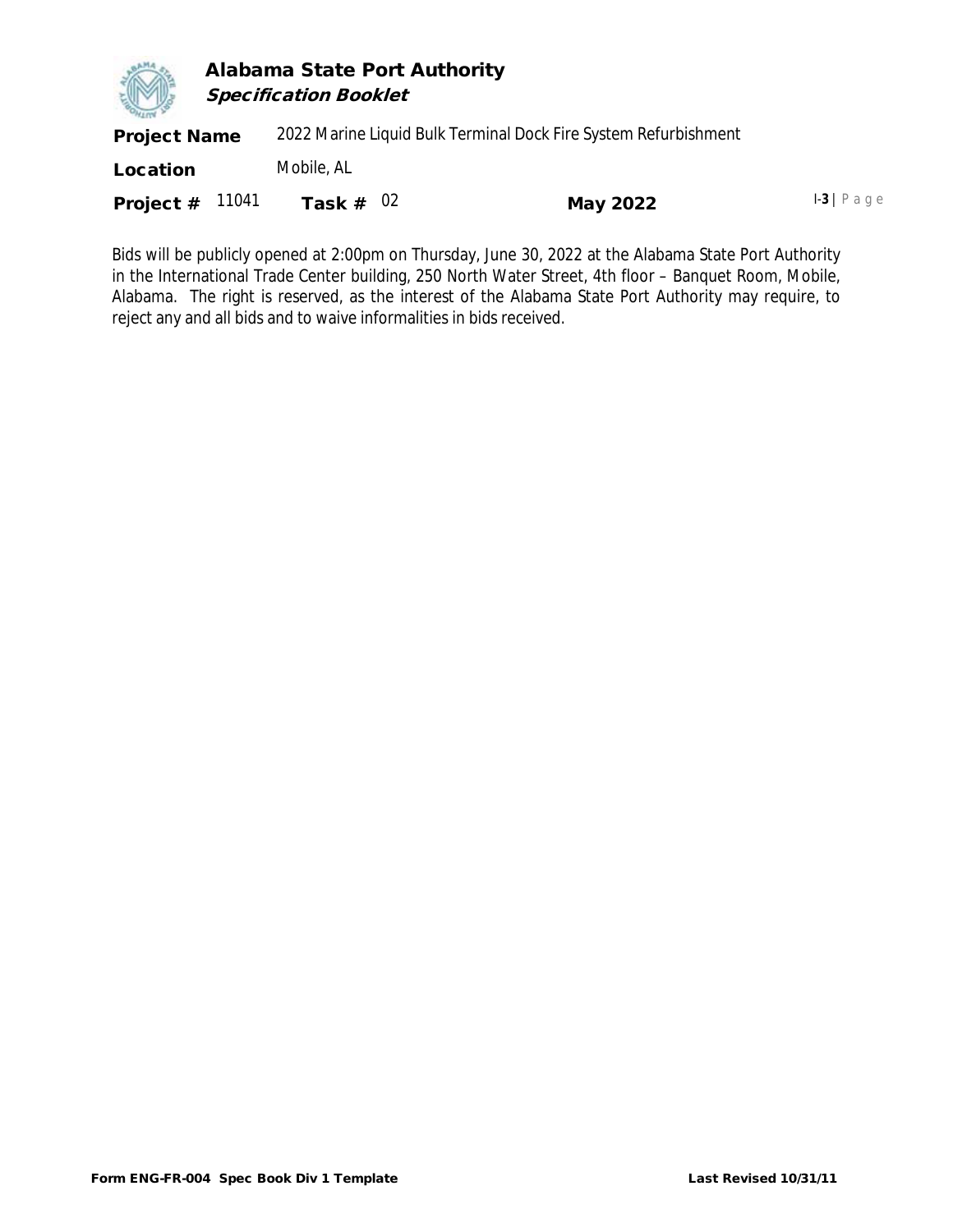

| <b>Project Name</b> | 2022 Marine Liquid Bulk Terminal Dock Fire System Refurbishment |          |                             |  |
|---------------------|-----------------------------------------------------------------|----------|-----------------------------|--|
| Location            | Mobile, AL                                                      |          |                             |  |
| 11041<br>Project #  | Task $# 02$                                                     | May 2022 | $\left  -4 \right $ P a g e |  |

## INSTRUCTIONS TO BIDDERS

## **1.0 ADDENDA AND INTERPRETATIONS**

All questions about the meaning or intent of the Contract Documents shall be submitted in writing to the Cowles, Murphy, Glover & Assoc. Project Manager, Miles Dearing, a[t mdearing@cmg-a.com.](mailto:mdearing@cmg-a.com) Replies will be issued by Addenda on the Alabama Port Authority website. All addenda so issued shall become part of the Contract Documents. Only questions answered by formal written Addenda will be binding. Oral and other interpretations or clarifications will be without legal effect. Deadline for submitting questions is 10:00am on Tuesday, June 21, 2022.

## **2.0 PREQUALIFICATION OF BIDDERS**

No proposal will be considered from any Contractor unless he is licensed to do work in the State of Alabama and has complied with the requirements of Paragraph SP-04 of the DIVISION III Special Provisions.

#### **3.0 SUBMISSION OF PROPOSALS**

Before submitting his proposal, the Contractor shall comply with the following:

- a) The Proposals, including the acknowledgement of addenda, shall be filled in ink on the form provided herein and all blank spaces in the form shall be fully filled. The signature shall be in long hand and the complete form shall be without interlineations, alteration or erasure.
- b) If the Bidder is a corporation organized in a state other than Alabama, attach to the Proposal a certificate from the Secretary of State showing that the Corporation is qualified to transact business in Alabama.
- c) Attach a certified check or Bid Bond in the amount of 5% of the Proposal, but not more than \$10,000 made payable to the Alabama State Port Authority.
- d) Non-resident (out of state) Contractors shall attach all items included by SP-6.
- e) Attach a copy of the State Contractor's License to Proposal.
- f) Certificate of Compliance with the Beason-Hammon Alabama Taxpayer and Citizen Protection Act (see page I-8)

One copy of Item (a) through (f) should be placed in a sealed envelope with the bidder's name, Contractor's license number, the project name and number, and the time and date of bid opening shown on the outside.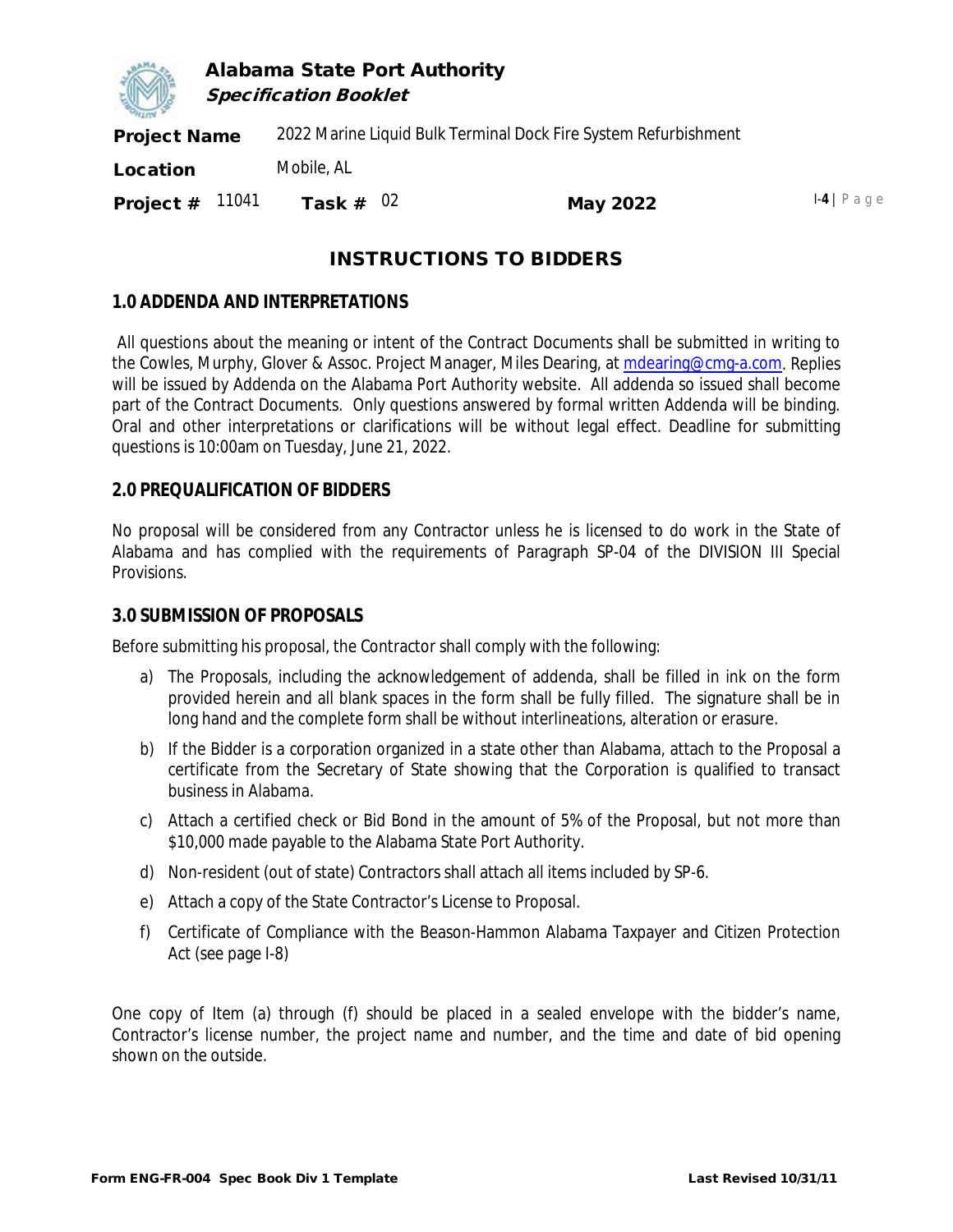

**Project Name** 2022 Marine Liquid Bulk Terminal Dock Fire System Refurbishment

**Location** Mobile, AL

**Project # 11041 Task # 02 May 2022** I-5 | Page

Proposal of:

Address:

Date:

To: STATE OF ALABAMA, Alabama State Port Authority, Mobile, Alabama

Gentlemen:

The undersigned, as Bidder, hereby declares that he has examined the site of the work and informed himself fully in regard to all conditions pertaining to the place where the work is to be done; that he has examined the plans and specifications for the work and contractual documents relative thereto, and has read all Special Provisions and Specifications furnished; and that he has satisfied himself relative to all aspects of the work to be performed and especially to those factors affecting cost, progress, or performance.

The Bidder proposes and agrees, if this bid is accepted, to contract with the Owner in the form of contract specified, to furnish all necessary materials, equipment, tools, apparatus, means of transportation, labor and incidentals to perform in a satisfactory manner, the work described in the Contract Specifications and Drawings for the Alabama State Port Authority, for the prices listed below to complete:

## **2022 Marine Liquid Bulk Terminal Dock Fire System Refurbishment MOBILE, ALABAMA**

In full and complete accordance with the shown, noted, described and reasonable intended requirements of the plans, specifications and contract documents to the full and entire satisfaction of the Owner with a definite understanding that no money will be allowed for extra work except as set forth in the attached contract documents.

It is agreed that the description under each item, being briefly stated, implies, although it does not mention, all incidentals and that the prices stated are intended to cover all such work materials and incidentals as constitute Bidder's obligation as described in the specifications and any details not specifically mentioned, but evidently included in the contract shall be compensated for the item which most logically includes it.

Bidder agrees that he will commence the work within the time allotted by the Contract Documents with an adequate force, plant, and equipment and that the work will be completed within time schedules outlined in Special Provisions Article SP-3.

Bidder accepts the provisions of the Contract Documents as to liquidated damages in the event of failure to complete the work.

The Bidder further agrees that, in case of failure on his part to execute the Contract and required bonds within ten (10) calendar days from the date written notice of award if mailed or otherwise delivered to the Bidder, the certified check or bid bond accompanying this bid and the monies payable thereon shall be paid into the funds of the Owner not as penalty, but as a liquidation of a reasonable portion of the damages incurred by the Owner due to the Bidder's failure to execute the Contract.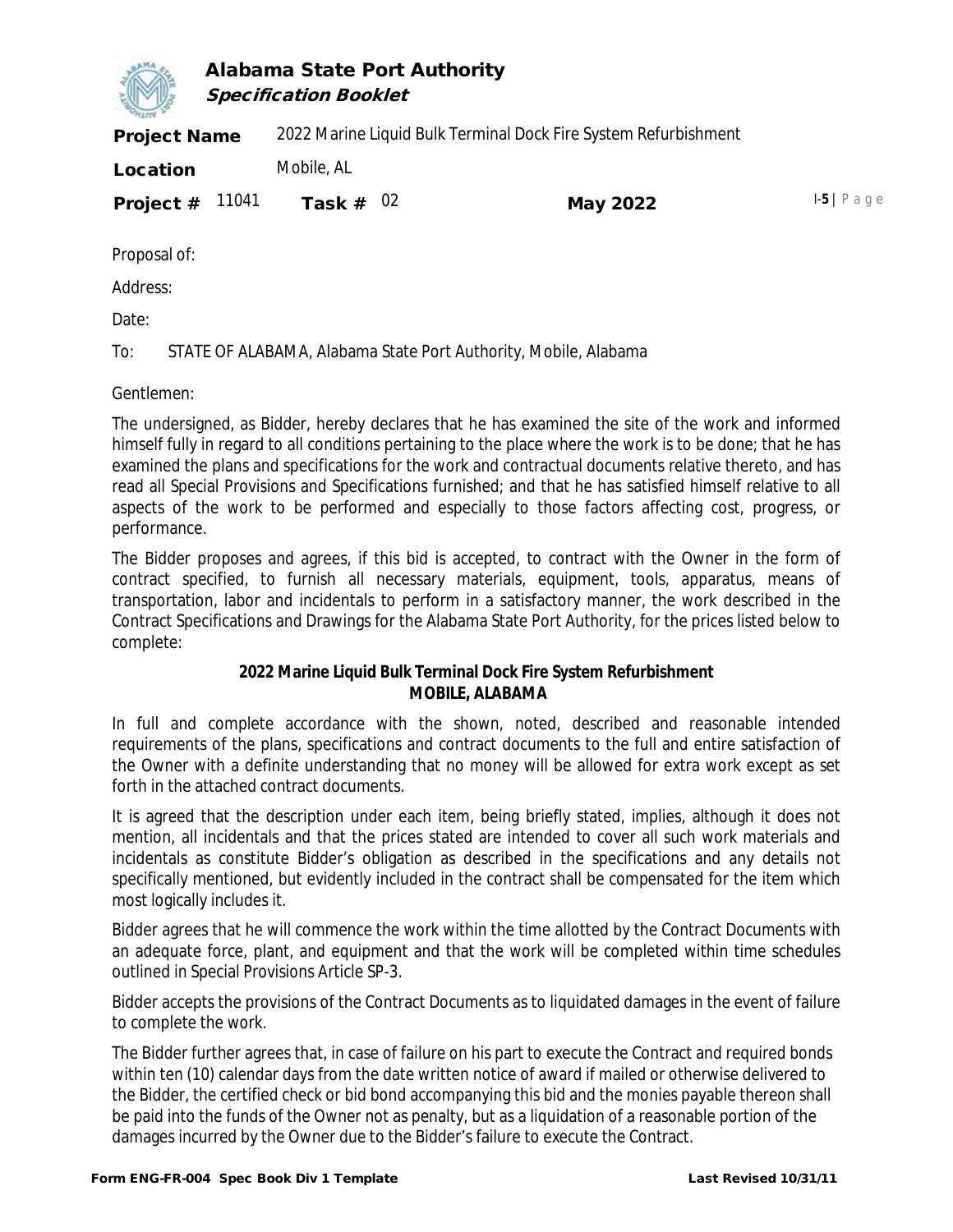

**Project Name** 2022 Marine Liquid Bulk Terminal Dock Fire System Refurbishment

**Location** Mobile, AL

**Project # 11041 Task # 02 May 2022** I-6 | Page

## SCHEDULE OF PRICES

| <b>ITEM</b> | <b>DESCRIPTION</b>                                                                  | <b>QUANTITY</b>  | <b>UNIT PRICE</b> | <b>AMOUNT</b> |
|-------------|-------------------------------------------------------------------------------------|------------------|-------------------|---------------|
| 1.0         | <b>General Requirements</b>                                                         | $\mathbf{1}$     | Lump Sum          | $\mathcal{S}$ |
| 2.0         | <b>Fire Monitors &amp; Nozzles</b>                                                  | $\mathbf{1}$     | Lump Sum          | $\mathcal{S}$ |
| 3.0         | <b>Fire Monitor Controllers</b>                                                     | $\mathbf{1}$     | Lump Sum          | $\mathcal{S}$ |
| 4.0         | <b>Boathouse Vertical Turbine Pump,</b><br>Diesel Driver, Controller & Fuel<br>Tank | 1                | Lump Sum          | $\mathcal{S}$ |
| 5.0         | <b>Boathouse Exhaust Fan, Louvers</b><br>& Exterior Siding                          | $\mathbf{1}$     | Lump Sum          | \$            |
| 6.0         | <b>Prepackaged Dual Fire Pump</b><br><b>System</b>                                  | $\mathbf{1}$     | Lump Sum          | $\mathcal{S}$ |
| 7.0         | <b>Miscellaneous</b>                                                                | 1                | Lump Sum          | $\mathcal{S}$ |
|             |                                                                                     | <b>Total Bid</b> | S                 |               |

- (1) This is a Lump Sum Bid for the work as shown on the drawings and as specified. The quantity under each item may be increased, decreased, or deleted after award of Contract in accordance with provisions of the Contract Documents. The Unit Prices are for adjustment only.
- (2) The Total Bid amount shall be the sum of Items 1.0 7.0. All optional items to be included in the contract shall be approved by the Owner.
- (3) The General Requirements (Item 1.0) to include mobilization/demobilization, bonds, insurances, port credentials and all other general costs. Mobilization will account for 60% of this item and Demobilization will account for 40%.
- (4) Miscellaneous (Item 7.0) should include any other items not specifically detailed in the schedule of prices but included in the drawings or specifications.
- (5) The cost of all items ancillary to the work shall be absorbed into bid items 1.0 thru 7.0. No separate payment shall be made for items supplementary to this schedule of prices.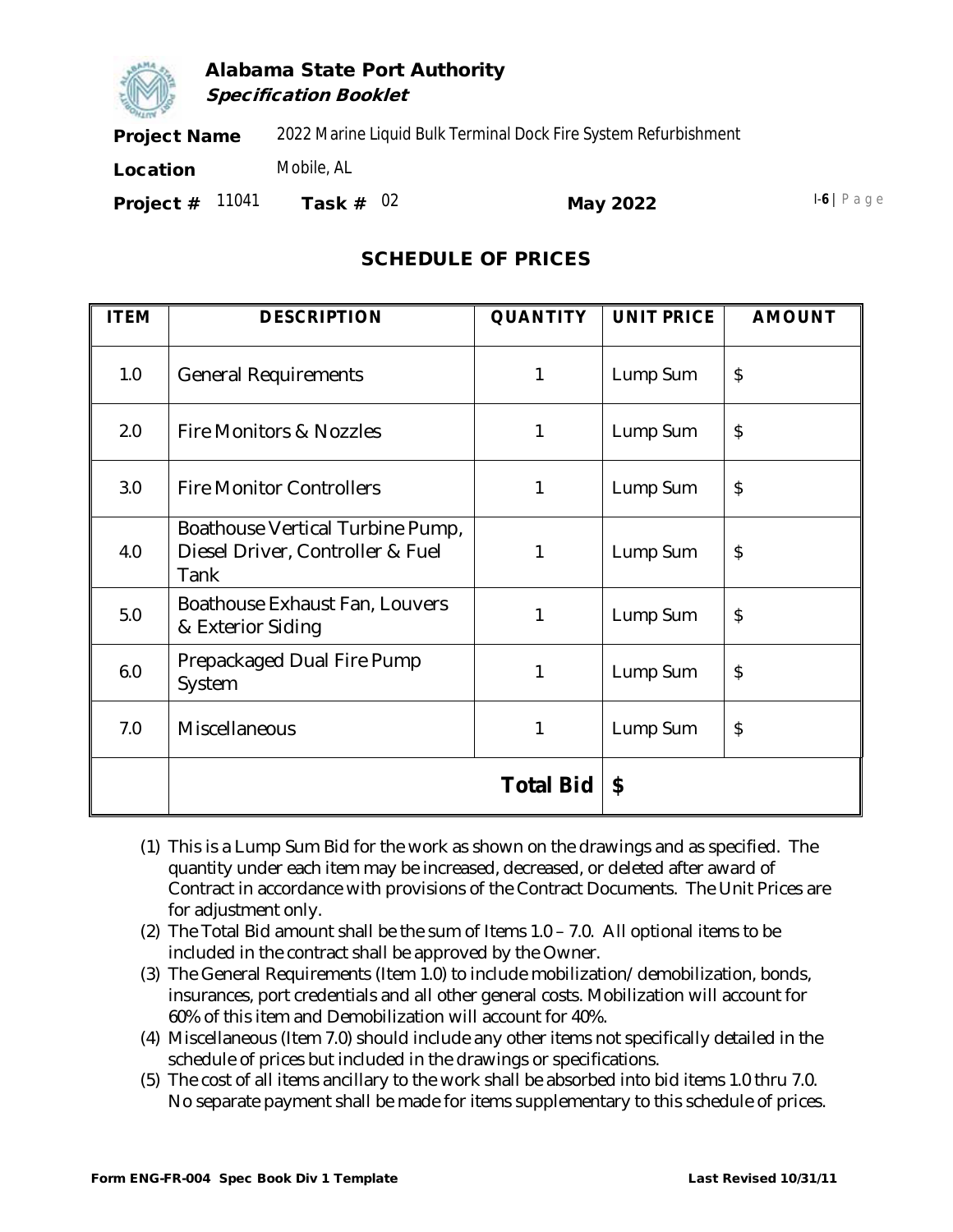|                                                                                 |  | <b>Specification Booklet</b> | <b>Alabama State Port Authority</b> |                                                                 |                |
|---------------------------------------------------------------------------------|--|------------------------------|-------------------------------------|-----------------------------------------------------------------|----------------|
| <b>Project Name</b>                                                             |  |                              |                                     | 2022 Marine Liquid Bulk Terminal Dock Fire System Refurbishment |                |
| Location                                                                        |  | Mobile, AL                   |                                     |                                                                 |                |
| <b>Project #</b> $11041$                                                        |  | Task $# 02$                  |                                     | <b>May 2022</b>                                                 | $I - 7$   Page |
| I, the undersigned bidder, hereby acknowledge receipt of the following addenda: |  |                              |                                     |                                                                 |                |
| ADDENDUM NO.                                                                    |  |                              |                                     |                                                                 |                |
| ADDENDUM NO.                                                                    |  |                              |                                     |                                                                 |                |
| ADDENDUM NO.                                                                    |  |                              |                                     |                                                                 |                |
| ADDENDUM NO.                                                                    |  |                              |                                     |                                                                 |                |

| <b>Contractor's Signature:</b> |       |      |
|--------------------------------|-------|------|
| Contractor                     |       |      |
| Company_                       |       |      |
|                                |       |      |
| Name                           | Title | Date |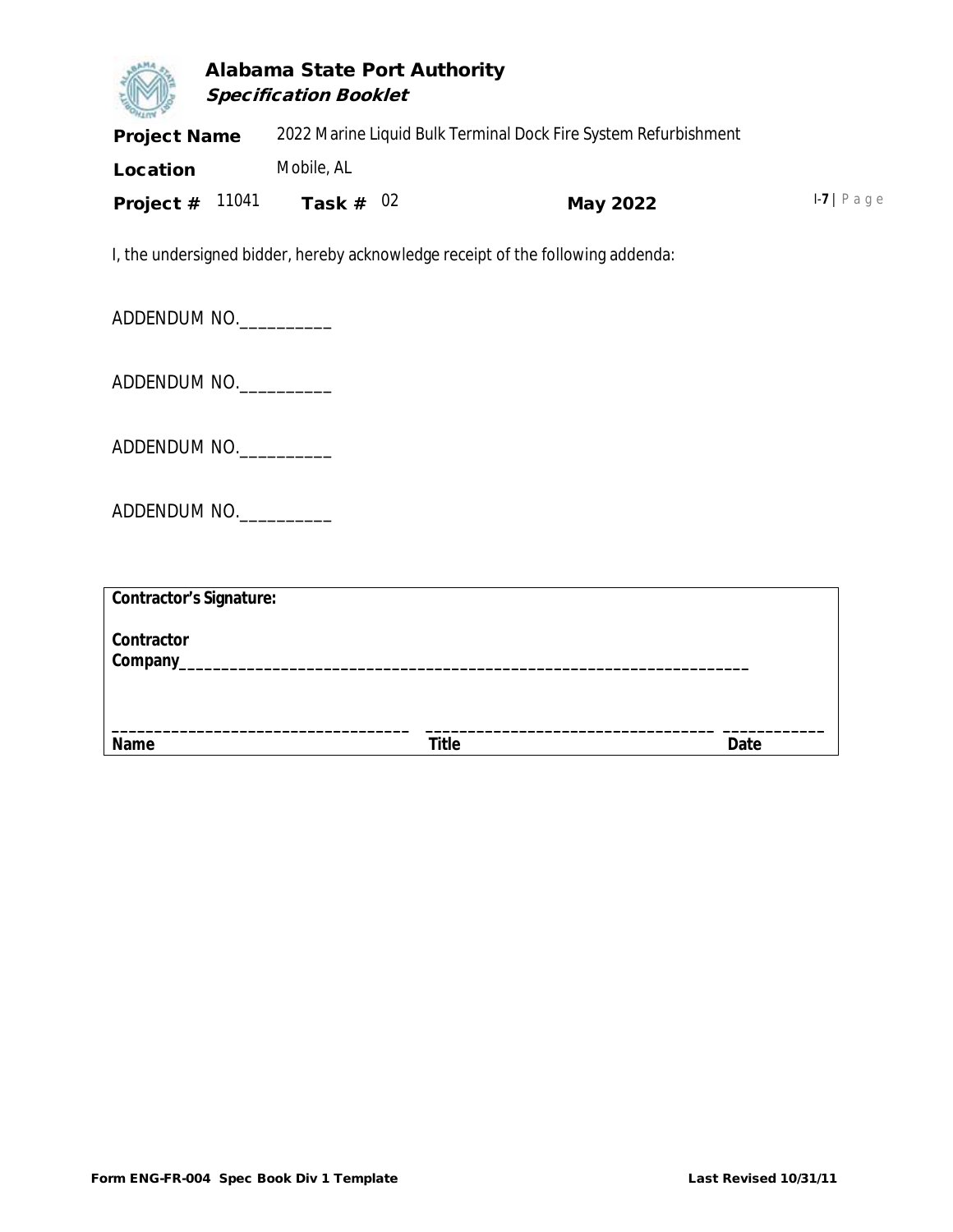

**Project Name** 2022 Marine Liquid Bulk Terminal Dock Fire System Refurbishment

**Location** Mobile, AL

**Project # 11041 Task # 02 May 2022** I-8 | Page

## BID BOND

**KNOW ALL MEN BY THESE PRESENTS**, that we, undersigned, \_\_\_\_\_\_\_\_\_\_\_\_\_\_\_\_\_\_\_\_\_\_

| as Principal, and the contract of the contract of the contract of the contract of the contract of the contract of the contract of the contract of the contract of the contract of the contract of the contract of the contract | as |
|--------------------------------------------------------------------------------------------------------------------------------------------------------------------------------------------------------------------------------|----|
| Surety, are hereby held and bound unto The Alabama State Port Authority as OWNER in the Penal sum                                                                                                                              |    |
| for the payment of which will and truly be made, we hereby<br>Οf                                                                                                                                                               |    |
| jointly and severally bind ourselves, successors and assigns. Signed, the ______ day of                                                                                                                                        |    |
|                                                                                                                                                                                                                                |    |

The Condition of the above obligation is such that whereas the Principal has submitted to the Alabama State Port Authority a certain BID, attached hereto and hereby made a part hereof to enter into a contract in writing, for the *Marine Liquid Bulk Terminal Dock Fire System Refurbishment in Mobile, Alabama, Project No.: 11041, Task No.: 2*

## **NOW, THEREFORE,**

(a) If said BID shall be rejected, or

(b) If said BID shall be accepted and the Principal shall execute and deliver a contract in the form of Contract attached hereto (Properly completed in accordance with said BID) and shall furnish a BOND for his faithful performance of said contract, and for the payment of all persons performing labor or furnishing materials in connection therewith, and shall in all other respects perform the agreement created by the acceptance of said BID, then this obligation shall be void, otherwise the same shall remain in force and effect; it being expressly understood and agreed that the liability of the Surety for any and all claims hereunder shall, in no event, exceed the panel amount of this obligation as herein stated.

The Surety, for value received, hereby stipulates and agrees that the obligations of said Surety and its **BOND** shall in no way be impaired or affected by any extension of time within which the **OWNER** may accept such BID; and said Surety does hereby waive notice of any such extension.

**IN WITNESS WHEREOF**, the Principal and the Surety have hereunto set their hands and seals, and such of them as are corporations have caused their corporate seals to be hereto affixed and these presents to be signed by their proper officers, the day and year first set forth above.

| Principal      |  |
|----------------|--|
| Surety         |  |
| B <sub>)</sub> |  |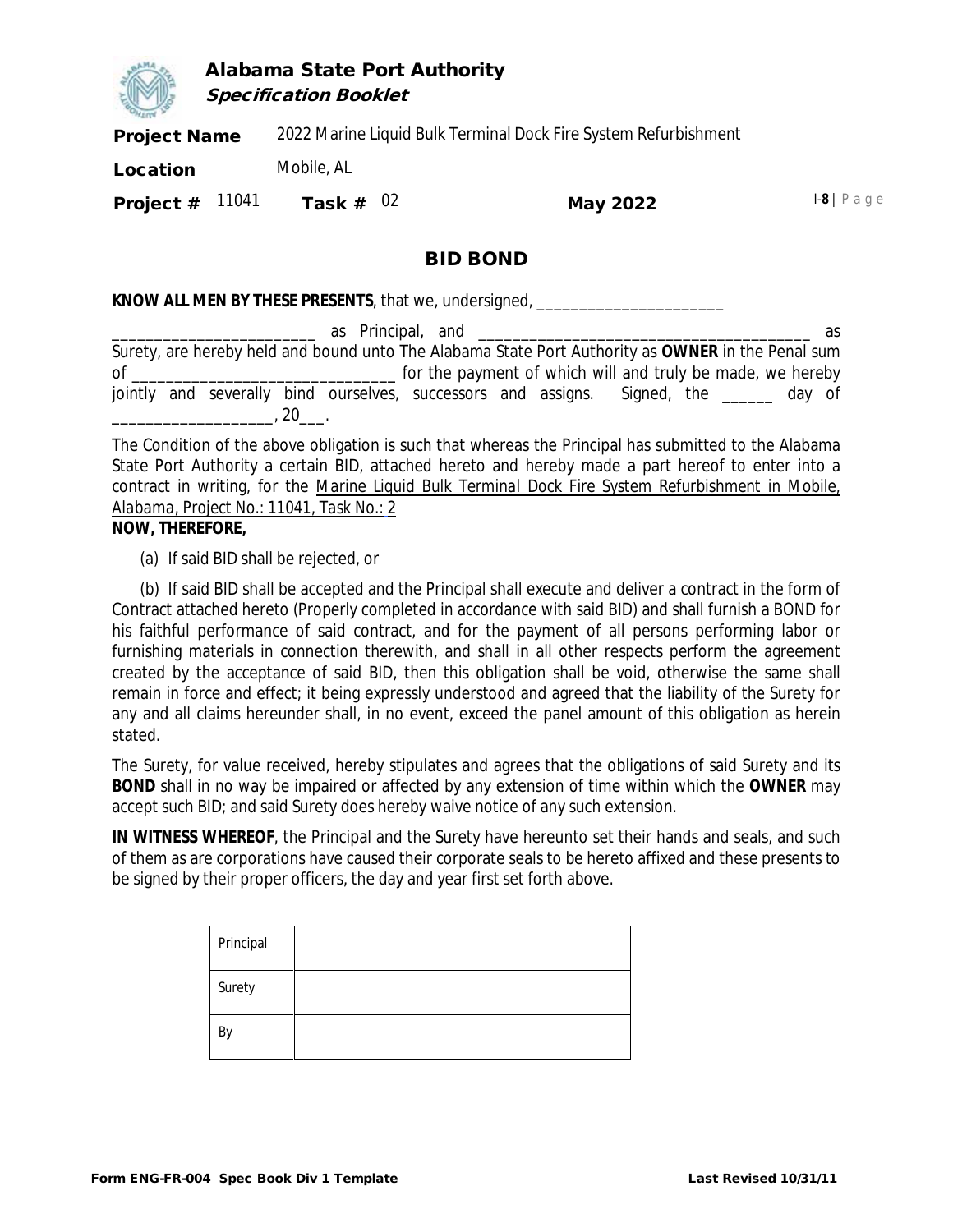|          |                                                     | <b>Alabama State Port Authority</b><br><b>Specification Booklet</b>                                                                                                                                                                                                                                                                                                                                                                                                                                                                                                                                                                                                                                                                                                                                                                                                                                                                                                                                                                                                                                                                                                                                                                                                                                                                                                                                                                                                                                                                                                                                                                                                                                                                                                                                                                                                                                                                                                                                                                                                                                                                                                                                                                                                                                          |                 |              |
|----------|-----------------------------------------------------|--------------------------------------------------------------------------------------------------------------------------------------------------------------------------------------------------------------------------------------------------------------------------------------------------------------------------------------------------------------------------------------------------------------------------------------------------------------------------------------------------------------------------------------------------------------------------------------------------------------------------------------------------------------------------------------------------------------------------------------------------------------------------------------------------------------------------------------------------------------------------------------------------------------------------------------------------------------------------------------------------------------------------------------------------------------------------------------------------------------------------------------------------------------------------------------------------------------------------------------------------------------------------------------------------------------------------------------------------------------------------------------------------------------------------------------------------------------------------------------------------------------------------------------------------------------------------------------------------------------------------------------------------------------------------------------------------------------------------------------------------------------------------------------------------------------------------------------------------------------------------------------------------------------------------------------------------------------------------------------------------------------------------------------------------------------------------------------------------------------------------------------------------------------------------------------------------------------------------------------------------------------------------------------------------------------|-----------------|--------------|
|          | <b>Project Name</b>                                 | 2022 Marine Liquid Bulk Terminal Dock Fire System Refurbishment                                                                                                                                                                                                                                                                                                                                                                                                                                                                                                                                                                                                                                                                                                                                                                                                                                                                                                                                                                                                                                                                                                                                                                                                                                                                                                                                                                                                                                                                                                                                                                                                                                                                                                                                                                                                                                                                                                                                                                                                                                                                                                                                                                                                                                              |                 |              |
| Location |                                                     | Mobile, AL                                                                                                                                                                                                                                                                                                                                                                                                                                                                                                                                                                                                                                                                                                                                                                                                                                                                                                                                                                                                                                                                                                                                                                                                                                                                                                                                                                                                                                                                                                                                                                                                                                                                                                                                                                                                                                                                                                                                                                                                                                                                                                                                                                                                                                                                                                   |                 |              |
|          | <b>Project # 11041</b>                              | <b>Task</b> # $02$                                                                                                                                                                                                                                                                                                                                                                                                                                                                                                                                                                                                                                                                                                                                                                                                                                                                                                                                                                                                                                                                                                                                                                                                                                                                                                                                                                                                                                                                                                                                                                                                                                                                                                                                                                                                                                                                                                                                                                                                                                                                                                                                                                                                                                                                                           | <b>May 2022</b> | $I-9$   Page |
|          |                                                     |                                                                                                                                                                                                                                                                                                                                                                                                                                                                                                                                                                                                                                                                                                                                                                                                                                                                                                                                                                                                                                                                                                                                                                                                                                                                                                                                                                                                                                                                                                                                                                                                                                                                                                                                                                                                                                                                                                                                                                                                                                                                                                                                                                                                                                                                                                              |                 |              |
|          |                                                     |                                                                                                                                                                                                                                                                                                                                                                                                                                                                                                                                                                                                                                                                                                                                                                                                                                                                                                                                                                                                                                                                                                                                                                                                                                                                                                                                                                                                                                                                                                                                                                                                                                                                                                                                                                                                                                                                                                                                                                                                                                                                                                                                                                                                                                                                                                              |                 |              |
|          |                                                     | County of $\_\_\_\_\_\_\_\_\_\_\_$                                                                                                                                                                                                                                                                                                                                                                                                                                                                                                                                                                                                                                                                                                                                                                                                                                                                                                                                                                                                                                                                                                                                                                                                                                                                                                                                                                                                                                                                                                                                                                                                                                                                                                                                                                                                                                                                                                                                                                                                                                                                                                                                                                                                                                                                           |                 |              |
|          |                                                     | <b>CERTIFICATE OF COMPLIANCE WITH THE BEASON-HAMMON ALABAMA TAXPAYER AND</b><br>CITIZEN PROTECTION ACT (ACT 2011-535, as amended by Act 2012-491)                                                                                                                                                                                                                                                                                                                                                                                                                                                                                                                                                                                                                                                                                                                                                                                                                                                                                                                                                                                                                                                                                                                                                                                                                                                                                                                                                                                                                                                                                                                                                                                                                                                                                                                                                                                                                                                                                                                                                                                                                                                                                                                                                            |                 |              |
|          | DATE: _________________                             |                                                                                                                                                                                                                                                                                                                                                                                                                                                                                                                                                                                                                                                                                                                                                                                                                                                                                                                                                                                                                                                                                                                                                                                                                                                                                                                                                                                                                                                                                                                                                                                                                                                                                                                                                                                                                                                                                                                                                                                                                                                                                                                                                                                                                                                                                                              |                 |              |
|          |                                                     | RE Contract/Grant/Incentive (describe by number or subject):                                                                                                                                                                                                                                                                                                                                                                                                                                                                                                                                                                                                                                                                                                                                                                                                                                                                                                                                                                                                                                                                                                                                                                                                                                                                                                                                                                                                                                                                                                                                                                                                                                                                                                                                                                                                                                                                                                                                                                                                                                                                                                                                                                                                                                                 |                 |              |
|          |                                                     | <u>Land between</u> the same state of the same state of the same state of the same state of the same state of the same state of the same state of the same state of the same state of the same state of the same state of the same<br>Contractor/Grantee) and                                                                                                                                                                                                                                                                                                                                                                                                                                                                                                                                                                                                                                                                                                                                                                                                                                                                                                                                                                                                                                                                                                                                                                                                                                                                                                                                                                                                                                                                                                                                                                                                                                                                                                                                                                                                                                                                                                                                                                                                                                                |                 |              |
|          |                                                     | (State Agency, Department or Public Entity)                                                                                                                                                                                                                                                                                                                                                                                                                                                                                                                                                                                                                                                                                                                                                                                                                                                                                                                                                                                                                                                                                                                                                                                                                                                                                                                                                                                                                                                                                                                                                                                                                                                                                                                                                                                                                                                                                                                                                                                                                                                                                                                                                                                                                                                                  |                 |              |
|          |                                                     | The undersigned hereby certifies to the State of Alabama as follows:                                                                                                                                                                                                                                                                                                                                                                                                                                                                                                                                                                                                                                                                                                                                                                                                                                                                                                                                                                                                                                                                                                                                                                                                                                                                                                                                                                                                                                                                                                                                                                                                                                                                                                                                                                                                                                                                                                                                                                                                                                                                                                                                                                                                                                         |                 |              |
|          | described herein as "the Act".<br>business license. | 1. The undersigned holds the position of _________________________________ with the Contractor/Grantee named above,<br>and is authorized to provide representations set out in this Certificate as the official and binding act of that entity,<br>and has knowledge of the provisions of THE BEASON-HAMMON ALABAMA TAXPAYER AND CITIZEN<br>PROTECTION ACT (ACT 2011-535 of the Alabama Legislature, as amended by Act 2012-491) which is<br>2. Using the following definitions from Section 3 of the Act, select and initial either (a) or (b), below, to describe the<br>Contractor/Grantee's business structure.<br>BUSINESS ENTITY. Any person or group of persons employing one or more persons performing or engaging<br>in any activity, enterprise, profession, or occupation for gain, benefit, advantage, or livelihood, whether for<br>profit or not for profit. "Business entity" shall include, but not be limited to the following:<br>a. Self-employed individuals, business entities filing articles of incorporation, partnerships, limited<br>partnerships, limited liability companies, foreign corporations, foreign limited partnerships, foreign<br>limited liability companies authorized to transact business in this state, business trusts, and any<br>business entity that registers with the Secretary of State.<br>b. Any business entity that possesses a business license, permit, certificate, approval, registration,<br>charter, or similar form of authorization issued by the state, any business entity that is exempt by law<br>from obtaining such a business license and any business entity that is operating unlawfully without a<br>EMPLOYER. Any person, firm, corporation, partnership, joint stock association, agent, manager,<br>representative, foreman, or other person having control or custody of any employment, place of<br>employment, or of any employee, including any person or entity employing any person for hire within the<br>State of Alabama, including a public employer. This term shall not include the occupant of a household<br>contracting with another person to perform casual domestic labor within the household.<br>(a) The Contractor/Grantee is a business entity or employer as those terms are defined in Section 3 of the |                 |              |
|          | Act.<br>the Act.                                    | (b) The Contractor/Grantee is not a business entity or employer as those terms are defined in Section 3 of                                                                                                                                                                                                                                                                                                                                                                                                                                                                                                                                                                                                                                                                                                                                                                                                                                                                                                                                                                                                                                                                                                                                                                                                                                                                                                                                                                                                                                                                                                                                                                                                                                                                                                                                                                                                                                                                                                                                                                                                                                                                                                                                                                                                   |                 |              |
| 3.       |                                                     | As of the date of this Certificate, Contractor/Grantee does not knowingly employ an unauthorized alien<br>within the State of Alabama and hereafter it will not knowingly employ, hire for employment, or continue<br>to employ an unauthorized alien within the State of Alabama;                                                                                                                                                                                                                                                                                                                                                                                                                                                                                                                                                                                                                                                                                                                                                                                                                                                                                                                                                                                                                                                                                                                                                                                                                                                                                                                                                                                                                                                                                                                                                                                                                                                                                                                                                                                                                                                                                                                                                                                                                           |                 |              |
| 4.       |                                                     | Contractor/Grantee is enrolled in E-Verify unless it is not eligible to enroll because of the rules of that<br>program or other factors beyond its control.                                                                                                                                                                                                                                                                                                                                                                                                                                                                                                                                                                                                                                                                                                                                                                                                                                                                                                                                                                                                                                                                                                                                                                                                                                                                                                                                                                                                                                                                                                                                                                                                                                                                                                                                                                                                                                                                                                                                                                                                                                                                                                                                                  |                 |              |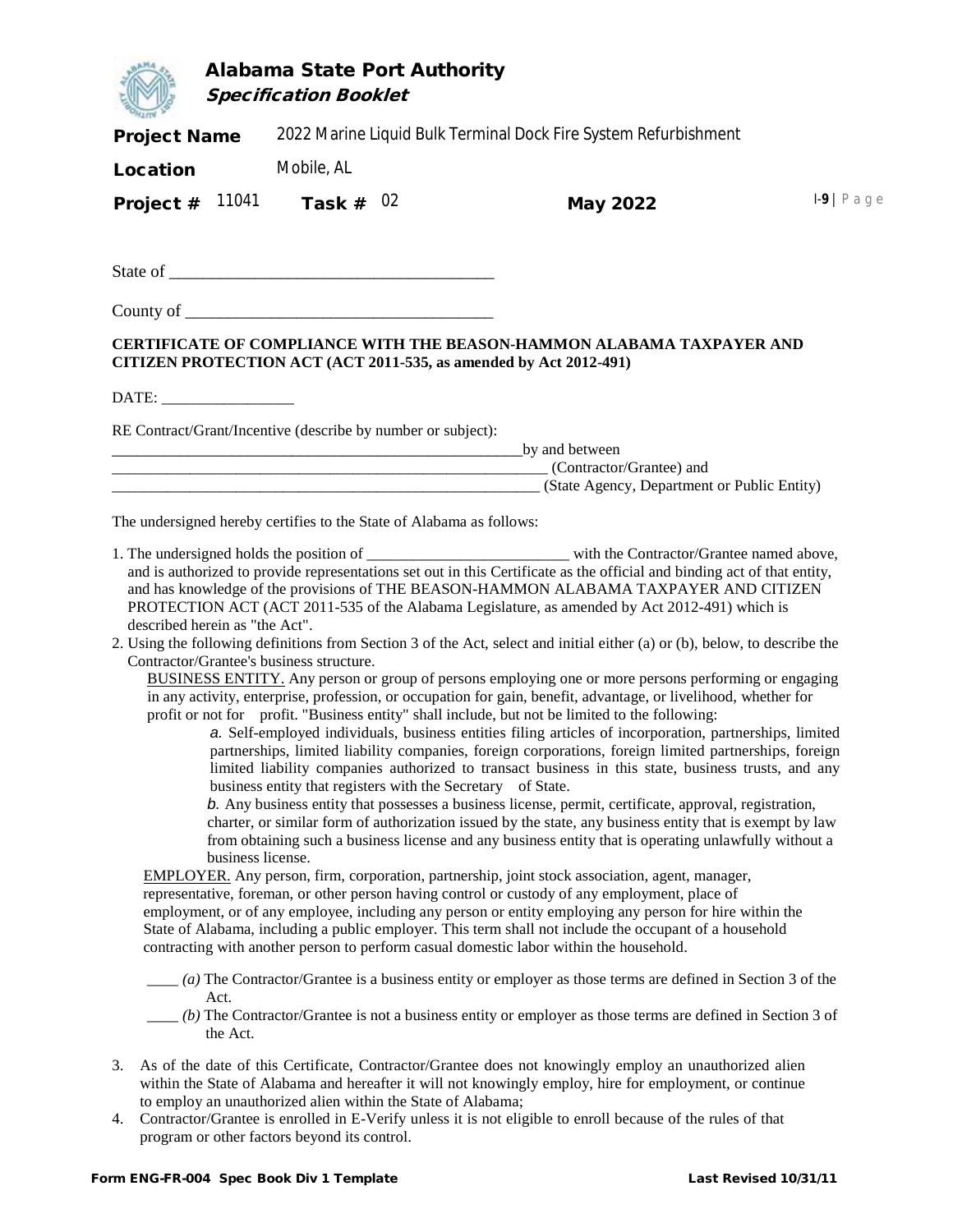|                     | <b>Alabama State Port Authority</b><br><b>Specification Booklet</b> |                                                                                              |                  |
|---------------------|---------------------------------------------------------------------|----------------------------------------------------------------------------------------------|------------------|
| <b>Project Name</b> |                                                                     | 2022 Marine Liquid Bulk Terminal Dock Fire System Refurbishment                              |                  |
| Location            | Mobile, AL                                                          |                                                                                              |                  |
|                     | <b>Project # 11041 Task # 02</b>                                    | <b>May 2022</b>                                                                              | $I-10$   P a g e |
|                     | Certified this $\frac{1}{2}$ day of $\frac{1}{2}$ 20                | Name of Contractor/Grantee/Recipient                                                         |                  |
|                     |                                                                     | The above Certification was signed in my presence by the person whose name appears above, on |                  |
|                     |                                                                     |                                                                                              |                  |

WITNESS:

Printed Name of Witness

\_\_\_\_\_\_\_\_\_\_\_\_\_\_\_\_\_\_\_\_\_\_\_\_\_\_\_\_\_\_\_\_\_\_\_\_\_\_\_\_\_\_\_

\_\_\_\_\_\_\_\_\_\_\_\_\_\_\_\_\_\_\_\_\_\_\_\_\_\_\_\_\_\_\_\_\_\_\_\_\_\_\_\_\_\_\_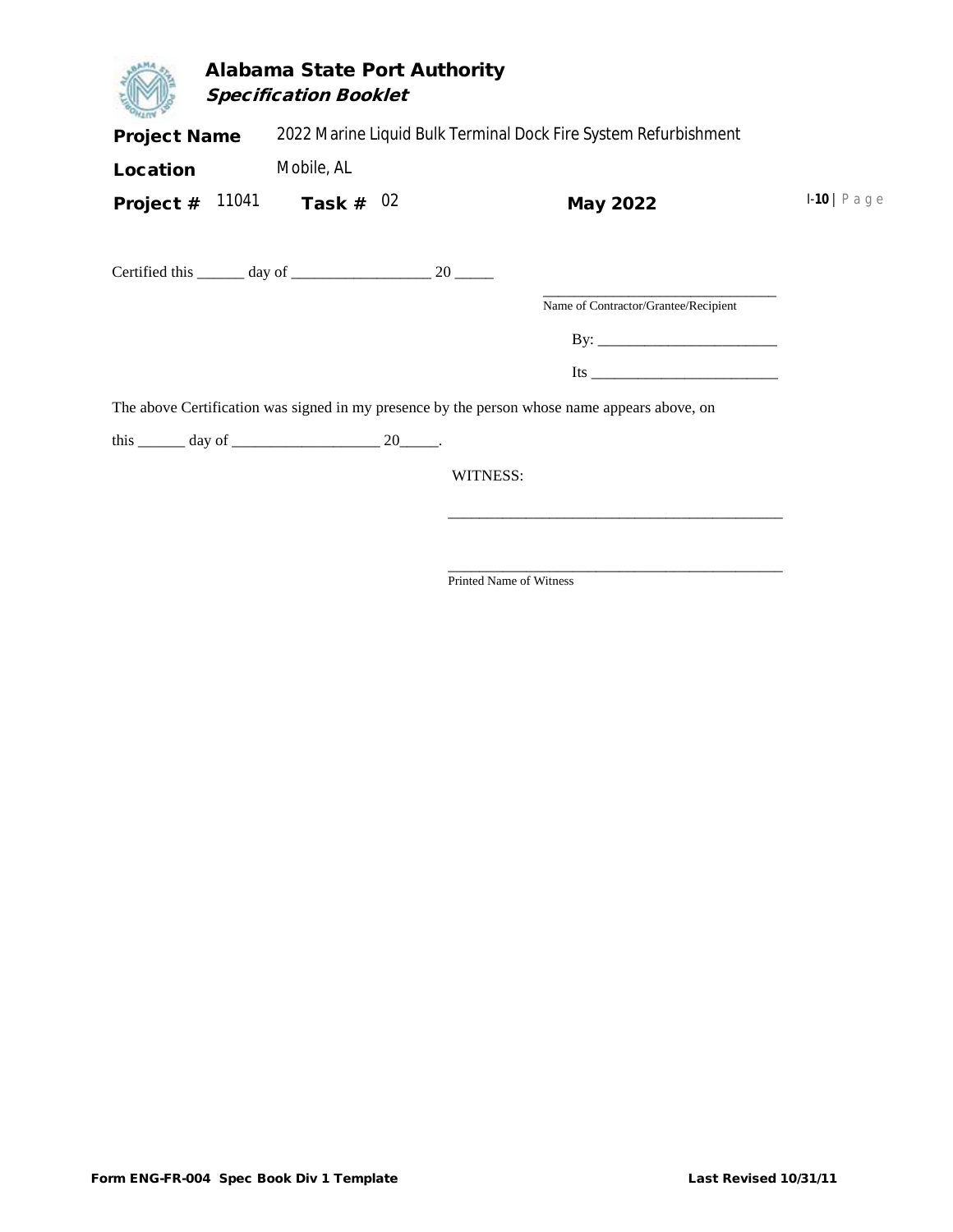

## CONTRACT DOCUMENTS

# DIVISION II INDEX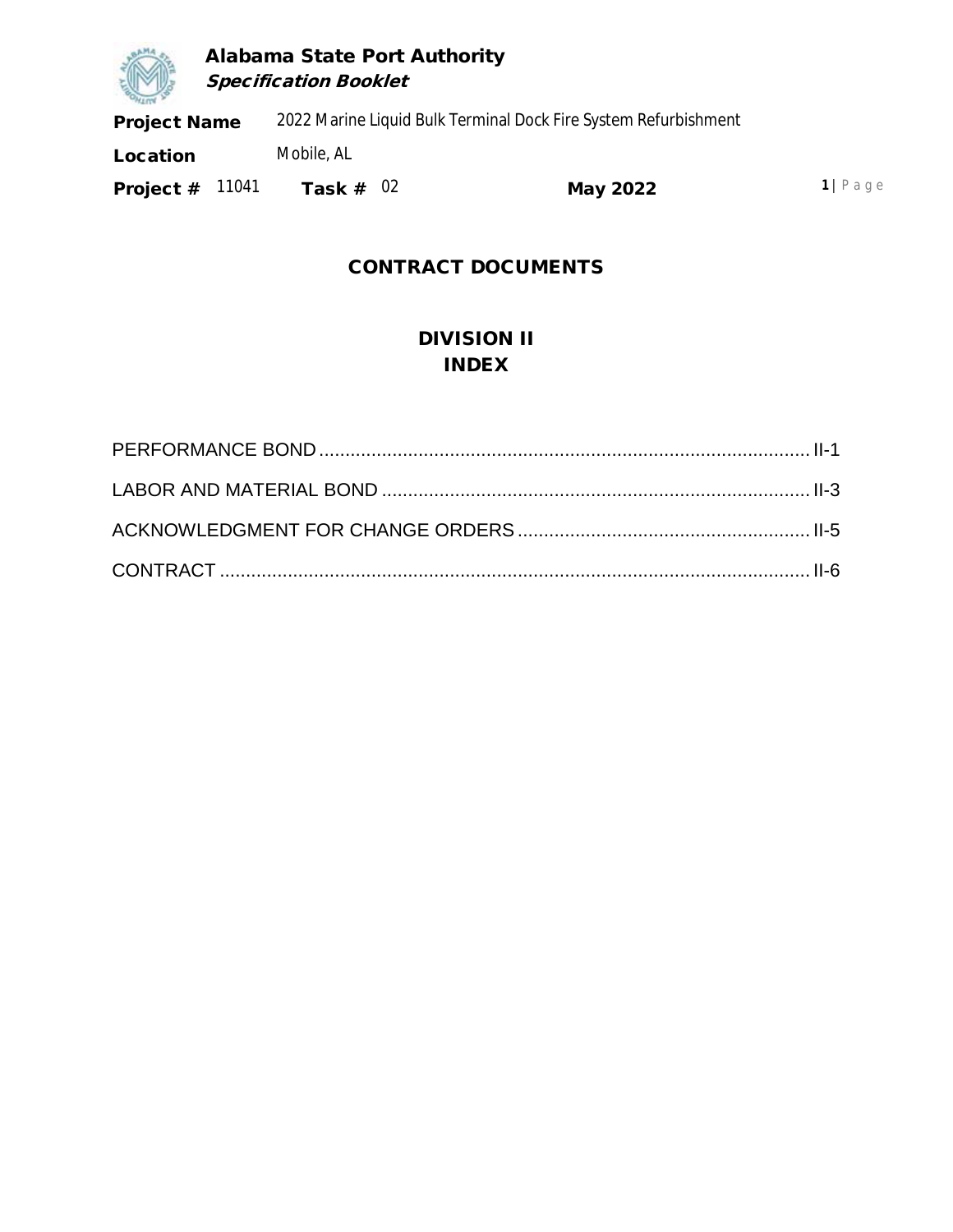Alabama State Port Authority Specification Booklet **Project Name** 2022 Marine Liquid Bulk Terminal Dock Fire System Refurbishment **Location** Mobile, AL **Project # 11041 Task # 02 May 2022** II-1 | Page

## **PERFORMANCE BOND**

#### KNOW ALL MEN BY THESE PRESENTS:

| That:   |                     |                                                |
|---------|---------------------|------------------------------------------------|
|         |                     | (Name of Contractor)                           |
|         |                     | (Address of Contractor)                        |
|         |                     | (City, State, Zip)                             |
| l, a(n) | (state of domicile) | corporation, hereinafter called Principal, and |
|         |                     | (Name of Surety)                               |
|         |                     |                                                |

(Address of Surety)

hereinafter called Surety, are held and firmly bound unto the Alabama State Port Authority hereinafter called OWNER, in the penal sum of  $DOLLARS$ , (\$ \_\_\_\_\_\_\_\_\_\_\_\_\_\_\_\_\_) (100% of the Contract Amount) in lawful money of the United States, for the payment of which sum well and truly to be made, we bind ourselves, successors, and assigns, jointly and severally, firmly by these presents.

THE CONDITION OF THIS OBLIGATION is such that whereas, the Principal entered into a certain contract with the OWNER, dated the day of  $\qquad \qquad$ , 20  $\qquad$ , a copy of which is hereto attached and made a part hereof for the construction of:

#### **2022 Marine Liquid Bulk Terminal Dock Fire System Refurbishment**

#### **MOBILE, ALABAMA**

NOW, THEREFORE, if the Principal shall well, truly and faithfully perform its duties, all the undertakings, covenants, terms, conditions, and agreements of said contract during the original term thereof, and any extensions thereof which may be granted by the OWNER, with or without notice to the Surety and during the guaranty period, and if he shall satisfy all claims and demands incurred under such contract, and shall fully indemnify and save harmless the OWNER from all costs and damages which it may suffer by reason of failure to do so, and shall reimburse and repay the OWNER all outlay and expense which the OWNER may insure in making good any default, then this obligation shall be void, otherwise to remain in full force and effect.

PROVIDED FURTHER, that the said Surety, for value received hereby stipulates and agrees that no change, extension of time, alteration, or addition to the terms of the contract of the WORK to be performed thereunder or the SPECIFICATIONS accompanying the same shall in any way affect its obligation on this BOND, and it does hereby waive notice of any such change, extension of time, alteration, or addition to the terms of the contract or to the WORK or to the SPECIFICATIONS.

PROVIDED, FURTHER, that no final settlement between the OWNER and the CONTRACTOR shall abridge the right of any beneficiary hereunder, whose claim may be unsatisfied.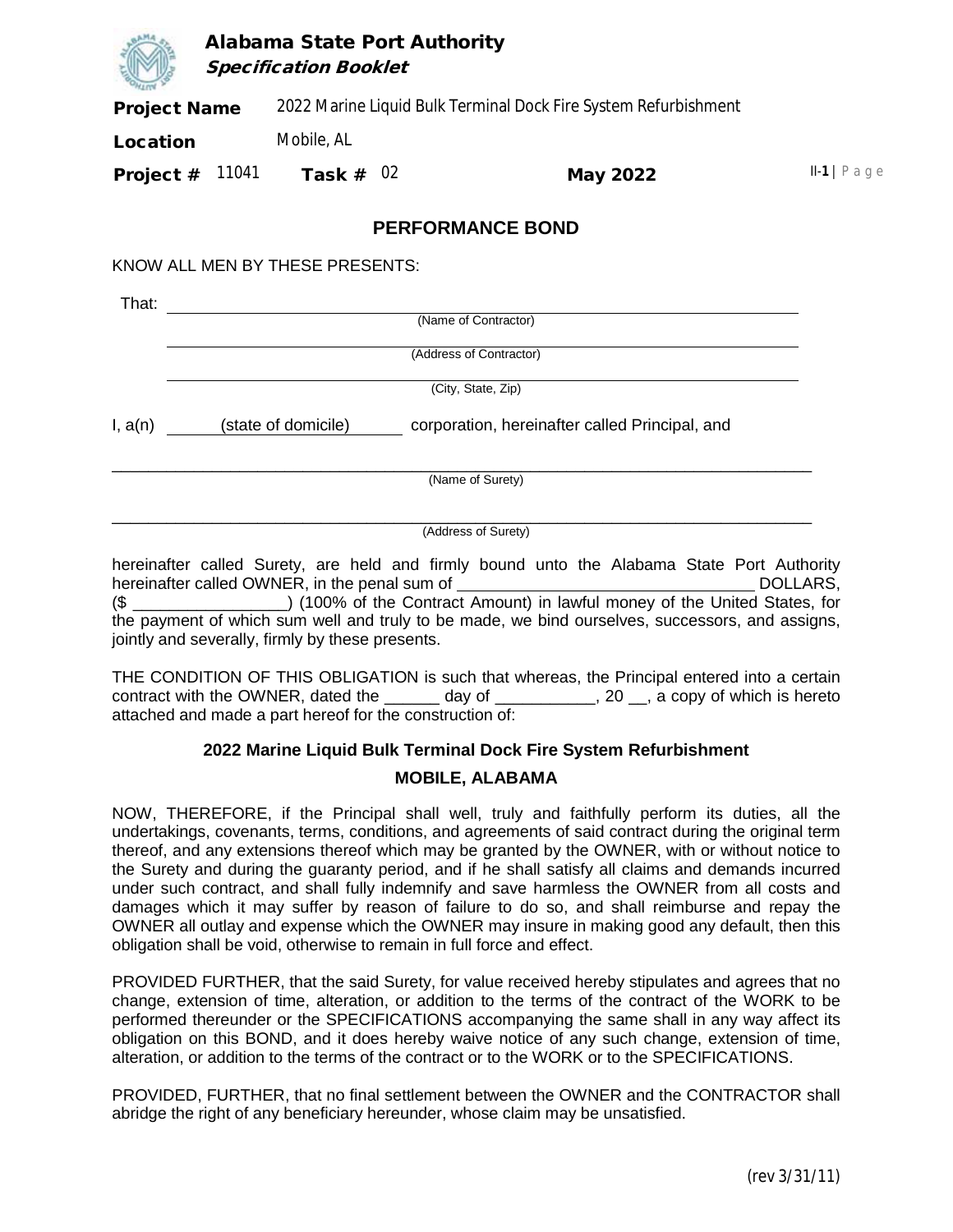|                     |                           | <b>Specification Booklet</b> | <b>Alabama State Port Authority</b>                                                    |                 |                  |
|---------------------|---------------------------|------------------------------|----------------------------------------------------------------------------------------|-----------------|------------------|
| <b>Project Name</b> |                           |                              | 2022 Marine Liquid Bulk Terminal Dock Fire System Refurbishment                        |                 |                  |
| Location            |                           | Mobile, AL                   |                                                                                        |                 |                  |
| Project $#$ 11041   |                           | Task $# 02$                  |                                                                                        | <b>May 2022</b> | $II-2$   P a g e |
|                     |                           |                              | IN WITNESS WHEREOF, this instrument is executed this _____ day of ____________, 20___. |                 |                  |
| ATTEST:             |                           |                              |                                                                                        |                 |                  |
|                     |                           |                              |                                                                                        | Principal       |                  |
|                     |                           |                              |                                                                                        |                 | (s)              |
| (SEAL)              | (Principal) Secretary     |                              |                                                                                        |                 |                  |
|                     |                           |                              |                                                                                        |                 |                  |
|                     | (Witness as to Principal) |                              |                                                                                        | (Address)       |                  |
|                     |                           |                              |                                                                                        | Surety          |                  |
| ATTEST:             |                           |                              |                                                                                        |                 |                  |
| (SEAL)              | (Surety) Secretary        |                              |                                                                                        |                 |                  |
|                     | Witness as to Surety      |                              |                                                                                        |                 |                  |
|                     | (Address)                 |                              |                                                                                        | (Address)       |                  |
|                     |                           |                              |                                                                                        |                 |                  |

## *NOTE: Date of BOND must not be prior to date of CONTRACT. If CONTRACTOR is Partnership, all partners should execute BOND.*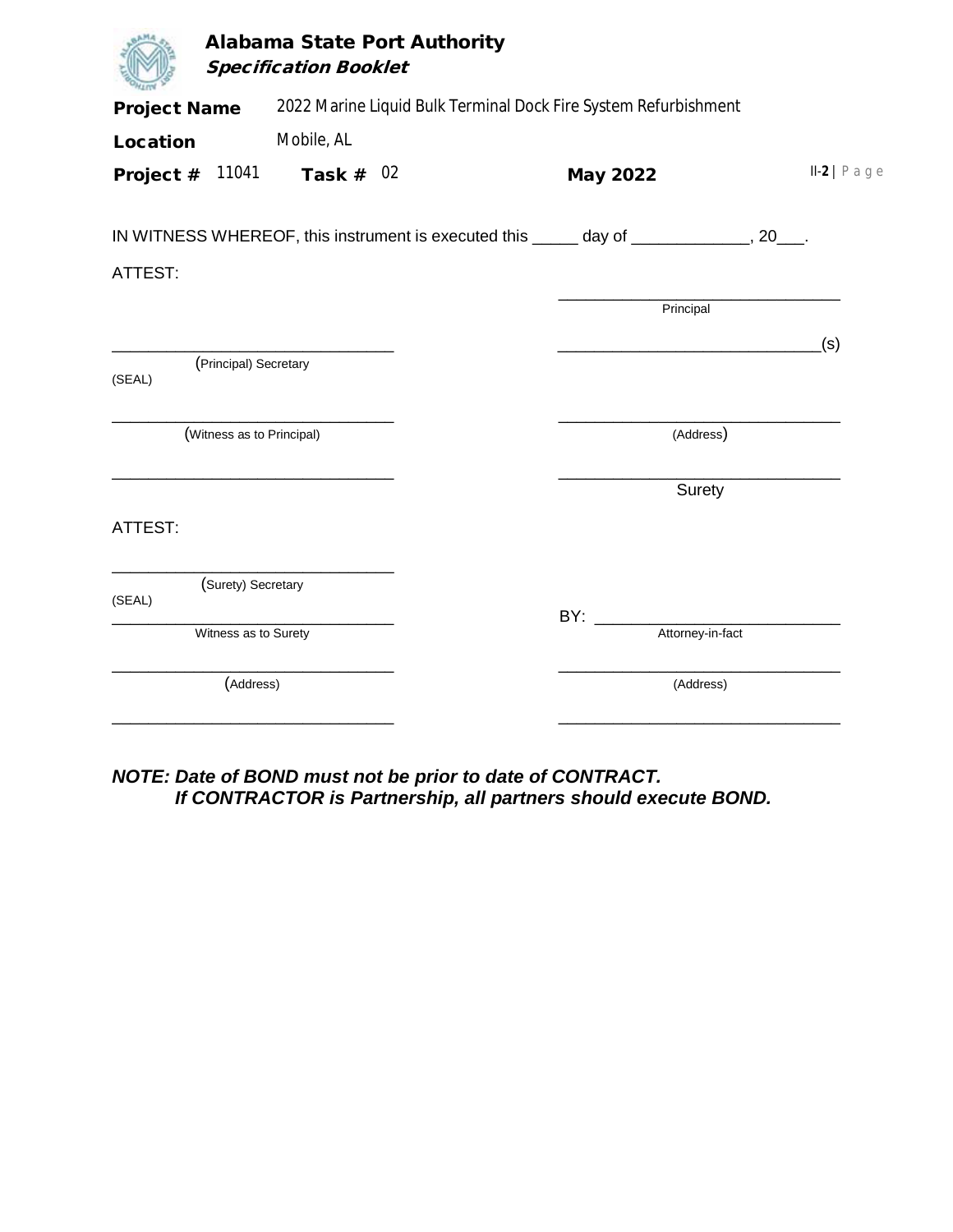|                     | <b>Alabama State Port Authority</b><br><b>Specification Booklet</b> |                                                                 |                  |
|---------------------|---------------------------------------------------------------------|-----------------------------------------------------------------|------------------|
| <b>Project Name</b> |                                                                     | 2022 Marine Liquid Bulk Terminal Dock Fire System Refurbishment |                  |
| Location            | Mobile, AL                                                          |                                                                 |                  |
| 11041<br>Project #  | Task #<br>- 02                                                      | <b>May 2022</b>                                                 | $II-3$   P a g e |

## **LABOR AND MATERIAL BOND**

#### KNOW ALL MEN BY THESE PRESENTS:

| That:   |                                                                       |
|---------|-----------------------------------------------------------------------|
|         | (Name of Contractor)                                                  |
|         | (Address of Contractor)                                               |
|         | (City, State, Zip)                                                    |
| I, a(n) | corporation, hereinafter called Principal, and<br>(State of Domicile) |
|         | (Name of Surety)                                                      |
|         | (Address of Surety)                                                   |
|         | (City, State, Zip)                                                    |

hereinafter called Surety, are held and firmly bound unto the Alabama State Port Authority hereinafter called OWNER, in the penal sum of  $DOLLARS$ , (\$ \_\_\_\_\_\_\_\_\_\_\_\_\_\_\_\_\_) (100% of the Contract Amount) in lawful money of the United States, for the payment of which sum well and truly to be made, we bind ourselves, successors, and assigns, jointly and severally, firmly by these presents.

THE CONDITION OF THIS OBLIGATION is such that, the Principal entered into a certain contract with the OWNER, dated the day of  $\qquad \qquad$ , 20, a copy of which is hereto attached and made a part hereof for the construction of:

## **2022 Marine Liquid Bulk Terminal Dock Fire System Refurbishment**

## **MOBILE, ALABAMA**

NOW, THEREFORE, if the Principal shall promptly make payments to all persons, firms, SUBCONTRACTORS, and corporations furnishing materials or performing labor in the prosecution of the WORK provided for in such contract, and any authorized extension or modification thereof, including all amounts due for materials, lubricants, fuel, repairs on machinery, equipment and tools, consumer or used in connection with the construction of such WORK, and all insurance premiums on said WORK, and for all labor performed in such WORK whether by SUBCONTRACTOR or otherwise, then this obligation shall be void; otherwise to remain in full force and effect.

PROVIDED FURTHER, that the said Surety, for value received hereby stipulates and agrees that no change, extension of time, alteration, or addition to the terms of the contract of the WORK to be performed thereunder or the SPECIFICATIONS accompanying the same shall in any way affect its obligation on this BOND, and it does hereby waive notice of any such change, extension of time, alteration, or addition to the terms of the contract or to the WORK or to the SPECIFICATIONS.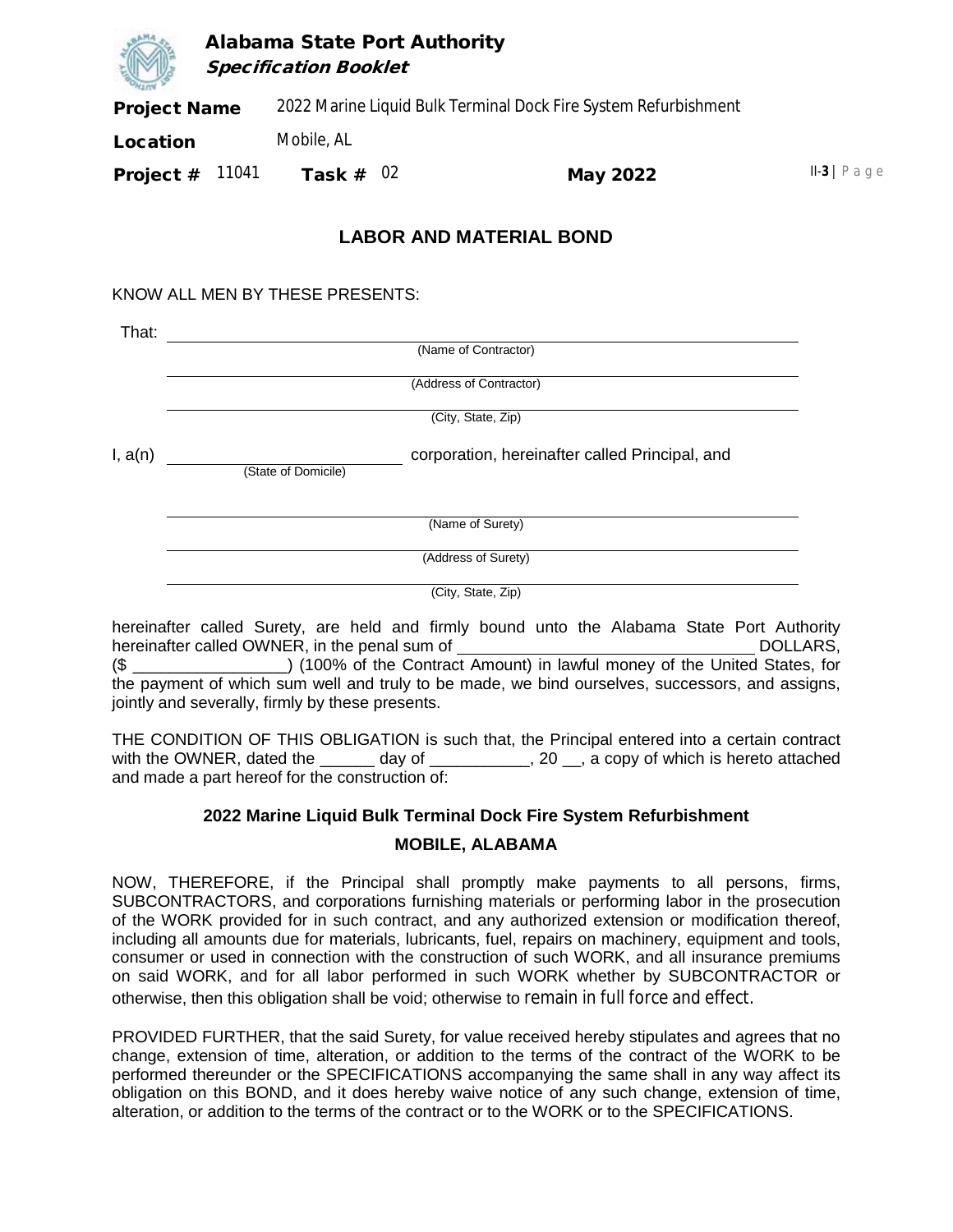|                     |       | <b>Alabama State Port Authority</b><br><b>Specification Booklet</b> |      |                                                                 |               |
|---------------------|-------|---------------------------------------------------------------------|------|-----------------------------------------------------------------|---------------|
| <b>Project Name</b> |       |                                                                     |      | 2022 Marine Liquid Bulk Terminal Dock Fire System Refurbishment |               |
| Location            |       | Mobile, AL                                                          |      |                                                                 |               |
| Project #           | 11041 | Task #                                                              | - 02 | May 2022                                                        | $II-4$   Page |

PROVIDED, FURTHER, that no final settlement between the OWNER and the CONTRACTOR shall abridge the right of any beneficiary hereunder, whose claim may be unsatisfied.

| IN WITNESS WHEREOF, this instrument is executed this _______ day of ___________, 20____. |     |                  |
|------------------------------------------------------------------------------------------|-----|------------------|
| ATTEST:                                                                                  |     |                  |
|                                                                                          |     | Principal        |
|                                                                                          |     | (s)              |
| (Principal) Secretary                                                                    |     |                  |
| (SEAL)                                                                                   |     |                  |
| Witness as to Surety Principal                                                           |     | (Address)        |
| (Address)                                                                                |     |                  |
|                                                                                          |     |                  |
| ATTEST:                                                                                  |     | Surety           |
|                                                                                          | BY: |                  |
| Witness as to Surety                                                                     |     | Attorney-In-Fact |
| (Address)                                                                                |     | (Address)        |
|                                                                                          |     |                  |

*NOTE: Date of BOND must not be prior to date of CONTRACT. If CONTRACTOR is Partnership, all partners should execute BOND.*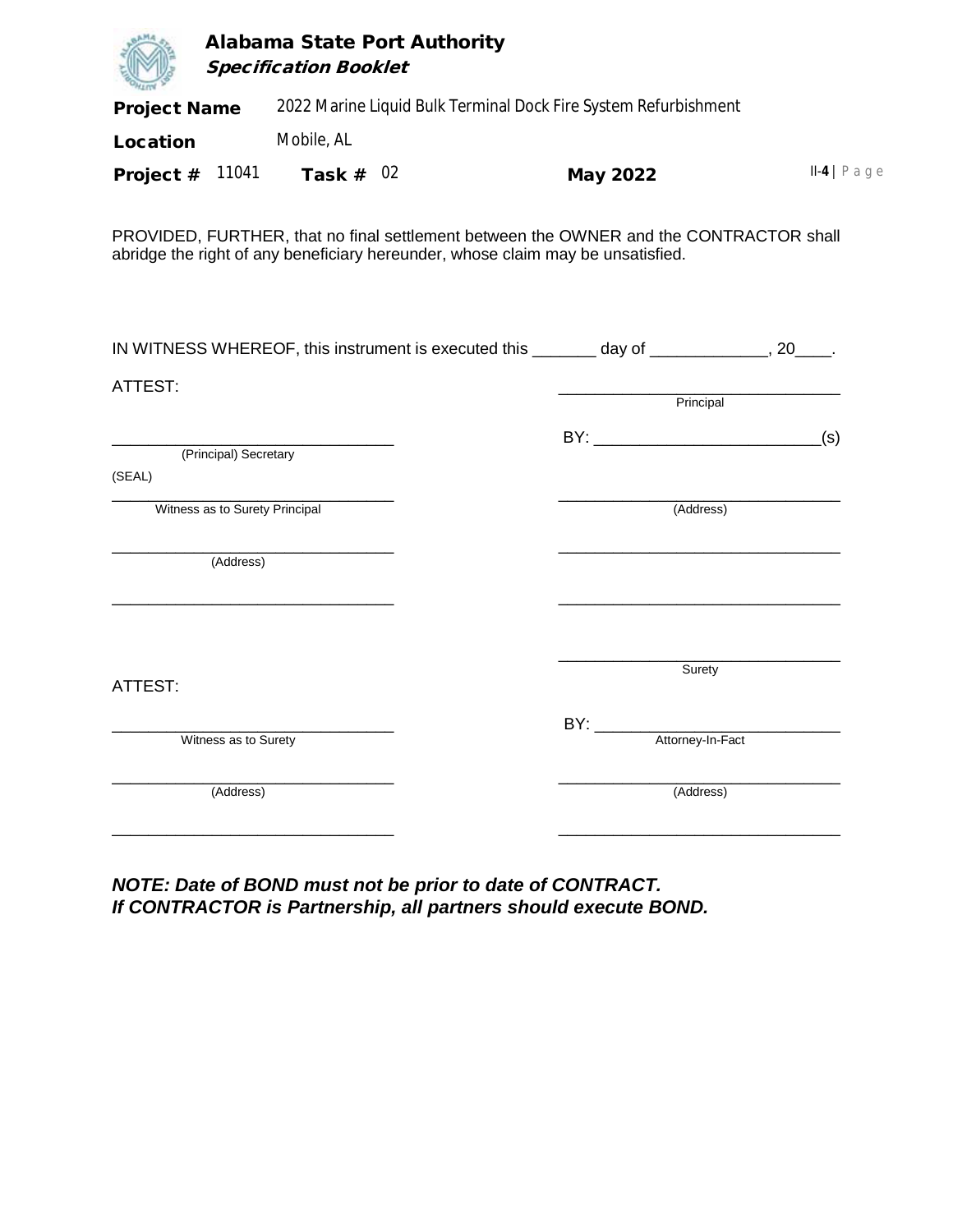

**Location** Mobile, AL

**Project # 11041 Task # 02 May 2022** II-5 | Page

## **ACKNOWLEDGEMENT FOR CHANGE ORDERS**

**TO:** ALABAMA STATE PORT AUTHORITY

**RE:** 2022 Marine Liquid Bulk Terminal Dock Fire System Refurbishment

#### Gentlemen:

In order to avoid the necessity of extensive amendment to the referenced Contract, the undersigned hereby acknowledges that the following conditions are those for which change orders are allowed under the Bid law:

- 1. Unusual and difficult circumstances which arise during the course of the execution of the Contract which could not have been reasonably foreseen.
- 2. Where competitive bidding for the new work will be to the serious detriment of the Owner.
- 3. Emergencies arising during the course of work.
- 4. Changes or alterations provided for in the original bid and original Contract.
- 5. The Contractor also acknowledges that he has read paragraph 50-04 (EXTRA WORK) and 60-17 of the (CLAIMS FOR ADJUSTMENT AND DISPUTES) of the General Provisions and agrees that "If for any reason the Contractor deems that additional compensation is due him for work or materials not clearly provided in the Contract, plans, or specifications or previously authorized as extra work, he shall notify the Engineer in writing of his intention to claim such additional compensation before he begins the work on which he bases his claim."

CONTRACTOR

BY:

DATE TITLE THE STATE OF THE STATE OF THE STATE OF THE STATE OF THE STATE OF THE STATE OF THE STATE OF THE STATE OF THE STATE OF THE STATE OF THE STATE OF THE STATE OF THE STATE OF THE STATE OF THE STATE OF THE STATE OF THE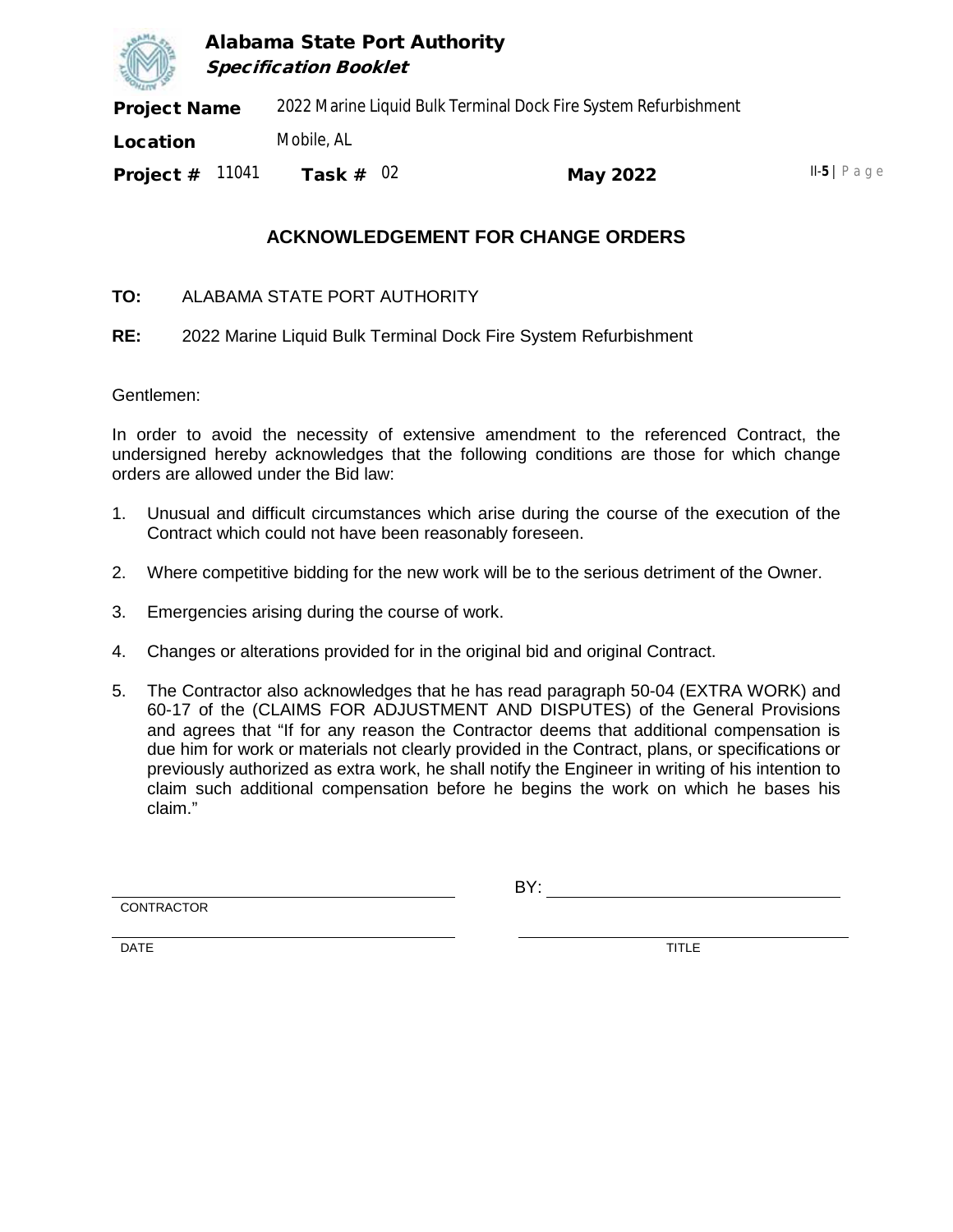

**Project Name** 2022 Marine Liquid Bulk Terminal Dock Fire System Refurbishment

**Location** Mobile, AL

**Project # 11041 Task # 02 May 2022** II-6 | Page

## **CONTRACT**

THIS AGREEMENT, made and executed on this \_\_\_\_\_\_\_ day of the month of Two Thousand and \_\_\_\_\_\_\_\_\_ (20\_\_\_), by and between The Alabama State Port Authority, and \_\_\_\_\_\_\_\_\_\_\_\_\_\_\_ , domiciled in the state of , Party of the Second Part, and hereinafter designated as "CONTRACTOR," WITNESSETH, that in consideration of the covenants and agreements herein contained, to be performed by the parties hereto and of the payments hereinafter agreed to be made, it is mutually agreed as follows:

The CONTRACTOR shall and will provide and furnish all equipment and labor, and perform the work required to build, construct, and complete in a thorough and workmanlike manner, to the satisfaction of the Alabama State Port Authority:

## **Project Name: 2022 Marine Liquid Bulk Terminal Dock Fire System Refurbishment Project #: 11041 Task 02**

Hereinafter called the project, for the base Contract price of

DOLLARS, (\$  $\qquad \qquad$  ) and all extra work in connection therewith, and in accordance with plans, specifications, and Proposal, which are made a part thereof as fully as is set out herein, and hereby becomes a part of this Contract.

It is agreed and understood that the Alabama State Port Authority shall pay, and the Contractor shall receive, the full compensation for the work performed in accordance with the Specifications.

The project shall commence and will be completed in accordance with Paragraph SP-03 of the Special Provisions.

This contract shall become effective immediately upon, and as of the date all necessary parties hereto have approached and signed the same.

By signing this contract, the contracting parties affirm, for the duration of the agreement, that they will not violate federal immigration law or knowingly employ, hire for employment, or continue to employ an unauthorized alien within the State of Alabama. Furthermore, a contracting party found to be in violation of this provision shall be deemed in breach of the agreement and shall be responsible for all damages resulting therefrom.

IN WITNESS WHEREOF, the parties of these presents have executed this Agreement in the year and day first above written.

WITNESS: WITNESS: Alabama State Port Authority

|          | BY: |                                     |
|----------|-----|-------------------------------------|
| WITNESS: |     | Contractor Party of the Second Part |
|          | BY: |                                     |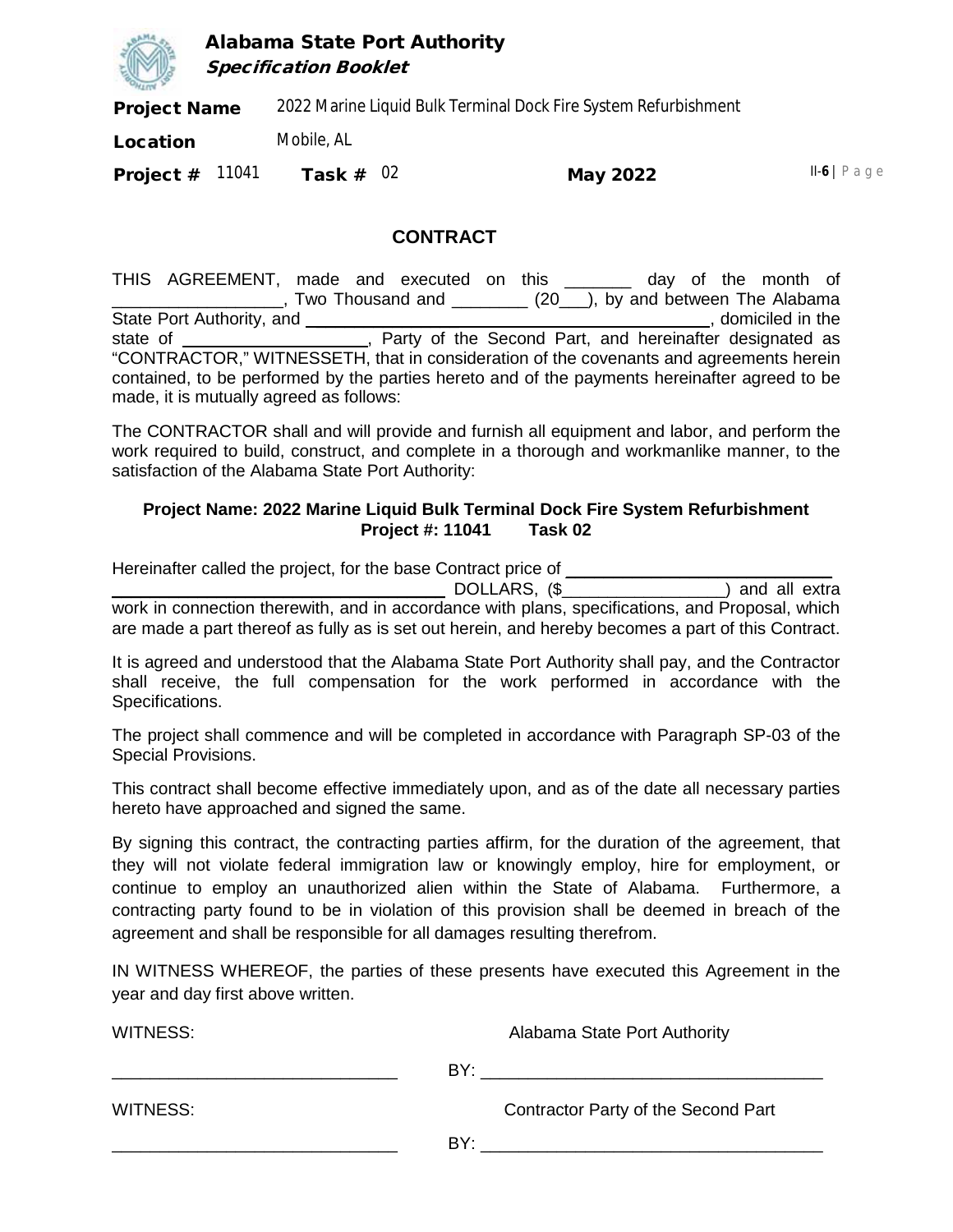

## SPECIAL PROVISIONS

## DIVISION III INDEX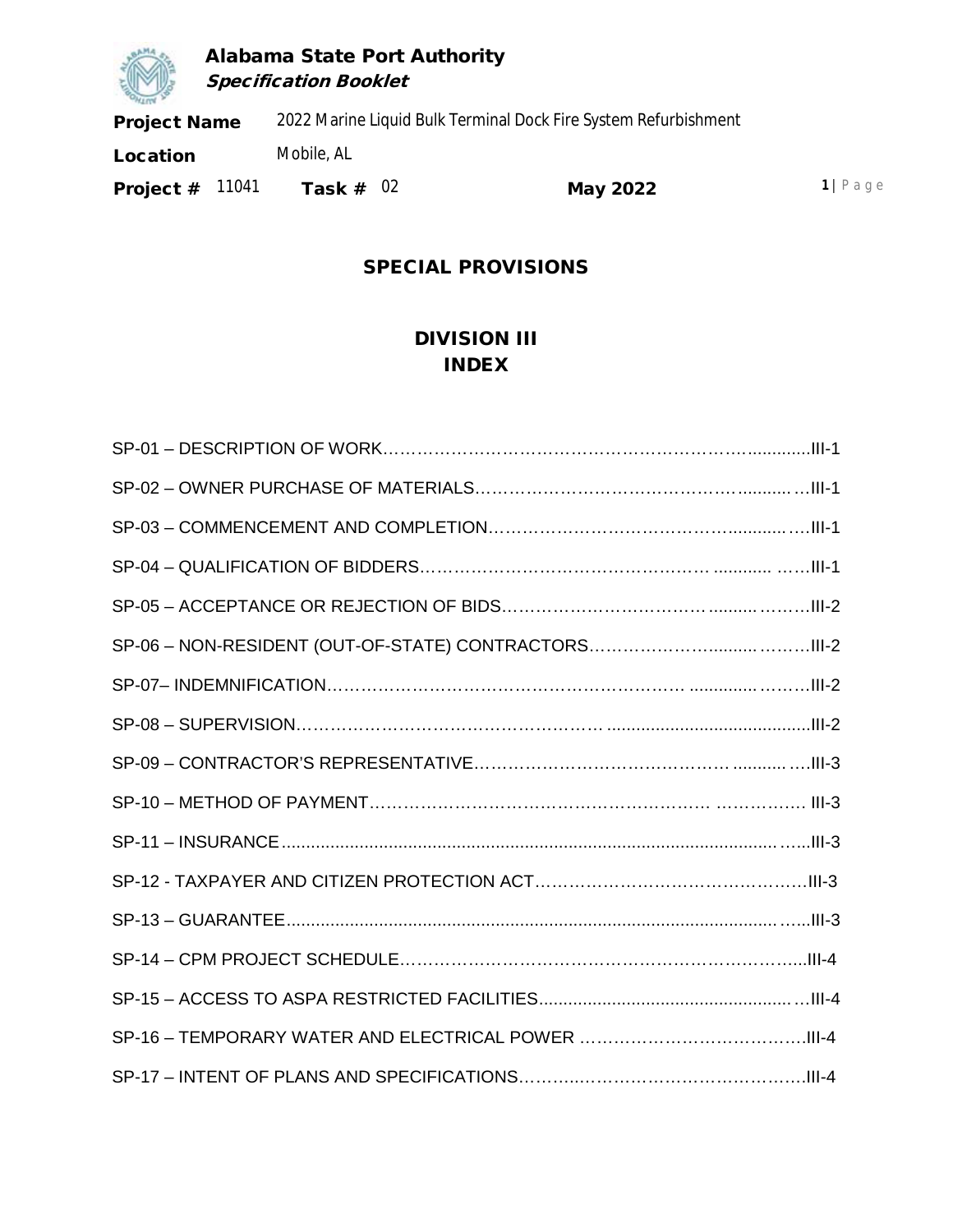

**Project Name** 2022 Marine Liquid Bulk Terminal Dock Fire System Refurbishment

**Location** Mobile, AL

**Project # 11041 Task # 02 May 2022** III-1 | Page

## **SP-01 DESCRIPTION OF WORK**

The work consists principally of providing bonds, labor, materials, equipment, supervision, insurance and incidentals necessary to refurbish the dock fire protection system at the Alabama State Port Authority's Marine Liquid Bulk Terminal in Mobile, Alabama as indicated in the Contract Plans and Specifications.

## **SP-02 OWNER PURCHASE OF MATERIALS**

The Alabama State Port Authority will NOT utilize its sales tax exemption status on this project. The Contractor will be responsible for the purchase of all materials and will NOT be required to apply for a sales and use tax certificate of exemption upon contract award.

The following shall apply to Section 20-14 (Owner Purchase of Materials) of Division IV General Provisions:

- 1) 20-14.2 Purchase of Materials or Equipment Delete in its entirety
- 2) 20-14.3 Payment of Materials or Equipment Delete in its entirety
- 3) 20-14.4 Accounting Procedures Delete in its entirety
- 4) 20-14.5 Procedures Delete in its entirety
- 5) 20-14.7 Project Close-Out Delete in its entirety

## **SP-03 COMMENCEMENT AND COMPLETION**

The Contractor will be required to commence work under this contract in accordance with DIVISION IV GENERAL PROVISIONS Article 90-02 (NOTICE TO PROCEED), to prosecute said work with faithfulness and energy, and to complete the entire project within 280 calendar days after receipt of Notice to Proceed. The time stated for final completion shall include final clean-up of all work sites. Failure to complete work on schedule shall initiate liquidated damages, which will be assessed in accordance with the provisions of Paragraph 20-13 (LIQUIDATED DAMAGES) of DIVISION IV, GENERAL PROVISIONS. In addition, liquidated damages referenced in DIVISION V, CONSTRUCTION SPECIFICATIONS, shall also be initiated.

## **SP-04 QUALIFICATION OF BIDDERS**

In addition to the requirements of Article 20-01 and 20-03 of Division IV, GENERAL PROVISIONS, the Owner may make such investigations as he deems necessary to determine the ability of the bidder to perform the work, and the bidder shall furnish to the Owner all such information and data for this purpose as the Owner may request. The Owner reserves the right to reject any bid if the evidence submitted by, or investigation of, such bidder fails to satisfy the Owner that such bidder is properly qualified to carry out the obligations of the Contract and to complete the work contemplated therein. Conditional bids will not be accepted.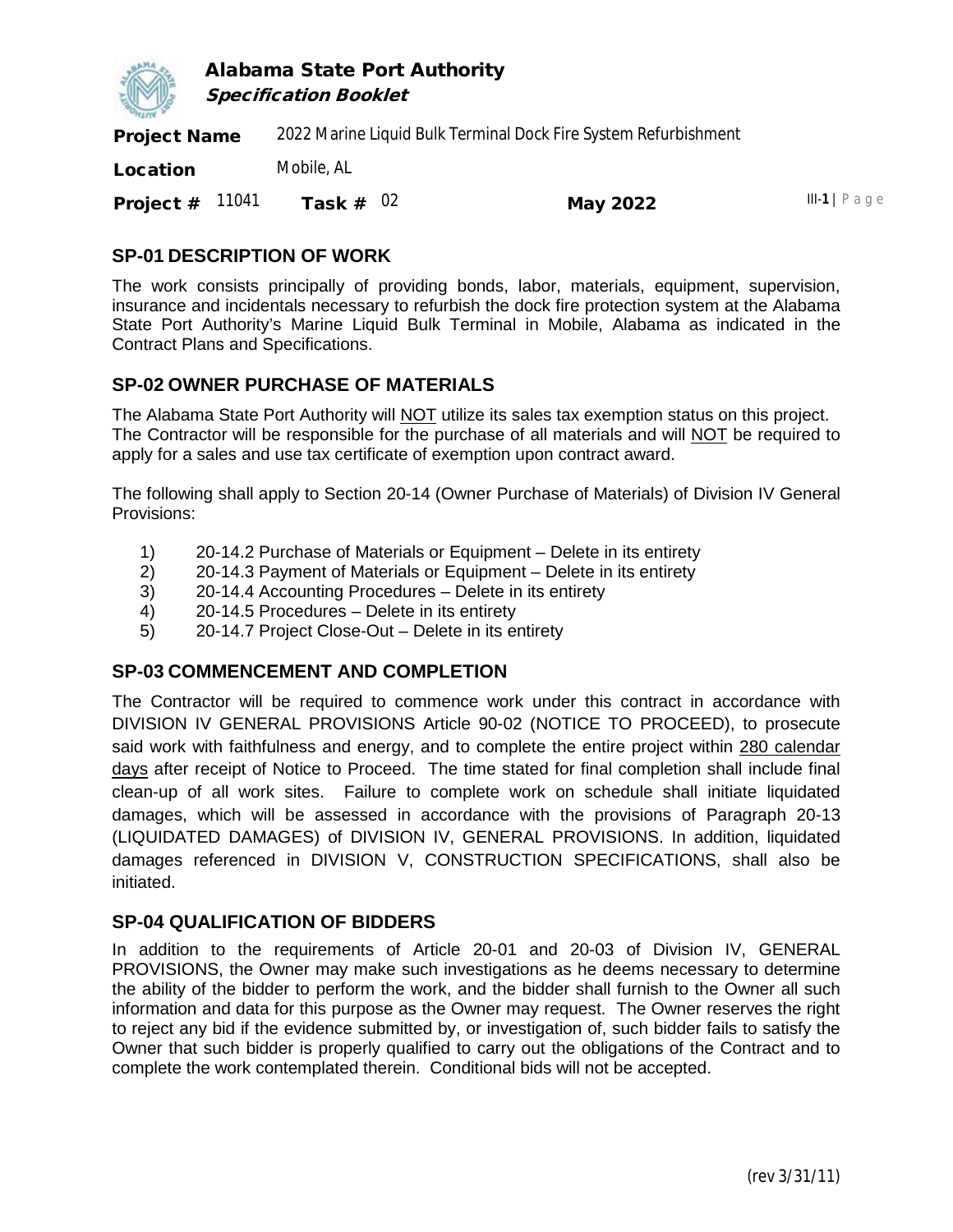## **SP-05 ACCEPTANCE OR REJECTION OF BIDS**

The Authority reserves the right to accept or reject any or all bids and to waive informalities. All bidders must be licensed to operate as contractors in the State of Alabama. Attention of bidders is directed to Chapter 8 of Title 23 of the Code of Alabama, 1975, and Amendments thereto, relating to the licensing of General Contractors. No bid will be accepted from anyone except a qualified Contractor, licensed by the State Licensing Board for General Contractors. In addition, non-residents of the State must show evidence of having qualified with the Secretary of State to do business in Alabama.

## **SP-06 NON-RESIDENT (OUT-OF-STATE) CONTRACTORS**

Preference shall be given to resident contractors, and non-resident bidders domiciled in a state having laws granting preference to local contractors shall be awarded Alabama public contracts the same as Alabama contractors bidding under similar circumstances; and resident contractors in Alabama are to be granted preference over non-residents in awarding of contracts in the same manner and to the same extent as provided by the laws of the state of domicile of the non-resident.

Non-resident bidders must accompany any written bid documents with a written opinion of any attorney at law licensed to practice law in such non-resident bidders' state of domicile, as to the preferences, if any or none, granted by the law of that state to its own business entities whose principal places of business are in that State in the letting of any or all public contracts.

## **SP-07 INDEMNIFICATION**

To the fullest extent permitted by law, the Contractor shall indemnify and hold harmless the Owner, the Engineer, and their agents and employees from and against all claims, damages, losses, and expenses, including, but not limited to, attorney's fees arising out of or resulting from the performance of the Work, provided that any such claim, damage, loss, or expense (1) is attributed to bodily injury, sickness, disease or death, or to injury to or destruction of tangible property (other than the Work itself) including the loss of use resulting therefrom, and (2) is caused in whole or in part by any negligent act or omission of the Contractor, any subcontractor, anyone directly or indirectly employed by any of them or anyone for whose acts any of them may be liable, regardless of whether or not it is caused in part by a party indemnified hereunder. Such obligation shall not be construed to negate, abridge, or otherwise reduce any other right or obligation of indemnity that would otherwise exist as to any party or person described in this Paragraph SP-07.

In any and all claims against the Owner, the Engineer or any of their agents or employees by any employee of the Contractor, any subcontractor, anyone directly or indirectly employed by any of them or anyone for whose acts any of them may be liable, the indemnification under this Paragraph SP-07, shall not be limited in any way by any limitation on the amount or type of damages, compensation or benefits payable by or for the Contractor or any subcontractor under workers' or workmen's compensation acts, or other employee benefits acts.

## **SP-08 SUPERVISION**

The Contractor shall place a competent superintendent on the Project who shall have experience in the type of work being performed under this Contract. A resume of the superintendent's experience shall be submitted for review prior to the placement of the named person on the project. The Contractor shall also submit an organizational chart, which shall clearly show the Contractor's personnel assigned to the Project and the position that they hold. The chart shall also define the persons of contact with the Owner and the Engineer.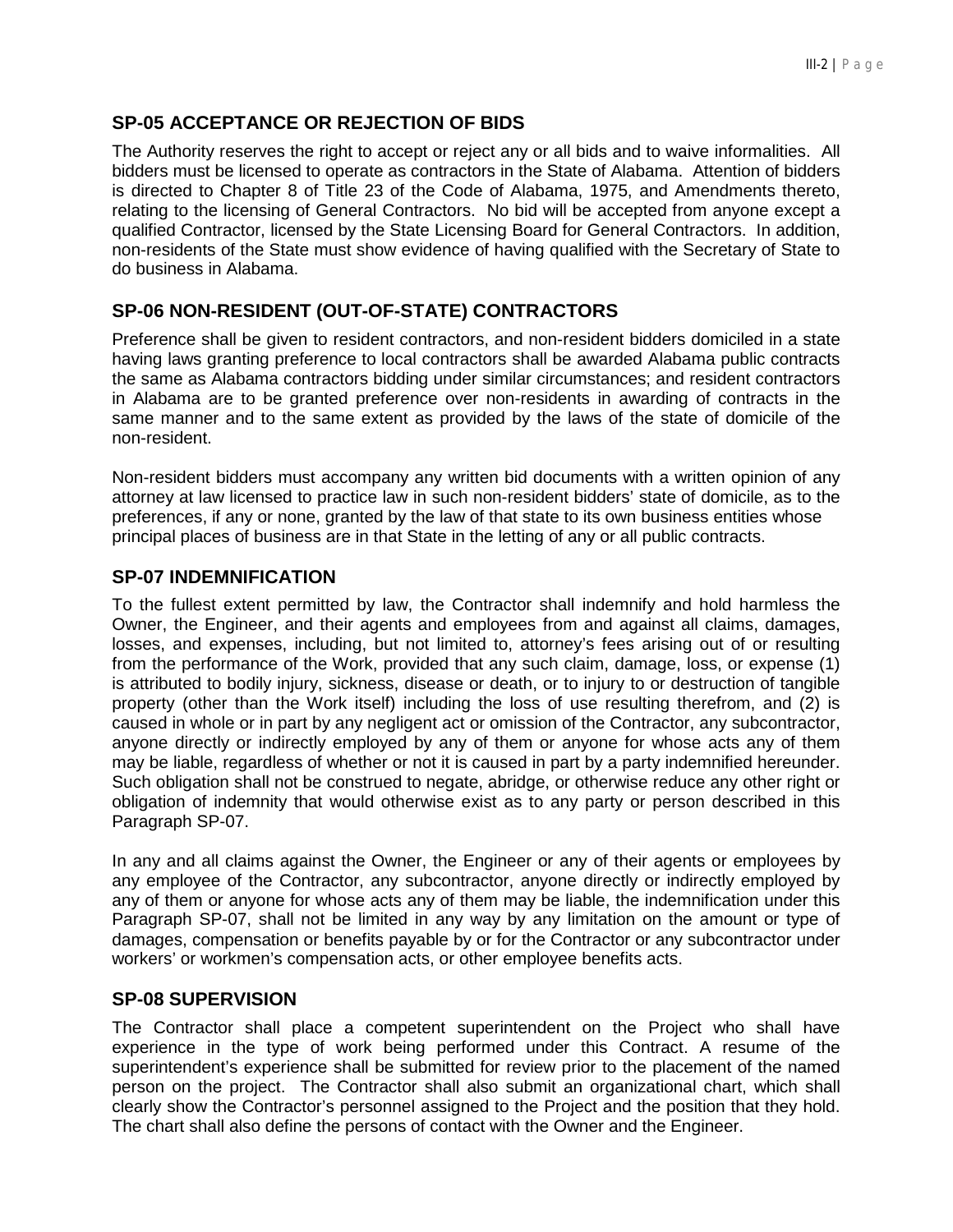The Owner reserves the right to request changes in supervision for incompetent actions or other reasons of due cause. Once the Contractor is notified in writing of a request to replace the superintendent, he shall do so within five (5) calendar days of such request.

The Contractor's assigned superintendent shall have responsibility for the day-to-day operations of the work and shall be the on-site safety officer responsible for implementation of the Contractor's safety program unless another named person is so assigned.

The assigned superintendent shall remain on the Project site while work under the Contract is being performed. In the superintendent's absence from the site, another named person shall be responsible for all aspects of the work. Notification of the name of the individual shall be filed with the Owner and Engineer. The Contractor shall not reassign a superintendent without the acknowledgement and approval of the Owner.

## **SP-09 CONTRACTOR'S REPRESENTATIVE**

A representative of the Contractor shall be on the site at all times work is being conducted as required by paragraph 90-01 (SUBLETTING OF CONTRACT) of DIVISION IV. A telephone number should be given to the Engineer where he might contact the Representative after working hours in case of an emergency.

## **SP-10 METHOD OF PAYMENT**

Payment will be made in accordance with the provisions of Paragraph 100-06 (PARTIAL PAYMENT) of DIVISION IV except that there will be no payment for materials on hand. Paragraph 100-07 (PAYMENT FOR MATERIALS ON HAND) is to be deleted in its entirety.

## **SP–11 INSURANCE**

The following shall apply to Section 40 (Indemnification and Insurance Requirements) of Division IV General Provisions:

- 1) 40-08 Railroad Protective Liability Delete in its entirety
- 2) 40-10 Professional Liability Insurance Delete in its entirety

## **SP–12 TAXPAYER AND CITIZEN PROTECTION ACT**

Effective October 1, 2011, the Beason-Hammon Alabama Taxpayer and Citizen Protection Act ("the Act") requires that any business entity contracting with or providing any grant or incentives to the state, including the Alabama State Port Authority, certify compliance with the Act. All Bidders must certify such compliance by executing the enclosed Certificate of Compliance and returning it to the Alabama State Port Authority along with proof of the bidding company's enrollment in the e-verify program with your bid package. The affidavit must be notarized. The following E-Verify website link is provided for convenience: https://www.e-verify.gov/

## **SP-13 GUARANTEE**

The Contractor shall furnish to the Alabama State Port Authority a written guarantee in accordance with the requirements stipulated in the Division I Schedule of Prices and Division V Construction Specifications. This guarantee shall be issued from the date of final acceptance and shall cover any defective material or workmanship on the specified structure.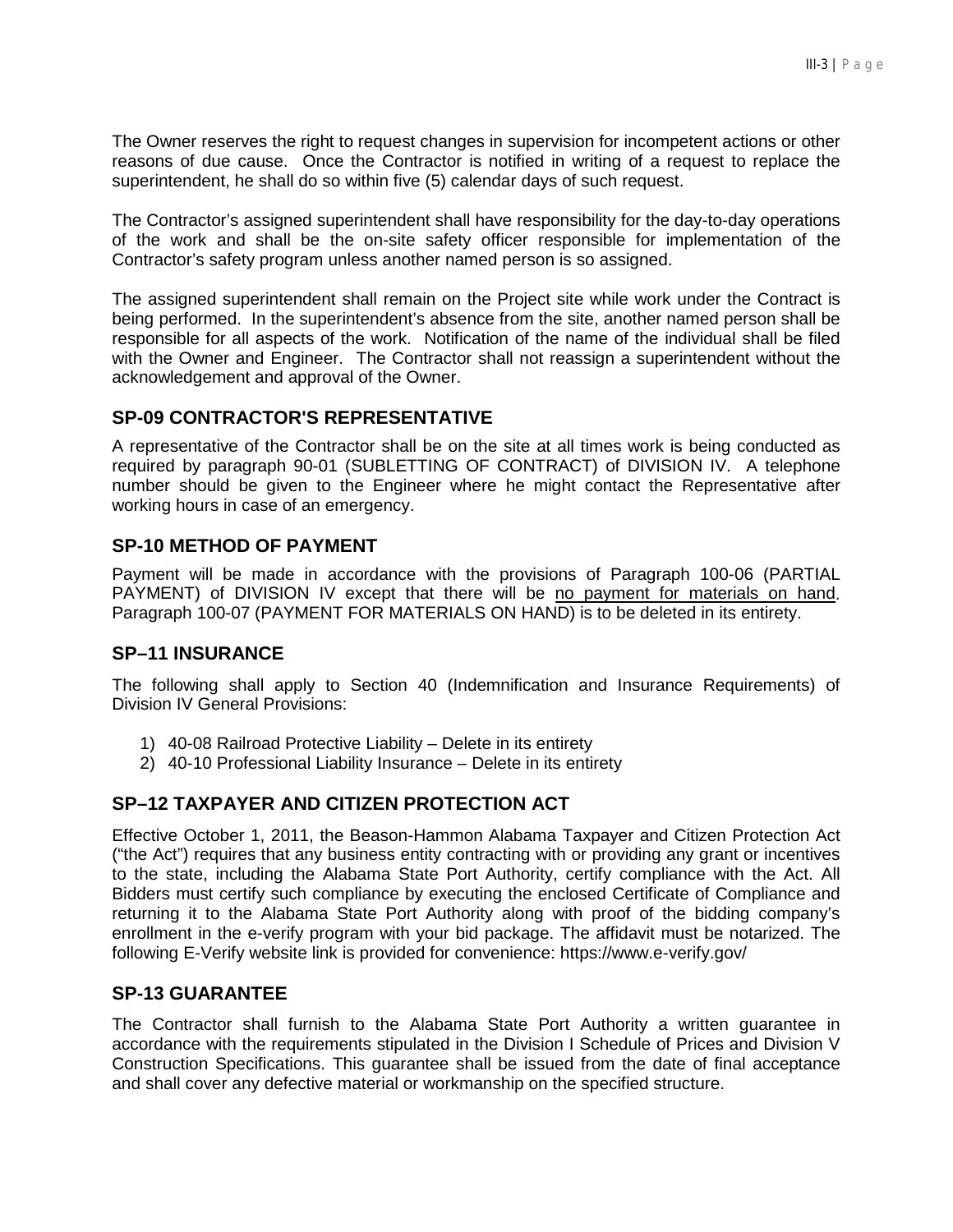## **SP-14 CPM PROJECT SCHEDULE**

The Contractor shall prepare a CPM Project Schedule using Microsoft Project and the schedule shall show all items of work necessary to bring the project to completion. The Contractor shall submit electronic copies of his Progress Schedule updated monthly to reflect the status of the work. These updates shall be submitted in conjunction with the monthly progress Payment Request and shall be a requisite for the payment request to be processed.

## **SP-15 ACCESS TO ASPA RESTRICTED FACILITIES**

All individuals doing any work on this project, including operators, supervisors, maintenance personnel, truck drivers, etc. must have a valid Transportation Worker Identification Credential (TWIC) card, ASPA badge and an ASPA vehicle decal with no exceptions. Information regarding ASPA's access policy is provided on the ASPA website at the link below.

#### <https://www.alports.com/port-access/>

## **SP-16 TEMPORARY WATER AND ELECTRICAL POWER**

The responsibility shall be upon the Contractor to provide and maintain at his own expense an adequate supply of water of a quality suitable for his use for construction and domestic consumption. At his own expense, he shall install and maintain any necessary water supply connections and piping. However, he shall do so only at locations and in such workmanship manner as may be authorized by the Owner. Before final acceptance, temporary connections and piping installations by the Contractor shall be removed in a workmanship manner to the satisfaction of the Owner.

All electrical current required by the Contractor shall be furnished by the Contractor at his own expense. All temporary connections for electricity shall be subject to the approval of the Engineer. The Contractor shall at his own expense, install a meter to determine the amount of current used by him/her and will pay for such electricity at prevailing rates.

## **SP-17 INTENT OF PLANS AND SPECIFICATIONS**

The following is in addition to Article 60-03 of Division IV, General Provision:

Any detail which may be incomplete or lacking in the plans and specifications shall not constitute claim for extra compensation. Such detail shall be supplied by the Contractor and submitted to the Engineer in advance of its requirement on the job. The true intent of the plans and specifications is to produce a complete working facility and incomplete detail will not abrogate this intent.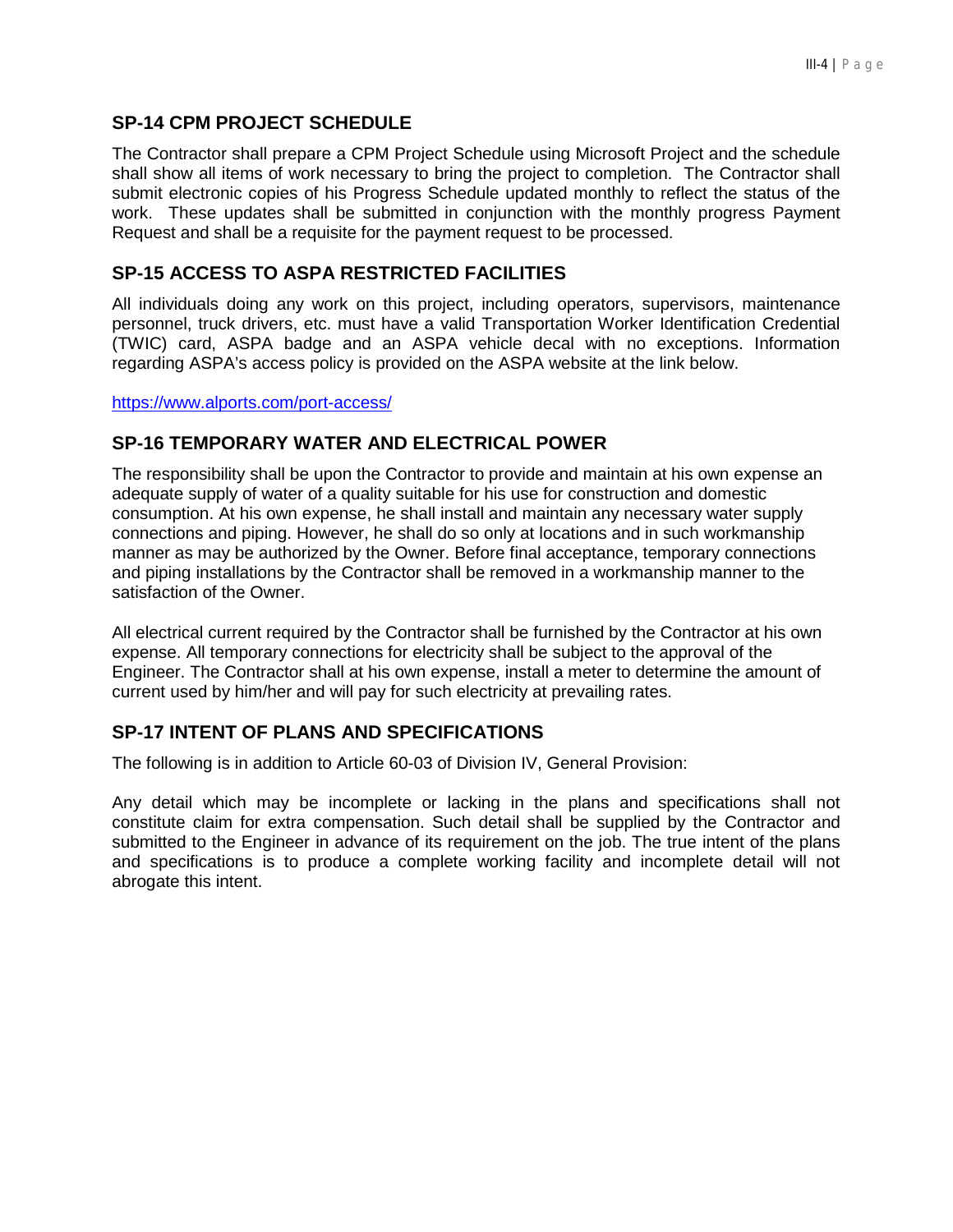

# GENERAL PROVISIONS, CLAUSES, REQUIREMENTS AND COVENANTS

# DIVISION IV INDEX

## **SUBSECTION PAGE**

| <b>SECTION 10</b> |  |  |
|-------------------|--|--|
|                   |  |  |
|                   |  |  |
|                   |  |  |
|                   |  |  |
|                   |  |  |
|                   |  |  |
|                   |  |  |
|                   |  |  |
|                   |  |  |
|                   |  |  |
|                   |  |  |
|                   |  |  |
|                   |  |  |
|                   |  |  |
|                   |  |  |
|                   |  |  |
|                   |  |  |
|                   |  |  |
|                   |  |  |
|                   |  |  |
|                   |  |  |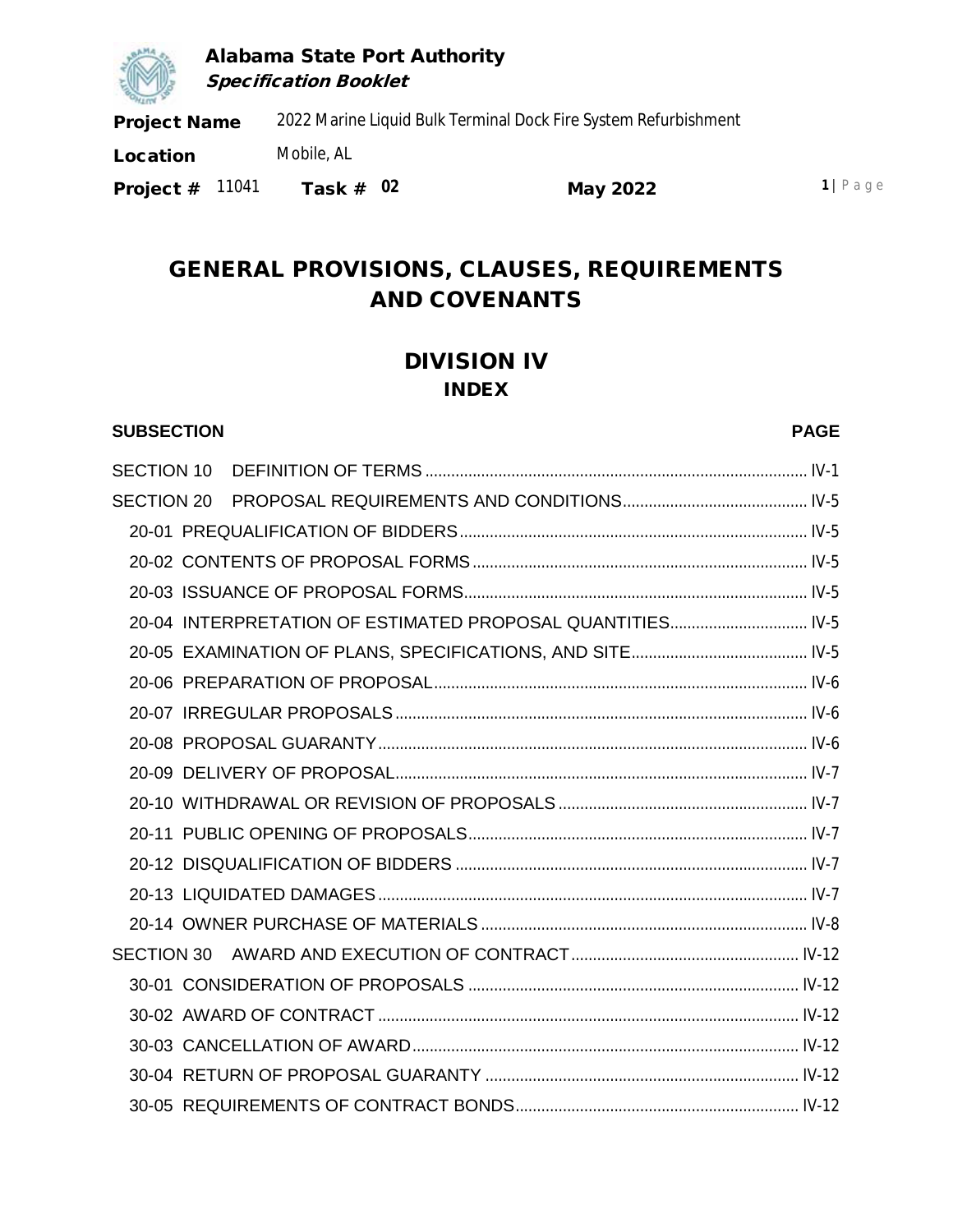| 40-09 BUILDER'S RISK or INSTALLATION FLOATER (to be determined per project) IV-15 |  |
|-----------------------------------------------------------------------------------|--|
|                                                                                   |  |
|                                                                                   |  |
|                                                                                   |  |
|                                                                                   |  |
|                                                                                   |  |
|                                                                                   |  |
|                                                                                   |  |
|                                                                                   |  |
|                                                                                   |  |
|                                                                                   |  |
|                                                                                   |  |
|                                                                                   |  |
|                                                                                   |  |
| 60-03 COORDINATION OF CONTRACT, PLANS AND SPECIFICATIONS IV-19                    |  |
|                                                                                   |  |
|                                                                                   |  |
|                                                                                   |  |
|                                                                                   |  |
|                                                                                   |  |
|                                                                                   |  |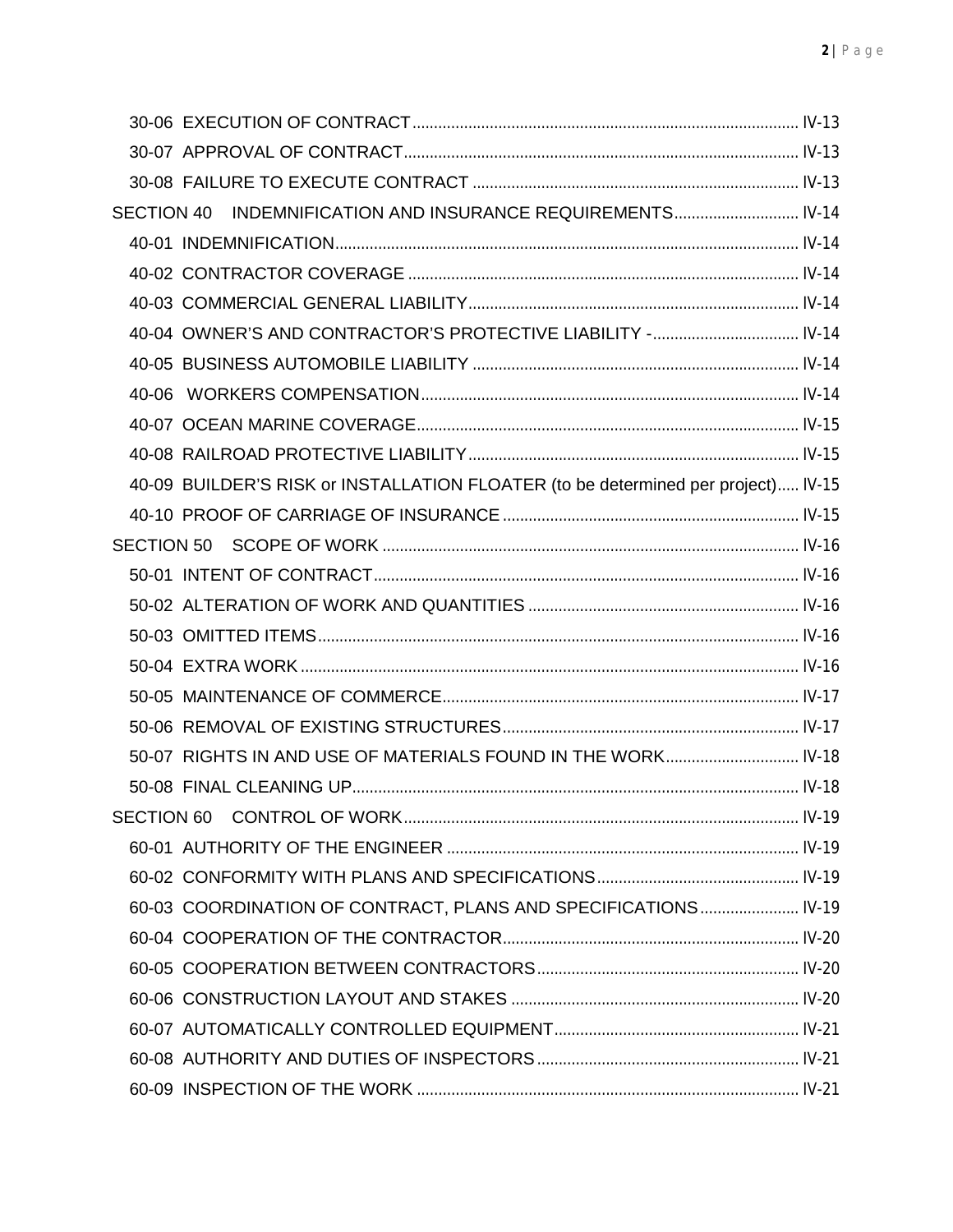|  | 60-10 REMOVAL OF UNACCEPTABLE AND UNAUTHORIZED WORK IV-22               |  |  |  |
|--|-------------------------------------------------------------------------|--|--|--|
|  |                                                                         |  |  |  |
|  |                                                                         |  |  |  |
|  |                                                                         |  |  |  |
|  |                                                                         |  |  |  |
|  |                                                                         |  |  |  |
|  |                                                                         |  |  |  |
|  |                                                                         |  |  |  |
|  |                                                                         |  |  |  |
|  |                                                                         |  |  |  |
|  |                                                                         |  |  |  |
|  |                                                                         |  |  |  |
|  |                                                                         |  |  |  |
|  |                                                                         |  |  |  |
|  |                                                                         |  |  |  |
|  |                                                                         |  |  |  |
|  |                                                                         |  |  |  |
|  |                                                                         |  |  |  |
|  | SECTION 80 LEGAL RELATIONS AND RESPONSIBILITY TO PUBLIC  IV-28          |  |  |  |
|  |                                                                         |  |  |  |
|  |                                                                         |  |  |  |
|  |                                                                         |  |  |  |
|  |                                                                         |  |  |  |
|  |                                                                         |  |  |  |
|  |                                                                         |  |  |  |
|  |                                                                         |  |  |  |
|  |                                                                         |  |  |  |
|  | 80-09 PROTECTION AND RESTORATION OF PROPERTY AND LANDSCAPE  IV-30       |  |  |  |
|  |                                                                         |  |  |  |
|  |                                                                         |  |  |  |
|  |                                                                         |  |  |  |
|  |                                                                         |  |  |  |
|  | 80-14 CONTRACTOR'S RESPONSIBILITY FOR UTILITY SERVICE AND FACILITIES OF |  |  |  |
|  |                                                                         |  |  |  |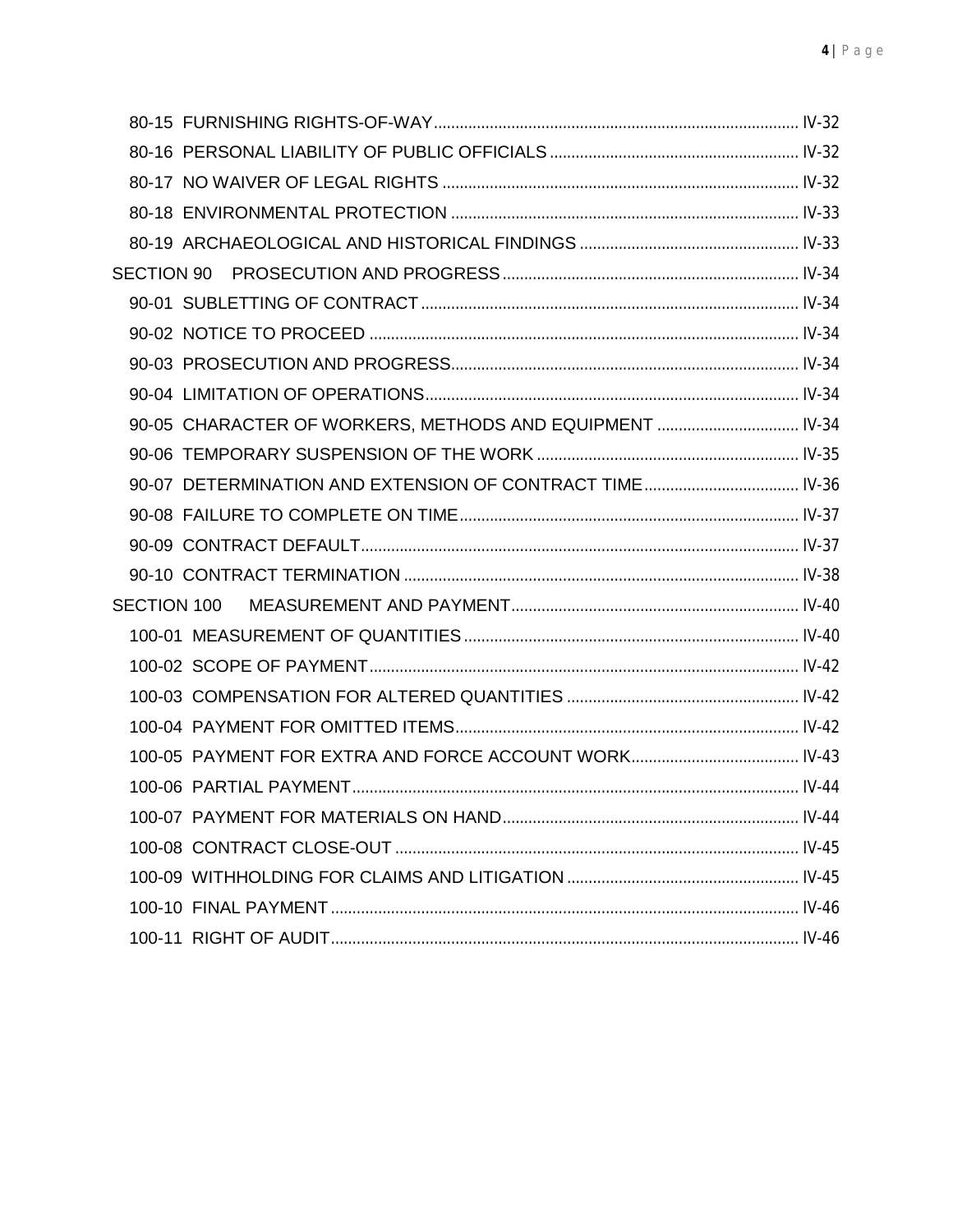

**Project Name** 2022 Marine Liquid Bulk Terminal Dock Fire System Refurbishment

**Location** Mobile, AL

**Project # 11041 Task # 02 May 2022** IV-1 | Page

## <span id="page-29-0"></span>**SECTION 10 DEFINITIONS OF TERMS**

Whenever the following terms are used in these specifications, in the Contract, in any documents or other instruments pertaining to construction where these specifications govern, the intent and meaning shall be interpreted as follows:

**10-01 AASHTO.** The American Association of State Highway and Transportation Officials, the successor association of AASHO.

**10-02 ACCESS ROAD.** The right-of-way, the roadway and all improvements constructed thereon connecting the site of work to a public highway.

**10-03 ADVERTISEMENT.** A public announcement, as required by local law, inviting bids for work to be performed and materials to be furnished.

**10-04 ALDOT SPECS.** The State of Alabama Department of Transportation Standard Specifications for Roads and Bridges, latest edition.

**10-05 AISC.** The American Institute of Steel Construction.

**10-06 AREA.** American Railway Engineering Association.

**10-07 ASA.** American Standards Association.

**10-08 ASTM.** The American Society for Testing and Materials.

**10-09 AWARD.** The acceptance, by the OWNER, of the successful bidder's proposal.

**10-10 AWPI.** American Wood Preservers Institute.

**10-11 BIDDER.** Any individual, partnership, firm or corporation, acting directly or through a duly authorized representative, who submits a proposal for the work contemplated.

**10-12 CALENDAR DAY.** Every day shown on the calendar.

**10-13 CHANGE ORDER.** A written order to the Contractor covering changes in the plans, specifications, or proposal quantities and establishing the basis of payment and Contract time adjustment, if any, for the work affected by such changes. The work, covered by a change order, shall be within the scope of the Contract.

**10-14 COMMERCE.** The prime business of the OWNER, consisting of the transshipping and storage of goods and materials by highway, rail, barge, and ship.

**10-15 CONSTRUCTION MANAGER**. The individual, partnership, firm or corporation duly authorized by the OWNER to be responsible for construction management supervision of the Contract work and acting directly or through an authorized representative.

**10-16 CONTRACT.** The written agreement covering the work to be performed. The awarded Contract shall include, but is not limited to: The Advertisement; The Contract Form; The Proposal; The Performance Bond; The Payment Bond; any required insurance certificates; The Specifications; The Plans; Change Orders and any addenda issued to bidders.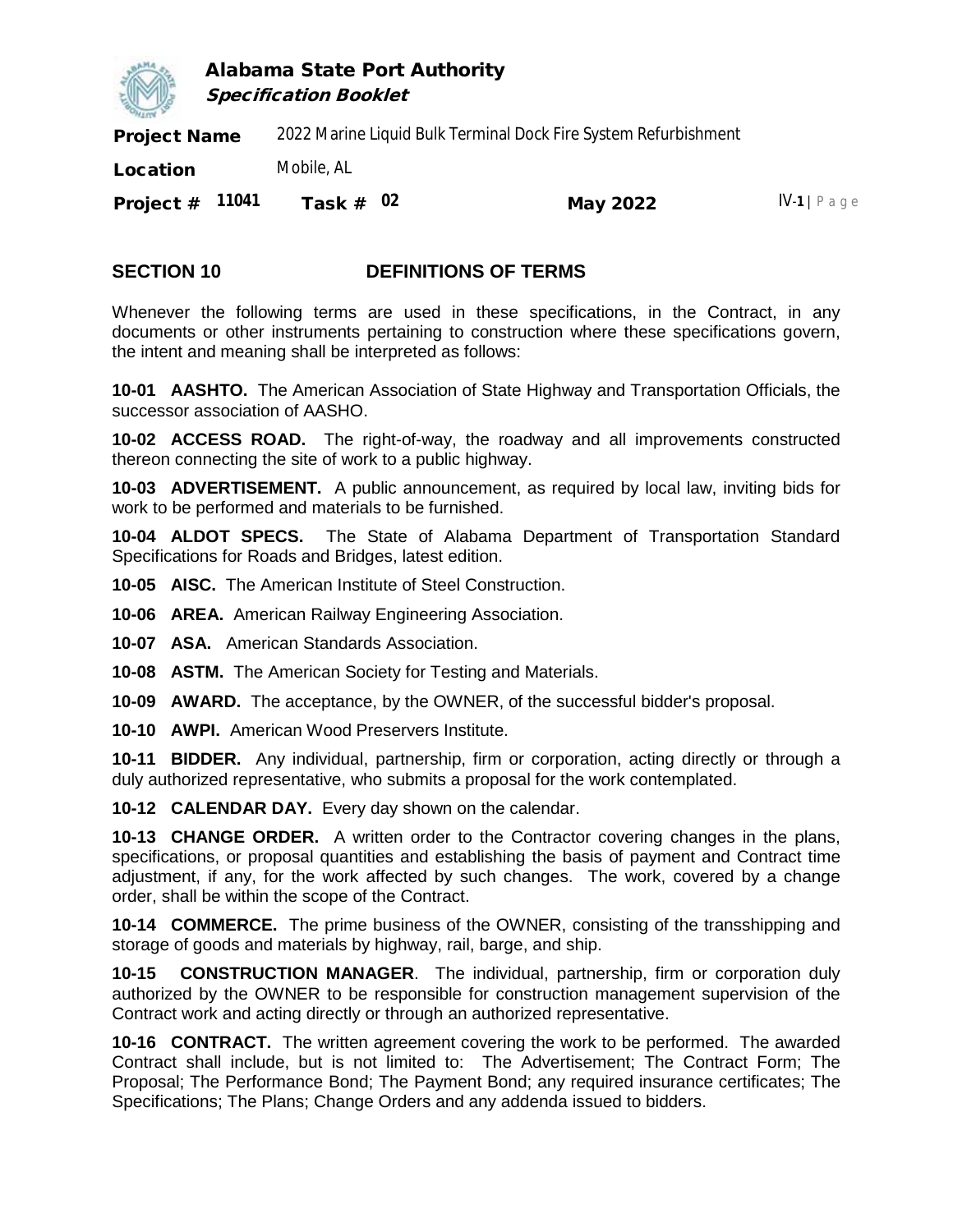**10-17 CONTRACT ITEM (PAY ITEM).** A specific unit of work for which a price is provided in the Contract.

**10-18 CONTRACT TIME.** The number of calendar days or working days, stated in the special provisions, allowed for completion of the Contract, including authorized time extensions. If a calendar date of completion is stated in the proposal, in lieu of a number of calendar or working days, the Contract shall be completed by that date.

**10-19 CONTRACTOR.** The individual, partnership, firm or corporation primarily liable for the acceptable performance of the work Contracted and for the payment of all legal debts pertaining to the work who acts directly or through lawful agents or employees to complete the Contract work.

**10-20 DEPARTMENT.** The Alabama State Port Authority.

**10-21 DIRECTOR.** The Director of the Alabama State Port Authority, as constituted under the laws of Alabama.

**10-22 ENGINEER.** The individual, partnership, firm or corporation duly authorized by the OWNER to be responsible for Engineering supervision of the Contract work and acting directly or through an authorized representative.

**10-23 EQUIPMENT.** All machinery, together with the necessary supplies for upkeep and maintenance, and also all tools and apparatus necessary for the proper construction and acceptable completion of the work.

**10-24 EXTRA WORK.** An item of work not provided for in the awarded Contract is previously modified by change order or supplemental agreement, but which is found by the Engineer to be necessary to complete the work within the intended scope of the Contract as previously modified.

**10-25 FEDERAL SPECIFICATIONS.** The Federal Specifications and Standards, and supplements, amendments and indices thereto are prepared and issued by the General Services Administration of the Federal Government. They may be obtained from the Specifications Activity, Printed Materials Supply Division, Building 197, Naval Weapons Plant, Washington D.C. 20407.

**10-26 FORCE ACCOUNT.** The term used to describe a method of accounting which may be employed as a basis of payment to the Contractor for Extra Work.

**10-27 INSPECTOR.** An authorized representative of the Engineer assigned to make all necessary reviews of the work performed or being performed, or of the materials furnished or being furnished by the Contractor.

**10-28 INTENTION OF TERMS.** Whenever, in these specifications or on the plans, the words "directed", "required", "permitted", "ordered", "designated", "prescribed", or words of like import are used, it shall be understood that the direction, requirement, permission, order, designation, or prescription of the Engineer is intended; and similarly, the words "approved", "acceptable" "satisfactory", or words of like import, shall mean approved by, or acceptable to, or satisfactory to the Engineer, subject to each case to the final determination of the OWNER.

Any reference to a specific requirement of a numbered paragraph of the Contract specifications or a cited standard shall be interpreted to include all general requirements of the entire section, specification item, or cited standard that may be pertinent to such specific reference.

**10-29 LABORATORY.** The official testing laboratories of the OWNER or such other laboratories as may be designated by the Engineer.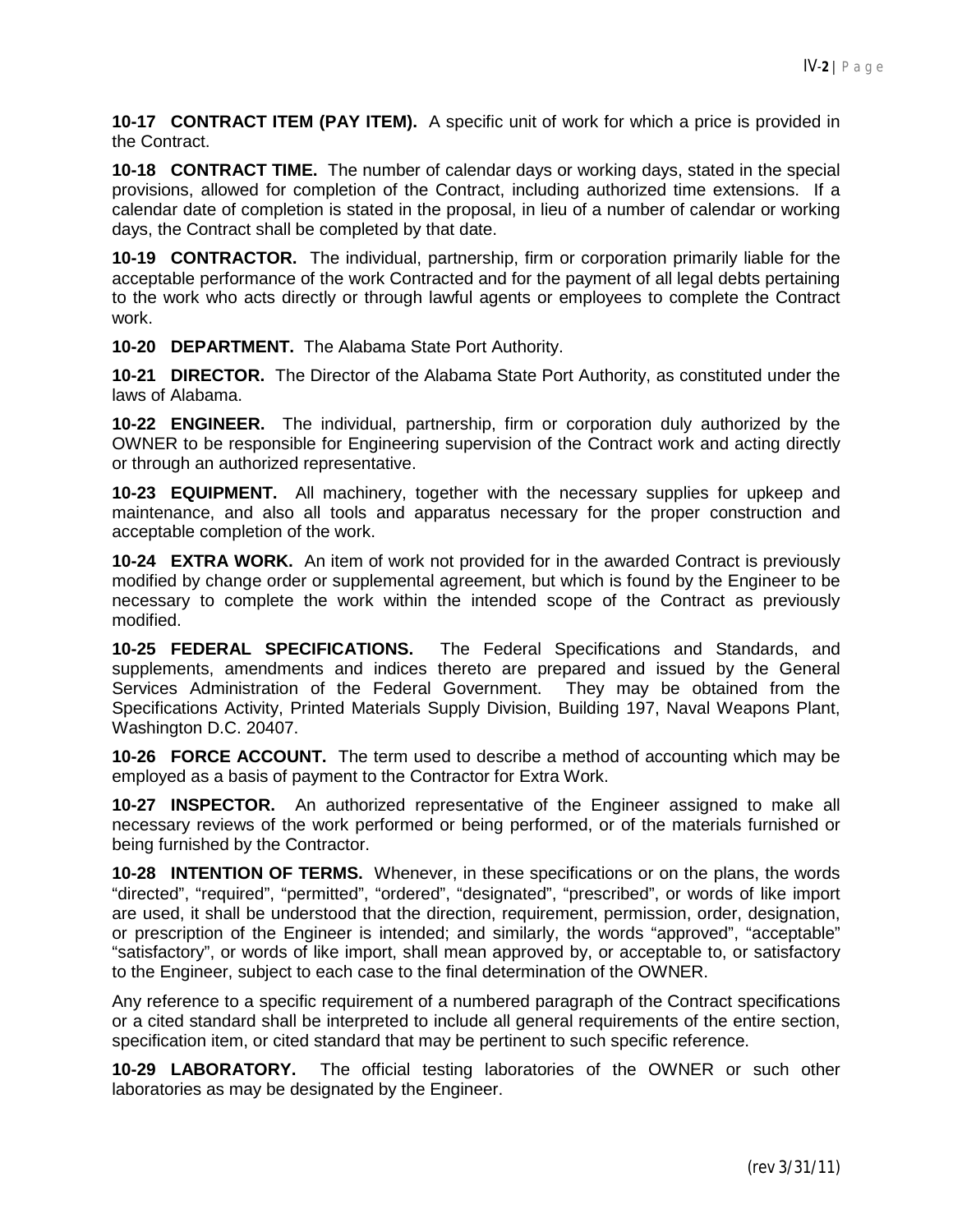**10-30 MAJOR AND MINOR CONTRACT ITEMS.** A major Contract item shall be any item that is listed in the proposal, the total cost of which is equal to or greater than 10 percent of the total amount of the awarded Contract. All other items shall be considered minor Contract items.

**10-31 MATERIALS.** Any substance specified for use in the construction of the Contract work.

**10-32 NOTICE TO PROCEED.** A written notice to the Contractor to begin the actual work on a previously agreed to date. If applicable, the Notice to Proceed shall state the date on which the Contract time begins.

**10-33 OWNER.** The term OWNER shall mean the State of Alabama acting by and through the Alabama State Port Authority.

**10-34 PAYMENT BOND.** The approved form of security furnished by the Contractor and his surety as a guaranty that he will pay in full all bills and accounts for materials and labor used in the construction of the work.

**10-35 PERFORMANCE BOND.** The approved form of security furnished by the Contractor and his surety as a guaranty that the Contractor will complete the work in accordance with the terms of the Contract.

**10-36 PLANS.** The official drawings or exact reproductions, approved by the Engineer, which show the location, character, dimensions and details of the work to be done and which are to be considered as a part of the Contract, supplementary to the specifications.

**10-37 PROJECT.** The agreed scope of work for accomplishing specific development.

**10-38 PROPOSAL.** The written offer of the bidder (when submitted on the approved proposal form) to perform the contemplated work and furnish the necessary materials in accordance with the provisions of the plans and specifications.

**10-39 PROPOSAL FORM.** The approved, prepared form on which the OWNER requires that formal bids be submitted for the work contemplated.

**10-40 PROPOSAL GUARANTY.** The security furnished with a proposal to guarantee that the bidder will enter into a Contract if his proposal is accepted by the OWNER.

**10-41 SPECIAL PROVISIONS.** Specific directions and provisions additional to these GENERAL PROVISIONS and to any CONSTRUCTION SPECIFICATIONS setting forth conditions or requirements of construction which are not satisfactorily covered by these<br>GENERAL PROVISIONS or the CONSTRUCTION SPECIFICATIONS. SPECIAL PROVISIONS or the CONSTRUCTION SPECIFICATIONS. SPECIAL PROVISIONS shall prevail over the GENERAL PROVISIONS and CONSTRUCTION SPECIFICATIONS because they set forth the final Contractual intent as to the matter involved.

**10-42 SPECIFICATIONS.** A part of the Contract containing the written directions and requirements for completing the Contract work. Standards for specifying materials or testing which are cited in the Contract specifications by reference shall have the same force and effect as if included in the Contract physically.

**10-43 STATE.** The State of Alabama, the Party of the First Part to the Contract, acting by and through the Alabama State Port Authority.

**10-44 STRUCTURES.** Port facilities such as wharves, piers, dolphins, bridges, culverts, catch basins, inlets, retaining walls, cribbing, storm and sanitary sewer lines, water lines, under drains, electrical ducts, manholes, handholes, lighting fixtures and bases, transformers, flexible and rigid pavements, buildings, vaults, and other man-made features of the port that may be encountered in the work and not otherwise classified herein.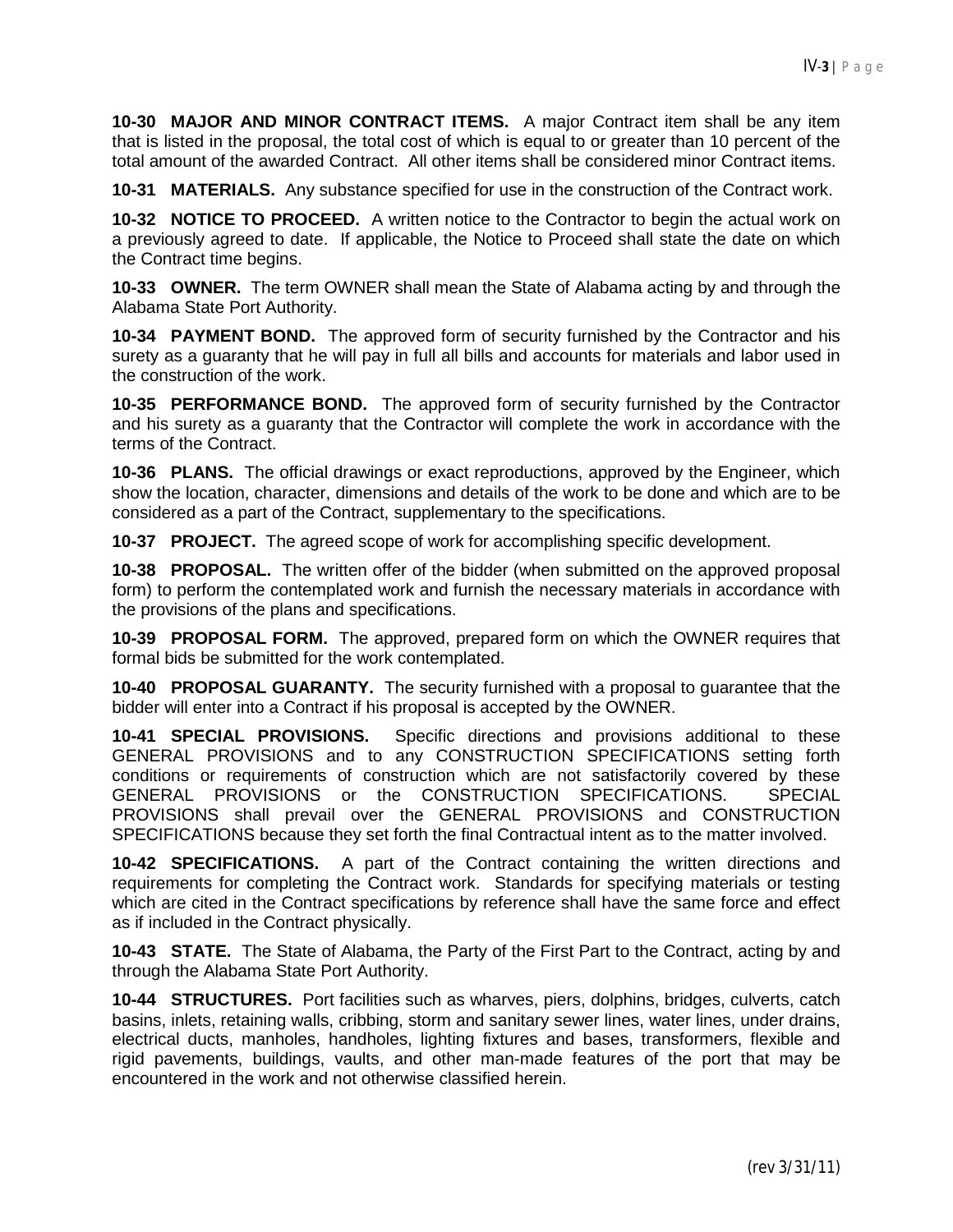**10-45 SUBCONTRACTOR.** Any properly qualified individual undertaking the performance of any part of the work under the terms of the Contract, by virtue of an agreement between himself and the Contractor, with the approval of the OWNER.

**10-46 SUBGRADE.** The soil which forms the pavement foundation.

**10-47 SUPERINTENDENT.** The Contractor's executive representative who is present on the work site during progress, authorized to receive and fulfill instructions from the Engineer, and who shall supervise and direct the construction.

**10-48 SUPPLEMENTAL AGREEMENT.** A written agreement between the Contractor and the OWNER covering: (1) work that would increase or decrease the total amount of the awarded Contract by not more than 10 percent; or any major Contract item, by more than 25 percent, such increased or decreased work being within the scope of the originally awarded Contract, or (2) work that is not within the scope of the originally awarded Contract.

**10-49 SURETY.** The corporate body, licensed under the laws of Alabama, bound with and for the Contractor for the acceptable performance of the Contract and also for the payment of all claims recoverable under the Contract Bonds.

**10-50 WORK.** The furnishing of all labor, materials, tools, equipment and incidentals necessary or convenient to the Contractor's performance of all duties and obligations imposed by the Contract, plans and specifications.

**10-51 WORKING DAY.** A working day shall be any day other than a national legal holiday, Saturday, or Sunday, on which the normal working forces of the Contractor may proceed with regular work for at least 6 hours toward completion of the Contract. Unless work is suspended for causes beyond the Contractor's control, Saturdays, Sundays and national holidays on which the Contractor's forces engage in regular work, requiring the presence of an inspector, will be considered as working days.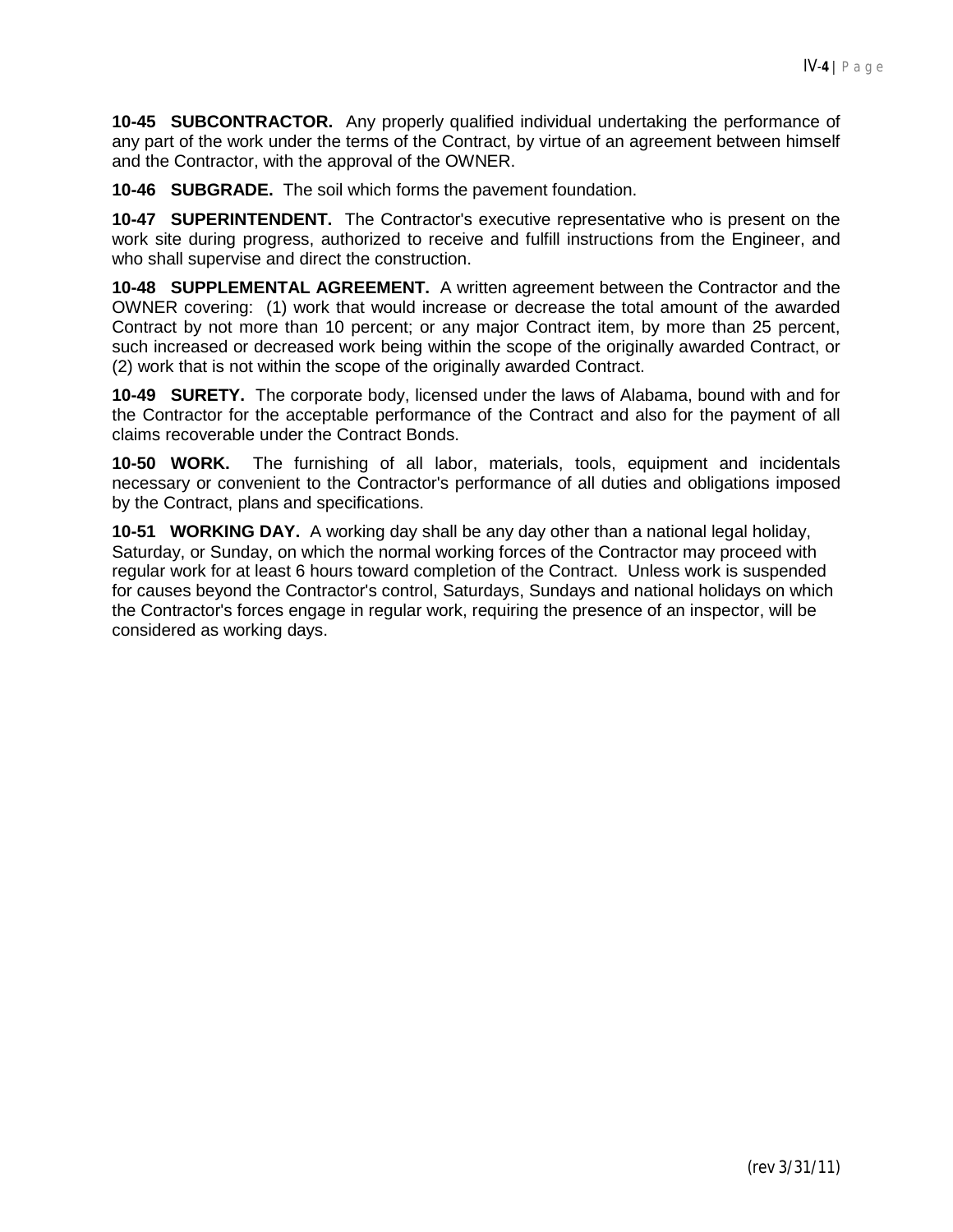## <span id="page-33-0"></span>**SECTION 20 PROPOSAL REQUIREMENTS AND CONDITIONS**

## <span id="page-33-1"></span>**20-01 PREQUALIFICATION OF BIDDERS**

Proposal forms will be issued only to prospective Bidders who are licensed under the terms of the existing State laws. If the applicant is a corporation organized in a state other than Alabama, it shall furnish a certificate from the Secretary of State showing that it is qualified to transact business in Alabama.

#### <span id="page-33-2"></span>**20-02 CONTENTS OF PROPOSAL FORMS**

The OWNER shall furnish bidders with proposal forms. All papers bound with or attached to the proposal forms are necessary parts and must not be detached.

The plans, specifications, and other documents designated in the proposal form shall be considered a part of the proposal whether attached or not.

#### <span id="page-33-3"></span>**20-03 ISSUANCE OF PROPOSAL FORMS**

The OWNER reserves the right to refuse to issue a proposal form to a prospective bidder should such bidder be in default for any of the following reasons:

- (a) Failure to pay, or satisfactorily settle, all bills due for labor and materials on former Contracts in force with the OWNER.
- (b) Contractor default under previous Contracts with the OWNER.
- (c) Proposal withdrawal or Bid Bond forfeiture on previous project with the OWNER.
- (d) Unsatisfactory work on previous Contract with the OWNER.
- (e) Performance failure of manufacturer's product or materials.

## <span id="page-33-4"></span>**20-04 INTERPRETATION OF ESTIMATED PROPOSAL QUANTITIES**

An estimate of quantities of work to be done and materials to be furnished under these specifications is given in the proposal. It is the result of careful calculations and is believed to be correct. It is given only as a basis for comparison of proposals and the award of the Contract. The OWNER does not expressly, or by implication, agree that the actual quantities involved will correspond exactly therewith; nor shall the bidder plead misunderstanding or deception because of such estimates of quantities, or of the character, location or other conditions pertaining to the work. Payment to the Contractor will be made only for the actual quantities of work performed or materials furnished in accordance with the plans and specifications. It is understood that the quantities may be increased or decreased as hereinafter provided in the subsection titled 50-02 ALTERATION OF WORK AND QUANTITIES of Division IV, without in any way invalidating the unit bid prices.

## <span id="page-33-5"></span>**20-05 EXAMINATION OF PLANS, SPECIFICATIONS, AND SITE**

The bidder is expected to carefully examine the site of the proposed work, the proposal, plans, specifications, and Contract forms. He shall satisfy himself as to the character, quality, and quantities of work to be performed, materials to be furnished, and as to the requirements of the proposed Contract. The submission of a proposal shall be prima facie evidence that the bidder has made such examination and is satisfied as to the conditions to be encountered in performing the work and as to the requirements of the proposed Contract, plans, and specifications.

Boring logs and other records of subsurface investigations and tests are available for inspection of bidders. It is understood and agreed that such subsurface information, whether included in the plans, specifications, or otherwise made available to the bidder, was obtained and is intended for the OWNER's design and estimating purposes only. Such information has been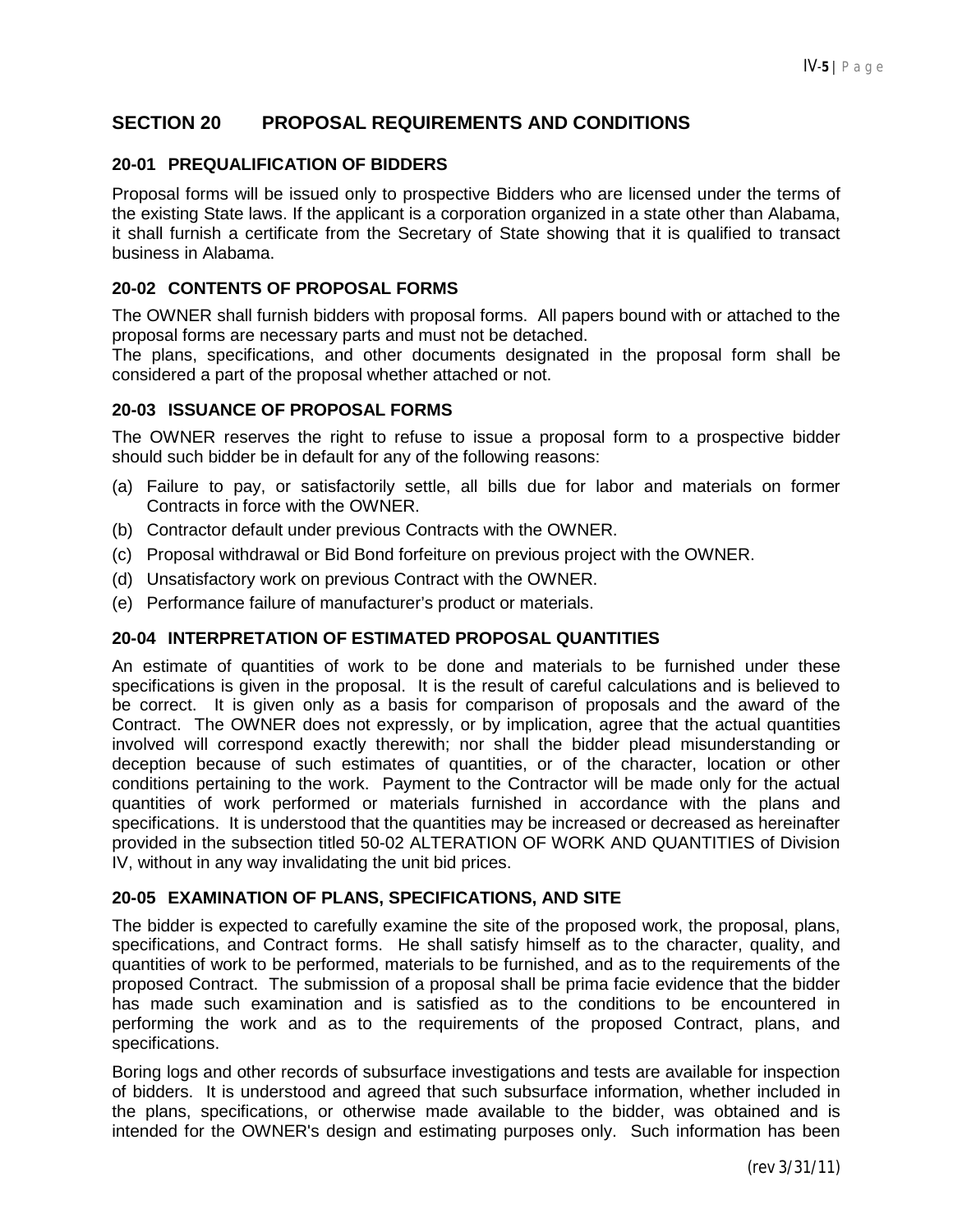made available for the convenience of all bidders. It is further understood and agreed that each bidder is solely responsible for all assumptions, deductions, or conclusions which he may make or obtain from his examination of the boring logs and other records of subsurface investigations and tests that are furnished by the OWNER.

## <span id="page-34-0"></span>**20-06 PREPARATION OF PROPOSAL**

The bidder shall submit his proposal on the forms furnished by the OWNER. All blank spaces in the proposal forms must be correctly filled in where indicated for each and every item for which a quantity is given. The bidder shall state the price (written in ink or typed) both in words and numerals for which he proposed to do each pay item furnished in the proposal. The Department will check the gross sum given in the proposal and in case of error or discrepancy, the gross sum obtained by adding the products of the unit prices and the various estimated quantities listed in the proposal shall prevail and this shall be the Contract Bid Price. In case of conflict between words and numerals, the words, unless obviously incorrect, shall govern.

The bidder shall sign his proposal correctly and in ink. If the proposal is made by an individual, his name and post office address must be shown. If made by a partnership, the name and post office address of each member of the partnership must be shown. If made by a corporation the person signing the proposal shall give the name of the State under the laws of which the corporation was chartered and the name, titles, and business address of the president, secretary, and the treasurer. Anyone signing a proposal as an agent shall file evidence of his authority to do so and that the signature is binding upon the firm or corporation.

#### <span id="page-34-1"></span>**20-07 IRREGULAR PROPOSALS**

Proposals shall be considered irregular for the following reasons:

- (a) If the proposal is on a form other than that furnished by the OWNER, if the OWNER's form is altered, or if any part of the proposal form is detached.
- (b) If there are unauthorized additions, conditional or alternate pay items, or irregularities of any kind which make the proposal incomplete, indefinite, or otherwise ambiguous.
- (c) If the proposal does not contain a unit price for each pay item listed in the proposal, except in the case of authorized alternate pay items, for which the bidder is not required to furnish a unit price.
- (d) If the proposal contains unit prices that are obviously unbalanced.
- (e) If the proposal is not accompanied by the bid bond specified by the OWNER.

The OWNER reserves the right to reject any irregular proposal and the right to waive technicalities if such waiver is in the best interest of the OWNER and conforms to laws and ordinances pertaining to the letting of construction Contracts.

#### <span id="page-34-2"></span>**20-08 PROPOSAL GUARANTY**

Each separate proposal shall be accompanied by a certified check, or other specified acceptable collateral, in the amount of 5% of the bid price, but not more than \$10,000. Such check, or collateral, shall be made payable to the Alabama State Port Authority.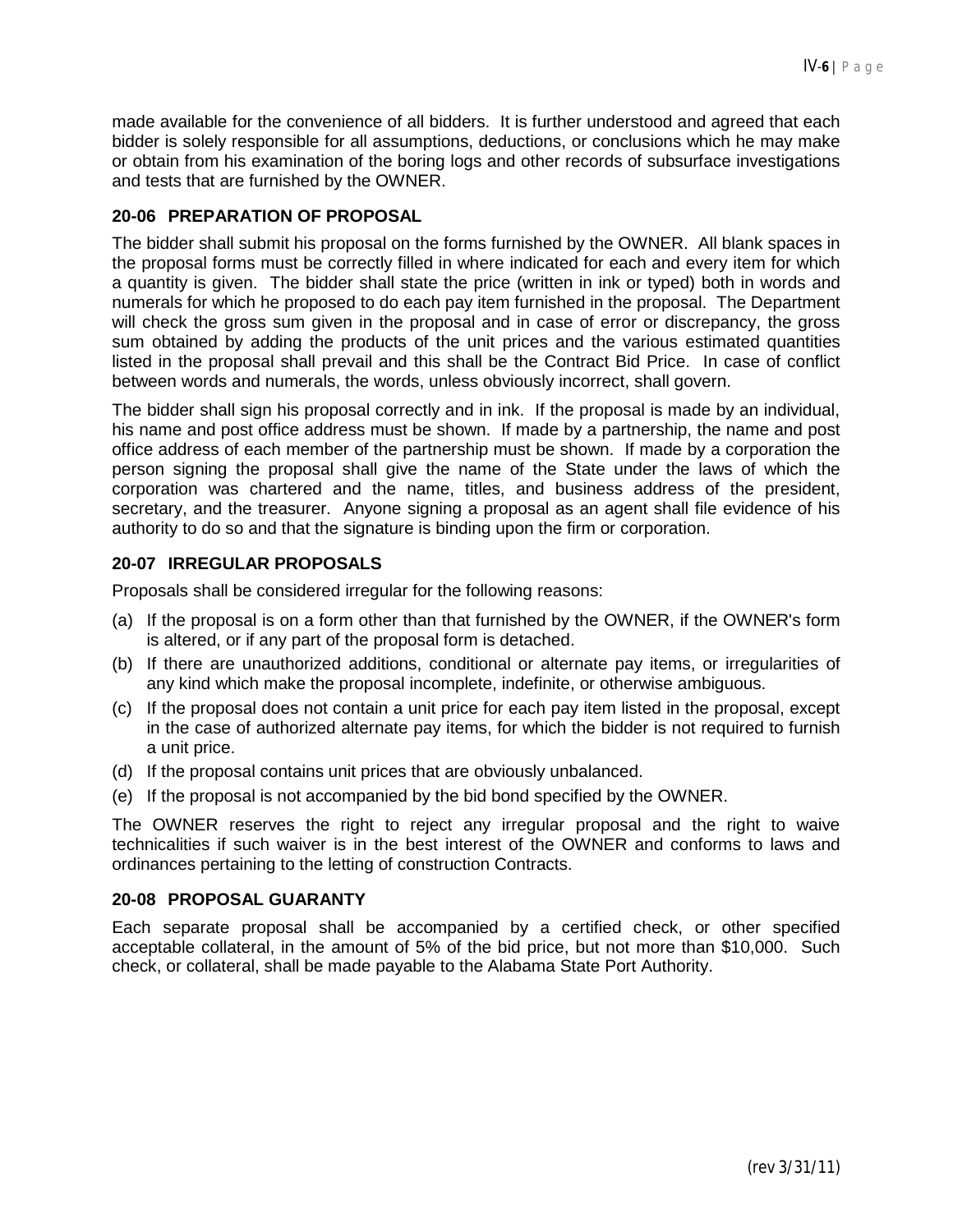#### <span id="page-35-0"></span>**20-09 DELIVERY OF PROPOSAL**

Each proposal submitted shall be placed in a sealed envelope plainly marked on the outside with the project description, Bidder's name and address, Contractor's License number, Contractor's Classification of License, and the time and date of bid opening. When sent by mail, preferably registered, the sealed proposal, marked as indicated above, should be enclosed in an additional envelope. No proposal will be considered unless received at the place specified in the advertisement before the time specified for opening all bids.

Proposals received after the bid opening time shall be returned to the bidder unopened.

## <span id="page-35-1"></span>**20-10 WITHDRAWAL OR REVISION OF PROPOSALS**

A bidder may withdraw or revise (by withdrawal of one proposal and submission of another) a proposal provided that the bidder's request for withdrawal is received by the OWNER in writing or by telegram before the time specified for opening bids. Revised proposals must be received at the place specified in the advertisement before the time specified for opening all bids.

#### <span id="page-35-2"></span>**20-11 PUBLIC OPENING OF PROPOSALS**

Proposals shall be opened, and read, publicly at the time and place specified in the advertisement. Bidders, their authorized agents, and other interested persons are invited to attend.

Proposals that have been withdrawn (by written or telegraphic request) or received after the time specified for opening bids shall be returned to the bidder unopened.

#### <span id="page-35-3"></span>**20-12 DISQUALIFICATION OF BIDDERS**

A bidder shall be considered disqualified for any of the following reasons:

- (a) Submitting more than one proposal from the same partnership, firm or corporation under the same or different name.
- (b) Evidence of collusion among bidders. Bidders participating in such collusion shall be disqualified as bidders for any future work of the OWNER.
- (c) If the bidder is considered to be in "default" for any reason specified in the paragraph titled ISSUANCE OF PROPOSAL FORMS of this subsection.
- (d) If the bidder has not complied with the provisions of the Laws of the State of Alabama concerning licensing of Contractors.
- (e) If an out-of-state bidder has not qualified with the Secretary of State to do business in Alabama.

#### <span id="page-35-4"></span>**20-13 LIQUIDATED DAMAGES**

Time is an essential element in the Contract. As the prosecution of the Work will inconvenience the public, obstruct traffic, and interfere with business, it is important that the work be pressed vigorously to completion. Also, the cost to the Department of the administration of the Contract, supervision, inspection, engineering, and in some cases maintenance of detours around or over the work under construction will be increased or decreased as the time occupied in the Work is lengthened or shortened. Therefore, exclusive of Sundays, national holidays, and other exceptions and extensions as detailed elsewhere in these Specifications for each day that the Work remains incomplete after the time specified in the Contract, or additional time that may be allowed by the Engineer for the completion of the work when extra or additional work is ordered by the Engineer, the amount specified in the following schedule shall be paid by the Contractor to the Department as liquidated damages for the loss sustained by the State because of failure of the Contractor to complete the work within the specified time.

#### **SCHEDULE OF LIQUIDATED DAMAGES**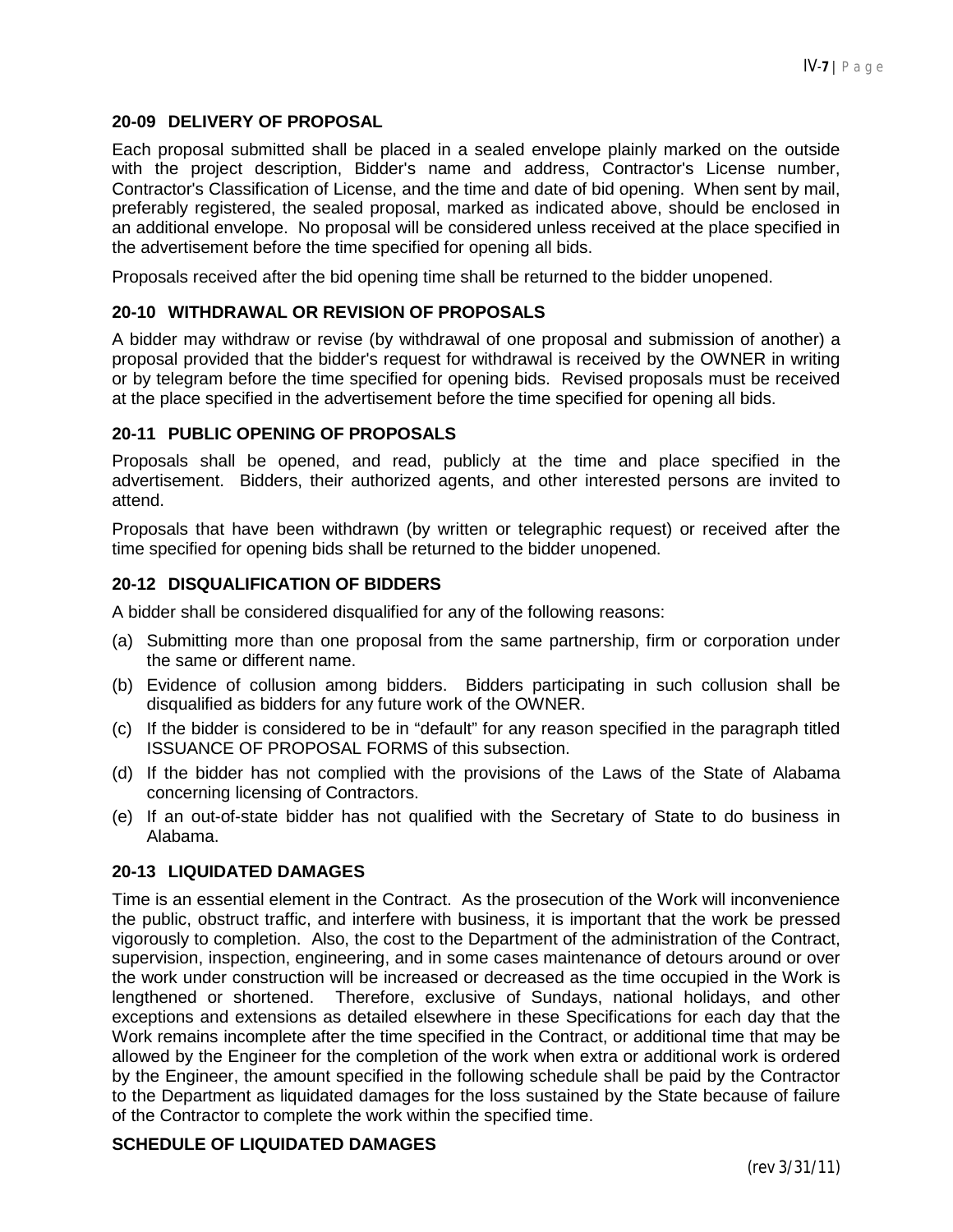| <b>Contract Bid Price</b>                   | Amount of Liquidated Damages per Day |          |
|---------------------------------------------|--------------------------------------|----------|
| \$100,000 and less                          | \$.                                  | 100.00   |
| More than \$100,000 and less than \$250,000 |                                      | 150.00   |
| \$250,000 and less than \$600,000           |                                      | 200.00   |
| \$600,000 or more                           |                                      | 1,200.00 |

### **20-14 OWNER PURCHASE OF MATERIALS**

**20-14.1** In accordance with the State of Alabama Statutes for **Sales Tax exemptions for a State Agency**, it is the intent of this Contract for the Alabama State Port Authority (Owner) to reduce sales tax.

> 20-14.1.1 The Owner reserves the right to purchase all of the required materials or equipment to be used on this project which will become part of the realty.

> 20-14.1.2 The cost of the Materials and Equipment which will become part of the realty is to be included in the Bid Price. Sales taxes, which will become part of the realty in accordance with the Alabama Statutes, are not to be included.

> 20-14.1.3 In order to achieve sales tax exemption and avoid jeopardizing immunity from sales taxes it is essential that the following procedures be followed.

#### **20-14.2 Purchase of Materials or Equipment**

20-14.2.1 All purchase orders must be executed on the Owner's Purchase Order Letterhead/Form.

20-14.2.2 The purchase order form format is to be designed at the Owner's discretion with the Owner reserving approval rights concerning terms and conditions boilerplate.

20-14.2.3 The Contractor's organization will be designated as an agent of the Owner for Material and Equipment purchases and will provide the names of two individuals in the Organization who will be authorized to purchase on the behalf of the Owner.

20-14.2.4 Purchase Orders are to be numerically sequenced with two executed copies furnished to the Construction Manager, one copy of which will be forwarded to the Owner by the Construction Manager. If a Construction Manager is not assigned to the project, the copies should go directly to the Owner's Project Manager within the Engineering Services Division.

20-14.2.5 Owner Purchase Orders are invalid for gross amounts less than \$2,000.00. Any materials purchased directly by the Contractor for the project shall be subject to Sales Tax and paid by the Contractor.

### **20-14.3 Payment of Materials or Equipment**

20-14.3.1 All payments in connection with the purchase orders generated by Owner's Contractor/Agent will be in the form of a check from the Alabama State Port Authority to the appropriate vendors or suppliers.

20-14.3.2 Check Request Form will be furnished to the Contractor by the Owner. The Check Request Form will be numerically sequenced and accounted for.

20-14.3.3 The Contractor is responsible for preparing the Check Request Form for the Owner's signature.

20-14.3.4 An Invoice Transmittal Form is to be designed by the Contractor with the Owner reserving the right of approval of the Invoice Transmittal Form design. It is a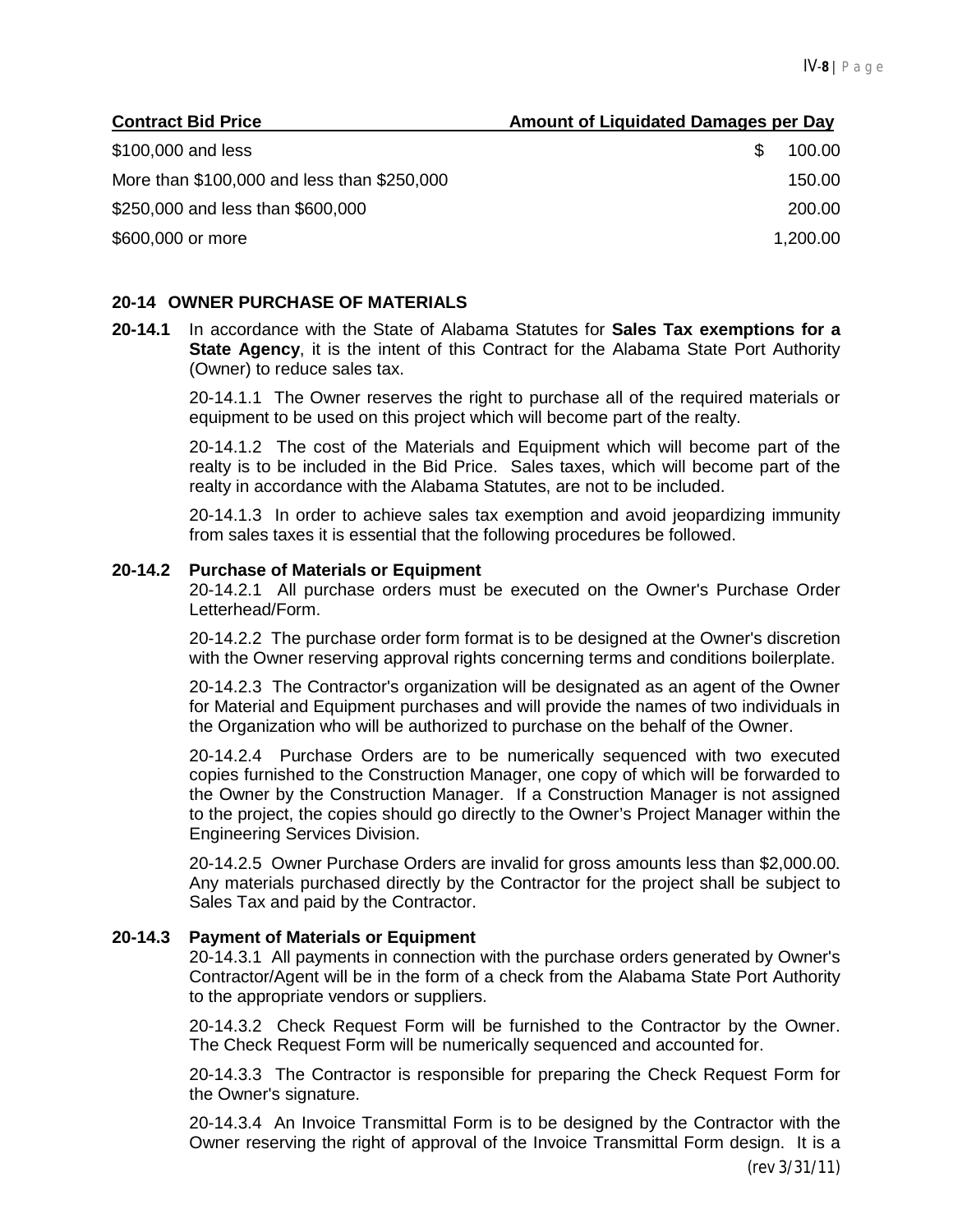primary requirement that the Invoice Transmittal Form indicate that the Owner is the sole payer for materials or equipment. The Invoice Transmittal Form will be numerically sequenced and accounted for.

20-14.3.5 All Contractor requests for payment for materials and equipment purchased under the provisions of this Article will be forwarded to the Construction Manager under cover of the Invoice Transmittal Form, submitted in duplicate, with one copy retained by the Construction Manager and one copy retained by the Owner. The Invoice Transmittal shall be backed-up with signed receiving or delivery tickets, invoices and prepared Check Request Form plus one (1) additional copy of the Check Request Form which will be kept by the Construction Manager.

20-14.3.6 Upon signature by the Owner of the Check Request Form, a check from the Alabama State Port Authority will be issued directly to the vendor or supplier.

#### **20-14.4 Accounting Procedures**

20-14.4.1 The Contractor's Schedule of Values shall be broken down into three categories, if requested by Owner, showing Material, Equipment and with the remaining category containing labor, fee, rentals, overhead and other costs on a line item basis.

20-14.4.2 Check Request Forms generated by the Contractor/Agent for the Owner shall be collated on a monthly basis and assembled into a credit amount showing amounts to be deducted from the current Payment Application and Contract Sum.

20-14.4.3 The Contractor's Payment Application will be adjusted on a monthly basis in accordance with the preceding monthly accumulated credit amounts for Owner purchases.

20-14.4.4 Discounts which accrue from Owner payments for prompt payment will accrue as 50% to the Owner and 50% to the Contractor.

20-14.4.5 Retainage will not be withheld on Owner purchased Materials or Equipment.

### **20-14.5 Procedures**

The Contractor shall follow the procedures set forth below, but nothing herein shall be construed to reduce, limit or change the Contractor's overall responsibility for the quality, scheduling, coordination, warranty, overhead, profit or retainage, except as provided in subparagraph 20-14.4.5 of the complete Contract scope of work in accordance with all provisions of the Contract Documents.

20-14.5.1 Procurement of Material Selected by Contractor.

With respect to any materials, equipment or product to be purchased by the Owner, the following procedures shall be followed:

- 1. Immediately upon notice to proceed or award of Contract, the Contractor in conjunction with the Construction Manger shall develop a list of items to be purchased by the Owner for incorporation into the work.
- 2. When the type, quantity, and price of each lot of materials, equipment or product to be purchased on a single purchase order have been determined by the Contractor, Contractor shall complete the Owner Purchase Order Form and shall sign the form to certify that the material, equipment or product described on the form complies with the requirements of the Contract Documents. The Owner Purchase Order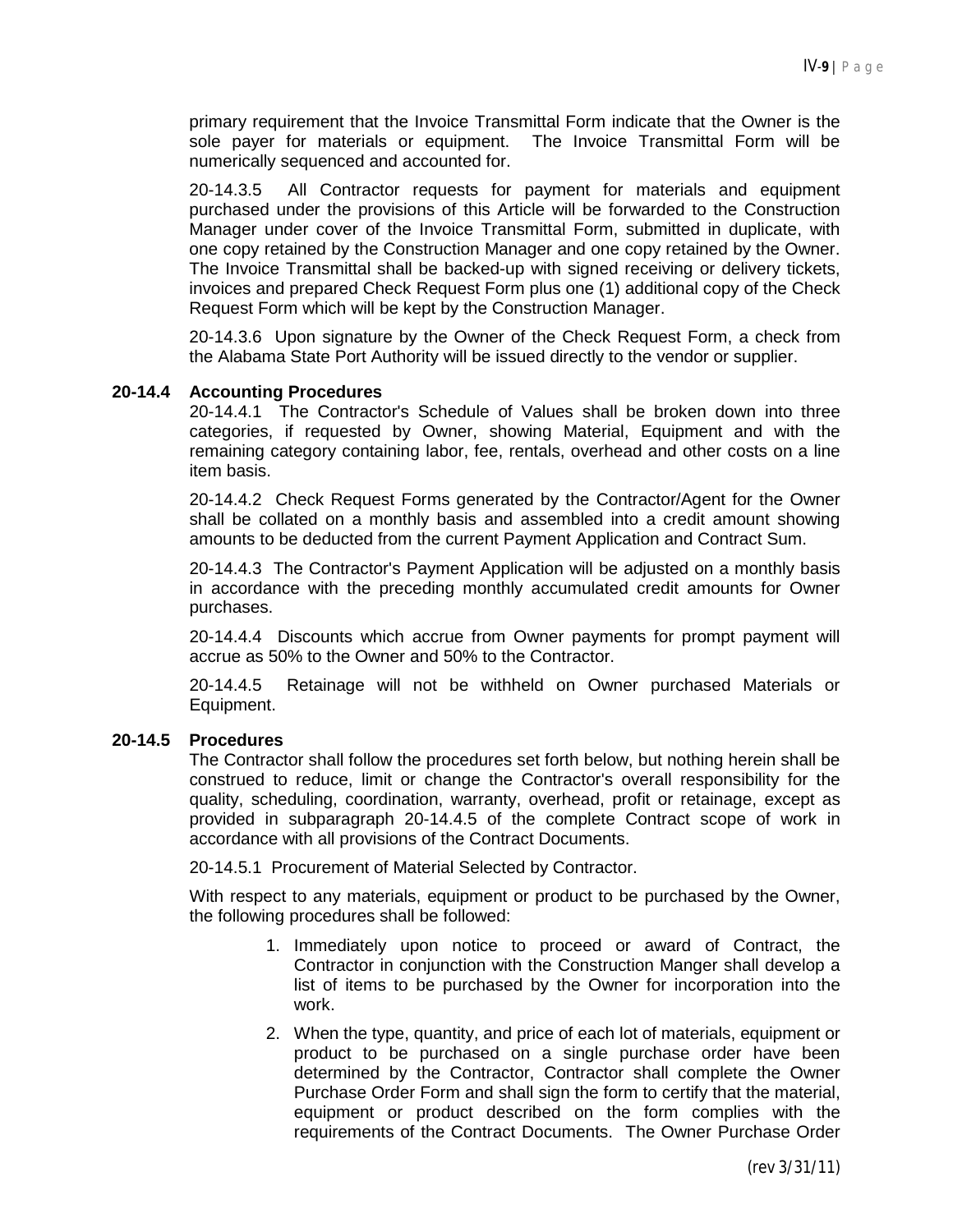Form, signed by the Contractor shall be forwarded to the vendor by the Contractor. The total monetary value listed on the Purchase Order Form is the cost limitation established for the Purchase Order.

- 3. Simultaneously, with the Contractor/Agent's issuance of a purchase order form for major items the Contractor shall then incorporate into his expediting schedule his activities showing purchase time, shop drawing time, submittal approval time, integrated into the updated project schedule and then tied into the activity requiring the purchase material.
- 4. The supplier shall deliver the material, equipment or product to the Contractor in accordance with the provisions of the purchase order, and as required by the Contract Documents. Upon receipt of the materials the Contractor shall inspect the materials, equipment or product as necessary to verify conformity of the material, equipment or product received with the Owner Purchase Order and with the shipping documents. The Contractor shall provide to the Vendor written certification of receipt, or signed delivery ticket, of each delivery of material, equipment or product which certification shall fully describe any shortages, defects, damage or non-compliance to the supplier within five days or receipt of each delivery and shall arrange for the return and replacement of defective, damaged or non-conforming material, equipment or product on behalf of the Owner, in accordance with the provisions of the Contract Documents.
- 5. The supplier shall submit each invoice along with aforementioned proof of delivery for material, equipment or product procured pursuant to the provisions hereof to the Owner in care of the Contractor/Consignee. The Contractor/Consignee shall verify and certify to the Owner the accuracy and completeness of each invoice submitted by the supplier. Each certified invoice shall be submitted with appropriate Check Request Form no later than the Contractor's next monthly Application for Payment to the Owner.
- 6. After the Contractor's Application for Payment, along with Check Request Forms including certified supplier invoices and delivery tickets, has been approved for payment in accordance with the provisions of the General Conditions, the Owner shall make direct payments to the supplier, and the amount of each such payment, shall be deducted from the then-unpaid balance of the Contractor's Contract Sum. The amount deducted shall be in accordance with subparagraph 20-14.4.2.

### 20-14.5.2 Owner-Purchased Materials

Materials used on the Project which are purchased by the Owner will be available at the location specified in the Purchase Order and in accordance with the periodically adjusted project schedule. The Contractor shall review the updated and adjusted project schedule and will be responsible for coordinating the deliveries with the progress of the work. The Contractor's costs for storing, transporting, handling, protecting and installing Owner purchased material shall be included in the Contract Sum and paid for **when such material is installed.** The Contractor shall be responsible for material furnished to it, and shall pay for storage charges incurred as a result of its failure to take delivery of Owner material on the assigned date.

The Contractor shall be liable to the Owner for the cost of replacing or repairing material lost or damaged from any cause whatsoever after receipt by the Contractor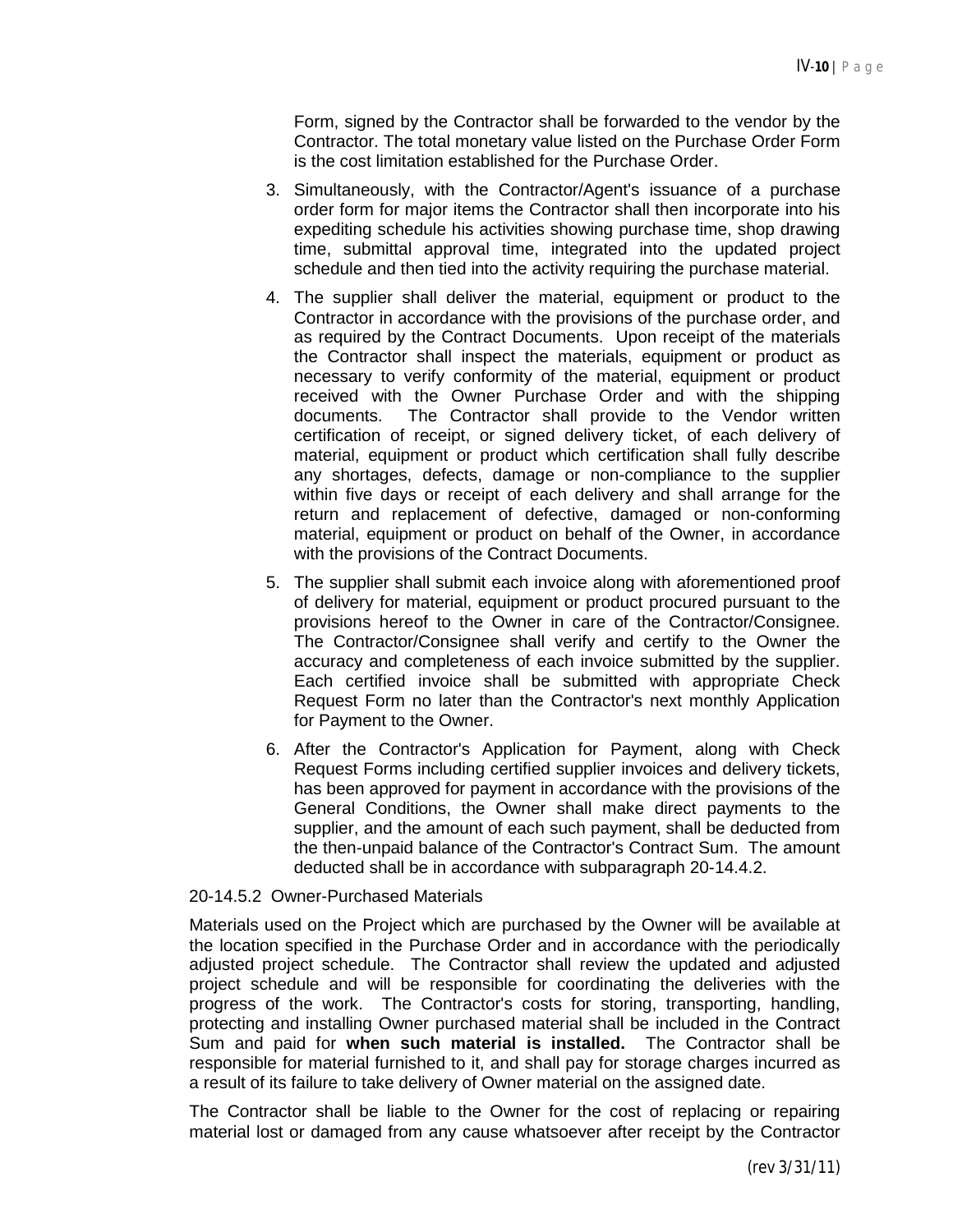or after the Contractor has failed to take delivery after the assigned date. The costs will be deducted from any monies due or to become due to the Contractor, except those amounts covered under any claims payments made under insurance policies furnished by the Owner. In cases where lost or damaged material was not evident at the time such materials were received by the Contractor, the Contractor will be afforded the same protection by the Owner as the Owner has received from the original shipper and manufacturer. The Owner, in addition, agrees to provide the Contractor with all necessary assistance in communicating with the manufacturer of any materials which fail to function properly once installed.

The Contractor is responsible for providing and performance of warranty work in connection with the Owner purchased materials, for the time periods as required by the Contract Documents.

### **20-14.6 Materials and Equipment Responsibility**

20-14.6.1 The General Contractor shall retain as part of his Bid and Fee the following responsibilities for care, custody and control of the Owner purchased Materials and Equipment.

- 1. Insure that all Materials and Equipment purchased by the Owner are in complete accordance with the plans and specifications.
- 2. Shop drawings and submittals.
- 3. Scheduling.
- 4. Shipment, receipt, unloading, inspection, storage and handling.
- 5. Return of damaged Materials and Equipment.
- 6. Filing of freight claims.
- 7. Installation as required.
- 8. Startup and testing as required per specifications.
- 9. Warranty and maintenance as required per specifications.
- 10. Training as required per specifications.
- 11. Spare parts. Special tools and additional stock as required by the specifications.
- 12. In the event the Contractor orders non-specified, wrong size or dimensioned Material or Equipment it will be his responsibility to replace such at no cost to the Owner.

### **20-14.7 Project Close-Out**

The Contractor shall return to the Owner all blank Purchase Order Forms issued, but not used on the project.

(Rev. 3/31/11)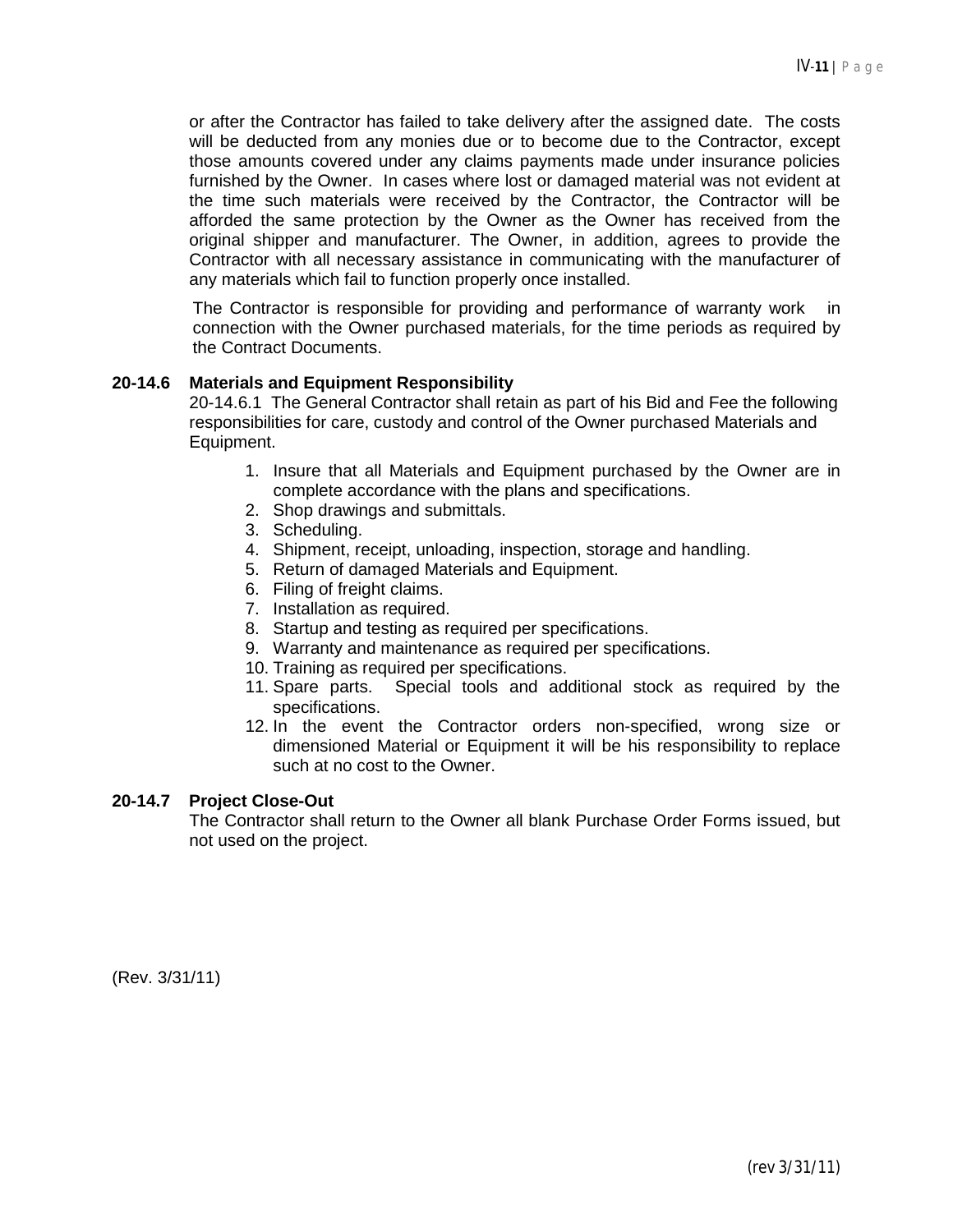### **SECTION 30 AWARD AND EXECUTION OF CONTRACT**

### **30-01 CONSIDERATION OF PROPOSALS**

After the proposals are publicly opened and read, they will be compared on the basis of the summation of the products obtained by multiplying the estimated quantities shown in the proposal by the unit bid prices. If a bidder's proposal contains a discrepancy between unit bid prices written in words and unit bid prices written in numbers, the unit price written in words shall govern.

Until the award of the Contract is made, the OWNER reserves the right to reject a bidder's proposal for any of the following reasons:

- a) If the proposal is irregular as specified in the subsection titled IRREGULAR PROPOSALS of Subsection 20.
- b) If the bidder is disqualified for any of the reasons specified in the subsection titled DISQUALIFICATION OF BIDDERS of Subsection 20.

In addition, until the award of a Contract is made, the OWNER reserves the right to reject any or all proposals; waive technicalities, if such waiver is in the best interest of the OWNER and is in conformance with applicable laws or regulations pertaining to the letting of construction Contracts; advertise for new proposals; or proceed with the work otherwise. All such actions shall promote the OWNER's best interests.

### **30-02 AWARD OF CONTRACT**

The award of a Contract, if it is to be awarded, shall be made within 60 calendar days of the date specified for publicly opening proposals.

Award of the Contract shall be made by the OWNER to the lowest qualified bidder whose proposal conforms to the cited requirements of the OWNER.

### **30-03 CANCELLATION OF AWARD**

The OWNER reserves the right to cancel the award without liability to the bidder, except return of proposal guaranty, at any time before a Contract has been fully executed by all parties and is approved by the OWNER in accordance with the paragraph titled APPROVAL OF CONTRACT of this subsection.

### **30-04 RETURN OF PROPOSAL GUARANTY**

All proposal guaranties, except those of the three lowest bidders, will be returned immediately after the OWNER has made a comparison of bids as hereinbefore specified in the paragraph titled CONSIDERATION OF PROPOSALS of this subsection. Proposal guaranties of the two lowest bidders will be retained by the OWNER until such time as an award is made, at which time, the unsuccessful bidders' proposal guaranty will be returned. The successful bidder's proposal guaranty will be returned as soon as the OWNER receives the contract bonds as specified in the paragraph titled "REQUIREMENTS OF CONTRACT BONDS" of the subsection.

### **30-05 REQUIREMENTS OF CONTRACT BONDS**

In order to insure the faithful performance of each and every condition, stipulation, and requirement of the Contract and to indemnify and save harmless the OWNER from any and all damages, either directly or indirectly, (arising out of any failure to perform same), the successful Bidder to whom the Contract is awarded shall, within ten (10) days from the date of award, furnish at his expense and file with the OWNER an acceptable Surety Bond in an amount equal to one hundred percent (100%) of the Contract Bid Price of the Contract as awarded. Said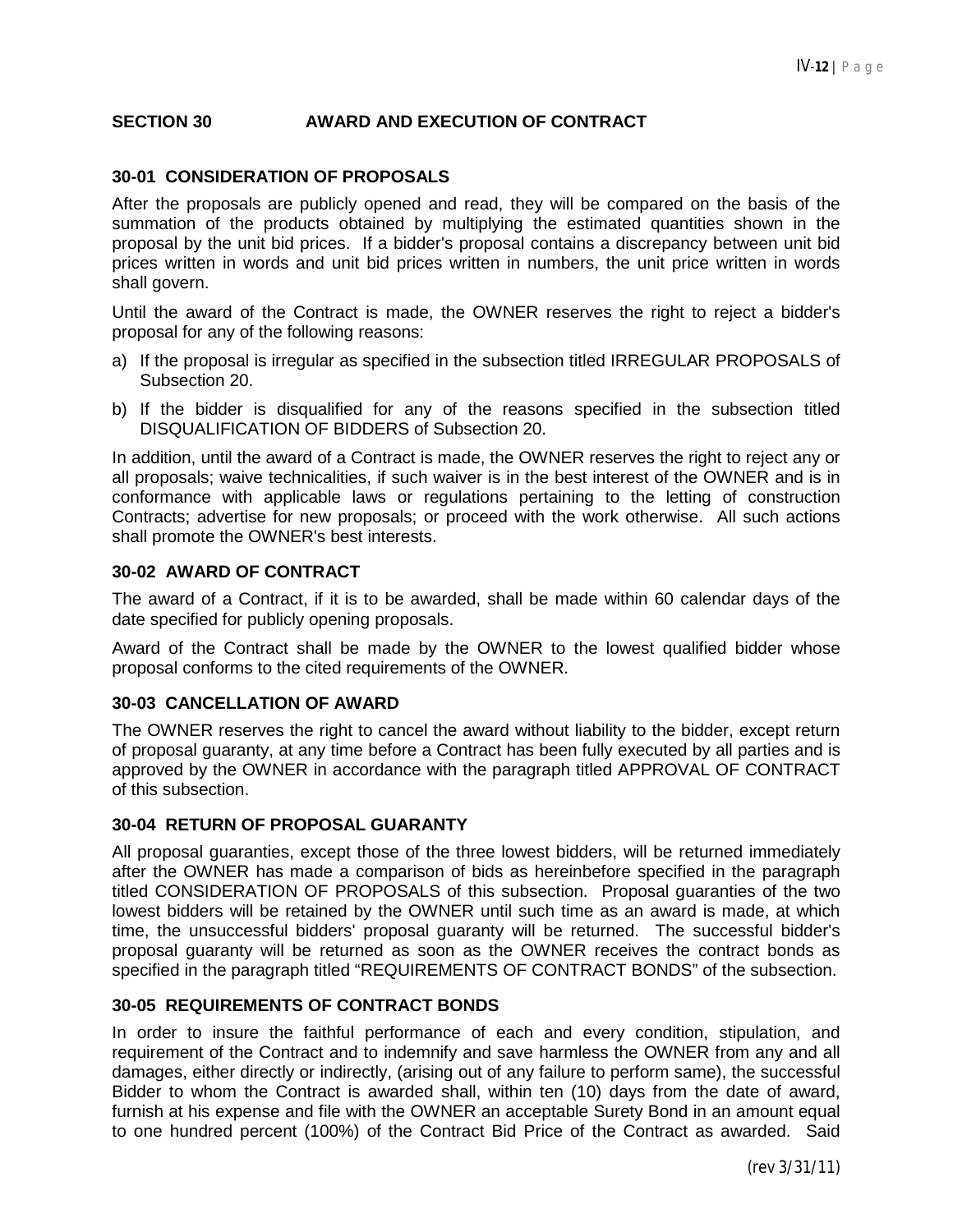Bond shall be made on the approved bond form, shall be furnished by a reputable surety company authorized to do business in the State of Alabama, shall be counter-signed by an authorized agent resident in the State who is qualified for the execution of such instruments, and shall be attached thereto power of attorney of the signing agent.

In case of default on the part of the Contractor, all expenses incident to ascertaining and collecting losses suffered by the OWNER under the Bond, including both Engineering and legal services, shall lie against the Contract Bond for Performance of the Work.

In addition thereto, the successful Bidder to whom the Contract is awarded shall, within ten (10) days, furnish at his expense and file with the OWNER an acceptable Surety Bond for Payment of Labor, Materials, and Supplies payable to the OWNER in an amount not less than one hundred percent (100%) of the Contract price with the obligation that the Contractor shall promptly make payment to all persons furnishing him or them with labor, materials, foodstuffs, or supplies for, or in, prosecution of the work including the payment of reasonable attorney's fees, incurred by successful claimants or plaintiffs in suits on said bond.

No surety bonds from any insurance company or bonding company which has a lower rating, in the Best Key Rating Guide, than A will be accepted.

### **30-06 EXECUTION OF CONTRACT**

The successful bidder shall sign (execute) the necessary agreements for entering into the Contract and return such signed Contract to the OWNER, along with the fully executed surety bond or bonds specified in the paragraph titled REQUIREMENT OF CONTRACT BONDS of this subsection, within 10 calendar days from the date mailed or otherwise delivered to the successful bidder.

### **30-07 APPROVAL OF CONTRACT**

Upon receipt of the Contract and Contract bond or bonds that have been executed by the successful bidder, the OWNER shall complete the execution of the Contract and return the fully executed Contract to the Contractor. Delivery of the fully executed Contract to the Contractor shall constitute the OWNER's approval to be bound by the successful bidder's proposal and the terms of the Contract.

### **30-08 FAILURE TO EXECUTE CONTRACT**

Failure of the successful bidder to execute the Contract and furnish an acceptable surety bond or bonds within the 10 calendar day period specified in the paragraph titled "REQUIREMENTS OF CONTRACT BONDS" of this subsection shall be just cause for cancellation of the award and forfeiture of the proposal guaranty, not as a penalty, but as liquidation of damages to the OWNER. Award may then be made to the next lowest qualified Bidder or the work may be readvertised, or otherwise contracted as the Director may decide.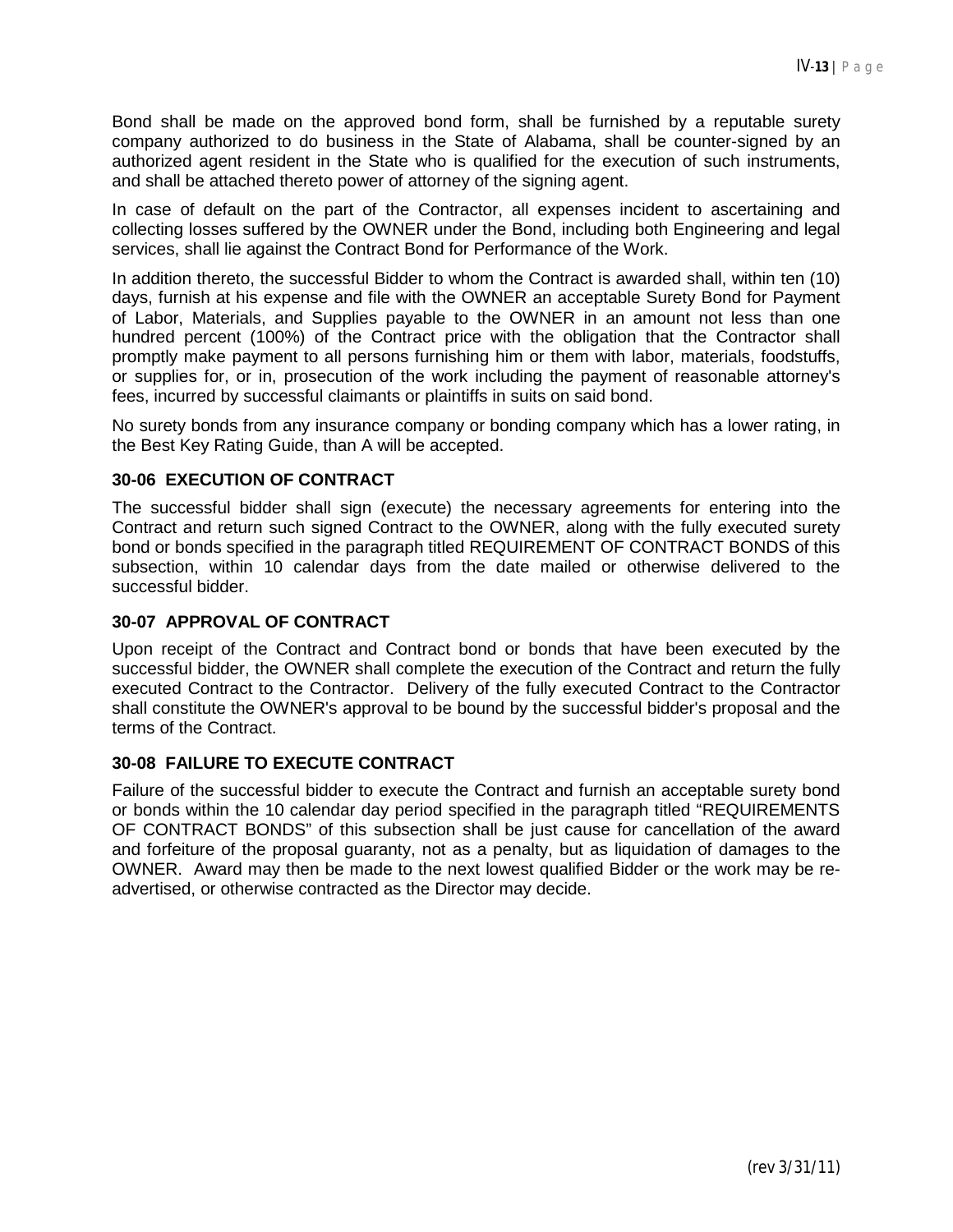# **SECTION 40 INDEMNIFICATION AND INSURANCE REQUIREMENTS**

# **40-01 INDEMNIFICATION**

The Contractor shall assume all liability for and shall indemnify and save harmless the State of Alabama, the Alabama State Port Authority and its officers and employees, and Engineer from all damages and liability for injury to any person or persons, and injury to or destruction of property, including the loss of use thereof, by reason of an accident or occurrence arising from operations under the Contract, whether such operations are performed by himself or by any subcontractor or by anyone directly or indirectly employed by either of them, occurring on or about the premises, or the ways and means adjacent, during the term of the Contract, or any extension thereof, and shall also assume the liability for injury and/or damages to adjacent or neighboring property by reason of work done under the Contract.

### **40-02 CONTRACTOR COVERAGE**

The Contractor shall not commence work under the Contract until he has obtained all insurance required under the following paragraphs and until such insurance has been approved by the Owner, nor shall the Contractor allow any subcontractor to commence work on his subcontract until all similar applicable insurance required of the subcontractor has been obtained and approved. If the subcontractor does not take out insurance in his own name, then the principal Contractor shall provide such insurance protection for subcontractor and his employees by endorsement to the Contractor's policies or by taking out separate policies in the name of the subcontractor.

### **40-03 COMMERCIAL GENERAL LIABILITY**

The Contractor shall take out and maintain during the life of the Contract Commercial General Liability insurance, including Blanket Contractual and Completed Operations coverage, in an amount not less than \$5,000,000 for any one occurrence for bodily injury, including death, and property damage liability. Policy shall include endorsement identifying the Owner and Engineer as Primary and Non-contributory Additional Insureds as respects the Contractor's work for the Owner, to the extent required by written Contract, including a waiver of all rights of subrogation.

### **40-04 OWNER'S AND CONTRACTOR'S PROTECTIVE LIABILITY**

The Contractor shall take out and maintain during the life of the Contract a separate Owner's and Contractor's Protective Liability policy in the names of the Owner and Engineer in an amount not less than \$2,000,000. Policy shall be delivered to the Owner.

### **40-05 BUSINESS AUTOMOBILE LIABILITY**

The Contractor shall take out and maintain during the life of the Contract Business Automobile Liability insurance covering owned, non-owned and hired vehicles in an amount not less than \$1,000,000 for any one occurrence for bodily injury, including death, and property damage liability. The Owner and Engineer shall be identified as Additional Insureds, to the extent required by written Contract.

### **40-06 WORKERS COMPENSATION**

The Contractor shall take out and maintain during the life of the Contract Workers Compensation and Employers Liability insurance providing coverage under the Alabama Workers Compensation Act in an amount not less than that required by Alabama Law.

Where applicable, Contractor shall take out and maintain during the life of the Contract insurance providing coverage as required by Federal statute, including but not limited to U.S. Longshoremen and Harbor Workers Act (USL&H), Jones Act, and Railroad Federal Employers Liability Act (FELA).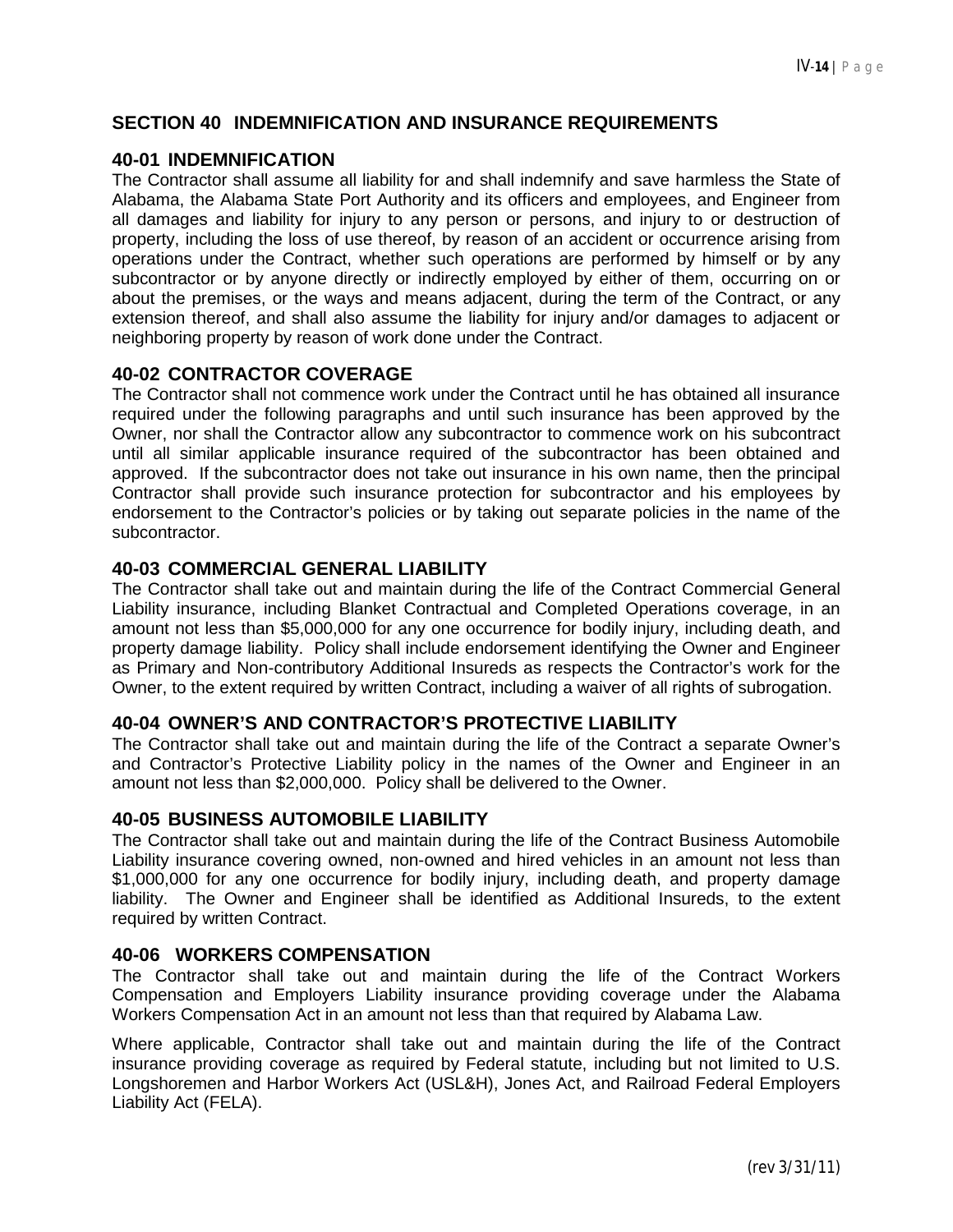# **40-07 OCEAN MARINE COVERAGE**

In the event work involves the use of watercraft in the completion of the Contract, the Contractor shall provide Protection and Indemnity coverage, including crew, in an amount not less than \$2,000,000 for each loss.

*Only the Contractor and/or Subcontractor using watercraft in the completion of its work shall be required to provide evidence of this coverage. In the event the Contractor subcontracts for this*  portion of the work, the Contractor shall not allow the subcontractor to commence work until *such coverage has first been obtained by the subcontractor and approved by the Owner*.

### **40-08 RAILROAD PROTECTIVE LIABILITY**

In any case where the Contract involves work within 50 feet of an operating railroad track, the Contractor shall provide a Railroad Protective Liability policy in the name of the railroad whose right of way is involved. The limits of the policy shall be not less than \$2,000,000 per occurrence with \$6,000,000 aggregate.

NOTE #1: With the written approval of the Owner, in lieu of the Railroad Protective Liability policy, the Contractor may cause to be attached to its Commercial General Liability policy standard ISO endorsement, "Contractual Liability – Railroads" (CG 24 17). The railroad must be identified as an Additional Insured.

NOTE #2: *Only the Contractor and/or Subcontractor performing the work within 50 feet of the railroad track shall be required to provide evidence of this coverage. In the event the Contractor subcontracts this portion of the work, the subcontractor shall not commence work until such coverage has first been obtained by the subcontractor and approved by the Owner.*

# **40-09 BUILDER'S RISK or INSTALLATION FLOATER (to be determined per project)**

The Contractor shall take out and maintain during the life of the Contract Builder's Risk insurance or Installation Floater, written on an "All Risk" basis, insuring the work included in the Contract against all physical loss. The amount of insurance shall at all times be at least equal to the amount of the Contract. The policy shall be in the names of the Owner, Engineer, Contractor, and "all Subcontractors," as their interests appear. Policy shall be provided to the Owner prior to commencement of work.

When changes in scope of work by written Change Order or aggregate Change Orders equal 15 percent of the total Contract, the amount of coverage provided in the Builder's Risk/Installation Floater policy shall be increased accordingly and evidence of increased coverage delivered to the Owner.

### **40-10 PROFESSIONAL LIABILITY INSURANCE**

The Contractor shall take out and maintain during the life of the contract Professional Liability insurance including design with limits not less than \$2,000,000 per occurrence.

### **40-11 PROOF OF CARRIAGE OF INSURANCE**

The Contractor shall furnish to the Owner, in triplicate, Certificates of Insurance, signed by the licensed agent, evidencing the required coverage, along with letter of transmittal giving date of delivery. A copy of this letter shall also be delivered to the Engineer. The Owner reserves the right to require certified copies of any and all policies. Each Certificate of Insurance shall note the project name, project number and task number for which the policy is applicable.

All coverage and bonds shall be provided by companies acceptable to the Owner. Each policy of insurance shall provide, either in body of the policy or by endorsement, that such policy cannot be substantially altered or cancelled without thirty (30) days' written notice to the Owner and insured.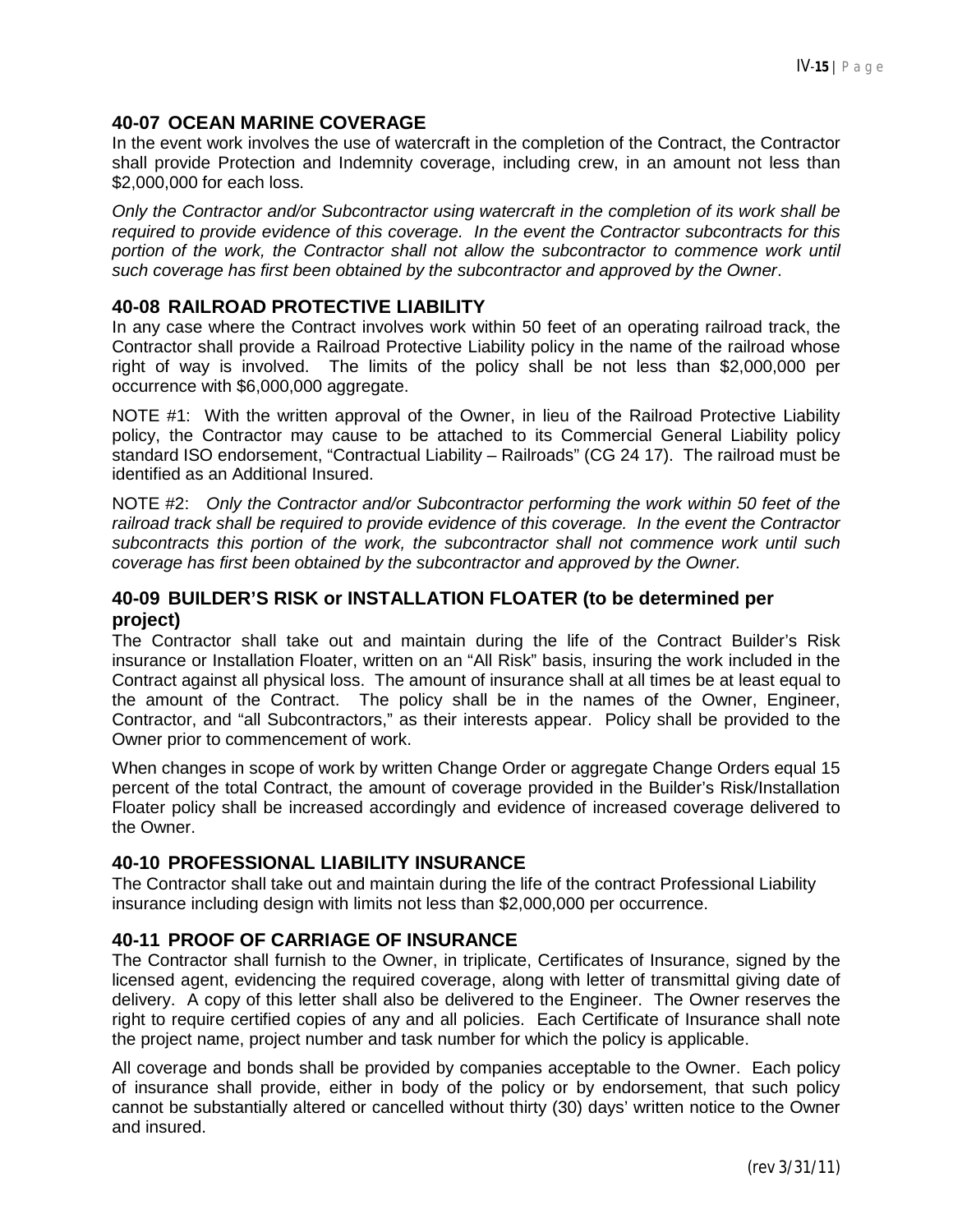# **SECTION 50 SCOPE OF WORK**

# **50-01 INTENT OF CONTRACT**

The intent of the Contract is to provide for construction and completion, in every detail, of the work described. It is further intended that the Contractor shall furnish all labor, materials, equipment, tools, transportation, and supplies required to complete the work in accordance with the plans, drawings, specifications, and terms of the Contract.

# **50-02 ALTERATION OF WORK AND QUANTITIES**

The OWNER reserves and shall have the right to make such alterations in the work as may be necessary or desirable to complete the work originally intended in an acceptable manner. Unless otherwise specified herein, the Engineer shall be and is hereby authorized to make such alterations in the work as may increase or decrease the originally awarded Contract quantities, provided that the aggregate of such alterations does not change the total Contract cost by more than 10% or the total cost of any major Contract item by more than 25 percent (total cost being based on the unit prices and estimated quantities in the awarded Contract). Alterations which do not exceed the 25 percent limitation shall not invalidate the Contract nor release the surety, and the Contractor agrees to accept payment for such alteration as if the altered work had been a part of the original Contract. These alterations, which are for work within the general scope of the Contract shall be covered by "Change Orders" issued by the Engineer. Change orders for altered work shall include extensions of Contract time where, in the Engineer's opinion, such extensions are commensurate with the amount and difficulty of added work.

Should the aggregate amount of altered work exceed the 25 percent limitation hereinbefore specified, such excess altered work shall be covered by supplemental agreement. If the OWNER and the Contractor are unable to agree on a unit adjustment for any Contract item that requires a supplemental agreement, the OWNER reserves the right to terminate the Contract with respect to the item and make other arrangement for its completion.

All supplemental agreements shall require consent of the Contractor's surety and separate performance and payment bonds.

### **50-03 OMITTED ITEMS**

The Engineer may, in the OWNER's best interest, omit from the work any Contract item, except major Contract items. Major Contract items may be omitted by a supplemental agreement. Such omission of Contract items shall not invalidate any other Contract provision or requirement.

Should a Contract item be omitted or otherwise ordered to be non-performed, the Contractor shall be paid for all work performed toward completion of such item prior to the date of the order to omit such item. Payment for work performed shall be in accordance with the paragraph titled PAYMENT FOR OMITTED ITEMS of Subsection 100.

### **50-04 EXTRA WORK**

Should acceptable completion of the Contract require the Contractor to perform an item of work for which no basis of payment has been provided in the original Contract or previously issued change orders or supplemental agreements, the same shall be called Extra Work. Extra work that is within the general scope of the Contract shall contain agreed unit prices for performing the change order work in accordance with the requirements specified in the order, and shall contain any adjustment to the Contract time that, in the Engineer's opinion, is necessary for completion of such extra work.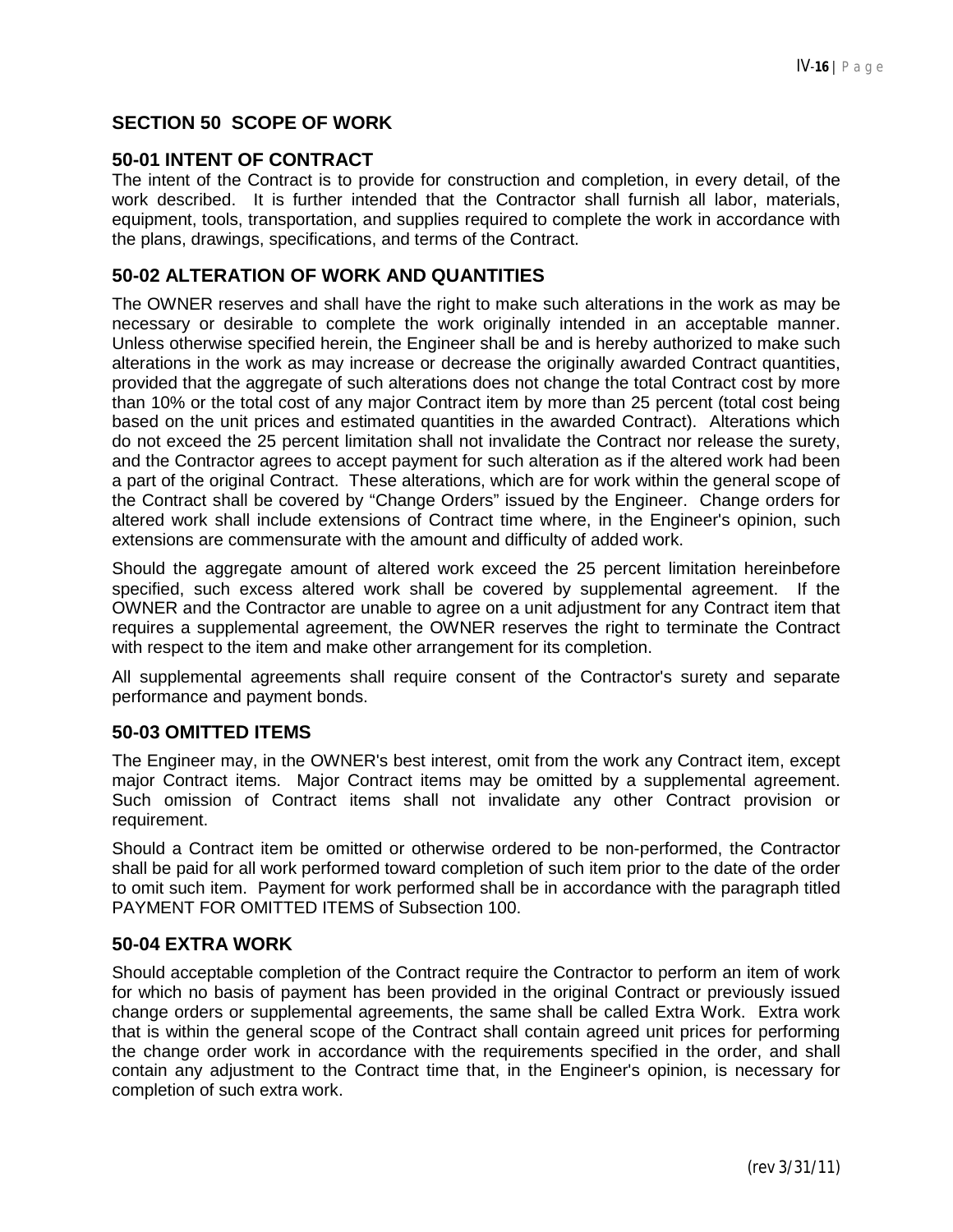When determined by the Engineer to be in the OWNER's best interest, he may order the Contractor to proceed with extra work by force account as provided in the paragraph titled PAYMENT FOR EXTRA AND FORCE ACCOUNT WORK of Subsection 100.

Extra work that is necessary for acceptable completion of the project, but is not within the general scope of the work covered by the original Contract shall be covered by a Supplemental Agreement as hereinbefore defined in the paragraph titled SUPPLEMENTAL AGREEMENT of Subsection 10.

Any claim for payment of extra work that is not covered by written agreement (change order or supplemental agreement) shall be rejected by the OWNER.

# **50-05 MAINTENANCE OF COMMERCE**

It is the explicit intention of the Contract that the safety of workers and vessels, as well as the Contractor's equipment and personnel, is the most important consideration.

It is understood and agreed that the Contractor shall provide for the free and unobstructed movement of vessels in the waterfront areas of the port with respect to his own operations and the operations of all his Subcontractors as specified in the paragraph titled LIMITATION OF OPERATIONS of Subsection 90.

With respect to his own operations and the operations of all his Subcontractors, the Contractor shall provide marking, lighting, and other acceptable means of identifying: personnel; equipment; vehicles; storage areas; and any work area or condition that may be hazardous to the operation of fire rescue equipment, or maintenance vehicles at the port.

When the Contract requires the maintenance of vehicular traffic on an existing road, street, or highway during the Contractor's performance of work that is otherwise provided for in the Contract, plans, and specifications, the Contractor shall keep such road, street, or highway open to all traffic and shall provide such maintenance as may be required to accommodate traffic. The Contractor shall furnish, erect, and maintain barricades, warning signs, flagmen, and other traffic control devices in reasonable conformity with the manual of Uniform Traffic Control Devices for Streets and Highway (published by the United States Government Printing Office), unless otherwise specified herein. The Contractor shall also construct and maintain in a safe condition any temporary connections necessary for ingress to and egress from abutting property or intersecting roads, streets or highways.

The Contractor shall make his own estimate of all labor, materials, equipment, and incidentals necessary for providing the maintenance of commerce and vehicular traffic as specified in this subsection.

The cost of maintaining the commerce and vehicular traffic specified in this subsection shall not be measured or paid for directly, but shall be included in the various Contract items.

### **50-06 REMOVAL OF EXISTING STRUCTURES**

All existing structures encountered within the established lines, grades, or grading sections shall be removed by the Contractor, unless such existing structures are otherwise specified to be relocated, adjusted up or down, salvaged, abandoned in place, reused in the work or to remain in place. The cost of removing such existing structures shall not be measured or paid for directly, but shall be included in the various Contract items.

Should the Contractor encounter an existing structure (above or below ground) in the work for which the disposition is not indicated on the plan, the Engineer shall be notified prior to disturbing such structure. The disposition of existing structures so encountered shall be immediately determined by the Engineer in accordance with the provisions of the Contract.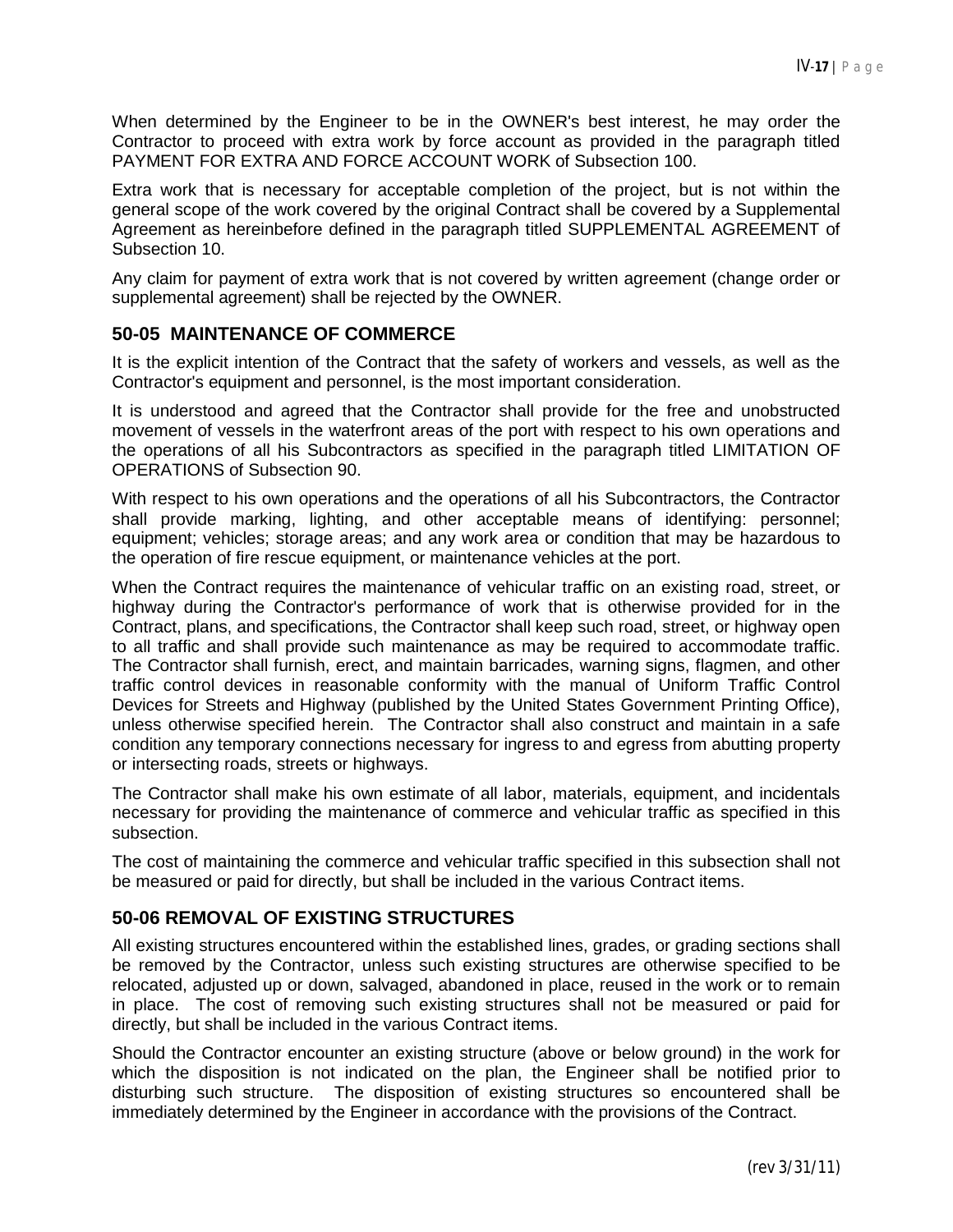Except as provided in the subsection titled RIGHTS IN AND USE OF MATERIALS FOUND IN THE WORK of this subsection, it is intended that all existing materials or structures that may be encountered (within the lines, grades, or grading sections established for completion of the work) shall be utilized in the work as otherwise provided for in the Contract and shall remain the property of the OWNER when so utilized in the work.

# **50-07 RIGHTS IN AND USE OF MATERIALS FOUND IN THE WORK**

Should the Contractor encounter any material such as (but not restricted to) sand, stone, gravel, slag, or concrete slabs within the established lines, grades, or grading sections, the use of which is intended by the terms of the Contract to be either embankment or waste, he may at his option either:

- (a) Use such material in another Contract item, providing such use is approved by the OWNER and Engineer and is in conformance with the Contract specifications applicable to such use; or
- (b) Remove such material from the site, upon written approval of the Engineer; or
- (c) Use such material for his own temporary construction on site; or
- (d) Use such material as intended by the terms of the Contract.

Should the Engineer approve the Contractor's wish to exercise option (a), (b), or (c), the Contractor shall be paid for the excavation or removal of such material at the applicable Contract price. The Contractor shall replace, at his own expense, such removed or excavated material with an agreed equal volume of material that is acceptable for use in constructing embankment, backfills, or otherwise to the extent that such replacement material is needed to complete the Contract work. The Contractor shall not be charged for his use of such material so used in the work or removed from the site.

Should the Engineer approve the Contractor's exercise of option (a), the Contractor shall be paid, at the applicable contact price, for furnishing and installing such material in accordance with requirements of the Contract item in which the material is used.

It is understood and agreed that the Contractor shall make no claim for delays by reason of his exercise of option (a), (b), or (c).

The Contractor shall not excavate, remove, or otherwise disturb any material, structure, or part of a structure which is located outside the lines, grades, or grading sections established for the work, except where such excavation or removal is provided for in the Contract, plans, or specifications.

### **50-08 FINAL CLEANING UP**

Upon completion of the work and before acceptance and final payment will be made, the Contractor shall remove from the site all machinery, equipment, surplus and discarded materials, rubbish, temporary structures, and stumps or portions of trees. He shall cut all brush and woods within the limits indicated and shall leave the site in a neat and presentable condition. Material cleared from the site and deposited on adjacent property will not be considered as having been disposed of satisfactorily, unless the Contractor has obtained the written permission of such property OWNER.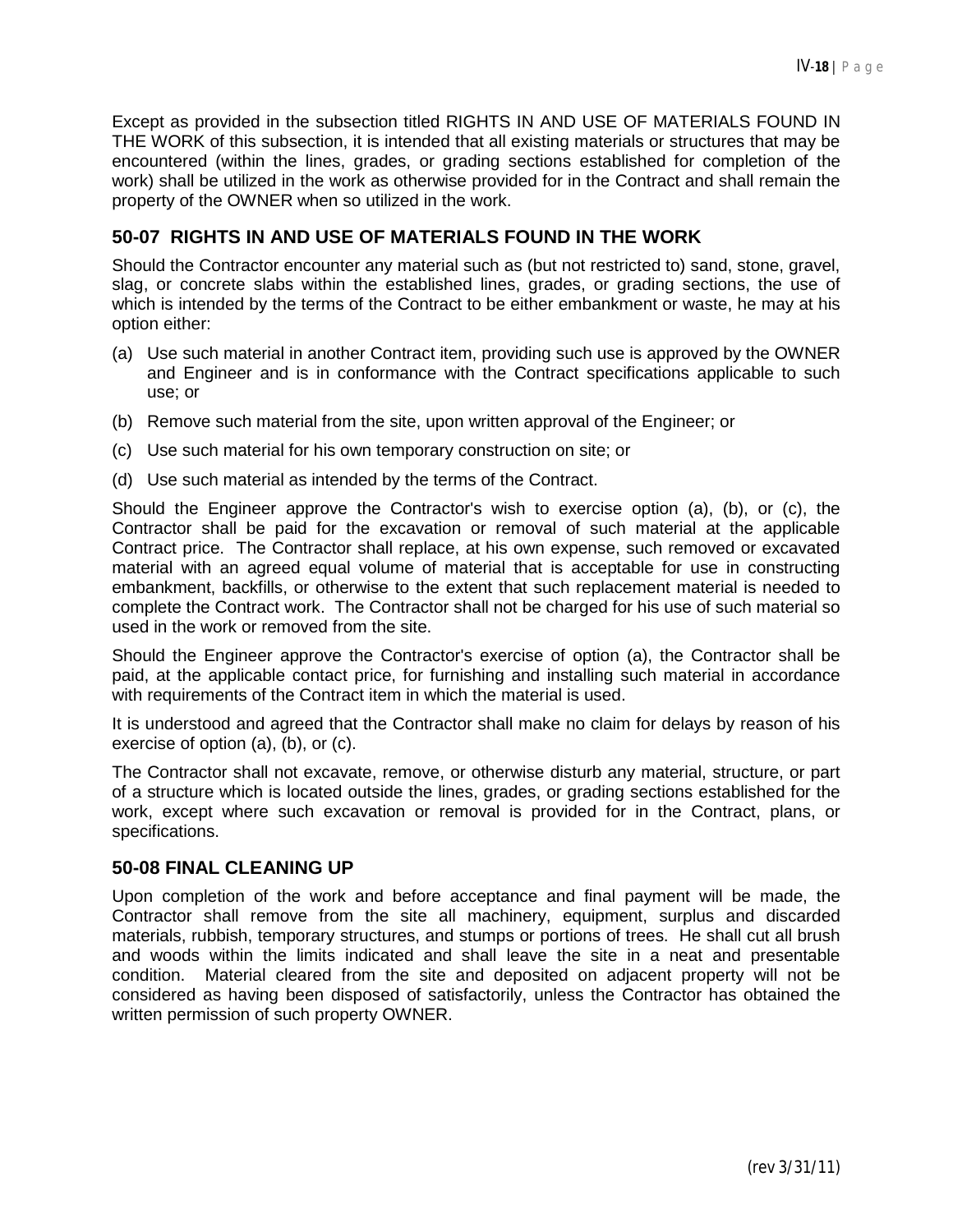### **SECTION 60 CONTROL OF WORK**

# **60-01 AUTHORITY OF THE ENGINEER**

The Engineer shall decide any and all questions which may arise as to the quality and acceptability of materials furnished, work performed, and as to the manner of performance and rate of progress of the work. He shall decide all questions which may arise as to the interpretation of the specifications or plans relating to the work, the fulfillment of the Contract on the part of the Contractor, and the rights of different Contractors on the project. The Engineer shall determine the amount and quality of the several kinds of work performed and materials furnished which are to be paid for under the Contract.

# **60-02 CONFORMITY WITH PLANS AND SPECIFICATIONS**

All work and all materials furnished shall be in reasonably close conformity with the lines, grades, grading sections, cross sections, dimensions, material requirements, and testing requirements that are specified (including specified tolerances) in the Contract, plans, or specifications.

If the Engineer finds the materials furnished, work performed, or the finished product not within reasonably close conformity with the plans and specifications but that the portion of the work affected will, in his opinion, result in a finished product having a level of economy, durability, and workmanship acceptable to the OWNER, he will advise the OWNER of his determination that the affected work be accepted and remain in place.

In this event, the Engineer will document his determination and recommend to the OWNER a basis of acceptance which will provide for an adjustment in the Contract price for the affected portion of the work. The Engineer's determination and recommended Contract price adjustments will be based on good Engineering judgment and such tests or retests of the affected work as are, in his opinion, needed. Changes in the Contract price shall be covered by Contract modifications (change order or supplemental agreement) as applicable.

If the Engineer finds the materials furnished, work performed, or the finished product are not in reasonably close conformity with the plans and specifications and have resulted in an unacceptable finished product, the affected work or materials shall be removed and replaced or otherwise corrected by any at the expense of the Contractor in accordance with the Engineer's written orders.

For the purpose of this subsection, the term "reasonably close conformity" shall not be construed as waiving the Contractor's responsibility to complete the work in accordance with the Contract, plans and specifications. The term shall not be construed as waiving the Engineer's right to insist on strict compliance with the requirements of the Contract, plans, and specifications during the Contractor's prosecution of the work, when, in the Engineer's opinion, such compliance is essential to provide an acceptable finished portion of the work.

For the purpose of this subsection, the term "reasonably close conformity" is also intended to provide the Engineer with the authority to use good Engineering judgment in his determinations as to acceptance of work that is not in strict conformity but will provide a finished product equal to or better than that intended by the requirements of the Contract, plans and specifications.

# **60-03 COORDINATION OF CONTRACT, PLANS AND SPECIFICATIONS**

The Contract, plans, specifications, and all referenced standards cited are essential parts of the Contract requirements. A requirement occurring in one is as binding as though occurring in all. They are intended to be complementary and to describe and provide for a complete work. In case of discrepancy, calculated dimensions will govern over scaled dimensions; special provisions shall govern over plans, Contract construction specifications, Contract general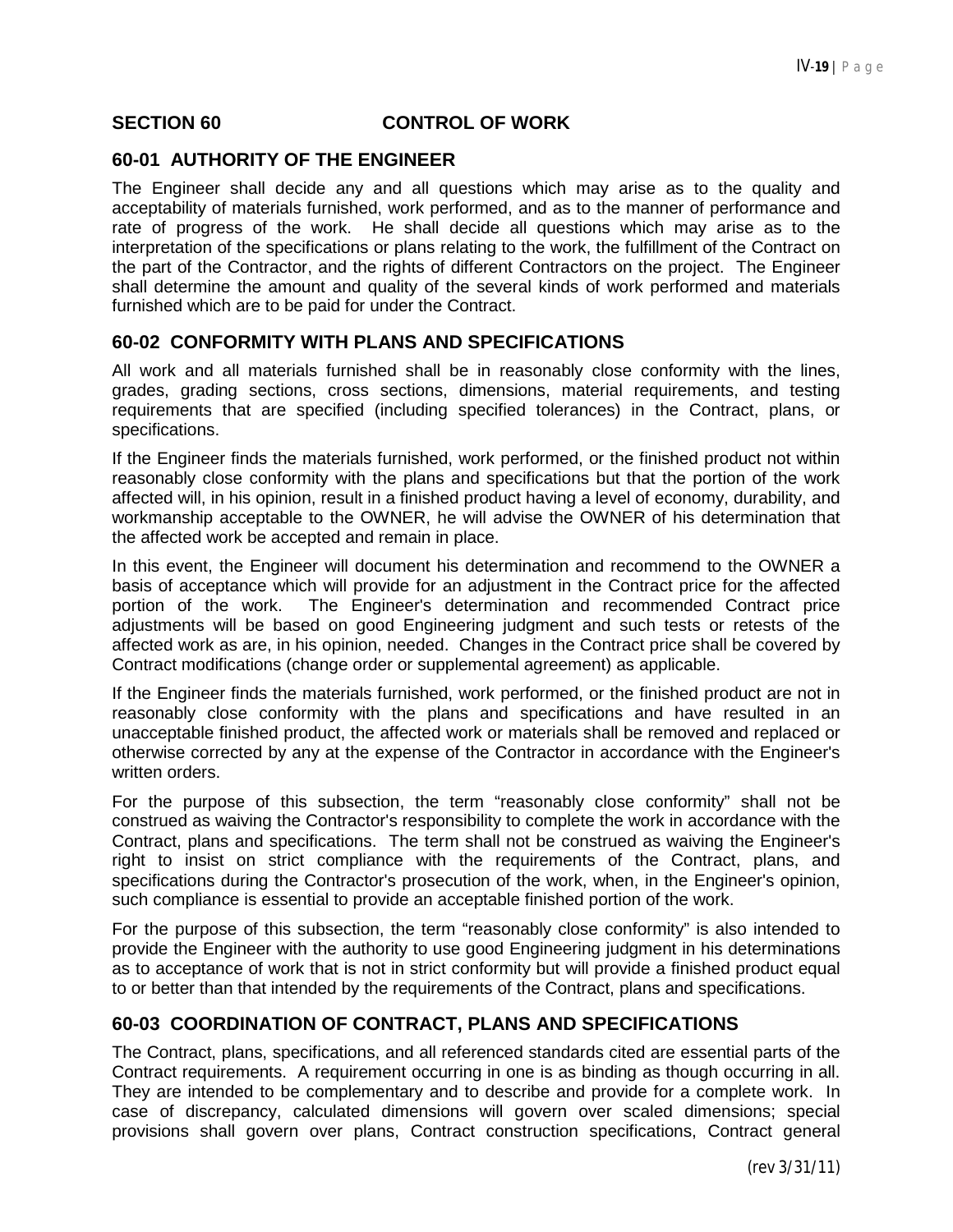provisions, cited specifications, and cited testing standards; plans shall govern over Contract construction specifications, Contract general provisions, and cited testing standards; Contract construction specification shall govern over Contract general provisions, and cited testing standards; Contract general provisions shall govern over cited testing standards. The Contractor shall not take advantage of any apparent error or omission on the plans or specifications. In the event the Contractor discovers any apparent error or discrepancy, he shall immediately call upon the Engineer for his interpretation and decision, and such decision shall be final.

# **60-04 COOPERATION OF THE CONTRACTOR**

The Contractor will be supplied with five (5) copies each of the plans and specifications. He shall have available on the work at all times, one copy each of the plans and specifications. Additional copies of plans and specifications may be obtained by the Contractor for the cost of reproduction.

The Contractor will give constant attention to the work to facilitate the progress thereof, and he shall cooperate with the Engineer and his inspectors and with other Contractors in every way possible. The Engineer shall allocate the work and designate the sequence of construction in case of controversy between Contractors. The Contractor shall have a competent superintendent on the work at all times who is fully authorized as his agent on the work. The superintendent shall be capable of reading and thoroughly understanding the plans and specifications and shall receive and fulfill instructions from the Engineer or his authorized representative.

# **60-05 COOPERATION BETWEEN CONTRACTORS**

The OWNER reserves the right to Contract for and perform other or additional work on or near the work covered by this Contract.

When separate Contracts are let within the limits of any one project, Each Contractor shall conduct his work so as not to interfere with or hinder the progress or completion of the work being performed by other Contractors. Contractors working on the same project shall cooperate with each other as directed.

Each Contractor involved shall assume all liability, financial or otherwise, in connection with his Contract and shall protect and save harmless the OWNER from any and all damages or claims that may arise because of inconvenience, delays, or loss experienced by him because of the presence and operations or other Contractors working within the limits of the same project.

The Contractor shall arrange his work and shall place and dispose of the materials being used so as not to interfere with the operations of the other Contractors within the limits of the same project. He shall join his work with that of the others in an acceptable manner and shall perform it in proper sequence to that of the others.

# **60-06 CONSTRUCTION LAYOUT AND STAKES**

The Engineer will establish horizontal and vertical control only and the Contractor must furnish all additional stakes for the layout and construction of the work. The Engineer will also furnish any additional information, upon request of the Contractor, needed to layout and construct the work. The Contractor shall satisfy himself as to the accuracy of all measurements before constructing any permanent structure and shall not take advantage of any errors which may have been made in laying out the work. Such stakes and markings as the Engineer may set for either his own or the Contractor's guidance shall be scrupulously preserved by the Contractor. In case of negligence on the part of the Contractor, or his employees, resulting in the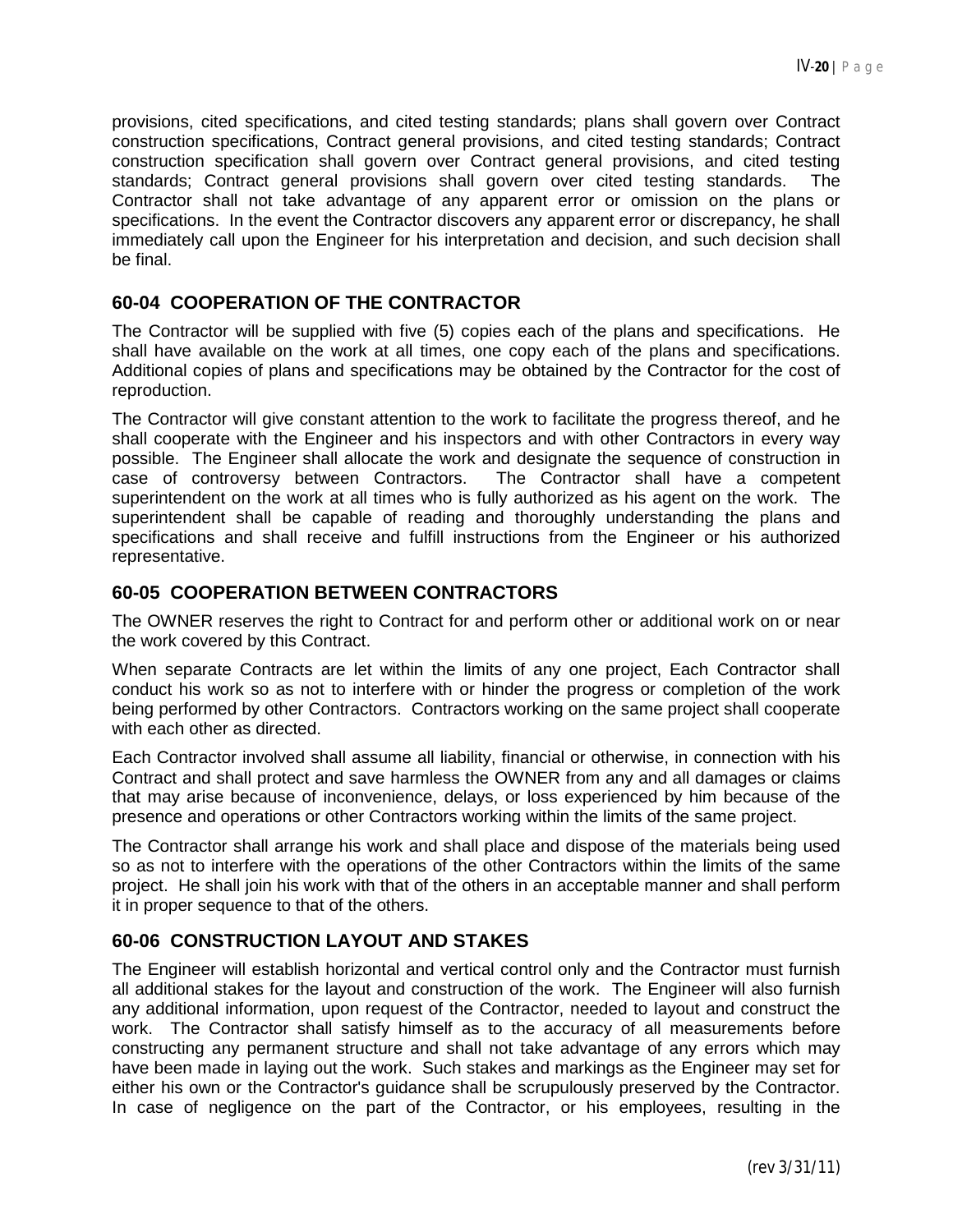destruction of such stakes or markings, an amount equal to the cost of replacing the same may be deducted from subsequent estimates due to the Contractor at the discretion of the OWNER.

# **60-07 AUTOMATICALLY CONTROLLED EQUIPMENT**

Whenever batching or mixing plant equipment is required to be operated automatically under the Contract and a breakdown or malfunction of the automatic controls occurs, the equipment may be operated manually or by other methods for a period of 48 hours following the breakdown or malfunction, provided this method of operations will produce results which conform to all other requirements of the Contract.

# **60-08 AUTHORITY AND DUTIES OF INSPECTORS**

Inspectors employed by the OWNER shall be authorized to inspect work done and all materials furnished. Such inspection may extend to all or any part of the work and to the preparation, fabrication, or manufacture of the materials to be used. Inspectors are not authorized to revoke, alter, or waive any provision of the Contract. Inspectors are not authorized to issue instructions contrary to the plans and specifications or to act as foreman for the Contractor.

Inspectors employed by the OWNER are authorized to notify the Contractor or his representatives of any failure of the work or materials to conform to the requirements of the Contract, plans, or specifications and to reject such nonconforming materials in question until such issues can be referred to the Engineer for his decision.

### **60-09 INSPECTION OF THE WORK**

All materials and each part or detail of the work shall be subject to review by the Engineer. The Engineer shall be allowed access to all parts of the work and shall be furnished with such information and assistance by the Contractor as is required to make a complete and detailed inspection.

If the Engineer requests it, the Contractor, at any time before acceptance of the work, shall remove or uncover such portions of the finished work as may be directed.

After examination, the Contractor shall restore said portions of the work to the standard required by the specifications. Should the work thus exposed or examined prove acceptable, the uncovering, or removing, and the replacing of the covering or making good of the parts removed will be paid for as extra work; but should the work so exposed or examined prove unacceptable, the uncovering, or removing, and the replacing of the covering or making good of the parts removed will be at the Contractor's expense.

Any work done or materials used without supervision or inspection by an authorized representative of the OWNER may be ordered removed and replaced at the Contractor's expense unless the OWNER's representative failed to inspect after having been given reasonable notice in writing that the work was to be performed.

Should the Contract work include relocation, adjustment, or any other modification to existing facilities, not the property of the (Contract) OWNER, authorized representatives of the owners of such facilities shall have the right to inspect such work. Such inspection shall in no sense make any facility owner a party to the Contract, and shall in no way interfere with the rights of the parties to this Contract.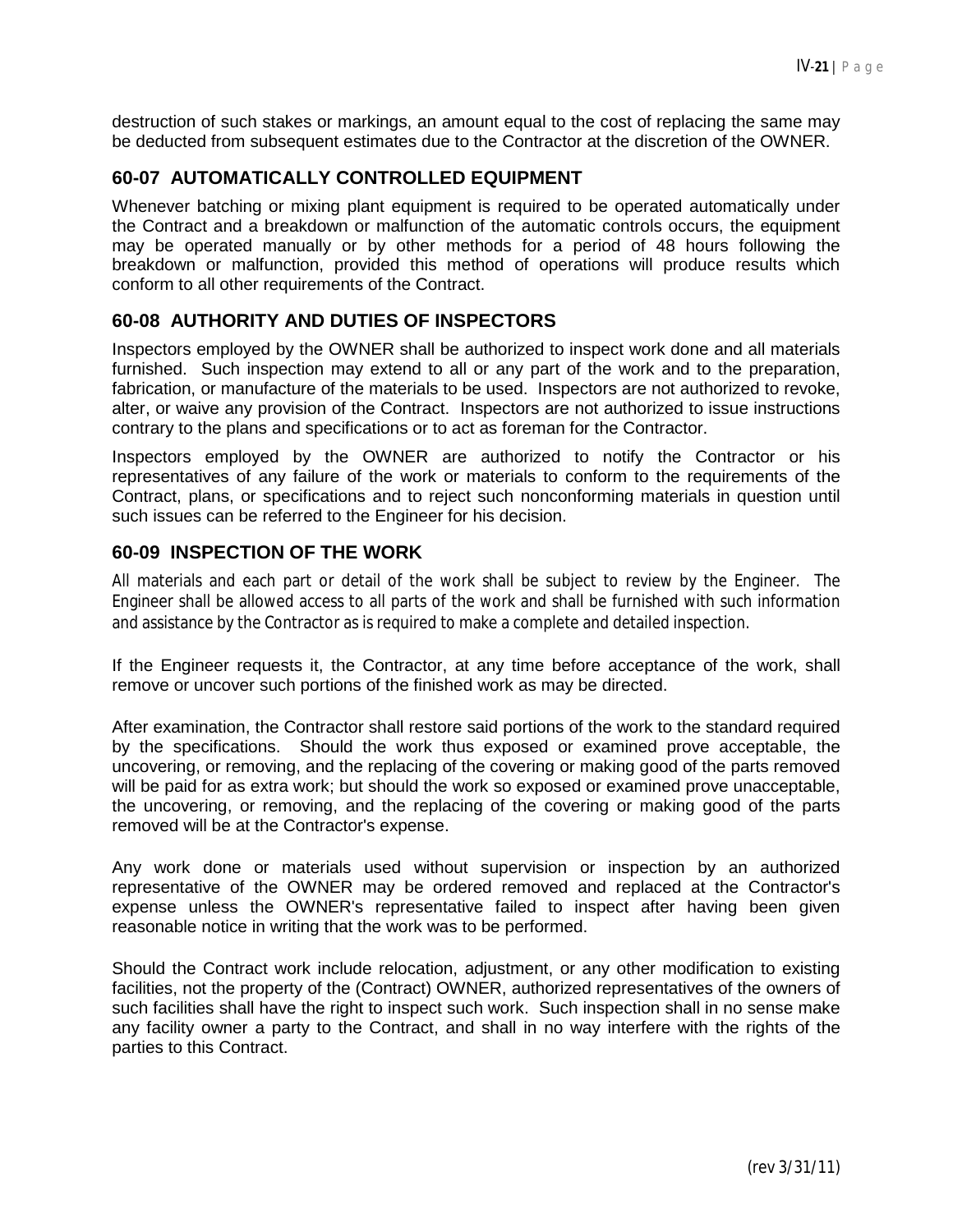# **60-10 REMOVAL OF UNACCEPTABLE AND UNAUTHORIZED WORK**

All work which does not conform to the requirements of the Contract, plans, and specifications will be considered unacceptable, unless otherwise determined acceptable by the OWNER as provided in the paragraph titled CONFORMITY WITH PLANS AND SPECIFICATIONS of this subsection.

Unacceptable work, whether the result of poor workmanship, use of defective materials, damage through carelessness, or any other cause found to exist prior to the final acceptance of the work, shall be removed immediately and replaced in an acceptable manner in accordance with the provisions of the paragraph titled CONTRACTOR'S RESPONSIBILITY FOR WORK of Subsection 80.

No work shall be done without lines and grades having been established by the Contractor and subsequently approved by the Engineer. Work done contrary to the instructions of the Engineer, work done beyond the lines shown on the plans or as given, except as herein specified, or any extra work done without authority, will be considered as unauthorized and will not be paid for under the provisions of the Contract. Work so done may be ordered removed or replaced at the Contractor's expense.

Upon failure on the part of the Contractor to comply forthwith with any order of the Engineer made under the provisions of this subsection, the Engineer will have authority to cause unacceptable work to be remedied, or removed and replaced, and unauthorized work to be removed, and to deduct the costs (incurred by the OWNER) from any monies due or to become due the Contractor.

# **60-11 LOAD RESTRICTIONS**

The Contractor shall comply with all legal load restrictions in the hauling of materials on public roads beyond the limits of the work. A special permit will not relieve the Contractor of liability for damage which may result from the moving of material or equipment.

The operation of equipment of such weight or so loaded as to cause damage to structures or to any other type of construction will not be permitted. Hauling of materials over the base course or surface course under construction shall be limited as directed. No loads will be permitted on a concrete pavement, base, or structure before the expiration of the curing period. The Contractor shall be responsible for all damage done by his hauling equipment and shall correct such damage at his own expense.

# **60-12 MAINTENANCE DURING CONSTRUCTION**

The Contractor shall maintain the work during construction and until the work is accepted. This maintenance shall constitute continuous and effective work prosecuted day by day, with adequate equipment and forces so that the work is maintained in satisfactory condition at all times.

All costs of maintenance work during construction and before the project is accepted shall be included in the unit prices bid on the various Contract items, and the Contractor will not be paid an additional amount for such work.

# **60-13 FAILURE TO MAINTAIN THE WORK**

Should the Contractor at any time fail to maintain the work as provided in the paragraph titled MAINTENANCE DURING CONSTRUCTION of this subsection, the Engineer shall immediately notify the Contractor of such noncompliance, Such notification shall specify a reasonable time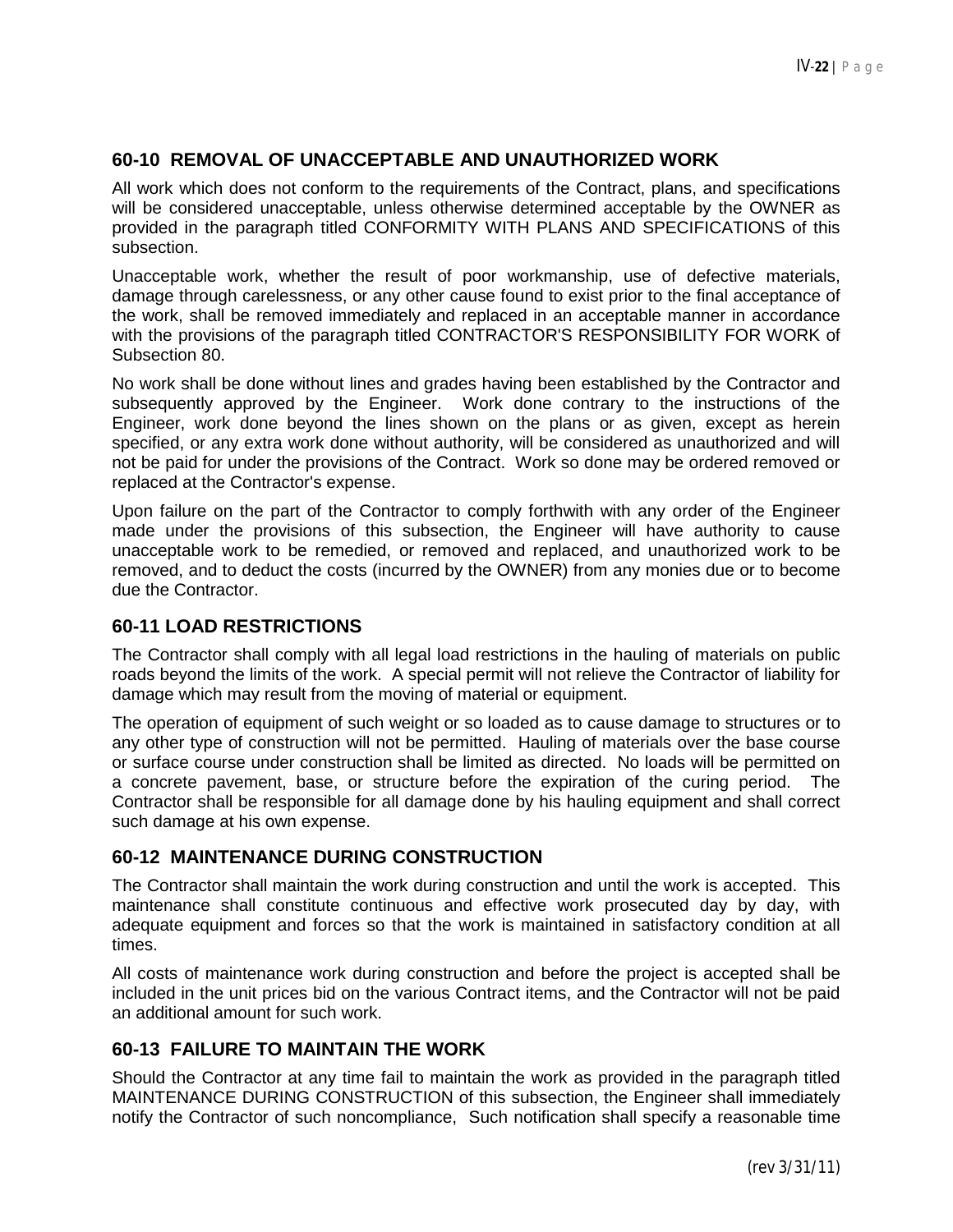within which the Contractor shall be required to remedy such unsatisfactory maintenance condition. The time specified will give due consideration to the urgency that exists.

Should the Contractor fail to respond to the OWNER's notification, the OWNER may suspend any work necessary for the OWNER to correct such unsatisfactory maintenance condition, depending on the urgency that exists. Any maintenance cost incurred by the OWNER, shall be deducted from monies due or to become due the Contractor.

### **60-14 PARTIAL ACCEPTANCE**

If at any time during the prosecution of the project the Contractor substantially completes a usable unit or portion of the work, the occupancy of which will benefit the OWNER, he may request the Engineer to make final inspection of that unit. If the Engineer finds upon inspection that the unit has been satisfactorily completed in compliance with the Contract, he may accept it as being completed, and the Contractor may be relieved of further responsibility for that unit. Such partial acceptance and beneficial occupancy by the OWNER shall not void or alter any provision of the Contract or warranty.

# **60-15 FINAL CONSTRUCTION INSPECTION**

Whenever the Engineer considers the work provided and contemplated by the Contract is nearing completion, or within ten (10) days after being notified by the Contractor that the work is completed, the Engineer will inspect all the work included in the Contract. If the Engineer finds that the work has not been satisfactorily completed at the time of such inspection, he shall inform the Contractor in writing as to the work to be done or the particular defects to be remedied to place the work in condition satisfactory for Final Construction Inspection. After the work has been satisfactorily completed the Engineer shall make the Final Construction Inspection.

# **60-16 FINAL ACCEPTANCE**

Upon due notice from the Contractor of presumptive completion of the entire project, the Engineer and OWNER will make an inspection. If all construction provided for and contemplated by the Contract is found to be completed in accordance with the Contract, plans and specifications, such inspection shall constitute the final inspection. The Engineer shall notify the Contractor in writing of final acceptance as of the date of the final inspection.

If, however, the inspection discloses any work, in whole or in part, as being unsatisfactory, the Engineer will give the Contractor the necessary instructions for correction of same, and the Contractor shall immediately comply with and execute such instructions. Upon correction of the work, another inspection will be made which shall constitute the final inspection, provided the work has been satisfactorily completed. In such event, the OWNER will make the final acceptance and notify the Contractor in writing of this acceptance as of the date of final inspection.

# **60-17 CLAIMS FOR ADJUSTMENT AND DISPUTES**

If for any reason the Contractor deems that additional compensation is due him for work or materials not clearly provided for in the Contract, plans, or specifications or previously authorized as extra work, he shall notify the Engineer in writing of his intention to claim such additional compensation before he begins the work on which he bases the claim. If such notification is not given or the Engineer is not afforded proper opportunity by the Contractor for keeping strict account of actual cost as required, then the Contractor hereby agrees to waive any claim for such additional compensation. Such notice by the Contractor and the fact that the OWNER has kept account of the cost of the work shall not in any way be construed as proving or substantiating the validity of the claim. When the work on which the claim for additional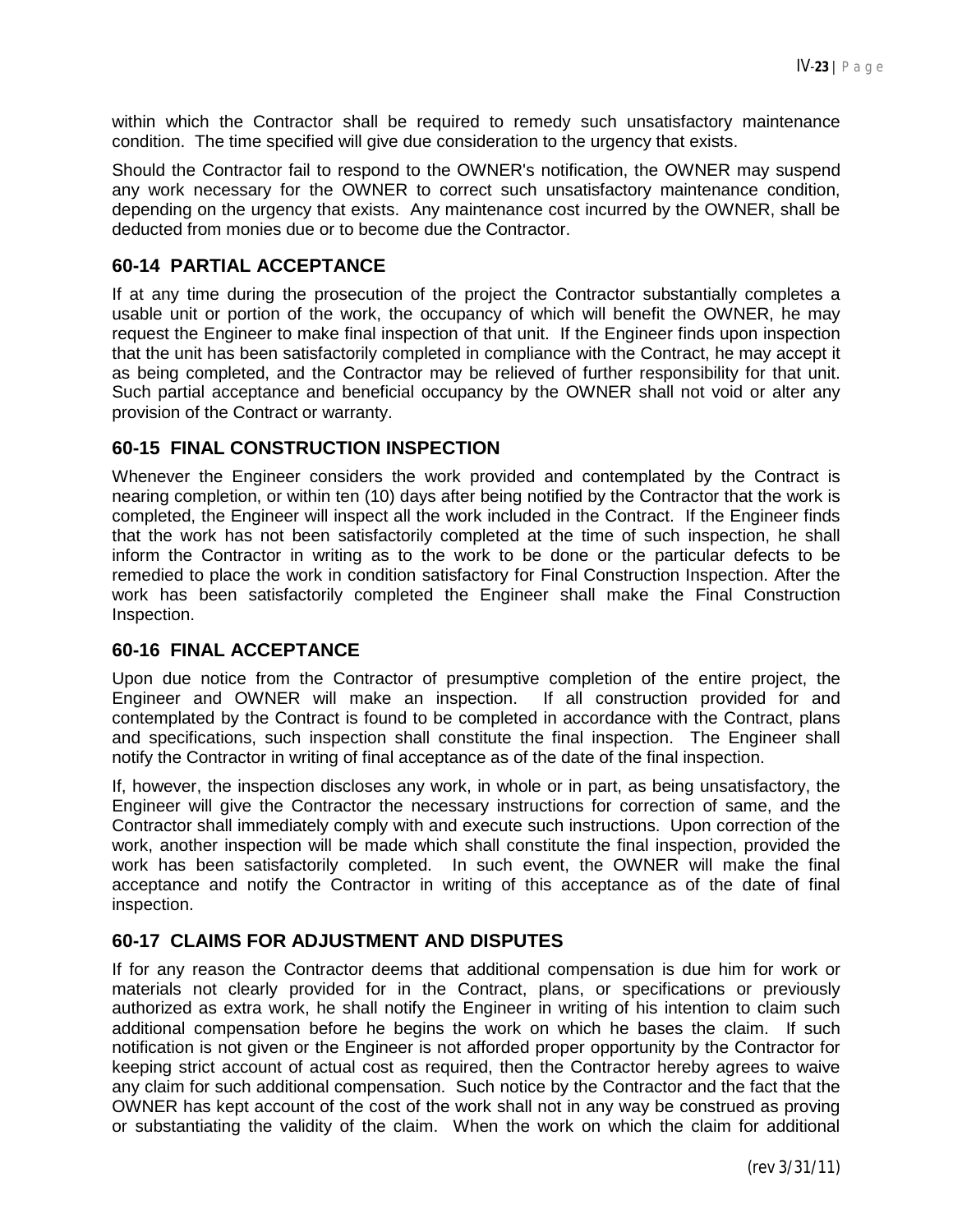compensation is based has been completed, the Contractor shall, within 10 calendar days, submit his written claim to the Engineer, who will present it to the OWNER for consideration.

Nothing in this subsection shall be construed as a waiver of the Contractor's right to dispute the final payment based on differences in measurements or computations.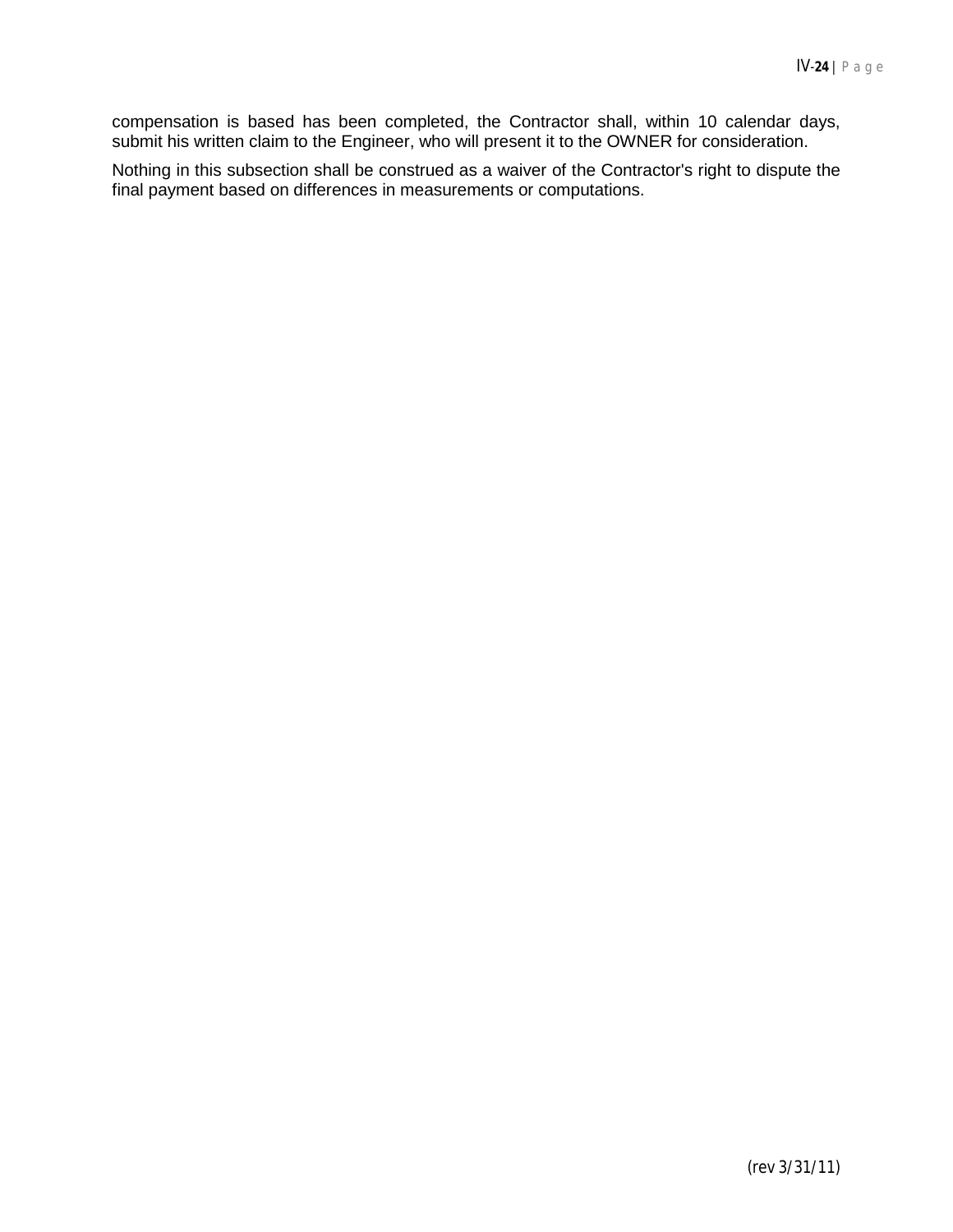# **SECTION 70 CONTROL OF MATERIALS**

# **70-01 SOURCE OF SUPPLY AND QUALITY REQUIREMENTS**

The materials used on the work shall conform to the requirements of the Contract, plans, and specifications. Unless otherwise specified, such materials that are manufactured or processed shall be new (as compared to used or reprocessed).

In order to expedite the inspection and testing of materials, the Contractor shall furnish complete statements to the OWNER as to the origin, composition, and manufacture of all materials to be used in the work. Such statements shall be furnished promptly after execution of the Contract, but, in all cases, prior to delivery of such materials.

At the OWNER's option, materials may be approved at the source of supply before delivery is started. If it is found after trial sources of supply for previously approved materials do not produce specified products, the Contractor shall furnish materials from other sources.

# **70-02 SAMPLES, TESTS, AND CITED SPECIFICATIONS**

All materials used in the work shall be inspected, tested, and approved by the Engineer before incorporation in the work. Any work in which untested materials are used without approval or written permission of the Engineer shall be performed at the Contractor's risk. Materials found to be unacceptable and unauthorized will not be paid for and, if directed by the Engineer, shall be removed at the Contractor's expense. Unless otherwise designated, tests in accordance with the cited standard methods of AASHTO or ASTM which are current on the date of advertisement for bids will be made by and at the expense of the OWNER. Samples will be taken by a qualified representative of the OWNER. All materials being used are subject to inspection, test, or rejection at any time prior to or during incorporation into the work. Copies of all tests will be furnished to the Contractor's representative at his request.

# **70-03 CERTIFICATION OF COMPLIANCE**

The Engineer may permit the use, prior to sampling and testing, of certain materials or assemblies when accompanied by manufacturer's certificates of compliance stating that such materials or assemblies fully comply with the requirements of the Contract. The certificate shall be signed by the manufacturer. Each lot of such materials or assemblies delivered to the work must be accompanied by a certificate of compliance in which the lot is clearly identified.

Materials or assemblies used on the basis of certificates of compliance may be sampled and tested at any time and if found not to be in conformity with Contract requirements will be subject to rejection whether in place or not.

The form and distribution of certificates of compliance shall be as approved by the Engineer.

When a material or assembly is specified by "brand name or equal" and the Contractor elects to furnish the specified "brand name", the Contractor shall be required to furnish the manufacturer's certificate of compliance for each lot of such material or assembly delivered to the work. Such certificate of compliance shall clearly identify Each lot delivered and shall certify as to:

- (a) Conformance to the specified performance, testing, quality or dimensional requirements; and
- (b) Suitability of the material or assembly for the use intended in the Contract work.

Should the Contractor propose to furnish an "or equal" material or assembly, he shall furnish the manufacturer's certificates of compliance as hereinbefore described for the specified brand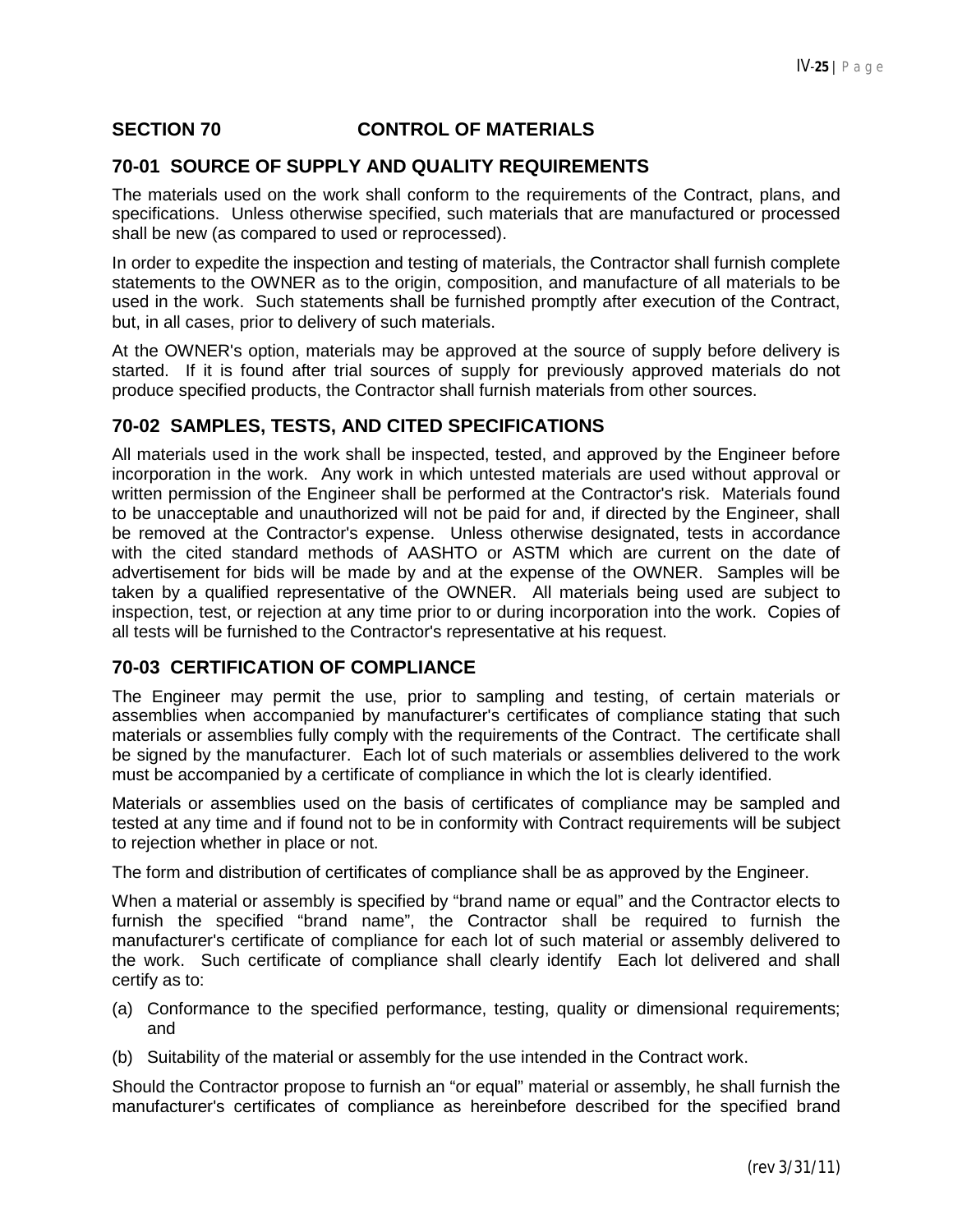name material or assembly. However, the Engineer shall be the sole judge as to whether the proposed "or equal" is suitable for use in the work.

# **70-04 PLANT INSPECTION**

The Engineer or his authorized representative may inspect, at its source, any specified material or assembly to be used in the work. Manufacturing plants may be inspected from time to time for the purpose of determining compliance with specified manufacturing methods or materials to be used in the work and to obtain samples required for his acceptance of the material or assembly.

Should the Engineer conduct plant inspections, the following conditions shall exist:

- (a) The Engineer shall have the cooperation and assistance of the Contractor and the producer with whom he has contracted the materials.
- (b) The Engineer shall have full entry at all reasonable times to such parts of the plant that concern the manufacture or production of the materials being furnished.
- (c) If required by the Engineer, the Contractor shall arrange for adequate office or working space that may be reasonably needed for conducting plant inspections. Office or working space should be conveniently located with respect to the plant.

It is understood and agreed that the OWNER shall have the right to retest any material which has been tested and approved at the source of supply after it has been delivered to the site. The Engineer shall have the right to reject only material which, when retested, does not meet the requirements of the Contract, plans, or specifications.

# **70-05 ENGINEER'S FIELD OFFICE AND LABORATORY**

When specified and provided for as a Contract item, the Contractor shall furnish a building for the exclusive use of the Engineer as a field office and field testing laboratory. The building shall be furnished and maintained by the Contractor, as specified herein, and shall become property of the Contractor when the Contract work is completed.

# **70-06 STORAGE OF MATERIALS**

Materials shall be stored as to assure the preservation of their quality and fitness for the work. Stored materials, even though approved before storage, may again be located so as to facilitate their prompt inspection. The Contractor shall coordinate the storage of all materials with the Engineer. Materials to be stored on OWNER's property shall not create an obstruction to commerce nor shall they interfere with the free and unobstructed movement of traffic. Unless otherwise shown on the plans, the storage of materials and the location of the Contractor's plant and parked equipment or vehicles shall be as directed by the Engineer. Private property shall not be used for storage purposes without written permission of the owner or lessee of such property. The Contractor shall make all arrangements and bear all expenses for the storage of materials on private property. Upon request, the Contractor shall furnish the Engineer a copy of the property owner's permission.

All storage sites on private or owner's property shall be restored to their original condition by the Contractor at his entire expense, except as otherwise agreed to (in writing) by the owner or lessee of the property.

# **70-07 UNACCEPTABLE MATERIALS**

Any material or assembly that does not conform to the requirements of the Contract, plans, or specifications shall be considered unacceptable and shall be rejected. The Contractor shall remove any rejected material or assembly from the site of the work, unless otherwise instructed by the Engineer.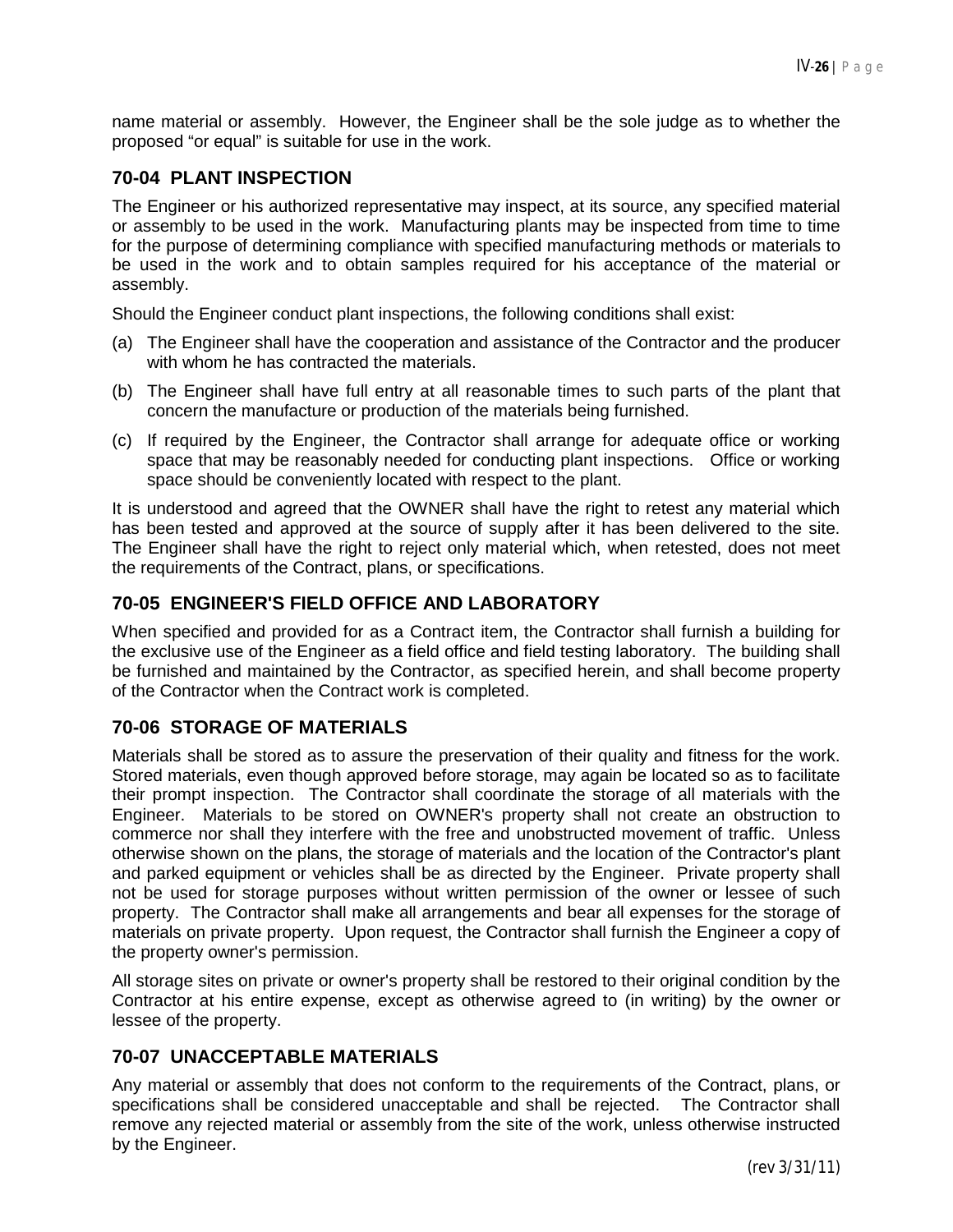No rejected material or assembly, the defects of which have been corrected by the Contractor, shall be returned to the site of the work until such time as the Engineer has approved its use in the work.

# **70-08 OWNER-FURNISHED MATERIAL**

The Contractor shall furnish all materials required to complete the work, except those specified herein (if any) to be furnished by the OWNER. OWNER-furnished materials shall be made available to the Contractor at the location specified herein.

All cost of handling, transportation from the specified location to the site of work, storage, and installing OWNER-furnished materials shall be included in the unit price bid for the Contract item in which such OWNER-furnished material is used.

After any OWNER-furnished material has been delivered to the location specified, the Contractor shall be responsible for any demurrage, damage, loss, or other deficiencies which may occur during the Contractor's handling, storage, or use of such OWNER-furnished material. The OWNER will deduct from any monies due or to become due the Contractor any cost incurred by the OWNER in making good such loss due to the Contractor's handling, storage, or use of OWNER-furnished materials.

# **70-09 RECEIVING MATERIALS AND EQUIPMENT**

The Contractor shall be responsible for clerical salaries, office space and equipment rental, incidentals to receiving incoming shipments and deliveries of all materials and equipment. All material which must be protected from the elements will be properly and orderly stored in shelters provided by the Contractor. All goods and materials stored out of doors will be properly and orderly supported. The Contractor will be responsible for safeguarding all such goods and materials against loss due to damage and theft.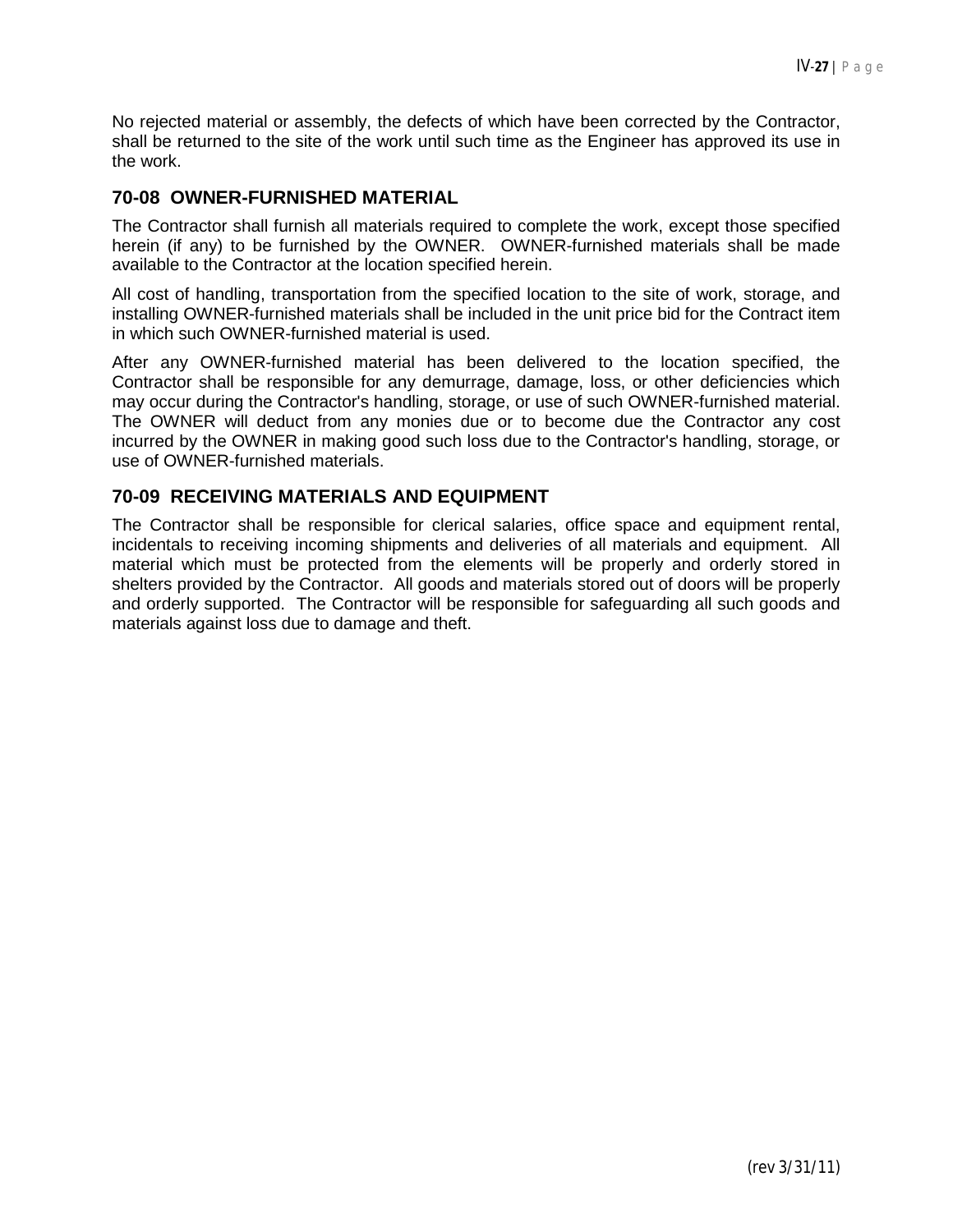# **SECTION 80 LEGAL RELATIONS AND RESPONSIBILITY TO PUBLIC**

# **80-01 LAWS TO BE OBSERVED**

The Contractor shall keep fully informed of all Federal and State laws, and local ordinances, and regulations and all orders and decrees of bodies or tribunals having any jurisdiction or authority, which in any manner affect those engaged or employed on the work, or which in any way affect the conduct of the work. He shall at all times observe and comply with all such laws, ordinances, regulations, orders, and decrees; and shall protect and indemnify the OWNER and all his officers, agents, or servants against any claim or liability arising from or based on the violation of any such law, ordinance, regulation, order, or decree, whether by himself or his employees.

# **80-02 PERMITS, LICENSES, AND TAXES**

The Contractor shall procure all permits and licenses, pay all charges, fees and taxes, and give all notices necessary and incidental to the due and lawful prosecution of the work.

### **80-03 PATENTED DEVICES, MATERIALS AND PROCESSES**

If the Contractor is required or desires to use any design, device, material, or process covered by letters of patent or copyright, he shall provide for such use by suitable legal agreement with the patentee or owner, or a third party, from any and all claims for infringement by reason of the use 3of any such patented design, device, materials or process, or any trademark or copyright, and shall indemnify the OWNER for such costs, expenses, and damages which it may be obliged to pay by reason of an infringement, at any time during the prosecution or after the completion of the work.

### **80-04 RESTORATION OF SURFACES DISTURBED BY OTHERS**

The OWNER reserves the right to authorize the construction, reconstruction, or maintenance of any public or private utility service, or a utility service of another government agency at any time during the process of the work. To the extent that such construction, reconstruction, or maintenance has been coordinated with the OWNER, such authorized work (by others) is noted in the plans.

Except as noted on the plans, the Contractor shall not permit any individual, firm, or corporation to excavate or otherwise disturb such utility services or facilities located within the limits of the work without the written permission of the Engineer.

Should the owner of public or private utility service, or a utility service of another government agency be authorized to construct, reconstruct, or maintain such utility service or facility during the process of the work, the Contractor shall cooperate with such owners by arranging and performing the work in this Contract so as to facilitate such construction, reconstruction or maintenance by others whether or not such work by others is noted on the plans. When ordered as extra work by the Engineer, the Contractor shall make all necessary repairs to the work which are due to such authorized work by others, unless otherwise provided for in the Contract, plans, or specifications. It is understood and agreed that the Contractor shall not be entitled to make any claim for damages due to such authorized work by others or for any delay to the work resulting from such authorized work.

### **80-05 SANITARY, HEALTH, AND SAFETY PROVISIONS**

The Contractor shall provide and maintain in a neat, sanitary condition such accommodations for the use of his employees as may be necessary to comply with the requirements of the State and Local Board of Health, or of other bodies or tribunals having jurisdiction.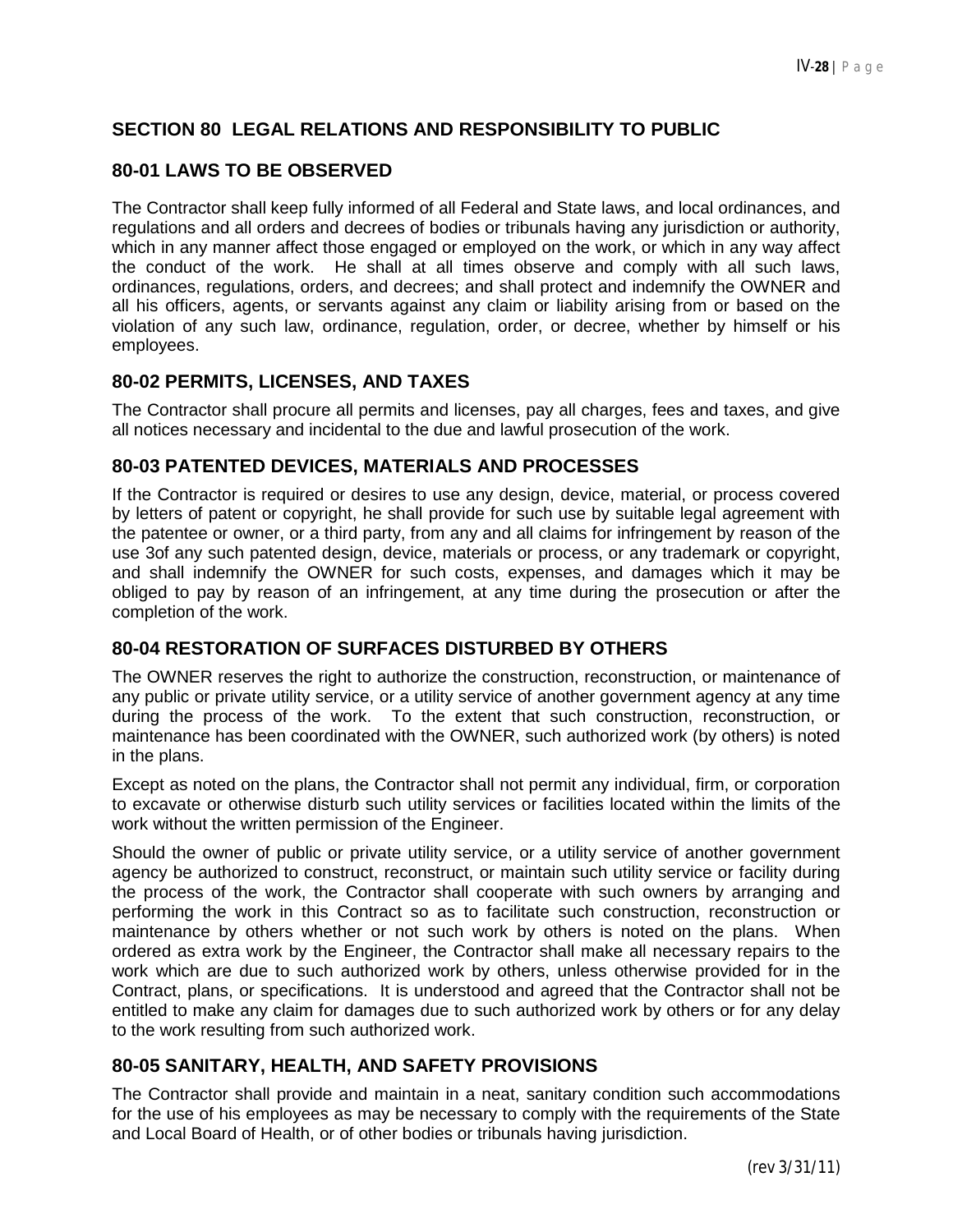Attention is directed to Federal, State, and local laws, rules and regulations concerning construction safety and health standards. The Contractor shall not require any worker to work in surroundings or under conditions which are unsanitary, hazardous, or dangerous to his health or safety.

### **80-06 PUBLIC CONVENIENCE AND SAFETY**

The Contractor shall control his operations and those of his Subcontractors and all suppliers, to assure the least inconvenience to the public. Under all circumstances, safety shall be the most important consideration.

The Contractor shall maintain the free and unobstructed movement of commerce and vehicular traffic with respect to his own operations and those of his Subcontractors and all suppliers in accordance with the paragraph titled MAINTENANCE OF COMMERCE of subsection 50, hereinbefore specified and shall limit such operations for the convenience and safety of the public, as specified in the paragraph titled LIMITATION OF OPERATIONS of subsection 90, hereinafter.

# **80-07 BARRICADES, WARNING SIGNS, AND HAZARD MARKINGS**

The Contractor shall furnish, erect, and maintain all barricades, warning signs, and markings for hazards necessary to protect the public and the work. When used during periods of darkness, such barricades, warning signs and hazard markings shall be suitably illuminated.

For vehicular and pedestrian traffic, the Contractor shall furnish, erect, and maintain barricades, warning signs, lights and other traffic control devices in reasonable conformity with the Manual of Uniform Traffic Control Devices for Streets and Highways (published by the United States Government Printing Office).

The Contractor shall furnish, erect, and maintain markings and associated lighting of open trenches, excavations, temporary stockpiles, and his parked construction equipment that may be hazardous to the operation of emergency fire rescue or maintenance vehicles.

The Contractor shall furnish and erect all barricades, warning signs, and markings for hazards prior to commencing work which requires such erection and shall maintain the barricades, warning signs, and markings for hazards until their dismantling is directed by the Engineer.

Open-flame type lights shall not be permitted.

### **80-08 USE OF EXPLOSIVES**

When the use of explosives is necessary for the prosecution of the work, the Contractor shall exercise the utmost care not to endanger life or property, including new work. The Contractor shall be responsible for all damage resulting from the use of explosives.

All explosives shall be stored in a secure manner in compliance with all laws and ordinances, and all such storage places shall be clearly marked. Where no local laws or ordinances apply, storage shall be provided satisfactory to the Engineer and, in general, not closer than 1,000 feet from the work or from any building, road, or other place of human occupancy.

The Contractor shall notify Each property owner and public utility company having structures or facilities in proximity to the site of the work of his intention to use explosives. Such notice shall be given sufficiently in advance to enable them to take such steps as they may deem necessary to protect their property from injury.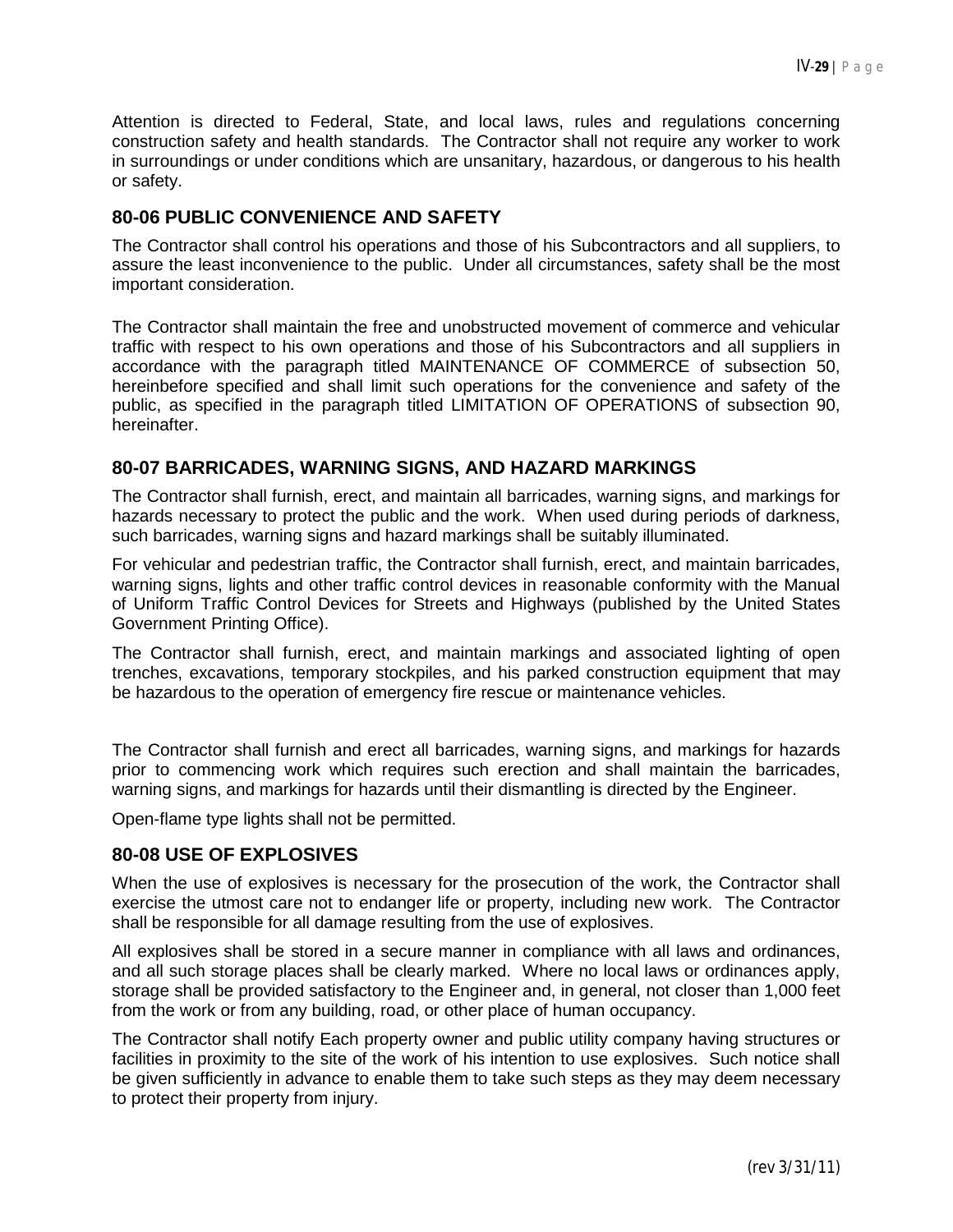# **80-09 PROTECTION AND RESTORATION OF PROPERTY AND LANDSCAPE**

The Contractor shall be responsible for the preservation of all public and private property, and shall protect carefully from disturbance or damage all land monuments and property marks until the Engineer has witnessed or otherwise referenced their location and shall not move them until directed.

The Contractor shall be responsible for all damage or injury to property of any character, during the prosecution of the work, resulting from any act, omission, neglect, or misconduct in his manner or method of executing the work, or at any time due to defective work or materials, and said responsibility will not be released until the project shall have been completed and accepted.

When or where any direct or indirect damage or injury is done to public or private property by or on account of any act, omission, neglect, or misconduct in the execution of the work or in consequence of the nonexecution thereof by the Contractor, he shall restore, at his own expense, such property to a condition similar or equal to that existing before such damage or injury was done, by repairing, rebuilding, or otherwise restoring as may be directed, or he shall make good such damage or injury in any acceptable manner.

# **80-10 RESPONSIBILITY FOR DAMAGE CLAIMS**

The Contractor shall indemnify and save harmless the Engineer and the OWNER and their officers, and employees from all suits, actions, or claims of any character brought because of any injuries or damage received or sustained by any person, persons, or property on account of the operations of the Contractor; or on account of or in consequence of any neglect in safeguarding the work; or because of any act or through use of unacceptable materials in constructing the work; or because of any claims or amount recovered from any infringements of patent, trademark, or copyright; or from any claims or amount arising or recovered under the "Workman's Compensation Act" or any other law, ordinance, order or decree.

Money due the Contractor under and by virtue of his Contract as may be considered necessary by the OWNER for such purpose may be retained for the use of the OWNER or, in case no money is due, his surety may be held until such suit or suits, action or actions, claim or claims for injuries or damages as aforesaid shall have been settled and suitable evidence to that effect furnished to the OWNER, except that money due the Contractor will not be withheld when the Contractor produces satisfactory evidence that he is adequately protected by public liability and property damage insurance.

# **80-11 THIRD PARTY BENEFICIARY CLAUSE**

It is specifically agreed between the parties executing the Contract that it is not intended by any of the provisions of any part of the Contract to create the public or any member thereof a third party beneficiary or to authorize anyone not a party to the Contract to maintain a suit for personal injuries or property damage pursuant to the terms or provisions of the Contract.

# **80-12 OPENING SECTIONS OF THE WORK FOR OCCUPANCY**

Should it be necessary for the Contractor to complete portions of the Contract work for the beneficial occupancy of the OWNER prior to completion of the entire Contract, such "phasing" of the work shall be as specified herein, and indicated on the plans. When so specified, the Contractor shall complete such portions of the work on or before the date specified or as otherwise specified. The Contractor shall make his own estimate of the difficulties involved in arranging his work to permit such beneficial occupancy by the OWNER as described elsewhere in these specifications.

Upon completion of any portion of the work so described, such portion shall be accepted by the OWNER in accordance with the paragraph titled PARTIAL ACCEPTANCE of Subsection 60.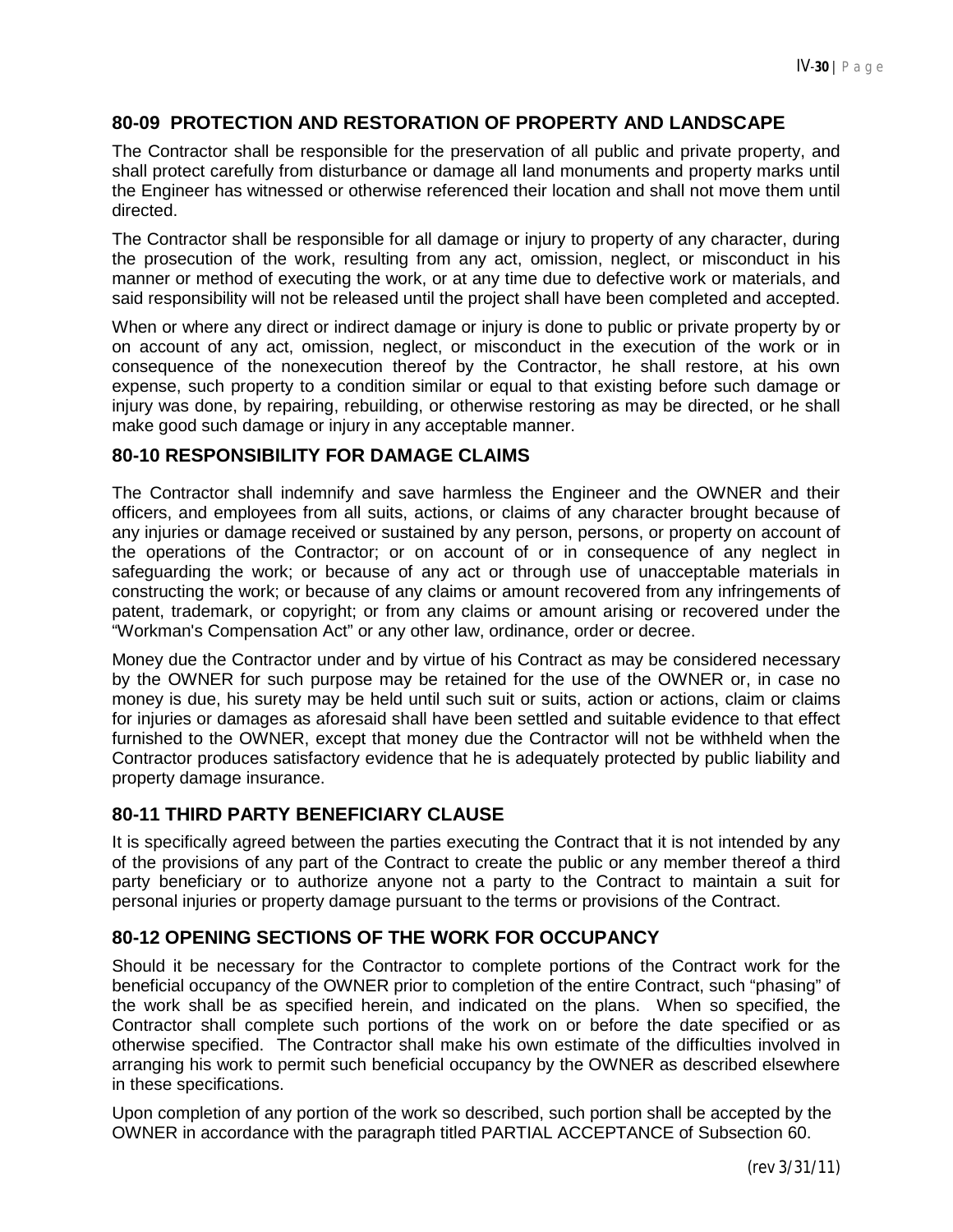No portion of the work may be opened by the Contractor for use until ordered by the Engineer in writing. Should it become necessary to open a portion of the work to Docks traffic on a temporary or intermittent basis, such openings shall be made when, in the opinion of the Engineer, such portion of the work is in an acceptable condition to support the intended traffic. Temporary or intermittent openings are considered to be inherent in the work and shall not constitute either acceptance of the portion of the work so opened or a waiver of any provision of the Contract. Any damage to the portion of the work so opened that is not attributable to traffic which is permitted by the OWNER shall be repaired by the Contractor at his expense.

The Contractor shall make his own estimate of the inherent difficulties involved in completing the work under the conditions herein described and shall not claim any added compensation by reason of delay or increased cost due to opening a portion of the Contract work.

# **80-13 CONTRACTOR'S RESPONSIBILITY FOR WORK**

Until the Engineer's final written acceptance of the entire completed work excepting only those portions of the work accepted in accordance with the paragraph titled PARTIAL ACCEPTANCE of Subsection 60, the Contractor shall have the charge and care thereof and shall take every precaution against injury or damage to any part due to the action of the elements or from any other cause, whether arising from the execution or from the nonexecution of the work. The Contractor shall rebuild, repair, store, and make good all injuries or damages to any portion of the work occasioned by any of the above causes before final acceptance and shall bear the expense thereof.

If the work is suspended for any cause whatever, the Contractor shall be responsible for the work and shall take such precautions necessary to prevent damage to the work. The Contractor shall provide for normal drainage and shall erect necessary temporary structures, signs, or other facilities at his expense. During such period of suspension of work, the Contractor shall properly and continuously maintain in an acceptable growing condition all living material in newly established planting, seeding, and sodding, furnished under his Contract, and shall take adequate precautions to protect new tree growth and other important vegetative growth against injury.

### **80-14 CONTRACTOR'S RESPONSIBILITY FOR UTILITY SERVICE AND FACILITIES OF OTHERS**

As provided in the paragraph titled RESTORATION OF SURFACES DISTURBED BY OTHERS of this subsection, the Contractor shall cooperate with the owner of any public or private utility service, or a utility service of another government agency that may be authorized by the OWNER to construct, reconstruct or maintain such utility services or facilities during the progress of the work. In addition, the Contractor shall control his operations to prevent the unscheduled interruption of such utility services and facilities.

To the extent that such public or private utility services, or utility services of another governmental agency are known to exist within the limits of the Contract work, the approximate locations have been indicated on the plans.

It is understood and agreed that the OWNER does not guarantee the accuracy or the completeness of the location information relating to existing utility services, facilities, or structures that may be shown on the plans or encountered in the work. Any inaccuracy or omission in such information shall not relieve the Contractor of his responsibility to protect such existing features from damage or unscheduled interruption of service.

It is further understood and agreed that the Contractor shall, upon execution of the Contract, notify the owners of all utility services or other facilities of his plan of operations. Such notification shall be in writing. In addition to the general written notifications hereinbefore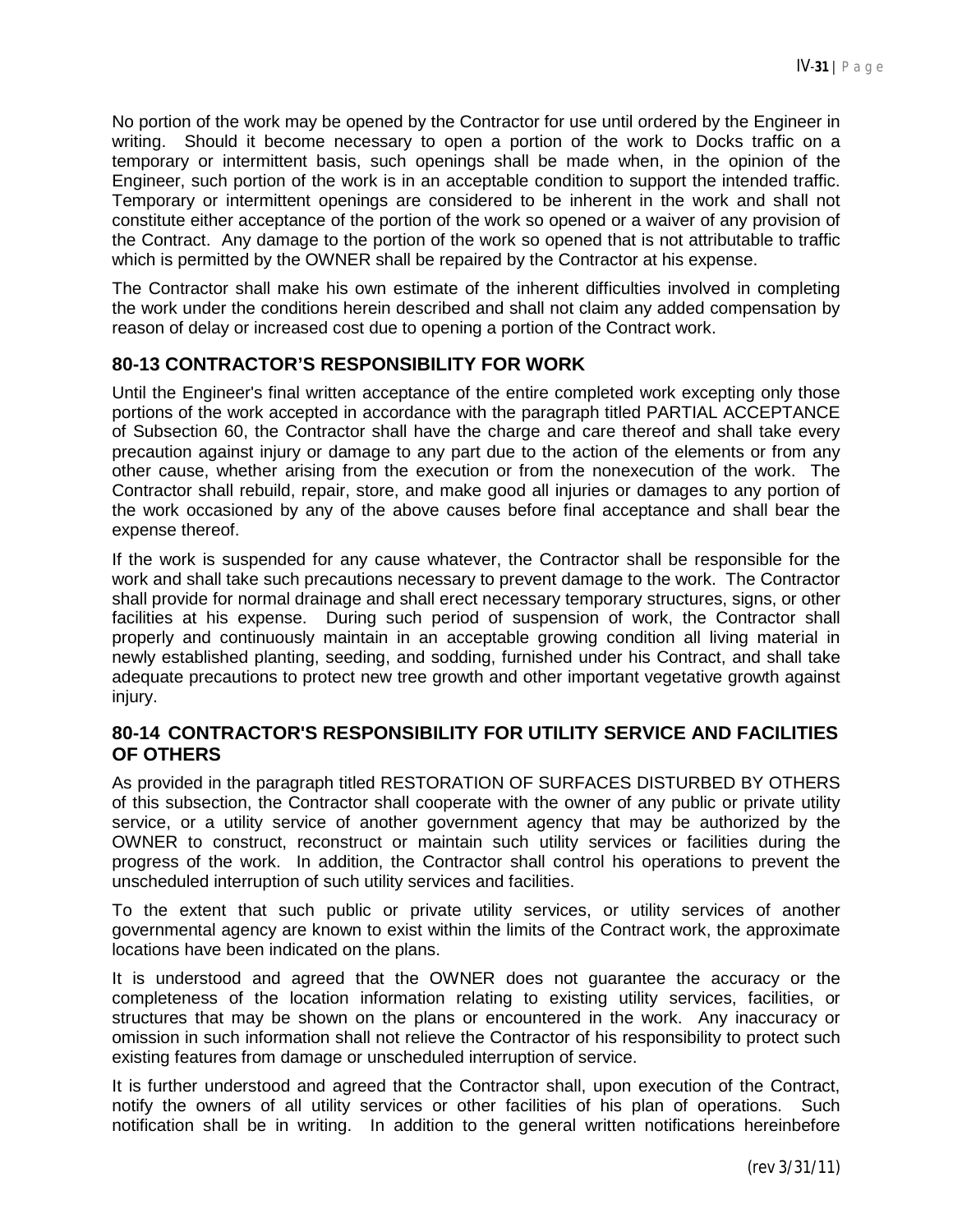provided, it shall be the responsibility of the Contractor to keep such individual owners advised of changes in his plan of operations that would affect such owners.

Prior to commencing the work in the general vicinity of an existing utility service or facility, the Contractor shall again notify Each such owner of his plan or operation. If, in the Contractor's opinion, the owner's assistance is needed to locate the utility service or facility or the presence of a representative of the owner is desirable to observe the work, such advice should be included in the notification. Such notification shall be given by the most expeditious means to reach the utility owner no later than two normal business days prior to the Contractor's commencement of operations in such general vicinity. The Contractor shall furnish a written summary of the notification to the Engineer.

The Contractor's failure to give the two days' notice hereinabove provided shall be cause for the Engineer to suspend the Contractor's operations in the general vicinity of a utility service or facility.

Where the outside limits of an underground utility service have been located and staked on the ground, the Contractor shall be required to use excavation methods acceptable to the Engineer within three (3) feet of such outside limits at such points as may be required to insure protection from damage due to the Contractor's operations.

Should the Contractor damage or interrupt the operations of a utility service or facility by accident or otherwise, he shall immediately notify the proper authority and the Engineer and shall take all reasonable measures to prevent further damage or interruption of service. The Contractor, in such events, shall cooperate with the utility service or facility owner and the Engineer continuously until such damage has been repaired and service restored to the satisfaction of the utility or facility owner.

The Contractor shall bear all costs of damage and restoration of service to any utility service or facility due to his operations whether or not due to negligence or accident. The OWNER reserves the right to deduct such costs from any monies due or which may become due the Contractor, or his surety.

### **80-15 FURNISHING RIGHTS-OF-WAY**

The OWNER will be responsible for furnishing all right-of-ways upon which the work is to be constructed in advance of the Contractor's operations.

### **80-16 PERSONAL LIABILITY OF PUBLIC OFFICIALS**

In carrying out any of the Contract provisions or in exercising any power or authority granted to him by this Contract, there shall be no liability upon the Engineer, his authorized representatives, or any official of the OWNER either personally or as an official of the OWNER. It is understood that in such manner they act solely as agents and representatives of the OWNER.

### **80-17 NO WAIVER OF LEGAL RIGHTS**

Upon completion of the work, the OWNER will expeditiously make final inspection and notify the Contractor of final acceptance. Such final acceptance, however, shall not preclude or stop the OWNER from correcting any measurement, estimate or certificate made before or after completion of the work, nor shall the OWNER be precluded or stopped from recovering from the Contractor or his surety, or both, such overpayment as may be sustained, or by failure on the part of the Contractor to fulfill his obligations under the Contract. A waiver on the part of the OWNER of any breach of any part of the Contract shall not be held to be a waiver of any other or subsequent breach.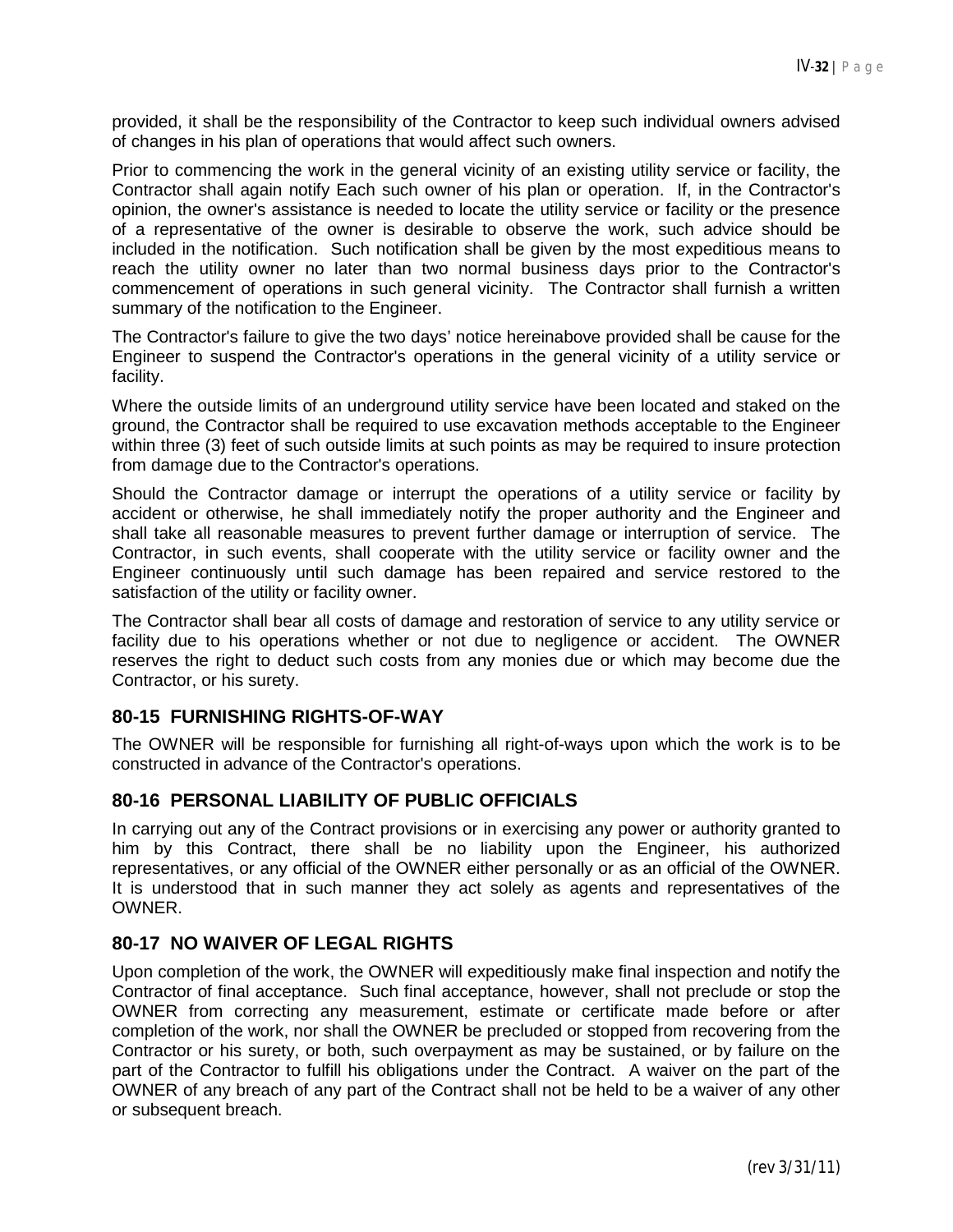The Contractor, without prejudice to the terms of the Contract, shall be liable to the OWNER for latent defects, fraud, or such gross mistakes as may amount to fraud, or as regards the OWNER's rights under any warranty or guaranty.

# **80-18 ENVIRONMENTAL PROTECTION**

The Contractor shall comply with all Federal, State and local laws and regulations controlling pollution of the environment. He shall take necessary precautions to prevent pollution of streams, lakes, ponds, and reservoirs with silt runoff, fuels, oils, bitumens, chemicals, or other harmful materials and to prevent pollution of the atmosphere from particulate and gaseous matter.

# **80-19 ARCHAEOLOGICAL AND HISTORICAL FINDINGS**

Unless otherwise specified in this subsection, the Contractor is advised that the site of the work is not within any property, district, or site, and does not contain any building, structure, or object listed in the current National Register of Historic Places published by the United States Department of Interior.

Should the Contractor encounter, during his operations, any building, part of a building, structure, or object which is incongruous with its surroundings, he shall immediately cease operations in that location and notify the Engineer. The Engineer will immediately investigate the Contractor's finding and will direct the Contractor to either resume his operations or to suspend operations as directed.

Should the Engineer order suspension of the Contractor's operations in order to protect an archaeological or historical finding, or order the Contractor to perform extra work, such shall be covered by an appropriate Contract modification (change order or supplemental agreement) as provided in the paragraph titled EXTRA WORK AND FORCE ACCOUNT WORK of Subsection 100. If appropriate, the Contract modification shall include an extension of Contract time in accordance with the paragraph titled DETERMINATION AND EXTENSION OF CONTRACT TIME of Subsection 90.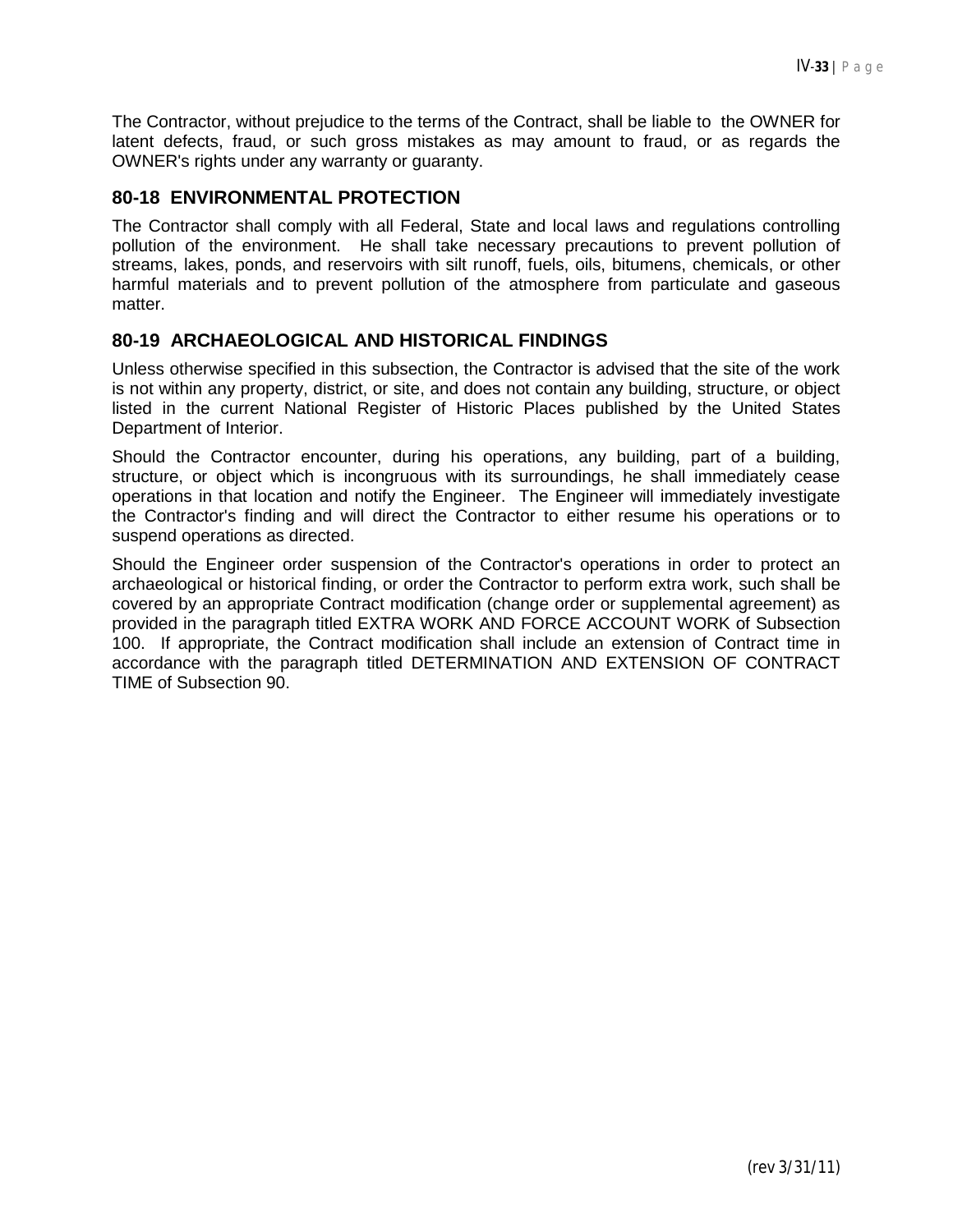# **SECTION 90 PROSECUTION AND PROGRESS**

# **90-01 SUBLETTING OF CONTRACT**

The OWNER will not recognize any Subcontractor on the work. The Contractor shall at all times when work is in progress be represented either in person, by a qualified superintendent, or by other designated, qualified representative who is duly authorized to receive and execute orders of the Engineer.

Should the Contractor elect to assign his Contract, said assignment shall be concurred in by the surety, shall be presented for the consideration and approval of the OWNER. In case of approval, the Contractor shall file copies of all Subcontractors with the Engineer.

# **90-02 NOTICE TO PROCEED**

The notice to proceed shall state the date on which it is expected the Contractor will begin the construction and from which date Contract time will be charged. If no such date is stated in the notice to proceed, Contract time will start on the date the notice to proceed is issued. The Contractor shall begin the work to be performed under the Contract within ten (10) days of the date set by the Engineer in the written notice to proceed, but in any event the Contractor shall notify the Engineer at least 24 hours in advance of the time actual construction operations will begin.

# **90-03 PROSECUTION AND PROGRESS**

Unless otherwise specified, the Contractor shall submit his progress schedule for the Engineer's approval within 10 days after the effective day of the notice to proceed. The Contractor's progress schedule, when approved by the Engineer, may be used to establish major construction operations and to check on the progress of the work. The Contractor shall provide sufficient materials, equipment, and labor to guarantee the completion of the project in accordance with the plans and specifications within the time set forth in the contract.

If the Contractor falls significantly behind the submitted schedule, the Contractor shall, upon the Engineer's request, submit a revised schedule for completion of the work within the Contract time and modify his operations to provide such additional materials, equipment, and labor necessary to meet the revised schedule. Should the prosecution of the work be discontinued for any reason, the Contractor shall notify the Engineer at least 24 hours in advance of resuming operations.

### **90-04 LIMITATION OF OPERATIONS**

The Contractor shall control his operations and the operations of his Subcontractors and all suppliers so as to provide for the free and unobstructed movement of commerce in those areas adjacent to the work.

# **90-05 CHARACTER OF WORKERS, METHODS AND EQUIPMENT**

The Contractor shall, at all times, employ sufficient labor and equipment for prosecuting the work to full completion in the manner and time required by the Contract, plans, and specifications.

All workers shall have sufficient skill and experience to perform properly the work assigned to them. Workers engaged in special work or skilled work shall have sufficient experience in such work and in the operation of the equipment required to perform the work satisfactorily.

Any persons employed by the Contractor or by any Subcontractor who, in the opinion of the Engineer, does not perform his work in a proper and skillful manner or is intemperate or disorderly shall, at the written request of the Engineer, be removed forthwith by the Contractor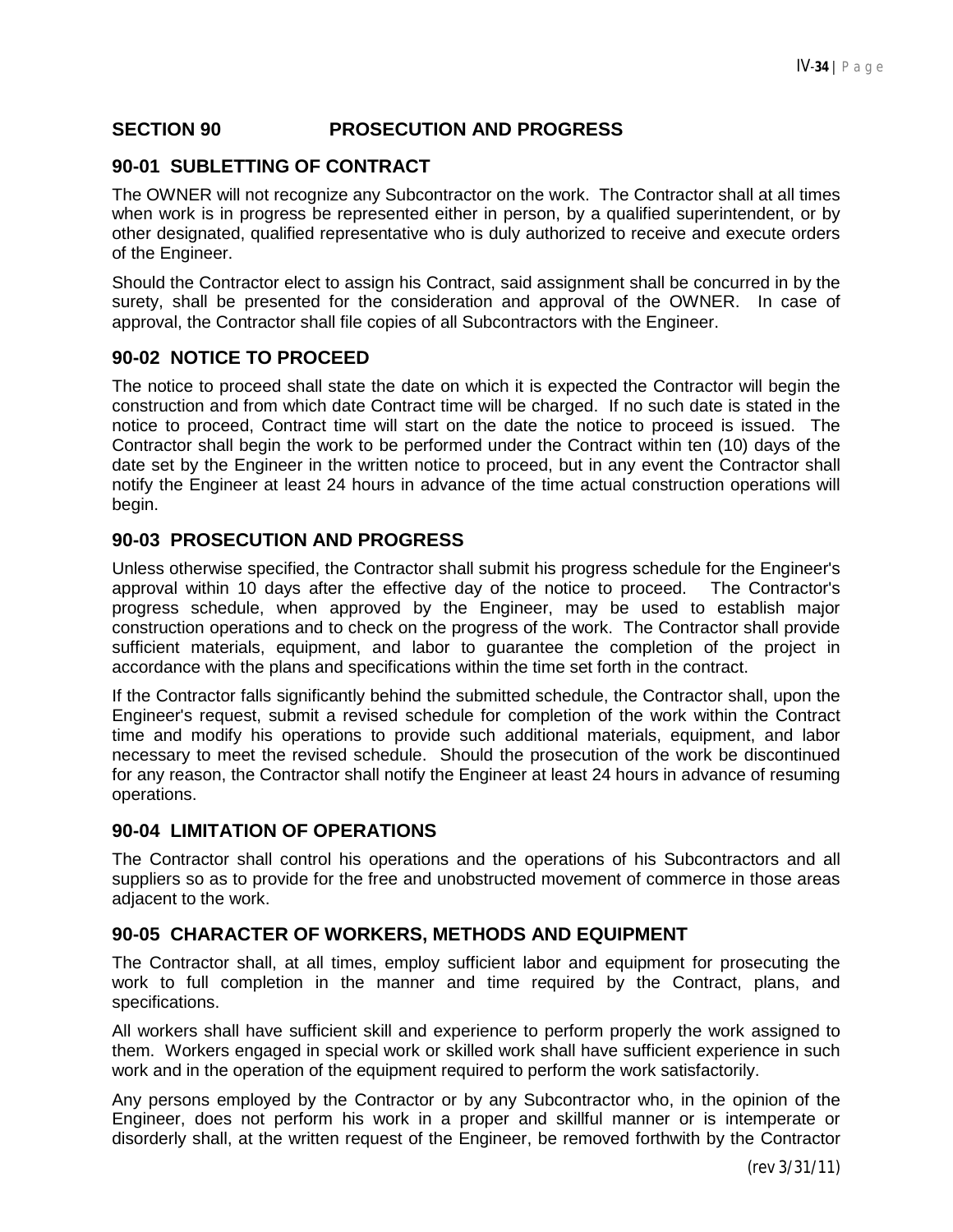or Subcontractor employing such person, and shall not be employed again in any portion of the work without the approval of the Engineer.

Should the Contractor fail to remove such person or persons or fail to furnish suitable and sufficient personnel for the proper prosecution of the work, the Engineer may suspend the work by written notice until compliance with such orders is ascertained.

All equipment which is proposed to be used on the work shall be of sufficient size and in such mechanical condition as to meet the requirements of the work and to produce a satisfactory quality of work. Equipment used on any portion of the work shall be such that no injury to previously completed work, adjacent property, or existing facilities will result from its use.

When the methods and equipment to be used by the Contractor in accomplishing the work are not prescribed in the Contract, the Contractor is free to use any methods or equipment that will accomplish the work in conformity with the requirements of the Contract, plans and specifications.

When the Contract specifies the use of certain methods and equipment, such methods and equipment shall be used unless others are authorized by the Engineer. If the Contractor desires to use a method or type of equipment other than specified in the Contract, he may request authority from the Engineer to do so. The request shall be in writing and shall include a full description of the methods and equipment proposed and of the reasons for desiring to make the change. If approval is given, it will be on the condition that the Contractor will be fully responsible for producing the work in conformity with Contract requirements. If, after trial use on the substituted methods or equipment, the Engineer determines that the work produced does not meet Contract requirements, the Contractor shall discontinue the use of the substitute method or equipment and shall complete the remaining work with the specified methods and equipment. The Contractor shall remove any deficient work and replace it with work of specified quality or take such other corrective action as the Engineer may direct. No change will be made in basis of payment for the Contract items involved or in Contract time as a result of authorizing a change in methods or equipment under this subsection.

### **90-06 TEMPORARY SUSPENSION OF THE WORK**

The Engineer shall have the authority to suspend the work wholly, or in part, for such period or periods as he may deem necessary, due to unsuitable weather, or such other conditions as are considered unfavorable for the prosecution of the work, or for such time as is necessary due to the failure on the part of the Contractor to carry out orders given or perform any or all provisions of the Contract.

In the event that the Contractor is ordered by the Engineer, in writing, to suspend work for some unforeseen cause not otherwise provided for in the Contract and over which the Contractor has no control, the Contractor may be reimbursed for actual money expended on the work during the period of shutdown. No allowance will be made for anticipated profits. The period of shutdown shall be computed from the effective date of the Engineer's order to suspend work to the effective date of the Engineer's order to resume the work. Claims for such compensation shall be filed with the Engineer within the time period stated in the Engineer's order to resume work. The Contractor shall submit with his claim information substantiating the amount shown on the claim. The Engineer will forward the Contractor's claim to the OWNER for consideration. No provision of this article shall be construed as entitling the Contractor to compensation for delays due to inclement weather, for suspensions made at the request of the Contractor, or for any other delay provided for in the Contract, plans, or specifications.

If it should become necessary to suspend work for an indefinite period, the Contractor shall store all materials in such manner that they will not become an obstruction nor become damaged in any way. He shall take every precaution to prevent damage or deterioration of the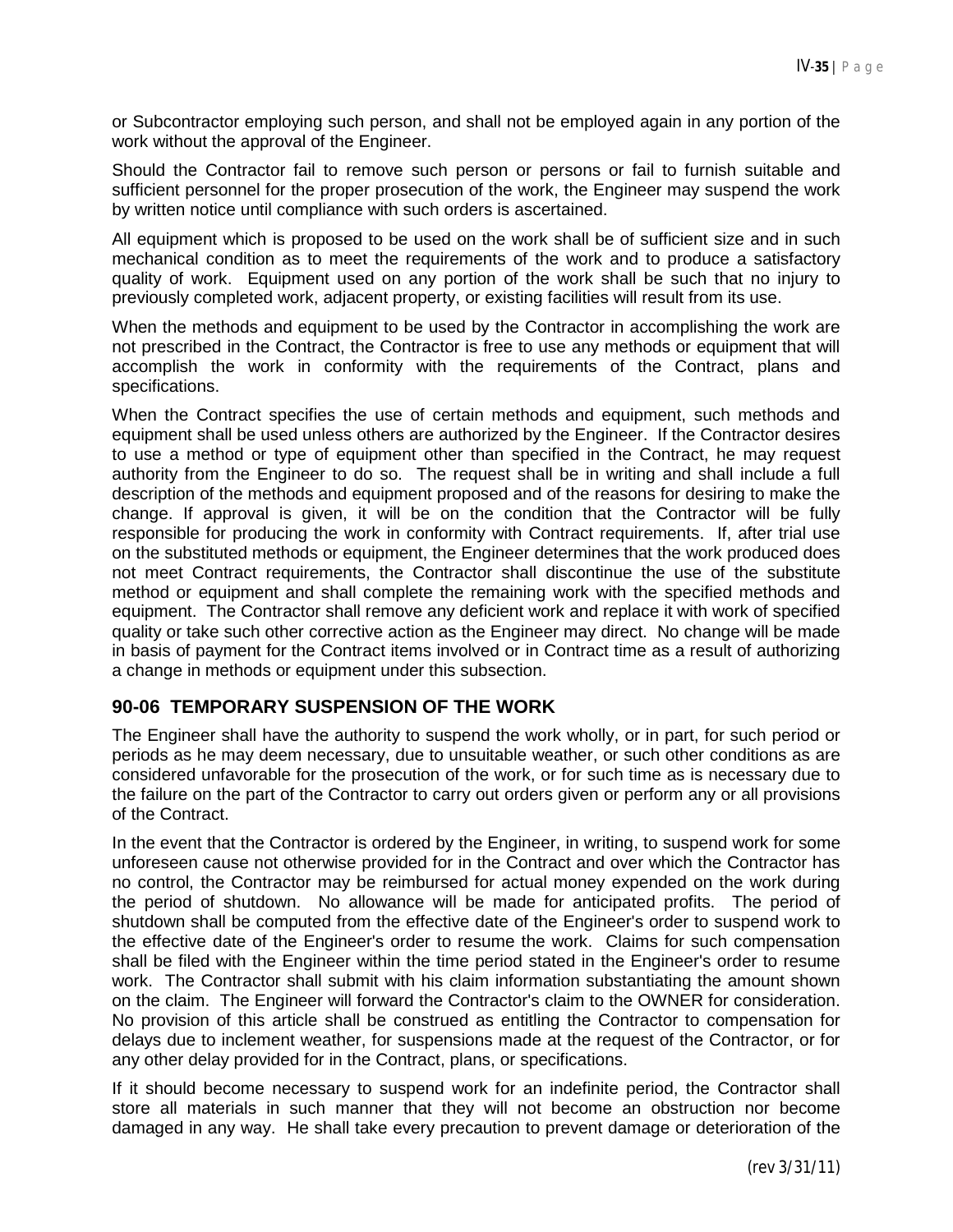work performed and provide for normal drainage of the work. The Contractor shall erect temporary structures where necessary to provide for traffic on, to, or from the site.

# **90-07 DETERMINATION AND EXTENSION OF CONTRACT TIME**

The number of calendar or working days allowed for completion of the work shall be stated in the proposal and Contract and shall be known as the CONTRACT TIME.

Should the CONTRACT TIME require extension for reasons beyond the Contractor's control, it shall be adjusted as follows:

(a) CONTRACT TIME based on WORKING DAYS shall be calculated weekly by the Engineer. The Engineer will furnish the Contractor a copy of his weekly statement of the number of working days charged against the CONTRACT TIME during the week and the number of working days currently specified for completion of the Contract (the original CONTRACT TIME plus the number of working days, if any, that have been included in approved CHANGE ORDERS, or SUPPLEMENTAL AGREEMENTS covering EXTRA WORK).

The Engineer shall base his weekly statement of CONTRACT TIME charges on the following considerations:

- (1) No time shall be charged for days on which the Contractor is unable to proceed with the principal item of work under construction at the time for at least 6 hours with the normal work force employed on such principal item. Should the normal work force be on a triple shift, 18 hours shall apply. Conditions beyond the Contractor's control such as strikes, lockouts, unusual delays in transportation, temporary suspension of the principal item of work under construction or temporary suspension of the entire work which have been ordered by the Engineer for reasons not the fault of the Contractor, shall not be charged against the CONTRACT TIME.
- (2) The Engineer will not make charges against the CONTRACT TIME prior to the effective date of the notice to proceed.
- (3) The Engineer will begin charges against the CONTRACT TIME on the first working day after the effective date of the notice to proceed.
- (4) The Engineer will not make charges against the CONTRACT TIME after the date of final acceptance as defined in the paragraph titled FINAL ACCEPTANCE of Subsection 60.
- (5) The Contractor will be allowed one week in which to file a written protest setting forth his objections to the Engineer's weekly statement. If no objection is filed within such specified time, the weekly statement shall be considered as acceptable to the Contractor.
- (6) The CONTRACT TIME (state in the proposal) is based on the originally estimated quantities as described in the paragraph titled INTERPRETATION OF ESTIMATED PROPOSAL QUANTITIES of Subsection 20. Should the satisfactory completion of the Contract require performance of work in greater quantities than those estimated in the proposal, the CONTRACT TIME shall be increased in the same proportion as the cost of the actually completed quantities bears to the cost of the originally estimated quantities in the proposal. Such increase in CONTRACT TIME shall not consider either the cost of work or the extension of CONTRACT TIME that has been covered by change order or supplemental agreement and shall be made at the time of final payment.
- (b) CONTRACT TIME based on CALENDAR DAYS shall consist of the number of calendar days stated in the Contract counting from the effective date of the notice to proceed and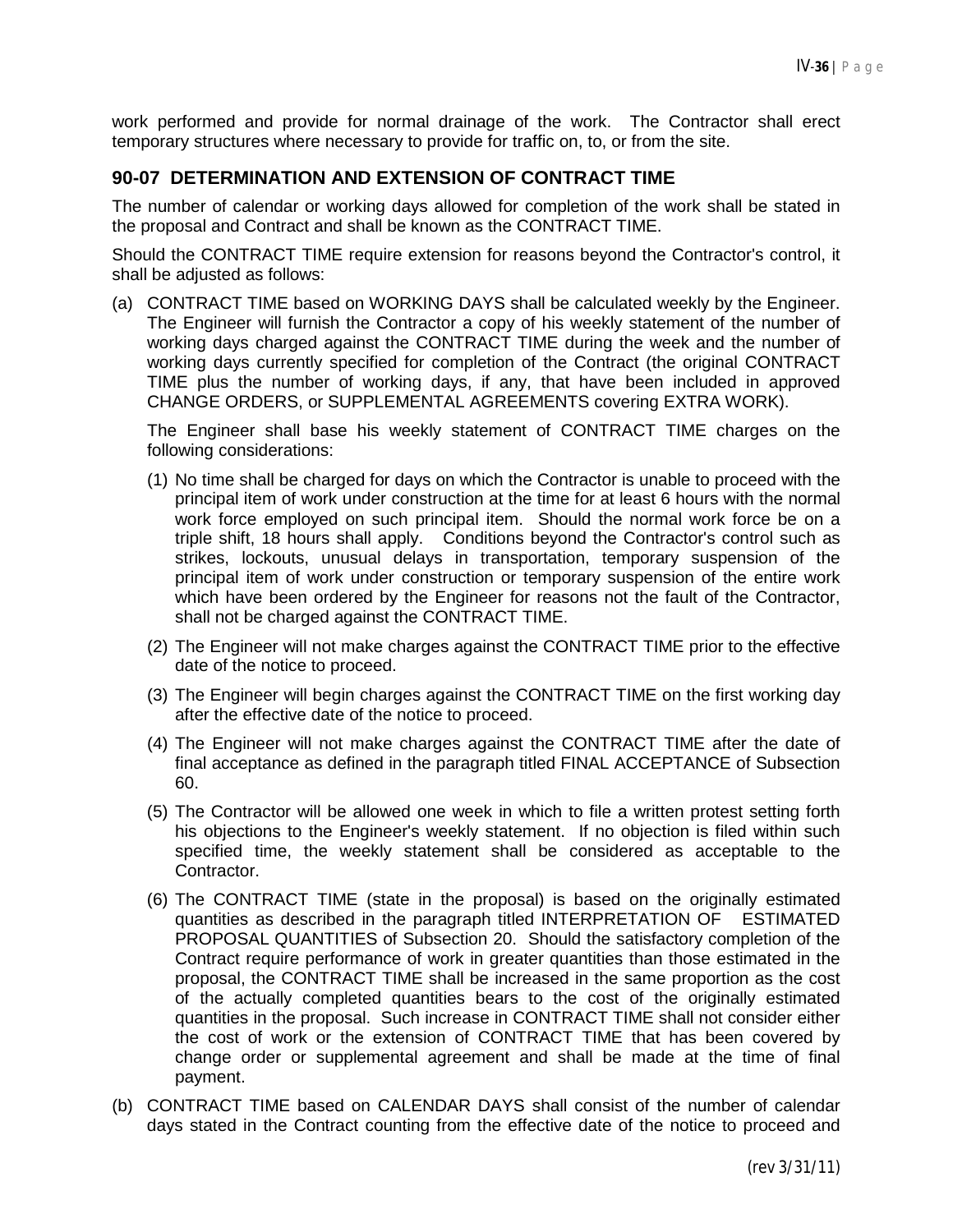including all Saturdays, Sundays, holidays, and no work days. All calendar days elapsing between the effective dates of the Engineer's orders to suspend and resume all work, due to causes not the fault of the Contract, shall be excluded.

At the time of final payment, the CONTRACT TIME shall be increased in the same proportion as the cost that the actually completed quantities bear to the cost of the originally estimated quantities in the proposal. Such increase in the CONTRACT TIME shall not consider either the cost of work of the extension of CONTRACT TIME that has been covered by a change order or supplemental agreement. Charges against the CONTRACT TIME will cease as of the date of final agreement.

(c) When the CONTRACT TIME is a specified completion date, it shall be the date on which all Contract work shall be substantially completed.

If the Contractor finds it impossible for reasons beyond his control to complete the work within the Contract time as specified, or as extended in accordance with the provisions of this subsection, he may, at any time prior to the expiration of the CONTRACT TIME as extended, make a written request to the Engineer for an extension of time setting forth the reasons which he believes will justify the granting of his request. The Contractor's plea that insufficient time was specified is not a valid reason for extension of time. If the Engineer finds that the work was delayed because of conditions beyond the control and without the fault of the Contractor, he may extend the time for completion in such amount as the conditions justify. The extended time for completion shall then be in full force and effect, the same as though it were the original time for completion.

### **90-08 FAILURE TO COMPLETE ON TIME**

For Each calendar day or working day, as specified in the Contract, that any work remains incomplete after the CONTRACT TIME (including all extensions and adjustments as provided in the paragraph titled DETERMINATION AND EXTENSION OF CONTRACT TIME of this Subsection) the sum specified in the Contract and proposal as liquidated damages will be deducted from any money due or to become due the Contractor or his surety. Such deducted sums shall not be deducted as a penalty but shall be considered as liquidation of a reasonable portion of damages that will be incurred by the OWNER should the Contractor fail to complete the work in the time provided in his Contract.

The Contractor will not be charged with liquidated damages when delay in completion of the work is due to acts of the public enemy, acts of the OWNER, acts of another Contractor in the performance of a Contract with the OWNER, fires, floods, epidemics, quarantine restrictions, strikes, or freight embargoes.

Permitting the Contractor to continue and finish the work or any part of it after the time fixed for its completion, or after the date to which the time for completion may have been extended, will in no way operate as a waiver on the part of the OWNER of any rights under the Contract.

### **90-09 CONTRACT DEFAULT**

The Contractor shall be considered in default of his Contract and such default will be considered as cause for the OWNER to terminate the Contract for any of the following reasons if the Contractor:

- (a) Fails to begin the work under the Contract within the time specified in the "Notice to Proceed"; or
- (b) Fails to perform the work or fails to provide sufficient workers, equipment or materials to assure completion of work in accordance with the terms of the Contract; or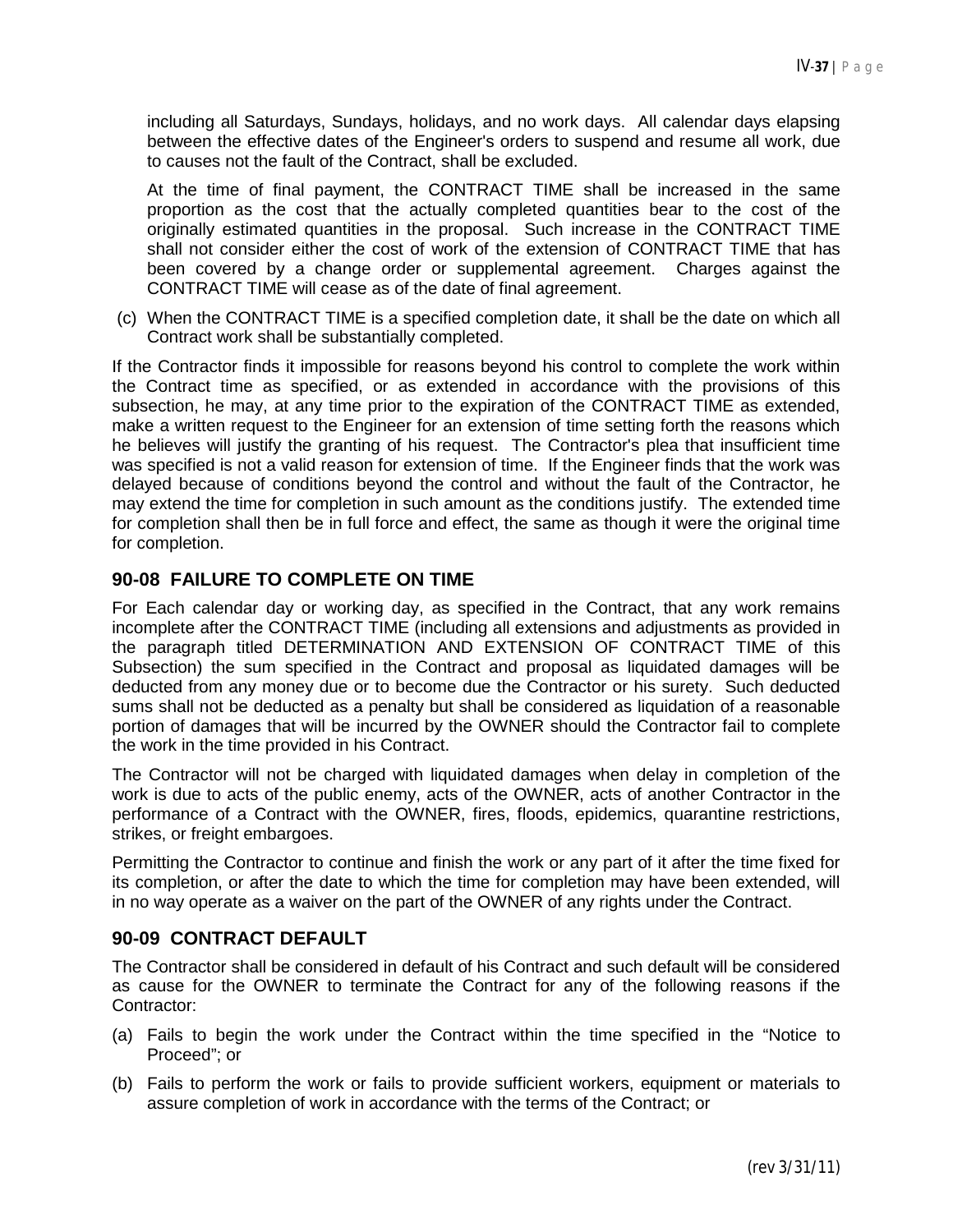- (c) Performs the work unsuitably or neglects or refuses to remove materials or to perform anew such work as may be rejected as unacceptable and unsuitable; or
- (d) Discontinues the prosecution of the work; or
- (e) Fails to resume work which has been discontinued within a reasonable time after notice to do so; or
- (f) Becomes insolvent or is declared bankrupt, or commits an act of bankruptcy or insolvency; or
- (g) Allows any final judgment to stand against him unsatisfied for a period of 10 days; or
- (h) Makes an assignment for the benefit of creditors; or
- (i) For any other cause whatsoever, fails to carry on the work in an acceptable manner.

Should the Engineer consider the Contractor in default of the Contract for any reason hereinbefore, he shall immediately give written notice to the Contractor and the Contractor's surety as to the reasons for considering the construction in default and the OWNER's intentions to terminate the Contract.

If the Contractor or surety, within a period of 10 days after such notice, does not proceed in accordance therewith, then the OWNER will, upon written notification from the Engineer of the facts of such delay, neglect, or default and the Contractor's failure to comply with such notice, have full power and authority without violating the Contract, to take the prosecution of the work out of the hands of the Contractor. The OWNER may appropriate or use any or all materials and equipment that have been mobilized for use in the work and are acceptable and may enter into an agreement for the completion of said Contract according to the terms and provisions thereof, or use such other methods as in the opinion of the Engineer will be required for the completion of said Contract in an acceptable manner.

All costs and charges incurred by the OWNER, together with the cost of completing the work under Contract, will be deducted from any monies due or which may become due the Contractor. If such expense exceeds the sum which would have been payable under the Contract, then the Contractor and the surety shall be liable and shall pay to the OWNER the amount of such excess.

### **90-10 CONTRACT TERMINATION**

The Owner may terminate the Contract, or any portion hereof, for just cause by written notice to the Contractor.

When the Contract, or any portion thereof, is terminated before completion of all items of work in the Contract, payment will be made for the actual number of units or items of work completed or started. No claims for loss of anticipated profits shall be considered.

Acceptable materials both in quantity and quality obtained or ordered by the Contractor that are not incorporated into the work shall, at the option of the Contractor, be purchased by the Owner at actual cost as shown by receipted bills and actual cost records. Delivery of the materials will be performed as designated by the Engineer.

Termination of the Contract, or a portion thereof, shall neither relieve the Contractor of his responsibilities for the completed work nor relieve his surety of its obligation for and concerning any just claim arising out of the work performed.

The costs incurred by the Contractor for mobilization, if applicable, shall be itemized and presented to the Owner. Rebates and refunds that are applicable shall be itemized, and the amount paid the Contractor shall be adjusted to reflect actual cost as shown by receipted bills and actual cost records.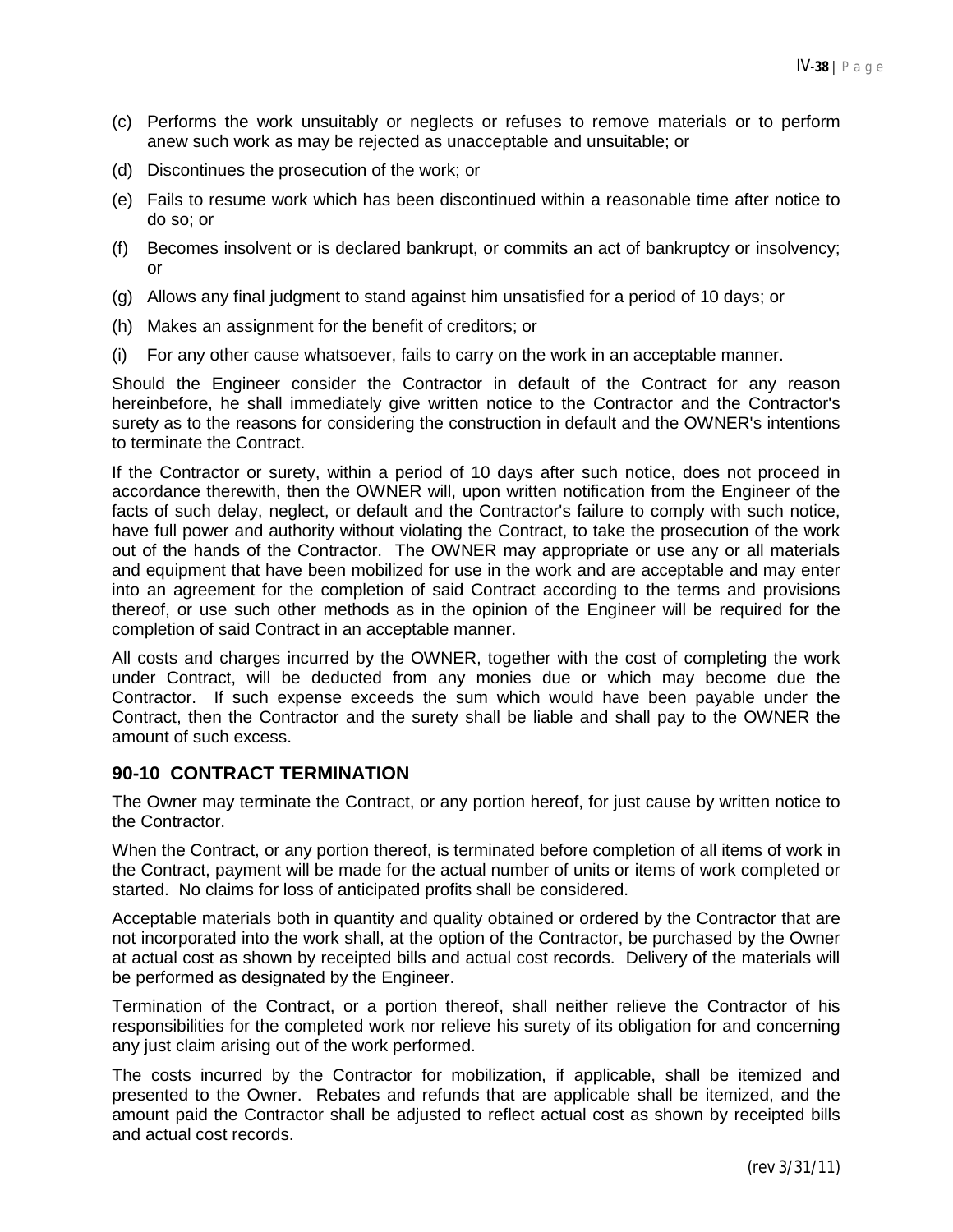The cost of demobilization of Contractor's equipment and other items pertaining to the expense of moving off the job site shall be itemized and supported by actual cost records and presented for payment. Demobilization as a percentage of the Contract amount, or portion thereof, shall not be paid.

Reimbursement for organization of the work and overhead expenses (when not otherwise included in the Contract) will be considered, the intent being that an equitable settlement will be made with the Contractor.

All of the above are subject to audit as specified by the Right to Audit, Paragraph 100-11.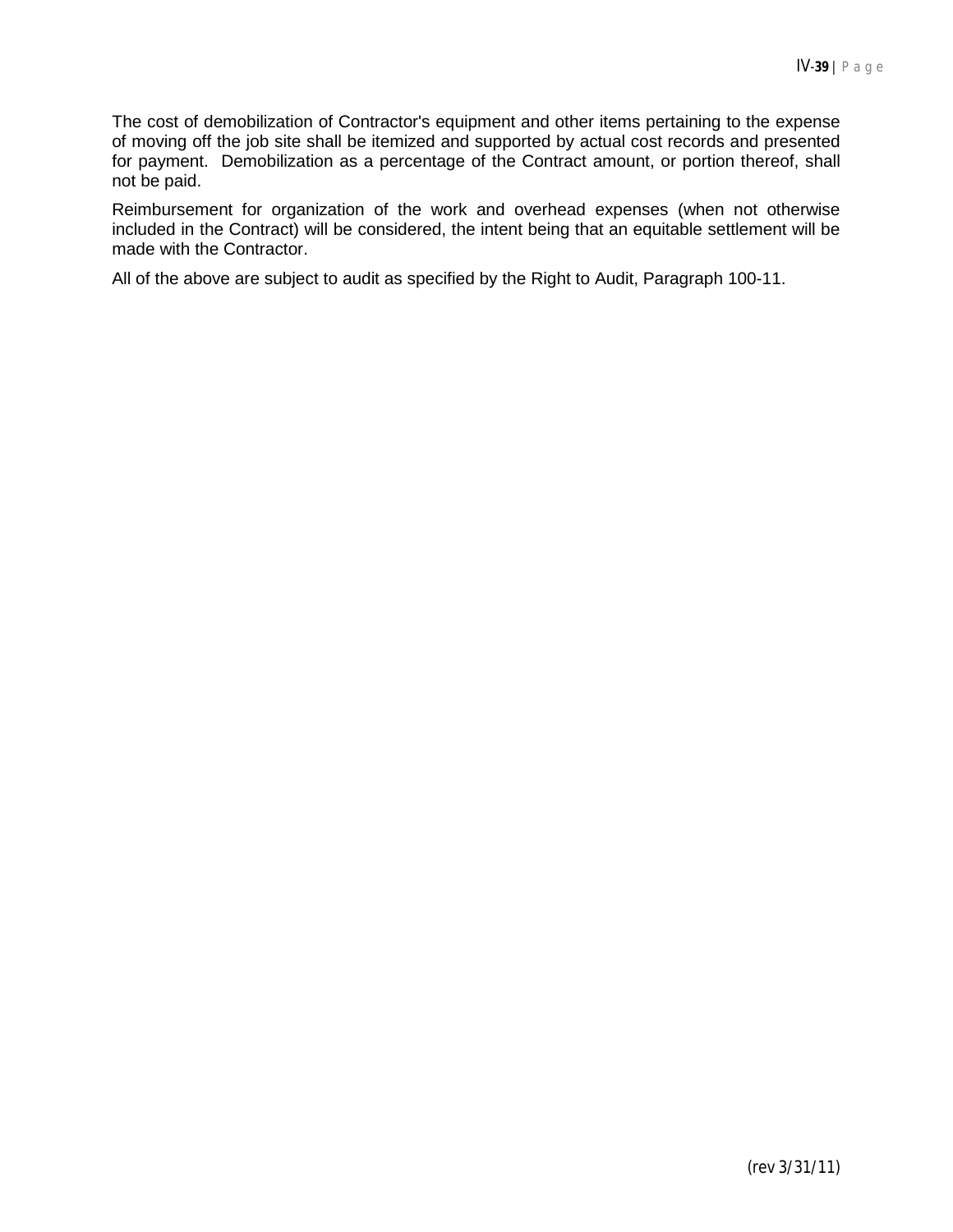# **SECTION 100 MEASUREMENT AND PAYMENT**

### **100-01 MEASUREMENT OF QUANTITIES**

All work completed under the Contract will be measured by the Engineer, or his authorized representatives, using United States Customary Units of Measurement.

The method of measurement and computations to be used in determination of quantities of material furnished and of work performed under the Contract will be those methods generally recognized as conforming to good Engineering practice.

Unless otherwise specified, longitudinal measurements for area computations will be made horizontally, and no deductions will be made for individual fixtures (or leave-outs) having an area of 9 square feet or less. Unless otherwise specified, transverse measurements for area computations will be the near dimensions shown on the plans or ordered in writing by the Engineer.

Structures will be measured according to neat lines shown on the plans or as altered to fit field conditions.

Unless otherwise specified, all Contract items which are measured by the Linear Foot such as electrical ducts, conduits, pipe culverts, underdrains, and similar items shall be measured parallel to the base or foundation upon which such items are placed.

In computing volumes of excavation the average end area method or other acceptable methods will be used. Acceptability of another method will be decided by the Engineer.

The thickness of plates and galvanized sheet used in the manufacture of corrugated metal pipe, metal plate pipe culverts and arches, and metal cribbing will be specified and measured in decimal fractions of inches.

The term "ton" will mean the short ton consisting of 2,000 pounds avoirdupois. All materials which are measured or proportioned by weights shall be weighed on accurate, approved scales by competent, qualified personnel at locations designated by the Engineer. If material is shipped by rail, the car weight may be accepted provided that only the actual weight of material is paid for. However, car weights will not be acceptable for materials to be passed through mixing plants. Trucks used to haul materials being paid for by weight shall be weighed empty daily at such times as the Engineer directs, and each truck shall bear the plainly legible identification mark.

Materials to be measured by volume in the hauling vehicle shall be hauled in approved vehicles and measured therein at the point of delivery. Vehicles for this purpose may be of any size or type acceptable to the Engineer, provided that the body is of such shape that the actual contents may be readily and accurately determined. All vehicles shall be loaded to at least their water level capacity and all loads shall be leveled when the vehicles arrive at the point of delivery.

When requested by the Contractor and approved by the OWNER in writing, material specified to be measured by the Cubic Yard may be weighed and such weights will be converted to Cubic Yards for payment purposes. Factors for conversion from weight measurement to volume measurement will be determined by the Engineer and shall be agreed to by the Contractor before such method of measurement of pay quantities is used.

Bituminous materials will be measured by the gallon or ton. When measured by volume, such volumes will be measured at 60 degrees F, or will be corrected to the volume at 60 degrees F using ASTM D 1250 for asphalt or ASTM D 633 for tars.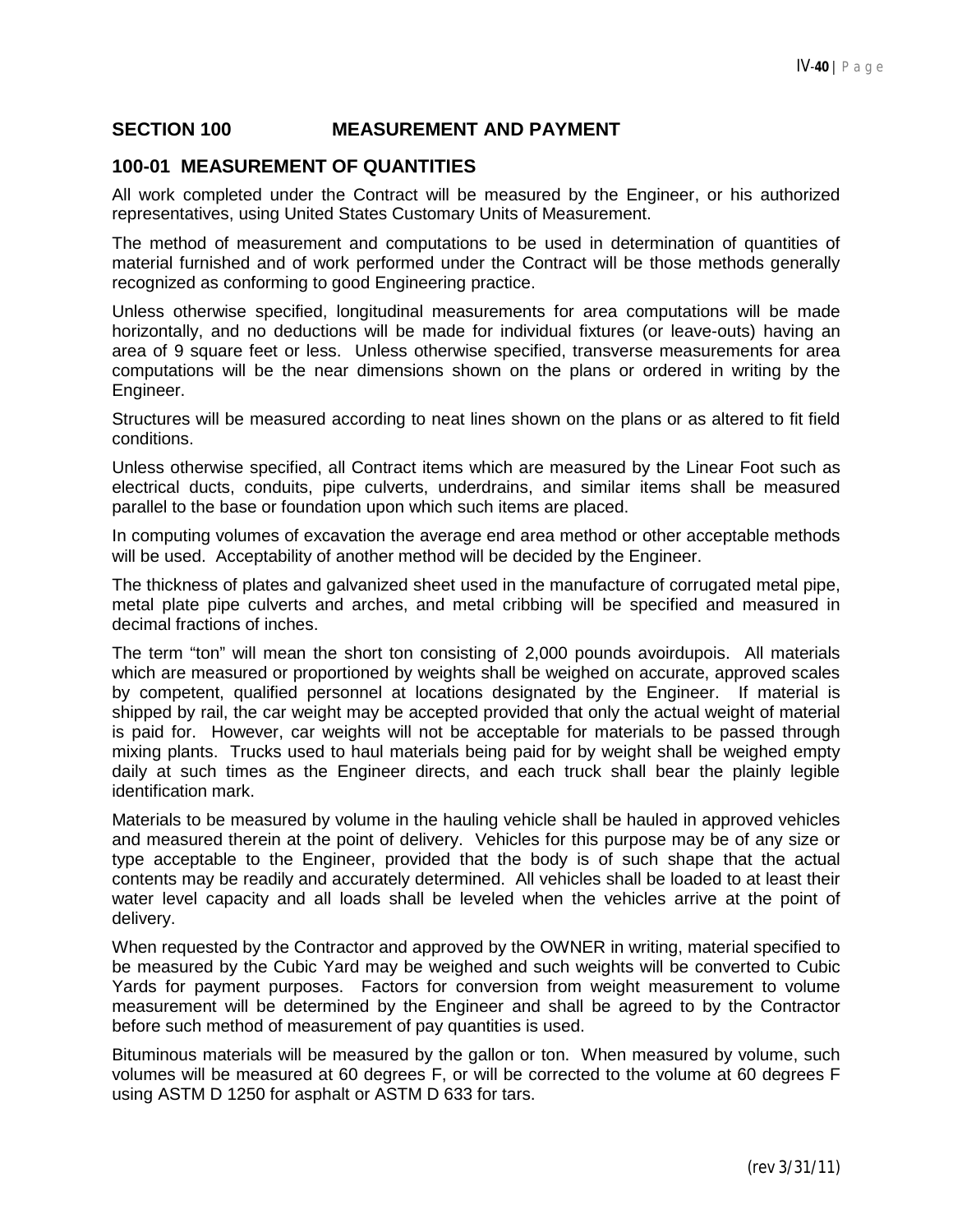Net certified scale weights or weights based on certified volumes in the case of rail shipments will be used as a basis of measurement, subject to correction when bituminous material has been lost from the car or the distributor, wasted, or otherwise not incorporated in the work.

When bituminous materials are shipped by truck or transport, net certified weights by volume, subject to correction for loss or foaming, may be used for computing quantities.

Lumber will be measured by the thousand feet board measure (M.F.B.M.) actually incorporated in the structure. Measurement will be based on nominal widths and thicknesses and the extreme length of each piece.

The term "Lump Sum" when used as an item of payment will mean complete payment for the work described in the Contract.

When a complete structure or structural unit (in effect, "Lump Sum" work) is specified as the unit of measurement, the unit will be construed to include all necessary fittings and accessories.

Rental of equipment will be measured by time in hours of actual working time and necessary traveling time of the equipment within the limits of the work. Special equipment ordered by the Engineer in connection with force account work will be measured as agreed in the change order or supplemental agreement authorizing such force account work as provided in the paragraph titled PAYMENT FOR EXTRA AND FORCE ACCOUNT WORK of this section.

When standard manufactured items are specified such as fence, wire, plates, rolled shapes, pipe conduit, etc., and these items are identified by gage, unit weight, section dimensions, etc., such identification will be considered to be nominal weights or dimensions. Unless more stringently controlled by tolerances in cited specifications, manufacturing tolerances established by the industries involved will be accepted.

Scales for weighing materials which are required to be proportioned or measured and paid for by weight shall be furnished, erected, and maintained by the Contractor, or by certified permanently installed commercial scales.

Scales shall be accurate within one-half percent of the correct weight throughout the range of use. The Contractor shall have the scales checked under the observation of the inspector before beginning work and at such other times as requested. The intervals shall be uniform in spacing throughout the graduated or marked length of the beam or dial and shall not exceed one tenth of one percent of the nominal rated capacity of the scale, but not less than one pound. The use of spring balances will not be permitted.

Beams, dials, platforms, and other scale equipment shall be so arranged that the operator and inspector can safely and conveniently view them.

Scale installation shall have available, ten standard fifty pound weights for testing the weighing equipment or suitable weights and devices for other approved equipment.

Scales must be tested for accuracy and serviced before use at a new site. Platform scales shall be installed and maintained with the platform level and rigid bulkheads at each end.

Scales "overweighing" (indicating more than correct weight) will not be permitted to operate, and all materials received subsequent to the last previous correct weighing-accuracy-test will be reduced by the percentage of error in excess of one-half of one percent.

In the event inspection reveals the scales have been "underweighing" (indicating less than correct weight) they shall be adjusted and no additional payment to the Contractor will be allowed for materials previously weighed and recorded.

All costs in connection with furnishing, installing, certifying, testing, and maintaining scales; for furnishing check weights and scale house; and for all other items specified in this subsection, for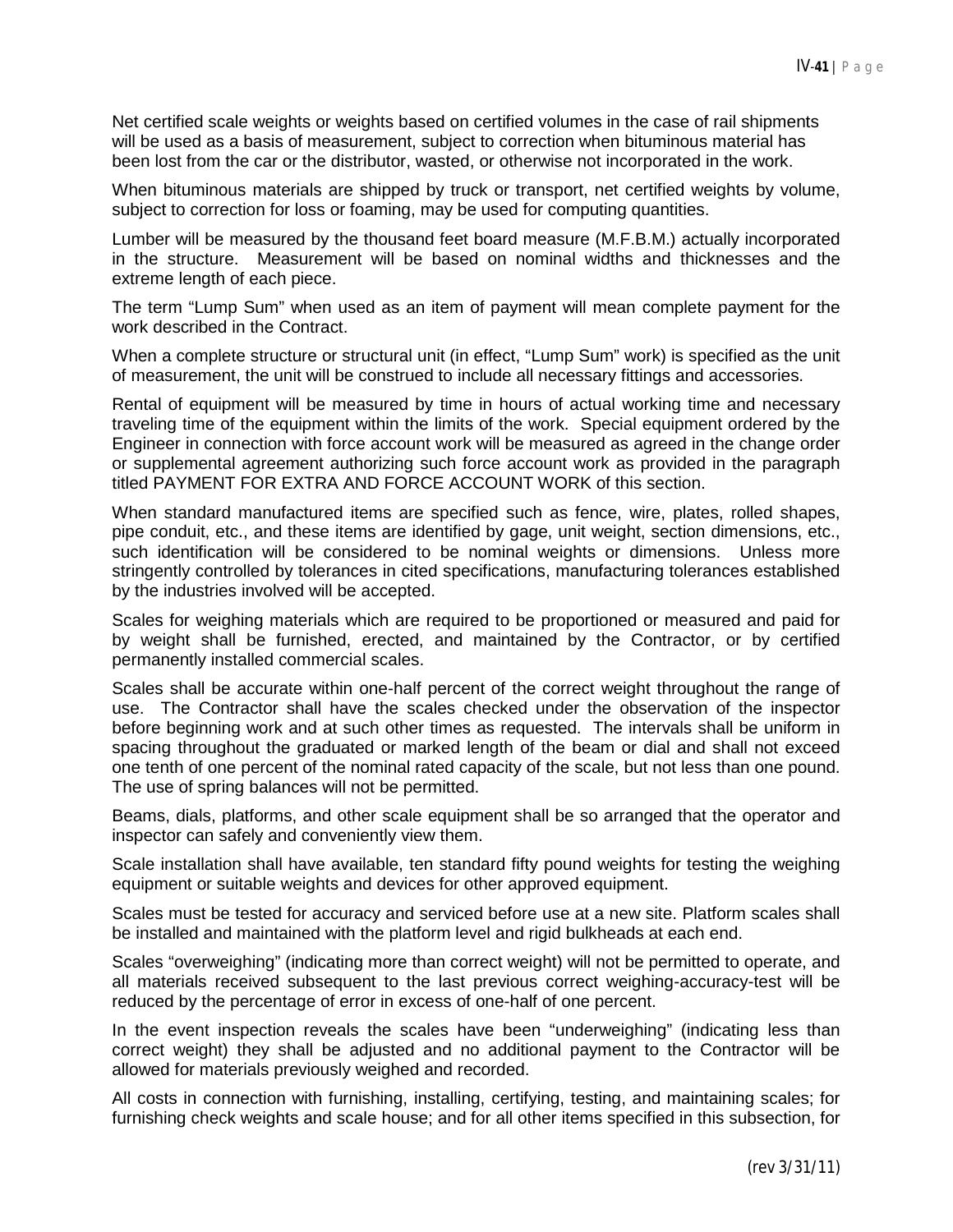the weighing of materials for proportioning, or payment, shall be included in the unit Contract prices for the various items of the project.

When the estimated quantities for a specific portion of the work are designated as the pay quantities in the Contract, they shall be the final quantities for which payment for such specific portion of the work will be made, unless the dimensions of said portion of the work shown on the plans are revised by the Engineer. If revised dimensions result in an increase or decrease in the quantities of such work, the final quantities for payment will be revised in the amount represented by the authorized changes in the dimensions.

# **100-02 SCOPE OF PAYMENT**

The Contractor shall receive and accept compensation provided for in the Contract as full payment for furnishing all materials, for performing all work under the Contract in a complete and acceptable manner, and for all risk, loss, damage, or expense of whatever character arising out of the nature of the work or the prosecution thereof, subject to the provisions of the paragraph titled NO WAIVER OF LEGAL RIGHTS of Subsection 80.

When the "basis of payment" subsection of a technical specification requires that the Contract price (price bid) include compensation for certain work or material essential to the item, this same work or material will not also be measured for payment under any other Contract item which may appear elsewhere in the Contract, plans, or specifications.

# **100-03 COMPENSATION FOR ALTERED QUANTITIES**

When the accepted quantities of work vary from the quantities in the proposal, the Contractor shall accept as payment in full, so far as Contract items are concerned, payment at the original Contract price for the accepted quantities of work actually completed and accepted. No allowance, except as provided for in the paragraph titled ALTERATION OF WORK AND QUANTITIES of Subsection 50 will be made for any increased expense, loss of expected reimbursement, or loss of anticipated profits suffered or claimed by the Contractor which results directly from such alterations or indirectly from his unbalanced allocation of overhead and profit among the Contract items, or from any other cause.

# **100-04 PAYMENT FOR OMITTED ITEMS**

As specified in the paragraph titled OMITTED ITEMS of Subsection 50, the Engineer shall have the right to omit from the work (order nonperformance) any Contract item, except major Contract items, in the best interest of the OWNER.

Should the Engineer omit or order nonperformance of a Contract item or portion of such item from the work, the Contractor shall accept payment in full at the Contract prices for any work actually completed and acceptable prior to the Engineer's order to omit or not perform such Contract item.

Acceptable materials ordered by the Contractor or delivered on the work prior to the date of the OWNER's order will be paid for at the actual cost to the Contractor and shall thereupon become the property of the OWNER.

In addition to the reimbursement hereinbefore provided, the Contractor shall be reimbursed for all actual costs incurred for the purpose of performing the omitted Contract item prior to the date of the Engineer's order. Such additional costs incurred by the Contractor must be directly related to the deleted Contract item and shall be supported by certified statements by the Contractor as to the nature and amount of such costs.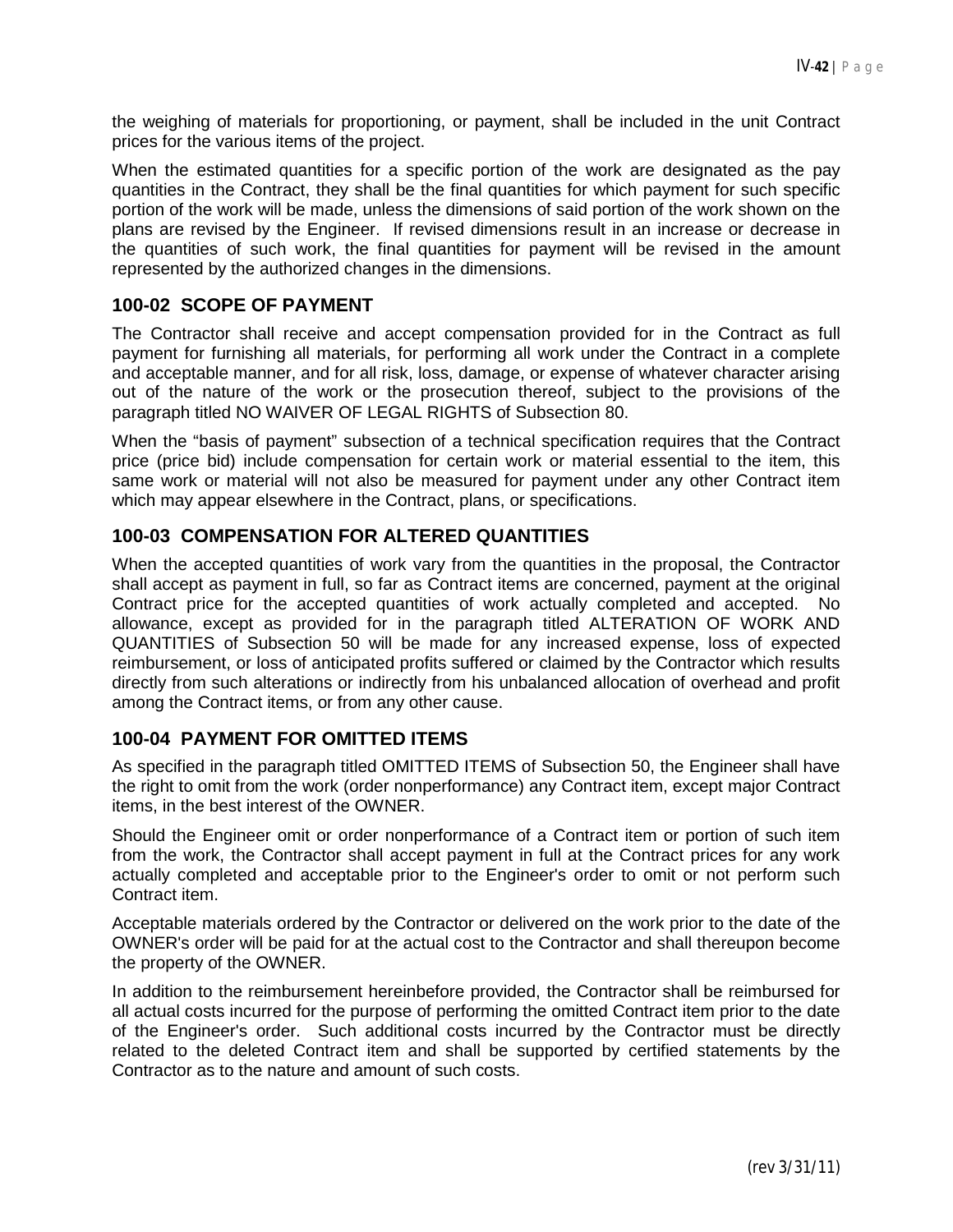# **100-05 PAYMENT FOR EXTRA AND FORCE ACCOUNT WORK**

Extra work, performed in accordance with the paragraph titled EXTRA WORK of Subsection 50, will be paid for at the Contract prices or agreed prices specified in the change order or supplemental agreement authorizing such extra work. When the change order or supplemental agreement authorizing the extra work requires that it be done by force account, such force account shall be measured and paid for as follows:

(a) Labor: For all labor (skilled and unskilled) and foremen in direct charge of a specific force account item, the Contractor shall receive the rate of wage (or scale) for every hour that such laborer or foreman is actually engaged in the specified force account work. Such wage (or scale) shall be agreed upon in writing before beginning the work.

The Contractor shall receive the actual costs paid to, or in behalf of, workers by reason of subsistence and travel allowances, health and welfare benefits, pension funds benefits or other benefits, when such amounts are required by collective bargaining agreement or other employment Contract generally applicable to the classes of labor employed on the work.

An amount equal to fifteen percent (15%) of the sum of the above items will also be paid the Contractor.

- (b) Insurance and Taxes: For property damage, liability, and workmen's compensation insurance premiums, unemployment insurance contributions, and social security taxes on the force account work, the Contractor shall receive the actual cost, and to this cost (sum) 5 percent will be added. The Contractor shall furnish satisfactory evidence of the rate or rates paid for such insurance and taxes.
- (c) Materials: For materials accepted by the Engineer and used, the Contractor shall receive the actual cost of such materials delivered on the work, including transportation charges paid by him (exclusive of machinery rentals as hereinafter set forth), to which cost (sum) 10 percent will be added.
- (d) Equipment: For any machinery or special equipment (other than small tools) including fuel and lubricants, plus transportation costs, the use of which has been authorized by the Engineer, the Contractor shall receive the rental rates agreed upon in writing before such work is begun for the actual time that such equipment is committed to the work.
- (e) Miscellaneous: No additional allowance will be made for general superintendence, the use of small tools, or other costs for which no specific allowance is herein provided.
- (f) Comparison of Records: The Contractor and the Engineer shall compare records of the cost of force account work at the end of each day. Agreement shall be indicated by signature of the Contractor and Engineer or their duly authorized representatives.
- (g) Statements: No payment will be made for work performing on a force account basis until the Contractor has furnished the Engineer with the duplicate itemized statements of the cost of such force account work detailed as follows:
	- (1) Name, classification, date, daily hours, total hours, rate and extension for each laborer and foreman.
	- (2) Designation, dates, daily hours, total hours, rental rate, and extension for each unit of machinery and equipment.
	- (3) Quantities of materials, prices, and extensions.
	- (4) Transportation of materials.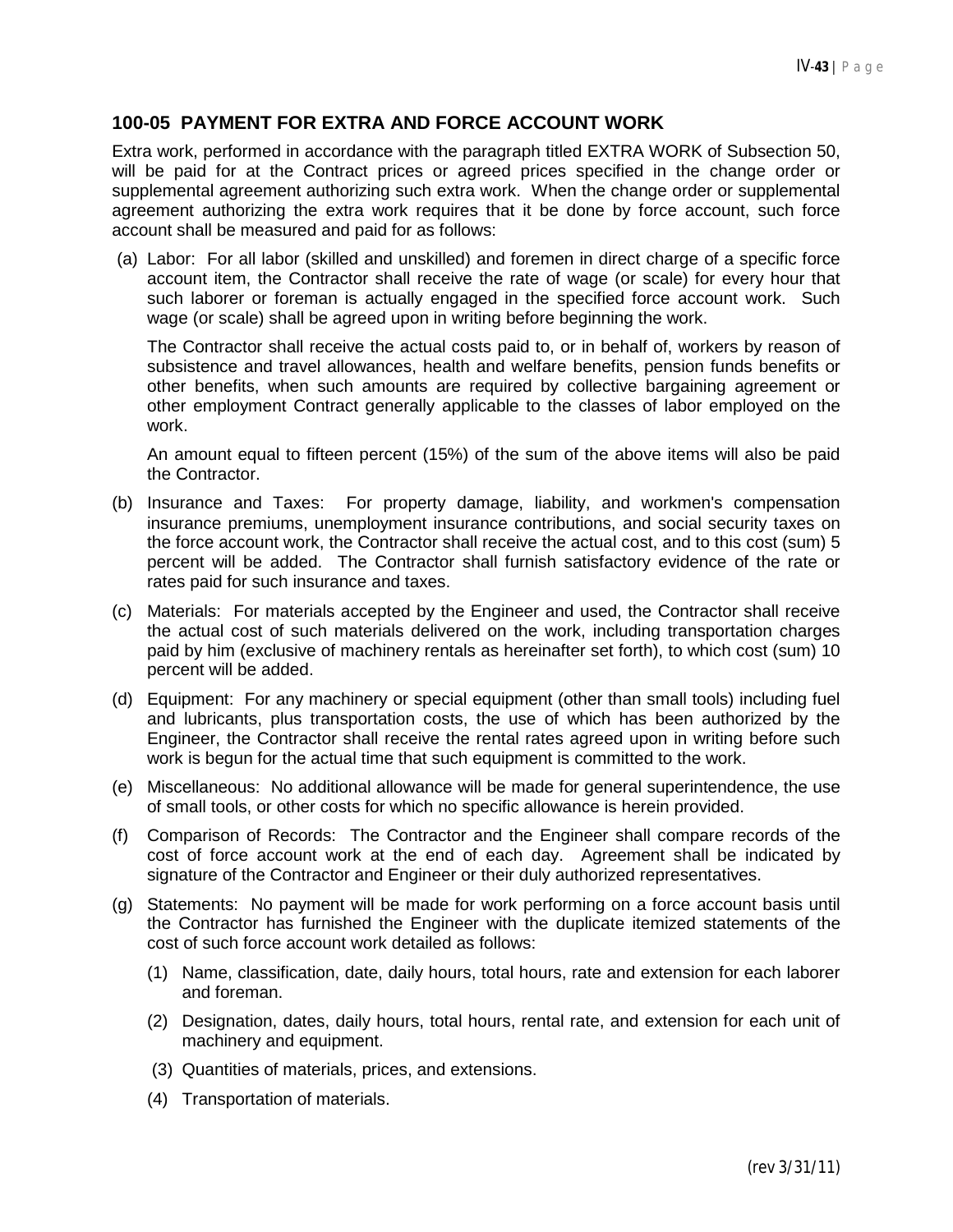(5) Cost of property damage, liability and workmen's compensation insurance premiums, unemployment insurance contributions, and social security tax.

Statements shall be accompanied and supported by receipted invoice for all materials used and transportation charges. However, if materials used on the force account work are not specifically purchased for such work but are taken from the Contractor's stock, then in lieu of the invoices the Contractor shall furnish an affidavit certifying that such materials were taken from his stock, that the quantity claimed, was actually used, and that the price and transportation claimed represent the actual cost provided above shall constitute full compensation for such work.

### **100-06 PARTIAL PAYMENT**

Partial payments will be made once each month as the work progresses. Said payments will be based upon estimates prepared by the Engineer of the value of the work performed and materials complete in place in accordance with the Contract, plans, and specifications. Such partial payments may also include the delivered actual cost of those materials stockpiled and stored in accordance with the subsection titled PAYMENT FOR MATERIALS ON HAND of this subsection.

No partial payment will be made when the amount due the Contractor since the last estimate is less than five hundred dollars.

From the total of the amount determined to be payable on a partial payment, 10 percent of such total amount will be deducted and retained by the OWNER until the final payment is made. The balance (90 percent) of the amount payable, less all previous payments, shall be certified for payment.

When not less than 95% of the work has been completed the Engineer may, at his discretion and without the consent of the surety, prepare an estimate from which will be retained an amount not less than twice the Contract value or estimated cost, whichever is greater, of the work remaining to be done. The remainder, less all previous payments and deductions, will then be certified for payment to the Contractor.

It is understood and agreed that the Contractor shall not be entitled to demand or receive partial payment based on quantities or work in excess of those provided in the proposal or covered by approved change orders or supplemental agreements, except when such excess quantities have been determined by the Engineer to be a part of the final quantity for the item of work in question.

No partial payment shall bind the OWNER to the acceptance of any materials or work in place as to quality or quantity. All partial payments are subject to correction at the time of final payment as provided in the paragraph titled FINAL PAYMENT of this subsection.

### **100-07 PAYMENT FOR MATERIALS ON HAND**

Partial payments, for projects which do not utilize the OWNER'S tax exempt status, may be made to the extent of the delivered cost of materials to be incorporated in the work, provided that such materials meet the requirements of the Contract, plans, and specifications and are delivered to acceptable sites on the OWNER's property or at other sites in the vicinity that are acceptable to the OWNER. Such delivered costs of stored or stockpiled materials may be included in the next partial payment after the following conditions are met:

- (a) The material has been stored or stockpiled in a manner acceptable to the Engineer at or on an approved site.
- (b) The Contractor has furnished the Engineer with acceptable evidence of the quantity and quality of such stored or stockpiled materials.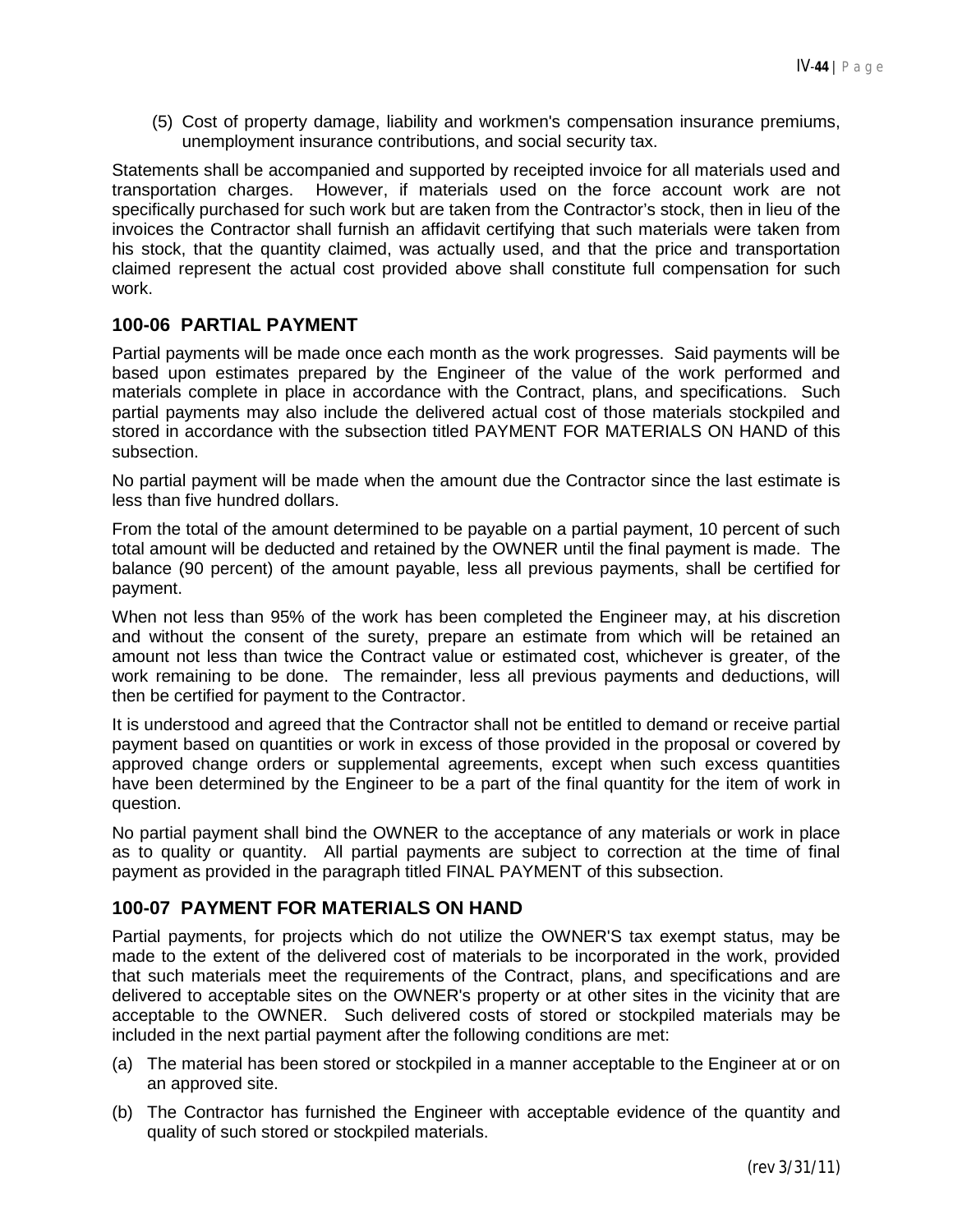- (c) The Contractor has furnished the Engineer with satisfactory evidence that the material and transportation costs have been paid.
- (d) The Contractor has furnished the OWNER legal title (free of liens or encumbrances of any kind) to the material so stored or stockpiled.
- (e) The Contractor has furnished the OWNER evidence that the material so stored or stockpiled is insured against loss by damage to or disappearance of such materials at any time prior to use in the work.

It is understood and agreed that the transfer of title and the OWNER's payment for such stored or stockpiled materials shall in no way relieve the Contractor of his responsibility for furnishing and placing such materials in accordance with the requirements of the Contract, plans, and specifications.

In no case will the amount of partial payments for materials on hand exceed the Contract price for such materials or the Contract price for the Contract item in which the material is intended to be used.

No partial payment will be made for stored or stockpiled living or perishable plant materials.

The Contractor shall bear all costs associated with the partial payment of stored or stockpiled materials in accordance with the provisions of this subsection.

### **100-08 CONTRACT CLOSE-OUT**

Subsequent to the final acceptance of this project by the Engineer, the following requirements must be satisfied by the Contractor before final payment can be made.

- (a) The Contractor must publicly advertise the NOTICE OF COMPLETION furnished by the Engineer in accordance with Title 39, Code of Alabama, 1975.
- (b) The Contractor must execute copies of CONTRACTOR'S AFFIDAVIT OF PAYMENT OF CLAIMS AND DEBTS on the form furnished by the Engineer.
- (c) The Contractor must have his surety execute copies of CONSENT OF SURETY TO FINAL PAYMENT on the form furnished by the Engineer.
- (d) The Contractor must furnish a letter on his letterhead acknowledging that acceptance of final payment by the Contractor constitutes a waiver of all claims, present or future, in connection with this project.
- (e) The Contractor must furnish a written guarantee on his letterhead covering all defects in material and workmanship for a period of one (1) year commencing on the date of final acceptance.
- (f) If any purchased items have been incorporated in the work, the Contractor must furnish a letter on his letterhead assigning those warranties to the OWNER. Copies of said warranties shall be bound in one binder and submitted along with the letter assignment.
- (g) The Contractor must keep track of "as built" information and at the contract closeout provide one complete set of reproducible "as builts" covering all earthwork, utility routing, structural, mechanical, and electrical aspects of the work, including wiring schematics.

# **100-09 WITHHOLDING FOR CLAIMS AND LITIGATION**

If at the time of Contract close-out, the project is subject to a claim or the Contractor is involved in litigation concerning the project, the OWNER reserves the right to:

(a) Refuse to close out the Contract retaining all monies unpaid until such time as all claims are dropped and litigation is resolved, or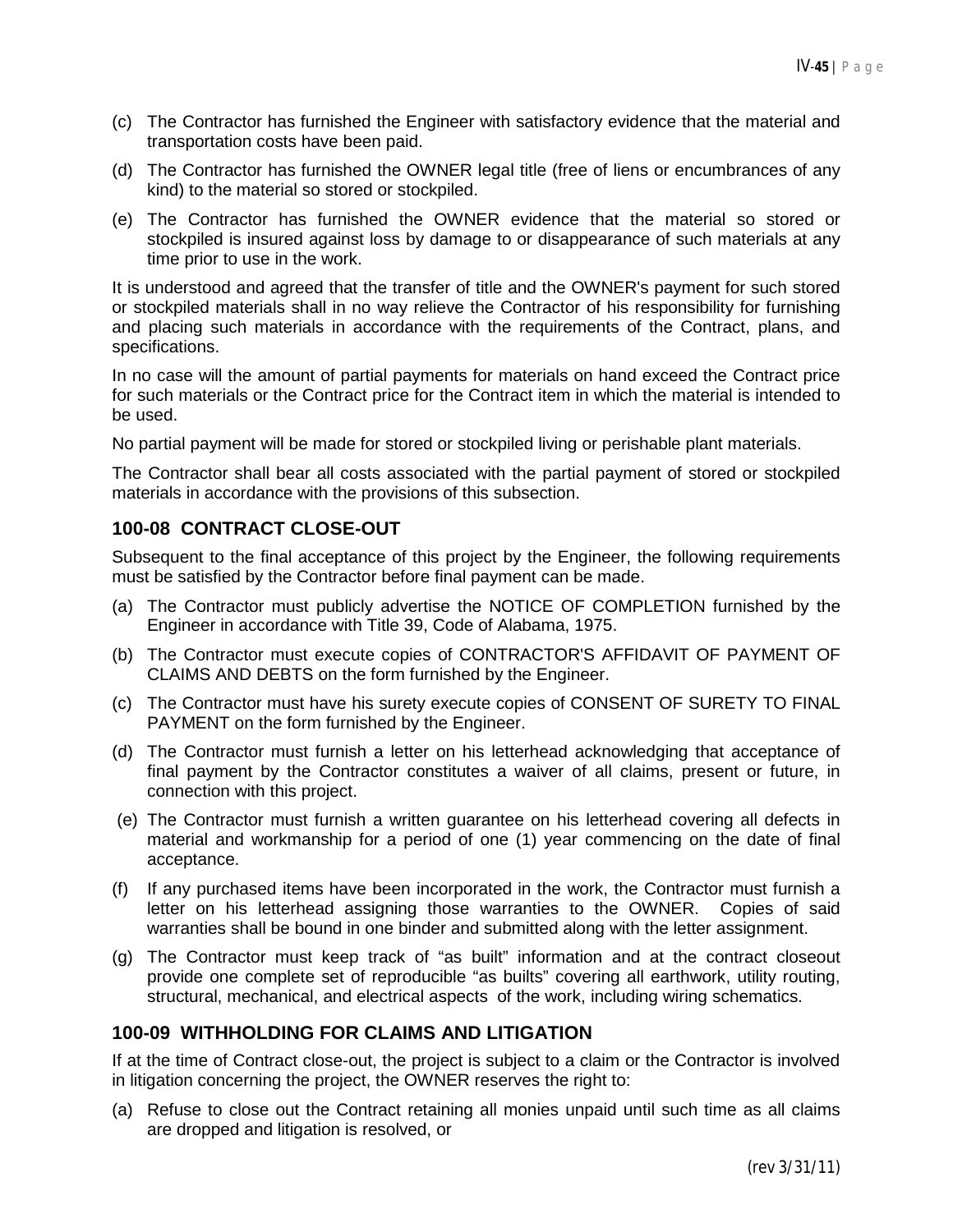- (b) Refuse to close out the Contract, retaining enough money to cover the total of all outstanding claims and amounts claimed by litigation until such time as all claims are dropped and litigation is resolved, or
- (c) Require the Contractor to post a letter of credit to each individual claimant or litigant and satisfactory to the claimant or litigant. Once such letters of credit have been posted and the OWNER is in receipt of written agreement from each individual claimant or litigant, the OWNER will proceed with Contract close-out and release of retainage in the normal manner.

### **100-10 FINAL PAYMENT**

When the Contract work has been accepted in accordance with the requirements of the paragraph titled FINAL ACCEPTANCE of Subsection 60, and the paragraph titled Contract CLOSE-OUT above, the Engineer will prepare the final estimate of the items of work actually performed. The Contractor shall approve the Engineer's final estimate or advise the Engineer of his objections to the final estimate, which are based on disputes in measurements or computations of the final quantities to be paid under the Contract, as amended by change order or supplemental agreement. The Contractor and Engineer shall resolve all disputes (if any) in the measurement and computation of final quantities to be paid within 30 calendar days of the Contractor's receipt of the Engineer's final estimate. If, after such 30-day period, a dispute still exists, the Contractor may approve the Engineer's estimate under protest of the quantities in dispute and such disputed quantities shall be considered by the OWNER as a claim in accordance with the paragraph titled CLAIMS FOR ADJUSTMENT AND DISPUTES of Subsection 60.

After the Contractor has approved, or approved under protest, the Engineer's final estimate, final payment will be processed based on the entire sum, or the undisputed sum in case of approval under protest, determined to be due the Contractor less all previous payments and all amounts to be deducted under the provisions of the Contract.

If the Contractor has filed a claim for additional compensation under the provisions of the paragraph titled CLAIMS FOR ADJUSTMENTS AND DISPUTES of Subsection 60 or under the provisions of this subsection, such claims will be considered by the OWNER in accordance with State laws or ordinances. Upon final adjudication of such claims, any additional payment determined to be due the Contractor will be paid pursuant to a supplemental final estimate.

### **100-11 RIGHT OF AUDIT**

Contractor's records which shall include but not be limited to accounting records (hard copy, as well as computer readable data if it can be made available), written policies and procedures; subcontract files (including proposals of successful and unsuccessful bidders, bid recaps, etc.); original estimates; estimating work sheets; correspondence; change order files (including documentation covering negotiated settlements); backcharge logs and supporting documentation; general ledger entries detailing cash and trade discounts earned, insurance policies, rebates and dividends; and any other supporting evidence deemed necessary by the Owner to substantiate charges related to this Contract (all foregoing hereinafter referred to as "records") shall be open to inspection and subject to audit and/or reproduction by Owner's agent or its authorized representative to the extent necessary to adequately permit evaluation and verification of (a) Contractor compliance with Contract requirements, (b) compliance with Owner's business ethics policies, and (c) compliance with provisions for pricing change orders, payment or claims submitted by the Contractor or any of their payees.

Such audits may require inspection and copying from time to time and at reasonable times and places of any and all information, materials and data of every kind and character, including without limitation, records, books, papers, documents, subscriptions, recordings, agreements,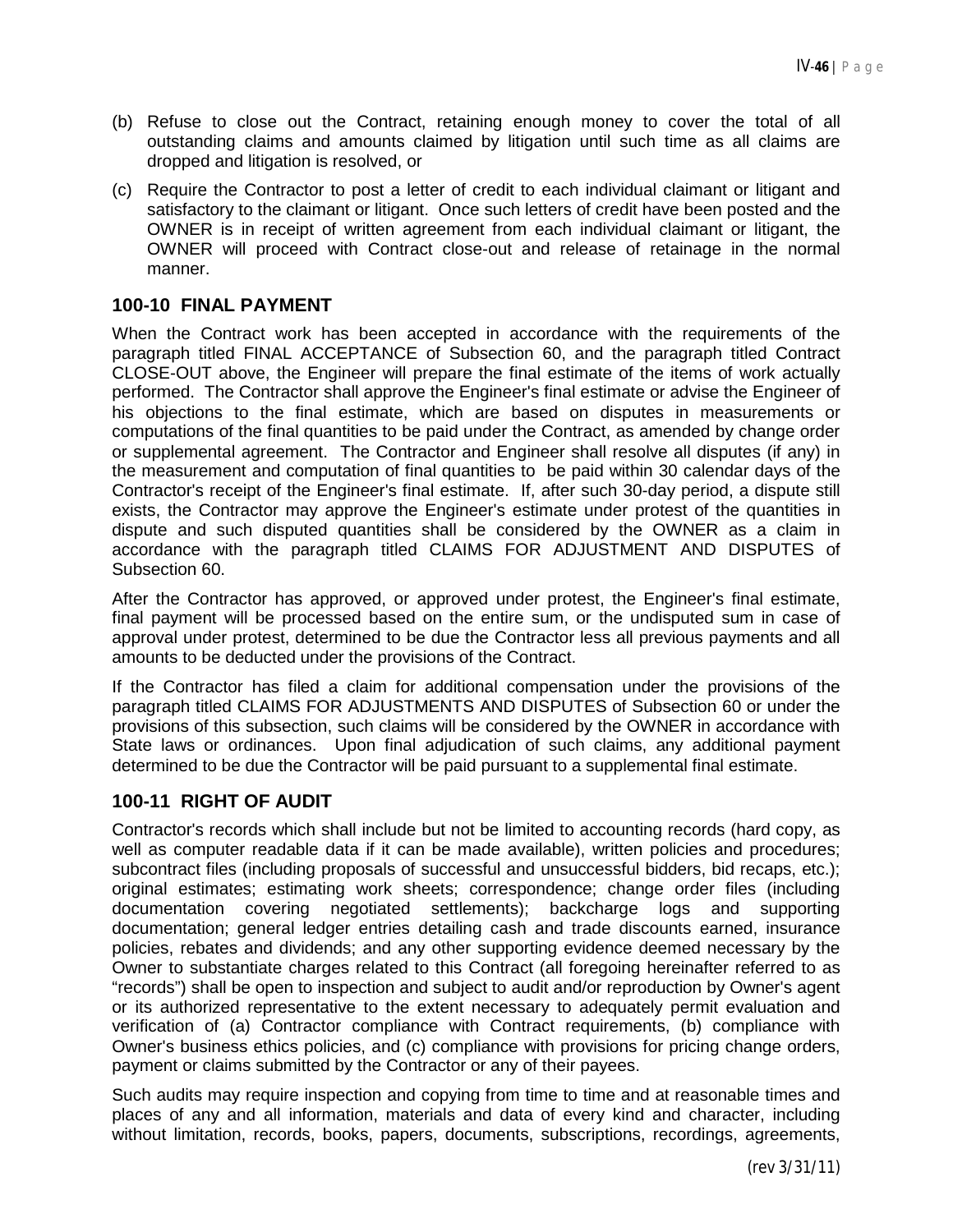purchase orders, leases, Contracts, commitments, arrangements, notes, daily diaries, superintendent reports, drawings, receipts, vouchers and memoranda, and any and all other agreements, sources of information and matters that may in Owner's judgment have any bearing on or pertain to any matters, rights, duties or obligations under or covered by any Contract Document. Such records subject to audit shall also include, but not be limited to, those records necessary to evaluate and verify direct and indirect costs, (including overhead allocations) as they may apply to costs associated with this Contract.

The Owner or its designee shall be afforded access to all of the Contractor's records, and shall be allowed to interview any of the Contractor's employees, pursuant to the provisions of this article throughout the term of this Contract and for a period of three (3) years after final payment or longer if required by law.

Contractor shall require all subcontractors, insurance agents, and material suppliers (payees) to comply with the provisions of this article by insertion of the requirements hereof in a written Contract agreement between Contractor and payee. Such requirements will also apply to Subcontractors and Sub-Subcontractors, etc. Contractor will cooperate fully and will cause all Related Parties and all of Contractor's subcontractors (including those entering into Lump Sum subcontracts) to cooperate fully in furnishing or in making available to Owner from time to time, whenever requested, in an expeditious manner, any and all such information, materials and data.

Owner's agent or its authorized representative shall have access to the Contractor's facilities, shall have access to the Subcontractor's facilities, shall have access to all necessary records, and shall be provided adequate and appropriate work space, in order to conduct audits in compliance with this article.

If an audit inspection or examination in accordance with this article, discloses overcharges (of any nature) by the Contractor to the Owner in excess of one percent (1%) of the total Contract billings, the actual cost of the Owner's audit shall be reimbursed to the Owner by the Contractor. Any adjustments and/or payments which must be made as a result of any such audit or inspection of the Contractor's invoices and/or records shall be made within a reasonable amount of time (not to exceed 90 days) from presentation of Owner's findings to Contractor.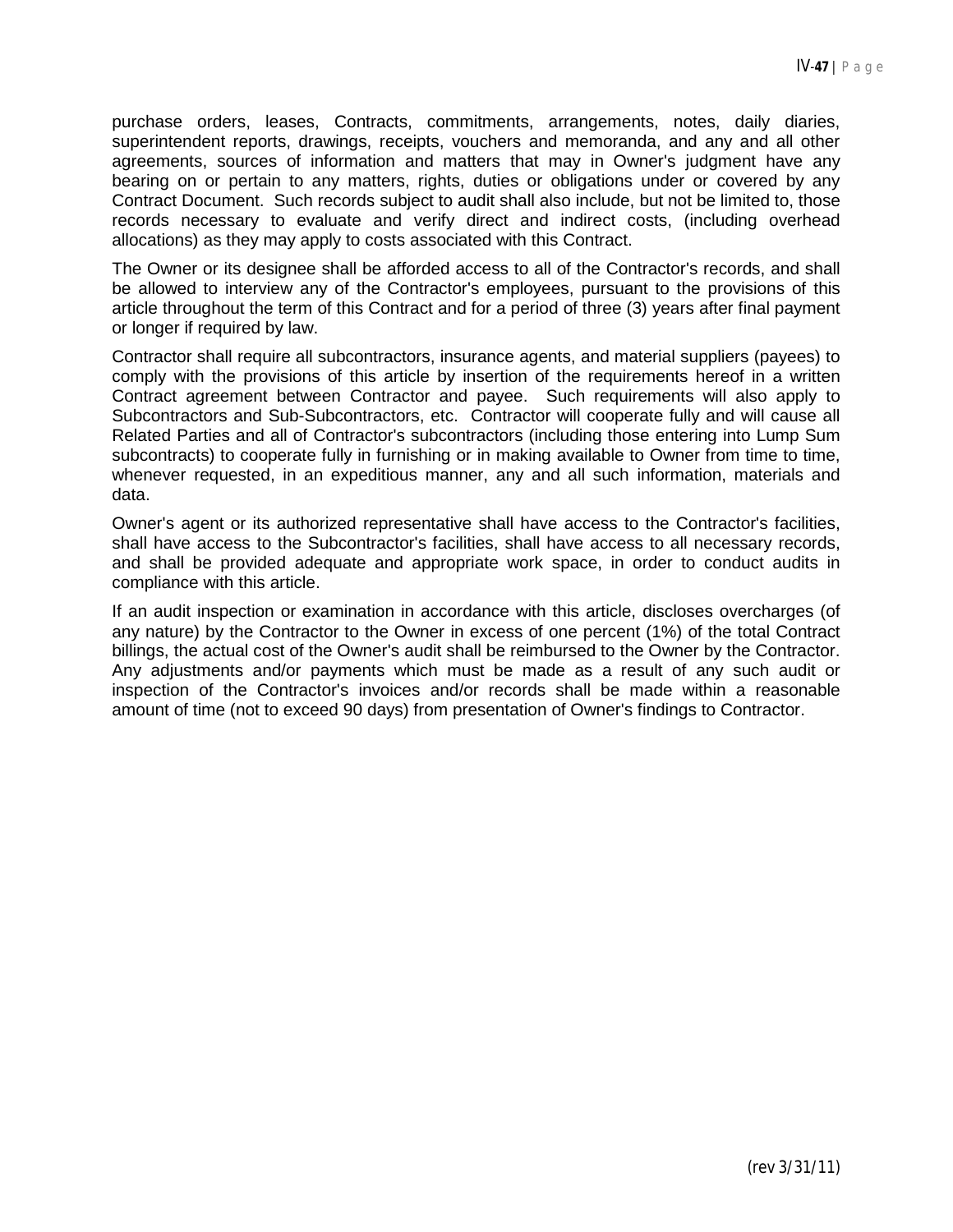

**Project # 11041** Task  $# 02$ 

**May 2022** 

 $1 | P \text{age}$ 

# **CONTRACT DOCUMENTS**

# **DIVISION V INDEX**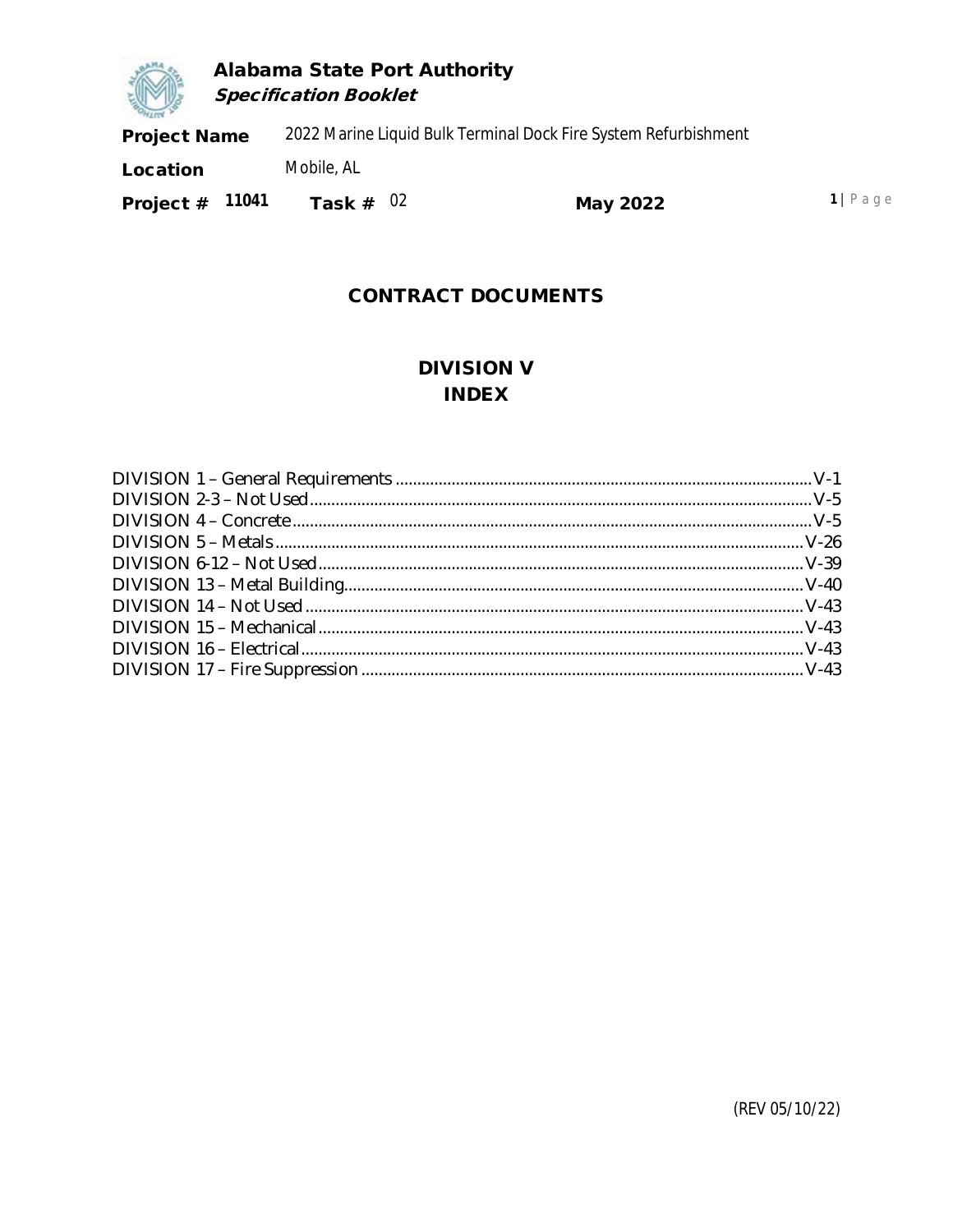

**Project Name** 2022 Marine Liquid Bulk Terminal Dock Fire System Refurbishment **Location** Mobile, AL **Project # 11041 Task # 02 May 2022** V-1 | Page

### DIVISION 1 – GENERAL REQUIREMENTS

#### 1.0 DESCRIPTION OF THE WORK

1.1 The work consists of, but is not limited to, furnishing of all labor, tools, equipment, materials, services, transportation, and supervision necessary to complete the following items: fire protection, concrete foundations, exterior building refurbishment, mechanical, electrical, sprinkler, and all other incidentals as shown on the respective design drawings and as further specified herein.

#### 2.0 WORK INCLUDED

- 2.1 Fire Protection Improvements
	- 2.1.1 Furnish and install new local fire monitor controllers.
	- 2.1.2 Furnish and install new remote fire monitor controller
	- 2.1.3 Furnish and install five (5) new fire monitors
	- 2.1.4 Furnish and install new prepackaged dual fire pump system.
	- 2.1.5 Furnish and install new vertical turbine pump and diesel engine.
- 2.2 Boathouse Building Refurbishments
	- 2.2.1 Furnish and install metal roof and siding panels for boathouse building as shown on plans.
	- 2.2.2 Furnish and install concrete foundation for diesel engine and vertical turbine pump as shown on plans.
	- 2.2.3 Furnish and install mechanical ventilation, sprinkler and electrical service as shown on plans.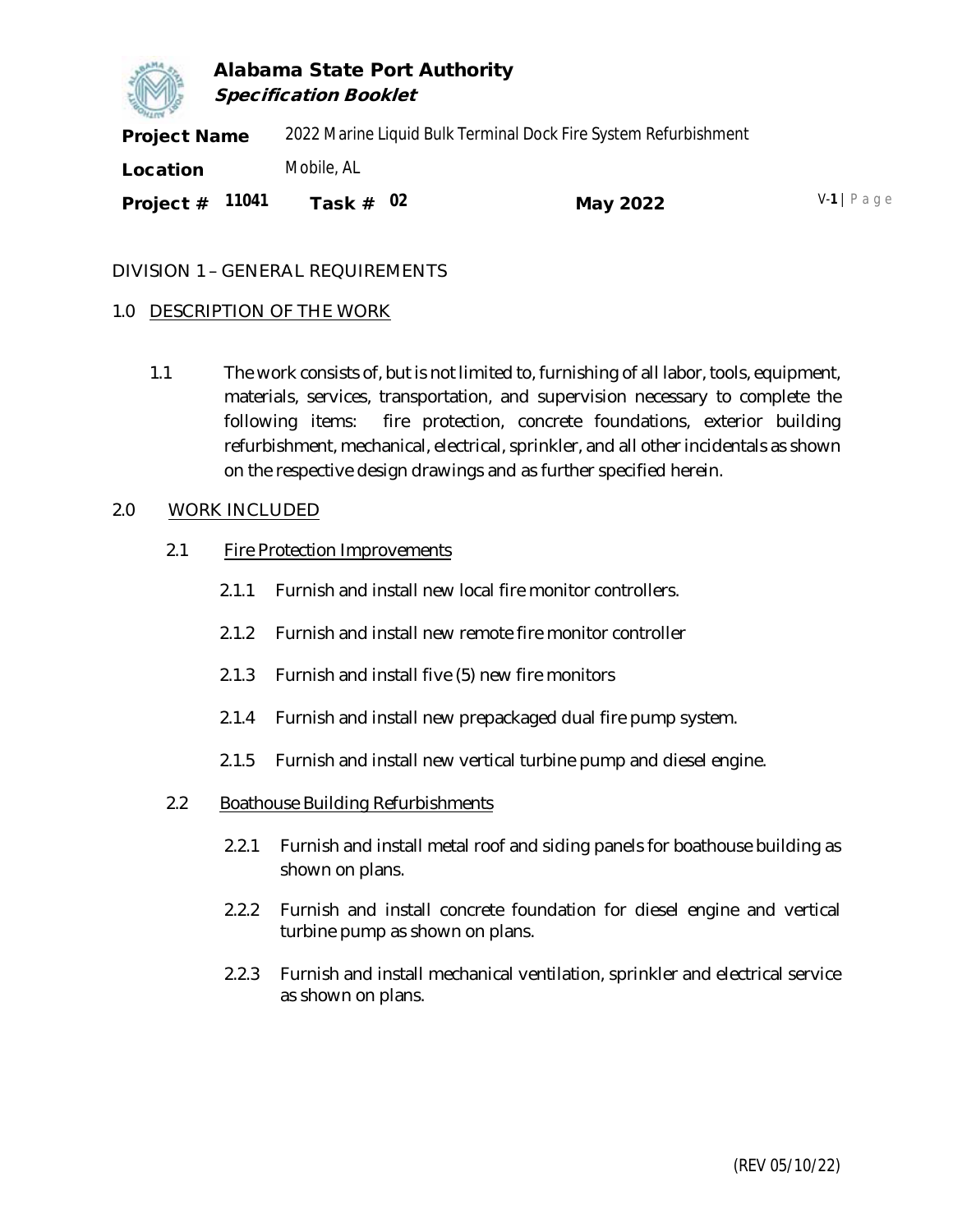

Project Name 2022 Marine Liquid Bulk Terminal Dock Fire System Refurbishment **Location** Mobile, AL Project # **11041** Task # **02** May 2022 V-**2** | Page

# 3 REFERENCE DOCUMENTS

Latest edition of the following:

| <b>ASHTO</b> | American Association of State Highway and Transportation Officials |
|--------------|--------------------------------------------------------------------|
| <b>ACI</b>   | <b>American Concrete Institute</b>                                 |
| <b>AGC</b>   | <b>Associated General Contractors of America</b>                   |
| AI           | <b>Asphalt Institute</b>                                           |
| <b>AIA</b>   | <b>American Institute of Architects</b>                            |
| <b>AISC</b>  | <b>American Institute of Steel Construction</b>                    |
| <b>ANSI</b>  | <b>American National Standards Institute</b>                       |
| <b>ASTM</b>  | <b>American Society for Testing and Materials</b>                  |
| <b>AWS</b>   | <b>American Welding Society</b>                                    |
| <b>CRSI</b>  | <b>Concrete Reinforcing Steel Institute</b>                        |
| <b>NEC</b>   | <b>National Electric Code</b>                                      |
| <b>NEMA</b>  | National Electrical Manufacturer's Association                     |
| <b>NFPA</b>  | <b>National Fire Protection Association</b>                        |
| <b>OSHA</b>  | Occupational Safety and Health Administration                      |
| <b>PCA</b>   | <b>Portland Cement Association</b>                                 |
| <b>SBCCI</b> | <b>Standard Building Code</b>                                      |
| UL           | Underwriters' Laboratories, Inc.                                   |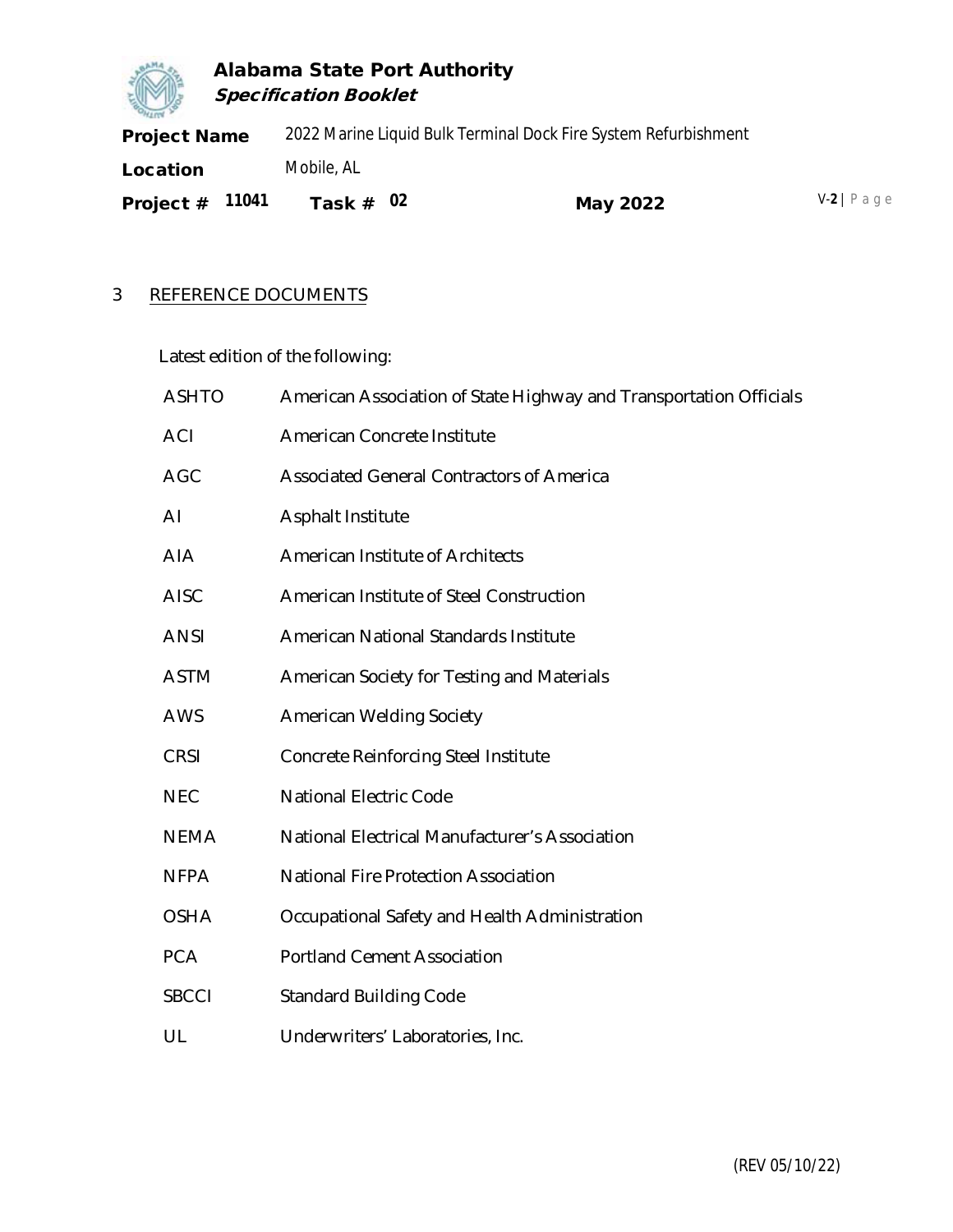

**Project Name** 2022 Marine Liquid Bulk Terminal Dock Fire System Refurbishment **Location** Mobile, AL Project # **11041** Task # **02** May 2022 V-**3** | Page

### 4.0 COOPERATION AND COORDINATION WITH OWNER

- 4.1 Contractor shall be responsible for providing any required temporary barricades or fencing for protection of adjacent property and the construction area.
- 4.2 The Contractor is responsible for the coordination and protection of his work until acceptance by the Owner.

#### 5.0 CONSTRUCTION AREA

5.1 The Contractor shall provide lights, barricades and warning signs, as necessary, to protect the required construction area. Contractor shall coordinate, with the Owner and his representatives, the area required for Construction purposes. An area for Contractor's field office and/or material storage shall be coordinated with Owner.

#### 6.0 SHOP DRAWINGS

- 6.1 Shop drawings shall be submitted, as required, for Owner's review. The first submittal of the shop drawings will be the only time allowed by Owner for approval within the time schedule of the work, unless directed otherwise. Rejection and resubmittal of shop drawings due to Contractor error will not extend the completion date of the work. Resubmittal of shop drawings will be required until all corrections have been made.
- 6.2 The review of these drawings will not relieve the Contractor from responsibility of including implemented deviations of drawings or specifications during his fabrication process; nor from the responsibility of errors in all types of shop drawings furnished by him.

### 7.0 MATERIALS AND WORKMANSHIP

- 7.1 All materials will be new, unless salvaged material is specified to be used, and the new materials shall be of the best quality of their respective kinds.
- 7.2 Where a specified manufacturer's name and/or number is mentioned herein or indicated on the drawings in connection with manufactured articles, materials or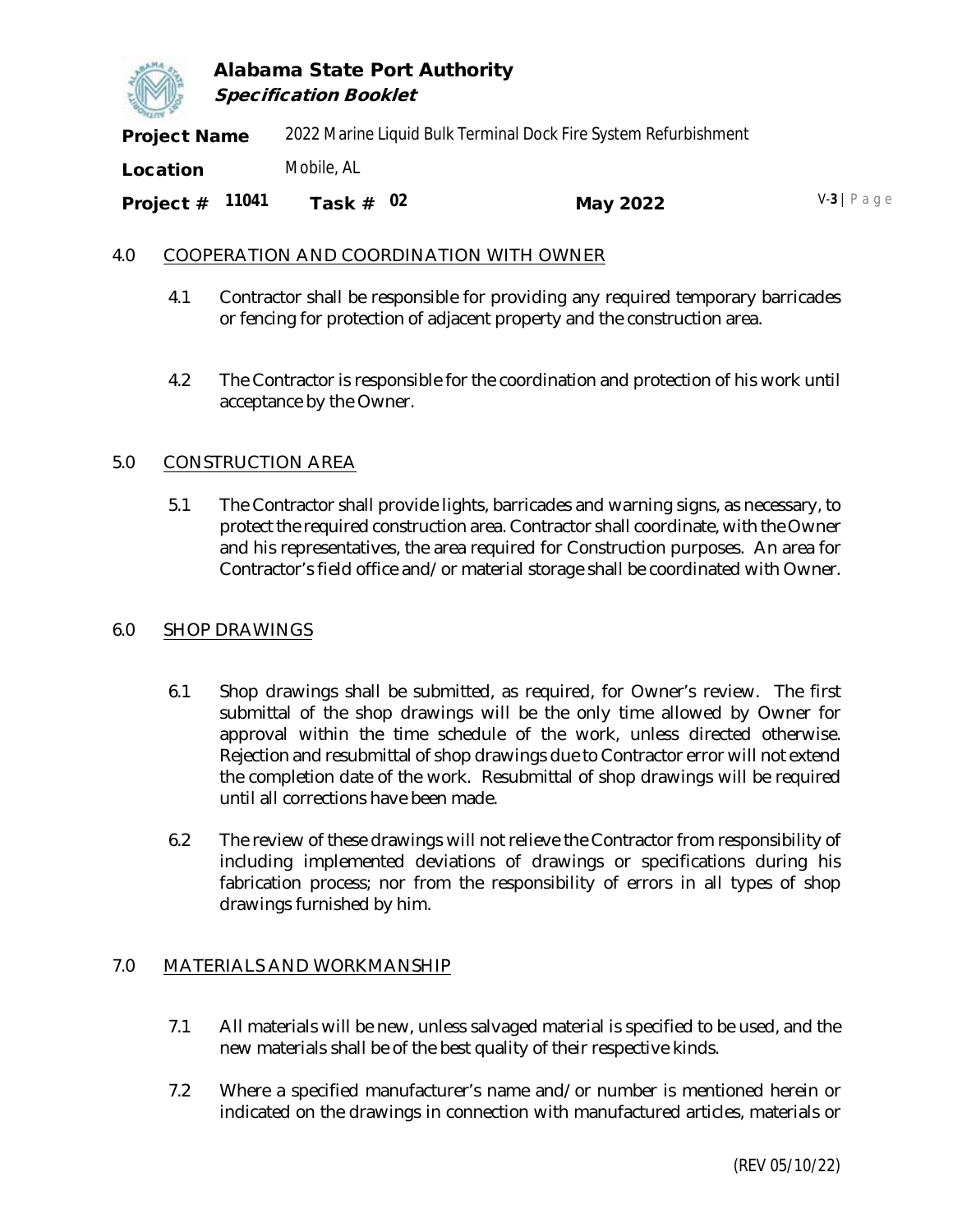

**Location** Mobile, AL

**Project # 11041 Task # 02 May 2022** V-4 | Page

items of equipment, it shall be considered to set a standard for any requested substitute by the Contractor. However, it is intended that the exact item, service and/or material shall be provided.

- 7.3 Items of reputable manufacturers other than those names herein may be used if they are approved by the Owner prior to installation or use during the project.
- 7.4 In connection with the use of any alternate item approved, it shall be the Contractor's responsibility to see that any such items meet all space requirements, and that any alterations are properly made.

### 8.0 CONSTRUCTION PHASING

- 8.1 Timely completion is an essential element of this Contract. The Contractor's proposed Work Progress Schedule (to be delivered to the Owner at the Preconstruction Conference) shall be developed taking into account all factors, which will affect phasing, or performance of the work.
	- 8.1.1 Scheduling, sequencing, procedures, and performance of work shall comply with all provisions of the general conditions and technical specifications.
- 8.2 The Contractor shall submit a construction sequence, which provides for completion of all items, as outlined above.
- 8.3 As noted in the specifications, the Owner reserves the right to decrease the Scope of Work by removing any of the items outlined in the Schedule of Prices. The Scheduled completion dates would require adjustment, accordingly.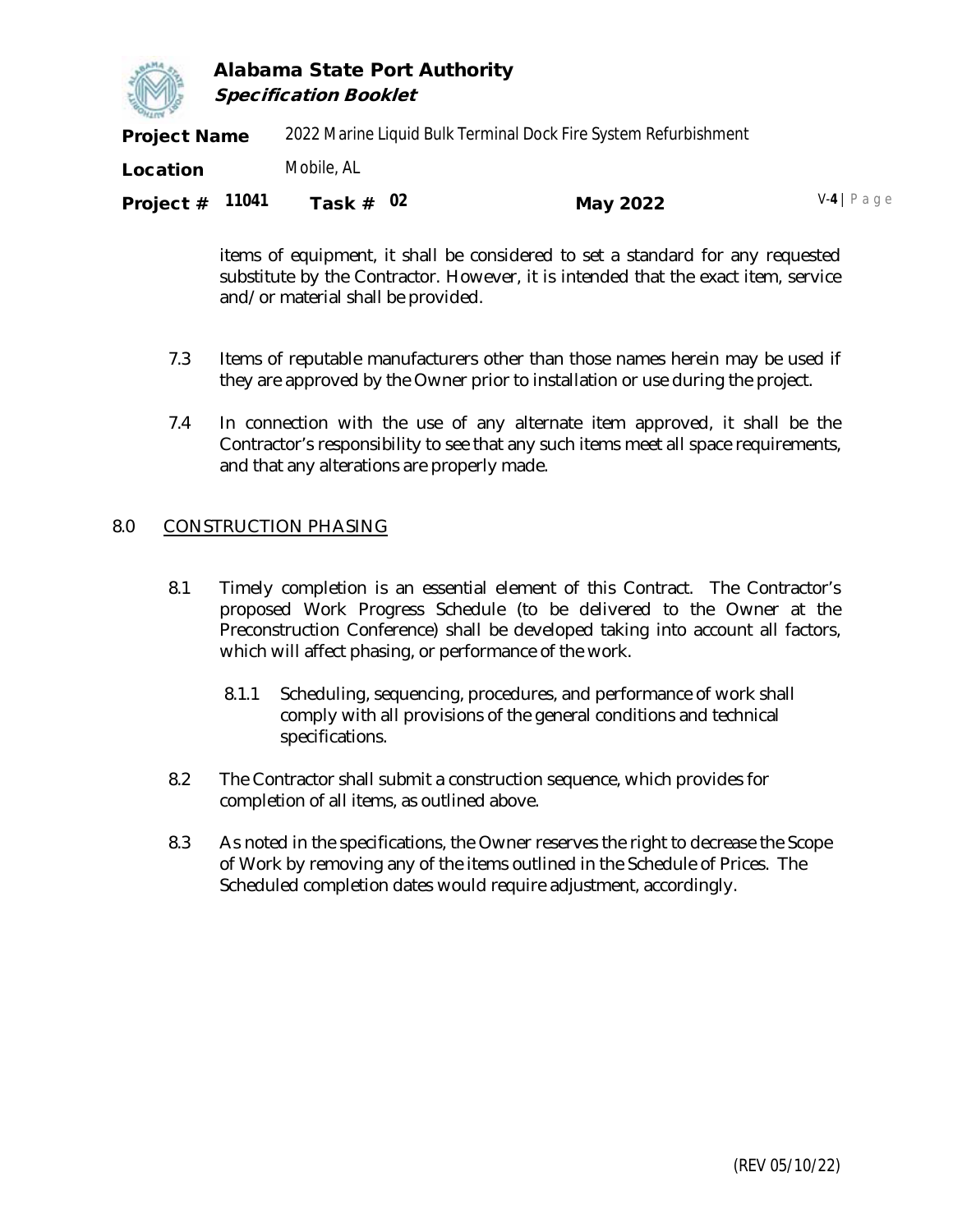

**Project Name** 2022 Marine Liquid Bulk Terminal Dock Fire System Refurbishment

**Location** Mobile, AL

Project # **11041** Task # **02** May 2022 V-**5** | Page

- DIVISION 2 NOT USED
- DIVISION 3 NOT USED

### DIVISION 4 – CONCRETE

### SECTION 4A – FORMWORK

- 1.0 SCOPE OF THE WORK
	- 1.1 The work included under this section shall consist of furnishing all labor, tools, equipment, materials, and supervision necessary for the complete installation of all concrete formwork, all as specified herein and indicated on the drawings.
	- 1.2 The work included, but is not limited to, the following:
		- 1.2.1 Foundation formwork.
		- 1.2.3 Removal of formwork.

### 2.0 APPLICABLE SPECIFICATIONS

- 2.1 The Contractor shall follow the practices and standards described in the latest editions of the following specifications, which are made a part of this Specification.
	- 2.1.1 American Concrete Institute (ACI) 347 Recommended Practice for Concrete Formwork

### 3.0 FORM MATERIALS

- 3.1 Exposed Concrete
	- 3.1.1 Form material for all exposed vertical surfaces shall be plywood forms, form lining, or steel forms with Owner approval, each as defined below.
		- a. Plywood forms shall be minimum 5/8" thickness, and not less than 5-ply, and especially cured moisture-resistant.
		- b. Form lining shall be fiberboard, not less than 3/16" thickness, or especially cured moisture resistant exterior plywood, not less than 3-ply or ¼ thickness.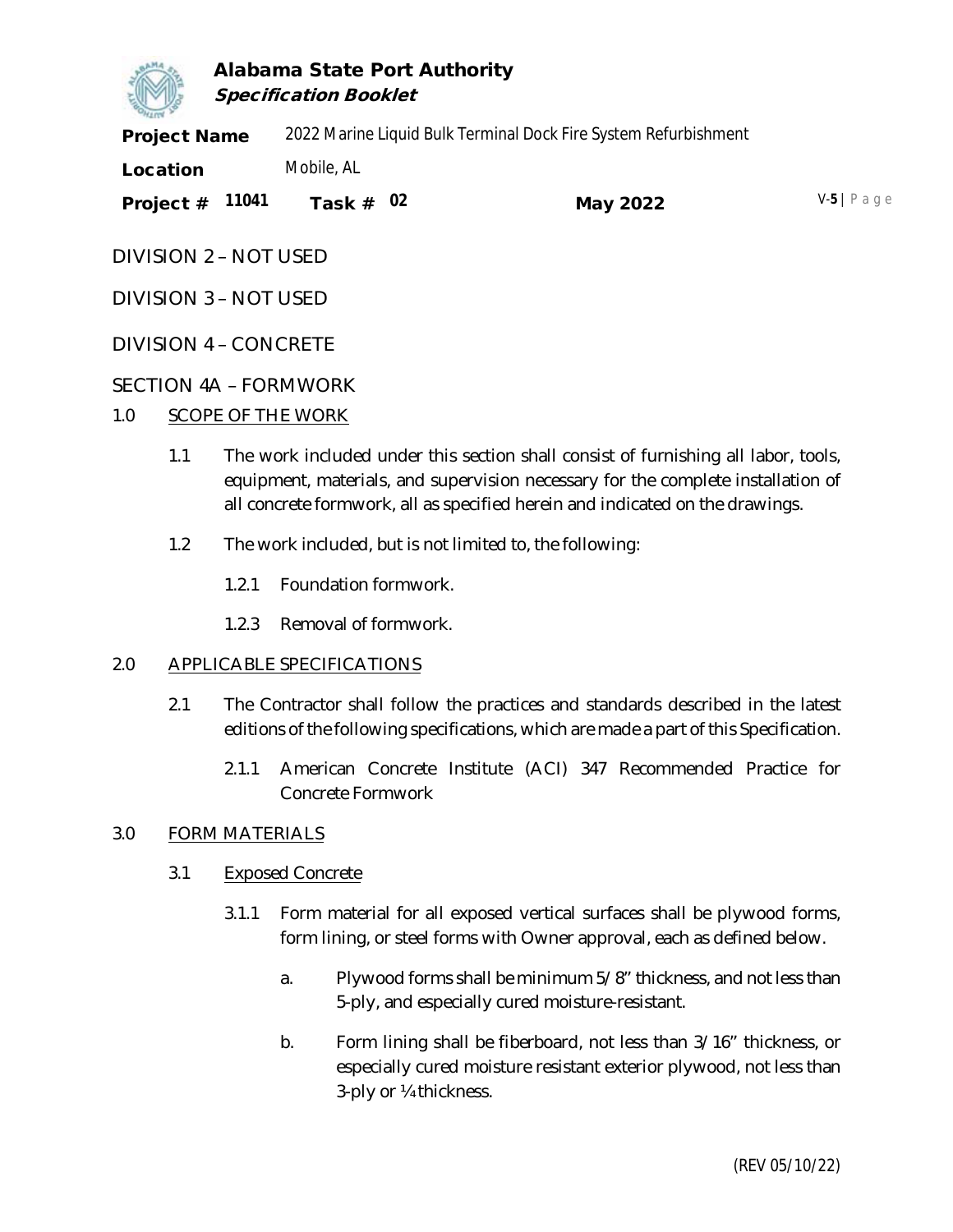

**Project Name** 2022 Marine Liquid Bulk Terminal Dock Fire System Refurbishment

**Location** Mobile, AL

**Project # 11041 Task # 02 May 2022** V-6 | Page

- c. Steel forms shall be a minimum ¾" thickness.
- 3.1.2 An attempt shall be made to eliminate as many small sections as possible. If steel forms are used, they shall not contain more than 6.0 linear feet of form joint per square yard of concrete.

### 3.2 Unexposed Concrete

- 3.2.1 Forms for concealed concrete shall be smooth and round, undressed, square-edge lumber of plywood, or other material that will produce equivalent finish.
- 3.2.2 If soil conditions are acceptable to the Owner and the soil condition will permit; excavations may be neat cut in the soil to accurate sizes as specified on the drawings. The sides of these excavations shall be lined with a waterproof paper.
- 3.3 Coatings
	- 3.3.1 All contact surfaces shall be coated before the placement of any reinforcement, with non-staining colorless mineral oil, form lacquer, or other Owner approved non-staining form oil. The form oil shall be applied per manufacturer's specifications and shall be applied with a brush or spray so as to cover the form evenly without excess drip. Form coating material used to coat formwork to facilitate the removal thereof shall not bond with, or cause softening or permanent staining of the concrete surface.
	- 3.3.2 Reused forms shall have nails withdrawn and contact surfaces thoroughly cleaned before re-use. Those, which have been coated, shall be given an additional application of the coating.
	- 3.3.3 Plywood, previously mill-oiled, need not be re-oiled unless required by the Owner.
	- 3.3.4 Pressed wood fiberboard shall not be oiled.

### 4.0 SPECIAL MEMBERS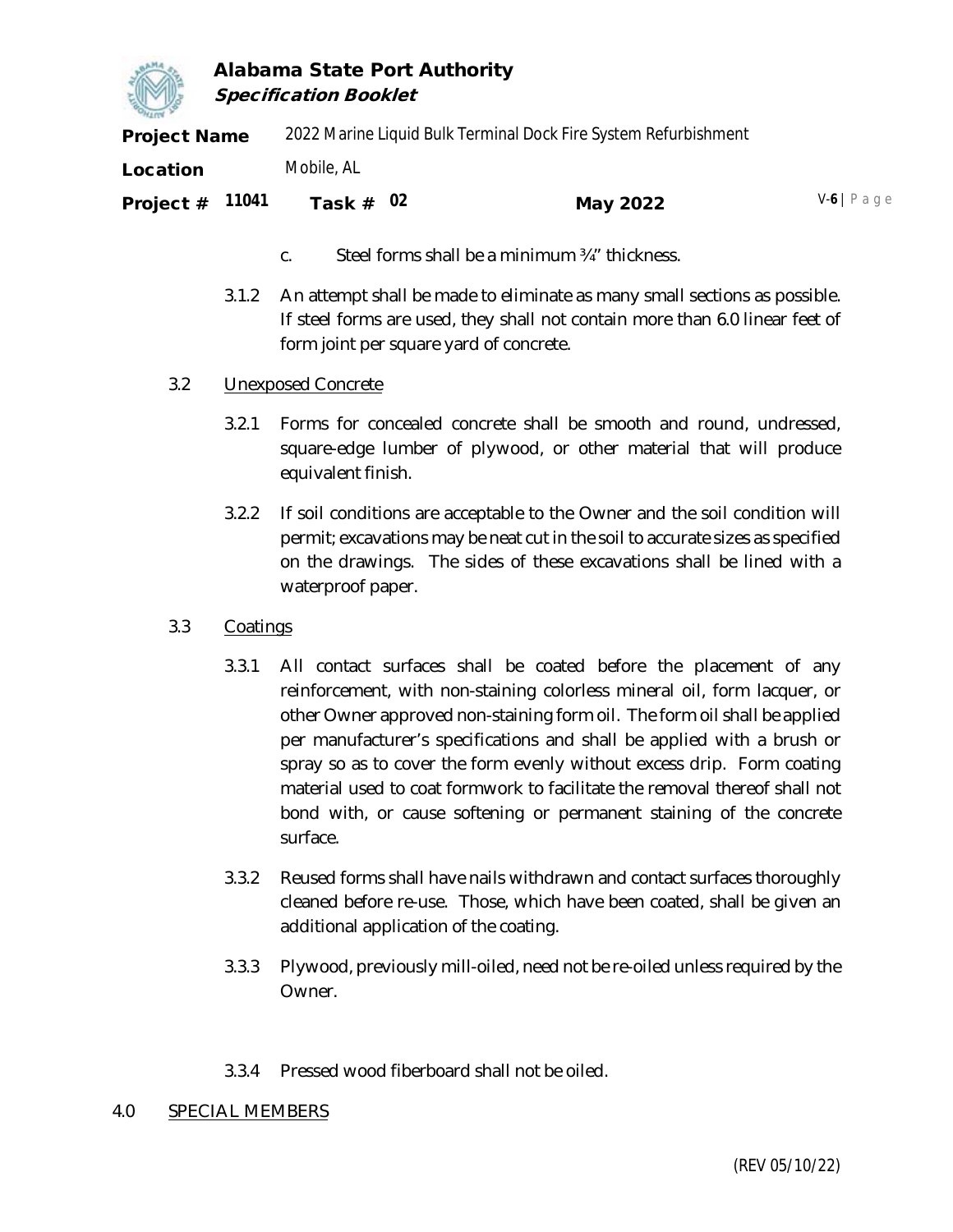

**Project Name** 2022 Marine Liquid Bulk Terminal Dock Fire System Refurbishment

**Location** Mobile, AL

**Project # 11041 Task # 02 May 2022** V-7 | Page

- 4.1 Wood strip, blocking, molded members, etc., shall be placed in forms as required to produce finished surfaces shown on drawings or specified herein.
- 4.2 All exposed corners, vertical or horizontal, in concrete work shall be chamfered 1" x 1" unless otherwise shown on the drawings. Horizontal surfaces to be chamfered may be rounded with a steel concrete trowel at time of concrete placement if approved by Owner.
- 4.3 Form ties shall be factory-fabricated, removable or snap-off metal ties of design that will not allow deflection and will not spall concrete upon removal. Solid backing shall be provided for each tie. Ties shall be fitted with devices that will leave holes in the concrete surface not less than 3/8", no more than 1" in diameter, and not less than 1" deep.
- 4.4 Provide for installation of inserts, hangers, ties, anchor devices, anchor bolts, dowels, conduit or other embedded items required for other work. Properly locate in cooperation with other trades and secure in position before placement of concrete.

### 5.0 DESIGN

- 5.1 Forms shall be designed, constructed, and maintained so as to ensure that after removal of forms the finished concrete will have true surfaces free of offset, waviness, or bulges and will conform accurately to the indicated shapes, dimensions, lines, elevations, and positions on the drawings.
- 5.2 Studs and wales shall be placed to prevent deflection of form material. Forms and joints shall be sufficiently tight to prevent leakage of grout and cement paste during placement of concrete. Joints in forms shall be arranged vertically and horizontally to conform to the pattern of the design. Juncture of formwork panels shall occur at architectural lines, vertical control joints, including alignment with masonry control joints and construction joints. Forms placed on successive units for continuous surfaces shall be fitted to accurate alignment to assure smooth completed surfaces free from irregularities. Temporary openings shall be arranged in wall forms and where otherwise required to facilitate cleaning and inspection.

### 6.0 REMOVAL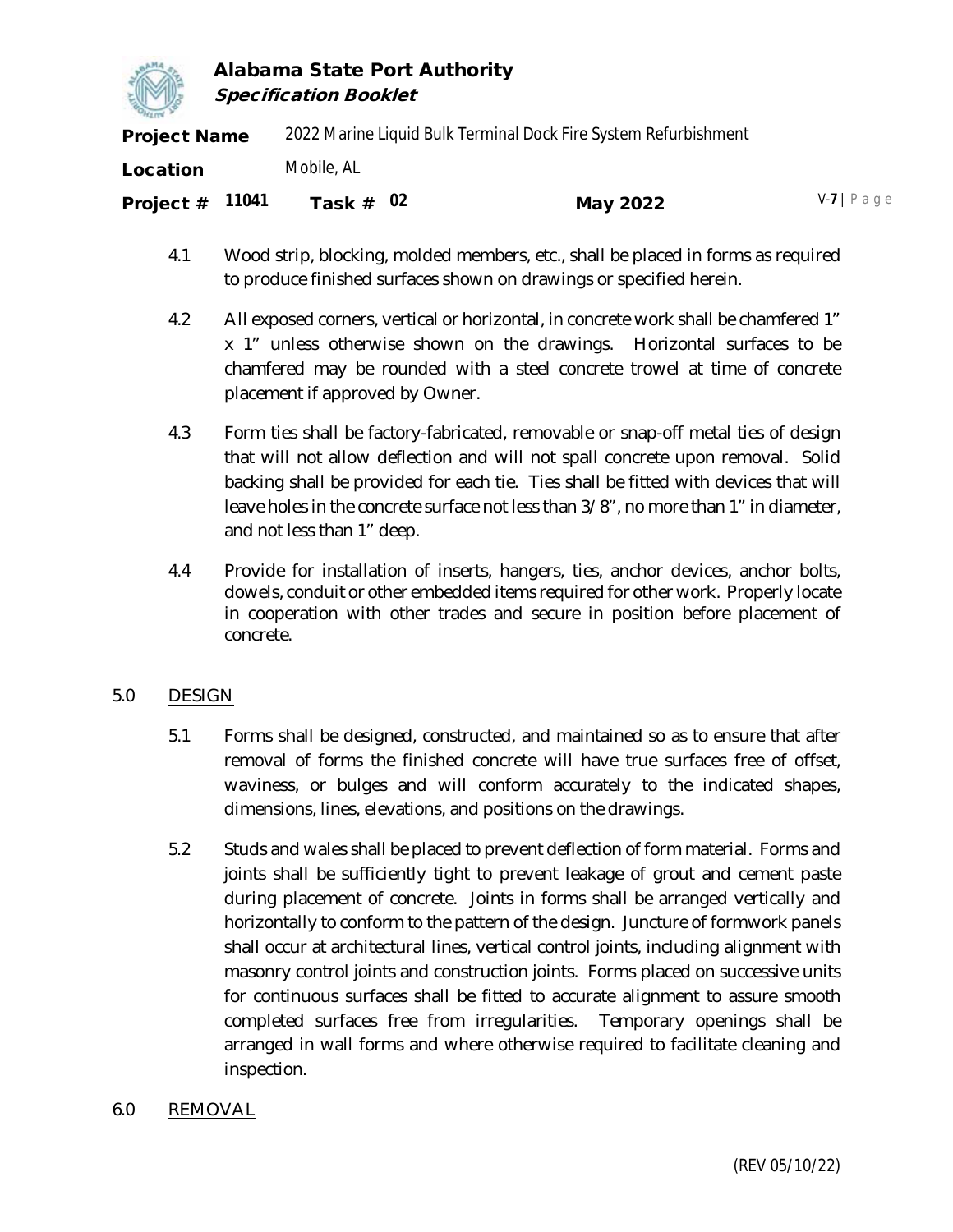

**Project Name** 2022 Marine Liquid Bulk Terminal Dock Fire System Refurbishment

**Location** Mobile, AL

Project # **11041** Task # **02** May 2022 V-**8** | Page

- 6.1 Removal of forms shall be in a manner to ensure the complete safety of the structure and the concrete has had time to harden adequately.
- 6.2 Supporting forms or shoring shall not be removed until structural members have acquired sufficient strength to support safely their own weight and any construction and storage load to which they may be subjected. If a testing laboratory is involved, then forms shall be removed in accordance with requirements of the testing laboratory in regards to time and strength of concrete.
- 6.3 Forms used for curing shall not be removed before expiration of curing period unless specified otherwise.
- 6.4 Care shall be taken to avoid spalling the concrete surface or damaging concrete edges. Wedges or bars must not be inserted between forms and finished surfaces.
- 6.5 Tie-rods to be entirely removed from the wall shall be loosened 24 hours after concrete is placed, and form ties, except for a sufficient number to hold form in place, may be removed at that time. Ties wholly withdrawn from wall shall be pulled toward the face that will be concealed from view in the permanent work. Cutting ties back from face of wall will not be permitted.
- 6.6 Wood forms shall be completely removed in order that no material will be left for termite infestation.
- 6.7 Under normal conditions, the minimum period elapsing before forms may be removed shall be governed by the following schedule. Its use will not operate to relieve the Contractor of responsibility for the safety of the structure.

### Elapsed Time (Days)

Side Forms 1

Note: When temperature drops below  $40^{\circ}$ F. supports shall remain in place an additional time equal to period structure has been exposed to the low temperature.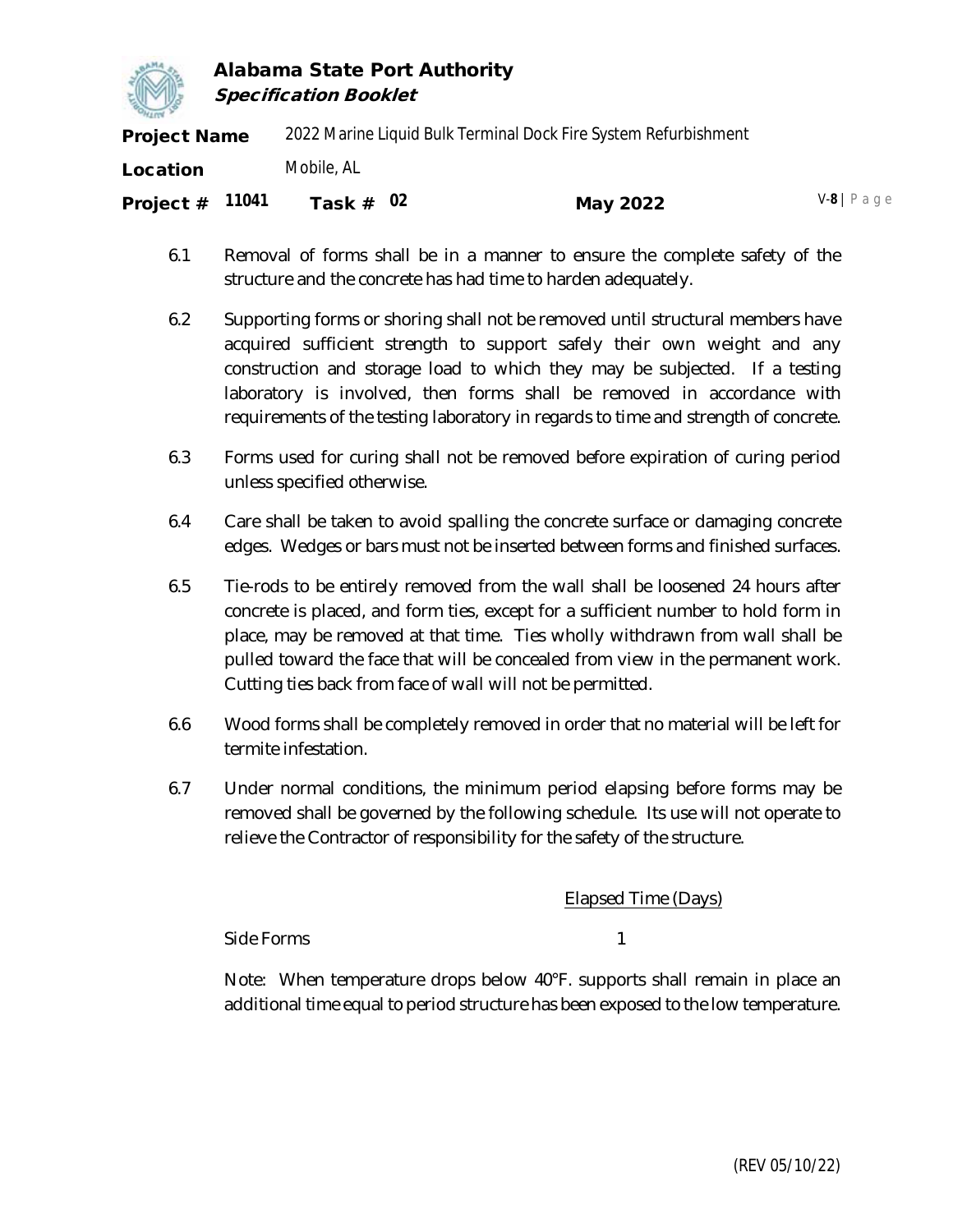

**Project Name** 2022 Marine Liquid Bulk Terminal Dock Fire System Refurbishment **Location** Mobile, AL **Project # 11041 Task # 02 May 2022** V-9 | Page

### SECTION 4B – CAST-IN-PLACE CONCRETE

### 1.0 SCOPE OF THE WORK

- 1.1 The work included under this section shall consist of furnishing all labor, tools, equipment, materials, services, and supervision necessary for the complete installation of all reinforced cast-in-place concrete, all specified herein and indicated on the drawings.
- 1.2 The work includes, but is not limited to, the following:
	- 1.2.2 The placing, curing, and finishing of all cast-in-place concrete, as indicated on the drawings and specified herein.
	- 1.2.2 The setting of all reinforcing, inserts, anchor bolts, sleeves, blocks, and miscellaneous embedded items as indicated on the drawings, and specified herein.

#### 2.0 APPLICABLE SPECIFICATIONS

- 2.1 The Contractor shall follow the practices and standards described in the latest edition of the following specifications, which are made a part of this Specification:
	- 2.1.1 American Concrete Institute:
		- ACI 211 Recommended Practice for Selecting Proportions for Nominal Weight Concrete. ACI 214 Recommended Practice for Evaluation of Compression Test Results of Field Concrete. ACI 304 Recommended Practice for Measuring, Mixing, and Placing Concrete. ACI 305 Recommended Practice for Cold Weather Concreting. ACI 306 Recommended Practice for Hot Weather Concreting. ACI 315 Manual of Standard Practice for Detailing Reinforced Concrete Structures.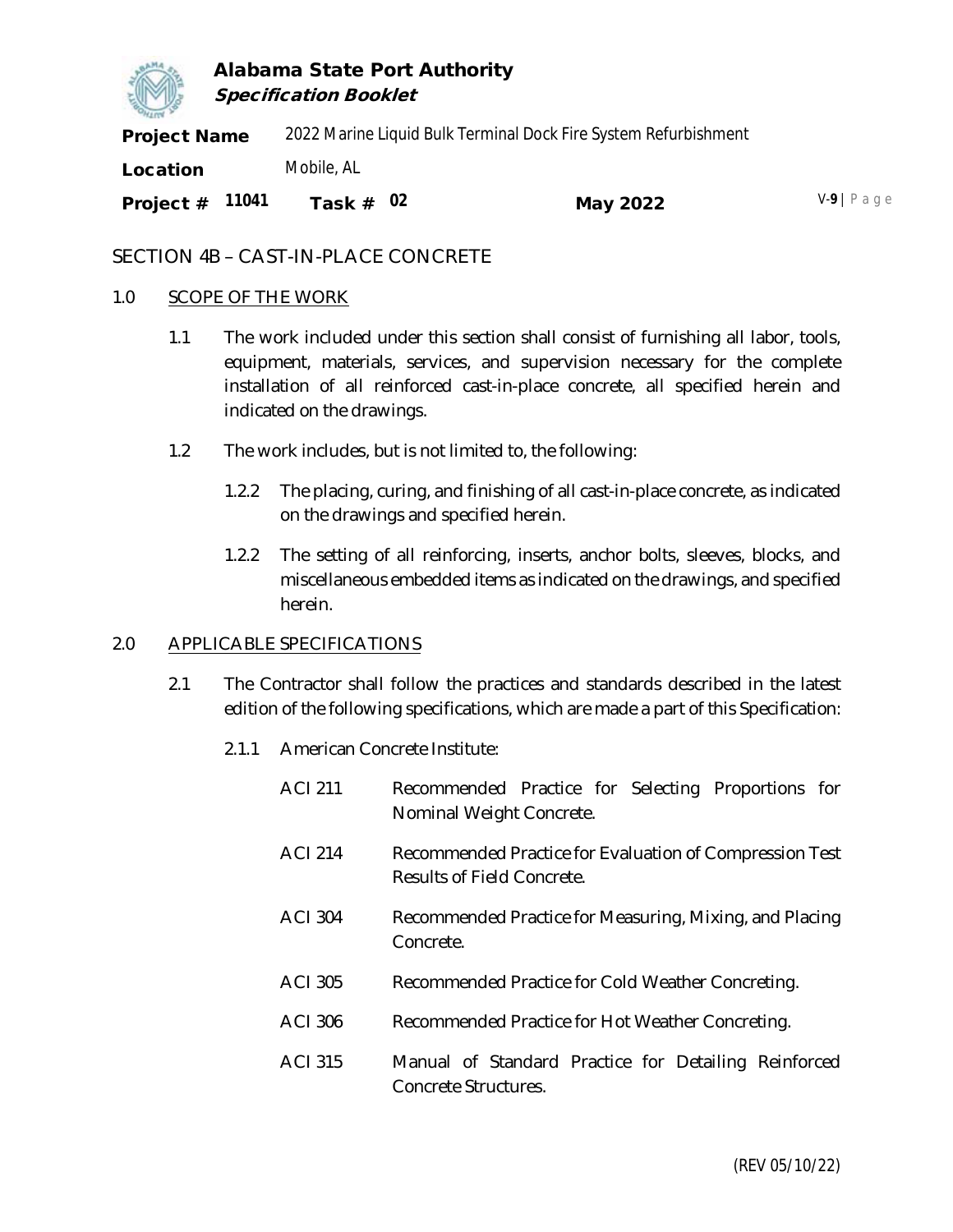

**Project Name** 2022 Marine Liquid Bulk Terminal Dock Fire System Refurbishment

**Location** Mobile, AL

**Project # 11041 Task # 02 May 2022** V-10 | Page

- ACI 318 Building Code Requirements for Reinforced Concrete.
- ACI 347 Recommended Practice for Concrete Formwork.
- 2.1.2 Refer to ACI 318 "Building Code Requirements for Reinforced Concrete" for a complete listing of applicable specifications of the American Society for Testing and Materials (ASTM).
- 2.1.3 All applicable local and state codes and regulations.
- 2.1.4 Latest edition of OSHA Safety and Health Regulations.
- 2.1.5 In case of conflict between the referenced standards, the more stringent requirements shall govern.

### 3.0 CONCRETE MATERIALS

- 3.1 Standards of the American Society for Testing and Materials indicated in the following paragraphs shall be the latest editions.
- 3.2 Cement Cement shall be Portland cement conforming to the requirements of ASTM C-150, Type 1, and be free from dirt and damp set. In the event field conditions require and the Owner approves, high early strength Portland Cement ASTM C-150, Type III, may be used.
- 3.3 Fine Aggregate: Fine Aggregate for normal weight concrete shall be clean sand, conforming to the requirements of ASTM C-33.
- 3.4 Coarse Aggregate: Coarse aggregate for normal weight concrete shall be crushed stone, gravel, or a combination of crushed stone and gravel, conforming to ASTM C-33, size number 67, ¾" to No. 4.
- 3.5 Water Water shall be fresh clean, clear and free from oil, acid, alkali, organic material, and any other deleterious matter in injurious quantities.
- 3.6 Admixtures
	- 3.6.1 Air-entraining materials shall conform to ASTM C-260 and shall be used in accordance with the manufacturer's recommendation. The Contractor shall submit the manufacturer's certificate of the chloride content of the admixture and whether or not chloride was added during its manufacture.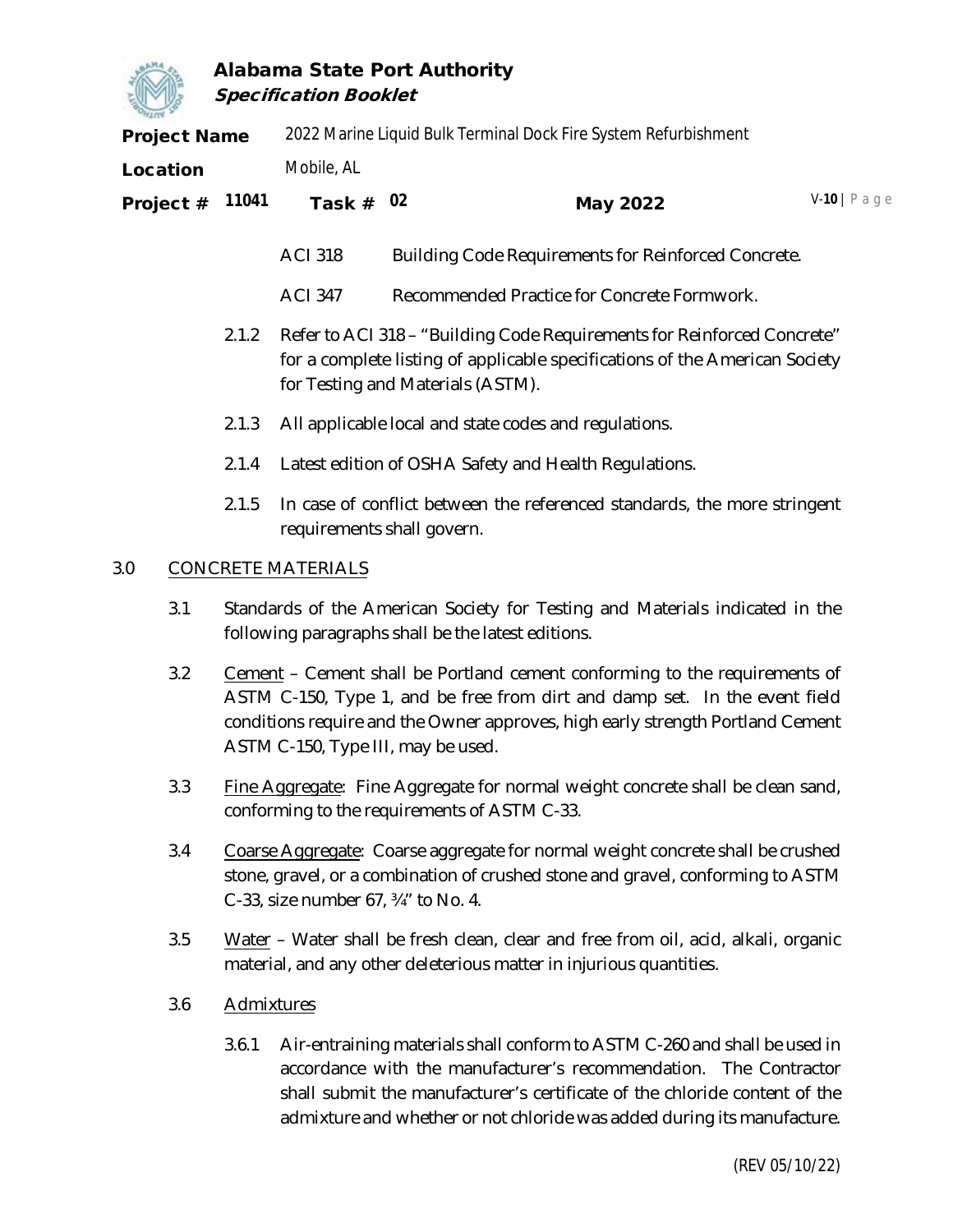

**Project Name** 2022 Marine Liquid Bulk Terminal Dock Fire System Refurbishment

**Location** Mobile, AL

**Project # 11041 Task # 02 May 2022** V-11 | Page

- 3.6.2 Water-reducing admixture, if used, shall be "Pozzolith, Normal Admixture", by Master Builders Company, Cleveland, Ohio, or Ownerapproved equal, and shall be used in accordance with ASTM C-494. Testing for air content shall be in accordance with ASTM C-231.
- 3.6.3 Any other admixtures proposed shall be approved by the Owner in writing before using and shall conform to ASTM C-494. Calcium chloride shall not be used.
- 3.7 Bonding Material "Sikadur Hi-Mod", as manufactured by Sika Corporation, Lyndhurst, New Jersey, or Owner-approved equal shall be used as an epoxy bonding material to adhere new concrete to concrete having its initial set. Bonding material shall be used in any construction joints which are not detailed on the drawings and which are approved by the Owner. Construction joints detailed on the drawings do not require bonding.
- 3.8 Expansion Joint Filler Preformed expansion joint filler, ½" thick, unless otherwise indicated, shall be non-extruding and resilient type conforming to ASTM D-994, ASTM D-1751, or ASTM D-1752, unless noted otherwise.

All expansion joints in base slabs on grade shall be fiber expansion joints as deep as the slab thickness and flush with the top of the slab meeting the requirements of ASTM D-1751. In joints exposed to the weather the joint filler shall be depressed  $\frac{1}{2}$ " below the top of the slab and the depression filled with joint sealant.

- 3.9 Joint Sealer Joint sealer shall be cold applied, elastomeric sealant, conforming to ASTM D-1850. Sealant shall be applied per manufacturer's specifications using their recommended primer.
- 3.10 Curing Compound Liquid membrane-forming curing compound shall conform to ASTM C-309, Type 1-D (clear or translucent with fugitive dye), or Owner approved equal, and to the testing requirements of ASTM C-156.
- 3.11 Membrane Waterproofing or Vapor Barrier Membrane waterproofing shall be polyethylene sheeting conforming to Commercial Standard CS-238, or ASTM C-171 Type 1, regular, not less than 0.006-inch (6 mils) nominal thickness. The sheeting is to be lapped not less than 12" with the top lap placed in the direction of the placing of the concrete and sealed in accordance with manufacturer's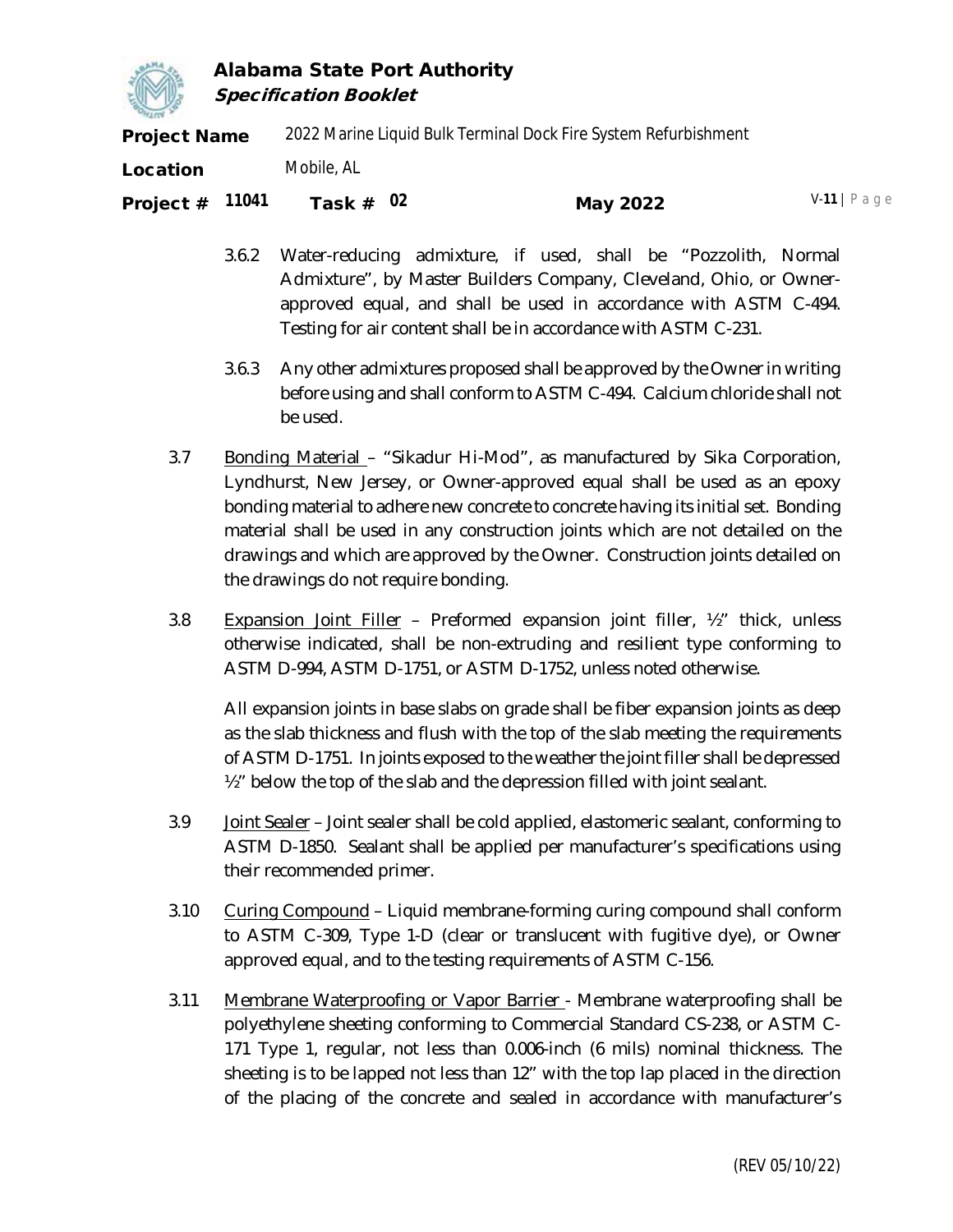

**Project Name** 2022 Marine Liquid Bulk Terminal Dock Fire System Refurbishment

**Location** Mobile, AL

**Project # 11041 Task # 02 May 2022** V-12 | Page

recommendations. The membrane shall be placed on all earth surfaces that are to receive concrete.

- 3.12 Curing-Sealing (Hardening) Compound This compound shall be "Demicon Cur-Hard", as manufactured by Hausman Corporation, Chemical Division, P.O. Box 416, Toledo, Ohio, 43601, or Owner-approved equal solution of magnesium fluosilicate or sodium silicate (minimum of 35% of 42% Baume Sodium Silicate).
- 3.13 Grout
	- 3.13.1 Epoxy grout shall be high strength epoxy grout, installed in strict accordance with manufacturer's recommendations. "Five Star Epoxy Grout", manufactured by U.S. Grout Corporation, Old Greenwich, Connecticut, or Owner-approved equal, is recommended.
	- 3.13.2 Non-shrink grout shall be ready-to-use non-metallic aggregate product requiring addition of only water at site, and shall attain a minimum compressive strength of 5000 psi. "Five Star Grout" as manufactured by U.S. Grout Corporation, "Masterflow 928" as manufactured by Masterbuilders Company, or Owner-approved equal, is recommended.
- 3.14 Waterstops Waterstops, except where otherwise indicated, shall be 6" polyvinyl chloride (PVC) with a center bulb and two end bulbs, or ribbed type with a center bulb. All PVC waterstops shall be manufactured from virgin materials. Dimensions of the waterstops shall not be less than 3/8" for web thickness and 5/8" for bulb diameter. Splicing of the PVC waterstops shall be done with a special thermostatically controlled splicer, furnished by the manufacturer, and shall be done strictly in accordance with the manufacturer's instructions.

### 4.0 CONCRETE MIX

4.1 Mix Design – The mix design shall produce concrete having a slump of not more than 3" for floor slabs and not more than 4" for all other work, and a minimum 28 day compressive strength of 4000 psi. Outside concrete shall have an air content of 4%, +1. The minimum content shall be 6 sacks (564 lbs.) of cement per cubic yard of concrete. The maximum water content shall not exceed 5 gallons per bag of cement.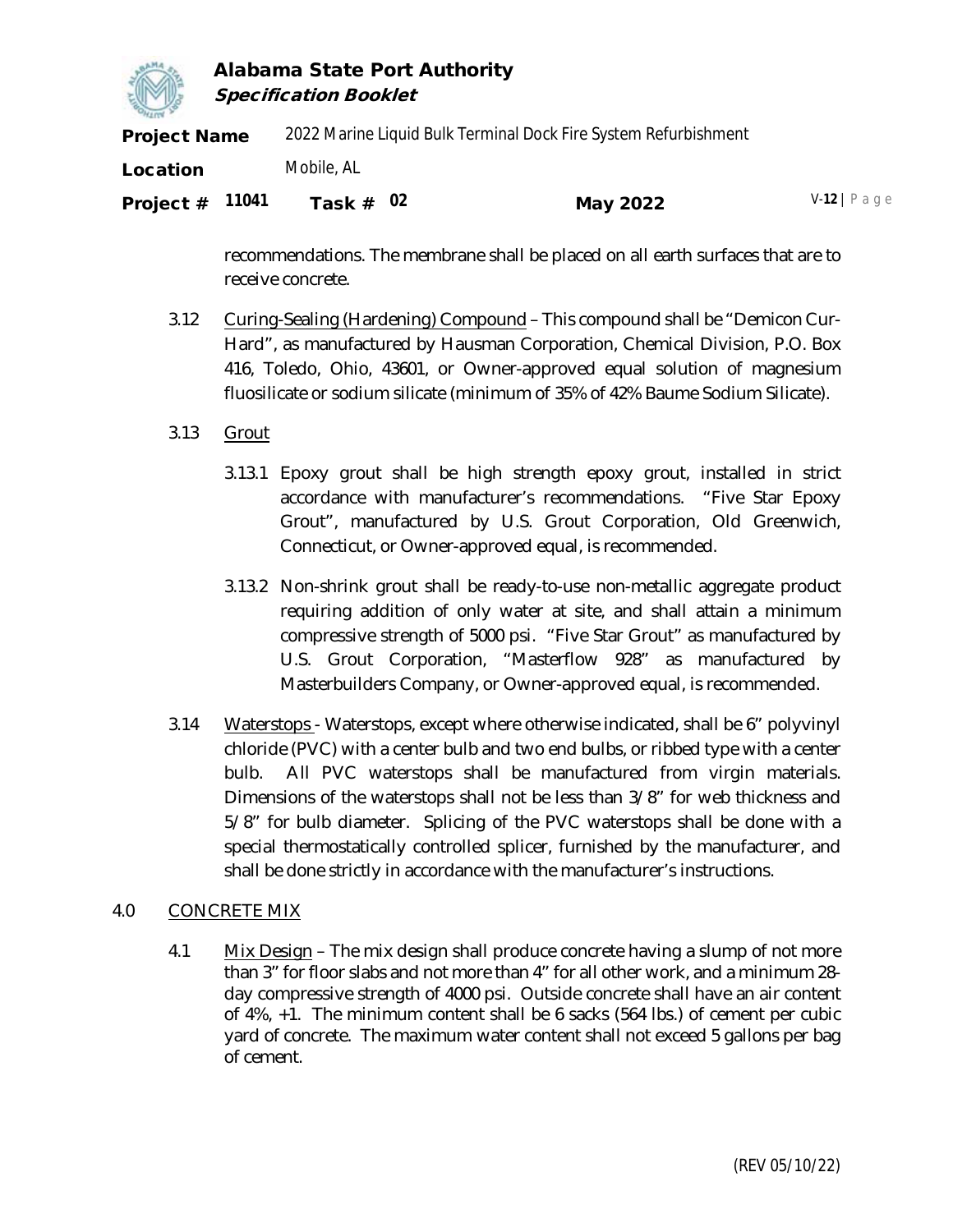

**Project Name** 2022 Marine Liquid Bulk Terminal Dock Fire System Refurbishment

**Location** Mobile, AL

**Project # 11041 Task # 02 May 2022** V-13 | Page

### 5.0 PROPORTIONING CONCRETE

- 5.1 Control: The proportion of all materials entering into the concrete shall be determined from a design mix by an approved commercial testing laboratory. The Contractor shall provide all necessary equipment and plant to determine and control the actual amounts of material entering into each batch. The proportions will be changed whenever, in the opinion of the Engineer, such change is necessary in order to maintain the standard of quality required by these specifications.
- 5.2 Properties of Concrete: All concrete placed under this contract shall meet all of the requirements hereinafter specified.
	- 5.2.1 Class: AA
	- 5.2.2 Max. water per bag cement: 5.0 gallons
	- 5.2.3 Min. bags of cement per cubic yard: 6
	- 5.2.4 Min. compressive strength at 28 days: 4000 psi
	- 5.2.5 Range in slump: 2" 4"
	- 5.2.6 Class "AA" concrete shall be "air entrained concrete" and the concrete shall have air content of 3.0% with a 0.5% tolerance as determined in accordance with specifications of ASTM C231. The testing for air content will be performed by an independent laboratory paid by the Owner. Class "AA" concrete shall be used for all major structures in the project.

### 6.0 CONCRETE PLACEMENT

- 6.1 The placing of all concrete shall be in accordance with the requirements of ACI Standard 304.
- 6.2 Concrete shall not be placed until all reinforcing bars, pipes, conduits, anchor bolts, and other embedded work has been inspected, approved, and definite instructions given by the Owner to proceed with the work.
- 6.3 Excessive water and debris shall be removed from forms and excavations before concrete is placed therein.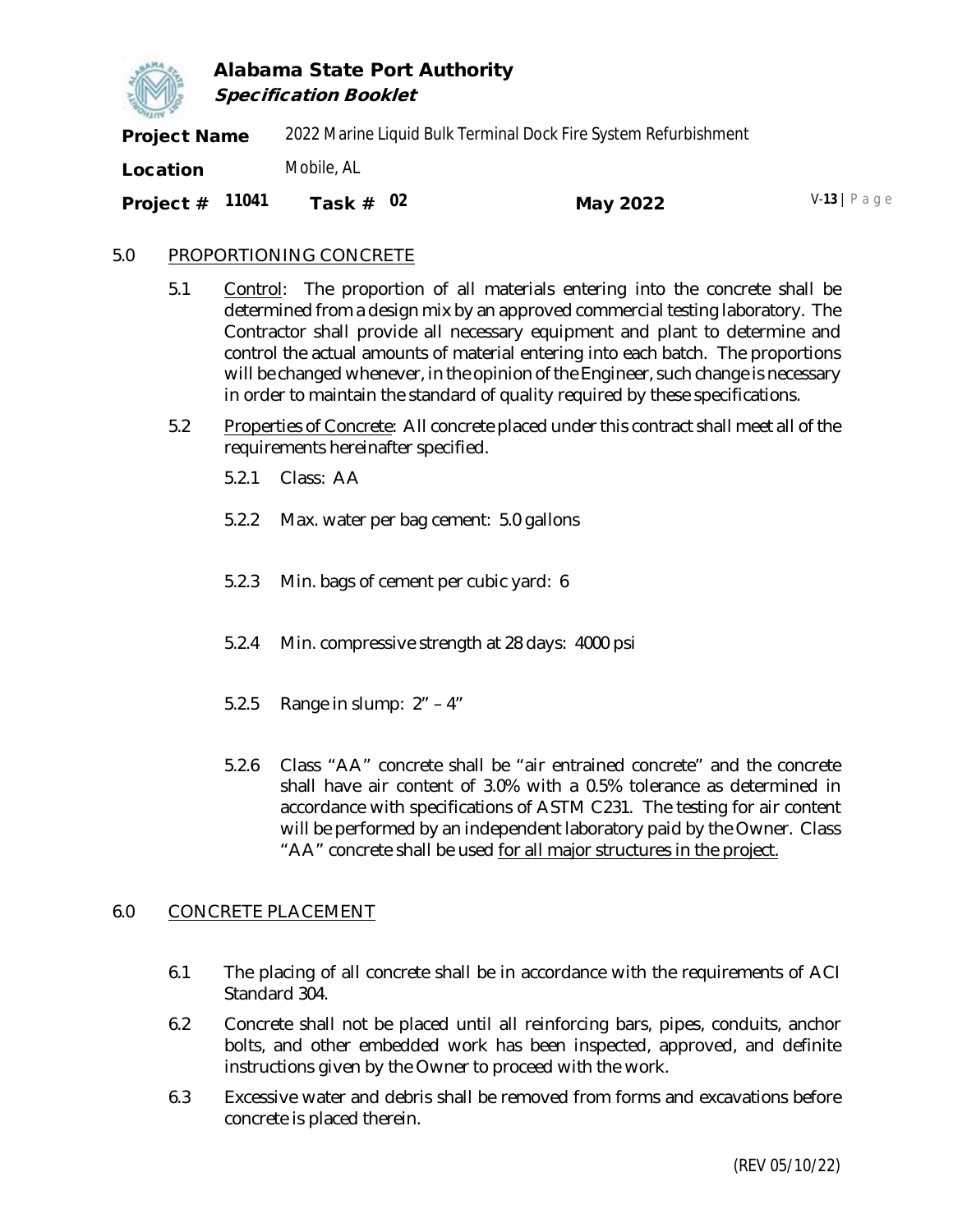

**Project Name** 2022 Marine Liquid Bulk Terminal Dock Fire System Refurbishment

**Location** Mobile, AL

**Project # 11041 Task # 02 May 2022** V-14 | Page

- 6.4 Before placing the concrete and reinforcing steel, the contact surfaces of all forms, unless otherwise directed, shall be thoroughly wetted with water or coated with approved form oil. The form oil shall be applied with a brush or spray so as to cover the form evenly without excess drip. Form coating material used to coat formwork to facilitate the removal thereof shall not cause softening or permanent staining of the concrete surface. Reused forms shall have the contact surfaces cleaned thoroughly; those which have been coated shall be given an additional application of the coating.
- 6.5 Unless otherwise noted on the drawings all vertical surfaces of the concrete work must be formed except that sides of spread footings may be neat cut in the soil if the soil conditions are acceptable to the Owner.
- 6.6 All concrete materials, reinforcement, forms fillers vapor barrier, and ground with which concrete is to come in contact shall be free from frost. No concrete shall be laid on frozen soil. When concrete is poured during freezing weather, adequate protection against frost action shall be approved by the Owner before any concreting is done.
- 6.7 Dropping of the concrete in excess of 4 feet, depositing in large quantities at any point and running or working it along the forms or any method tending to cause loss or segregation of the aggregates or separation or distortion of the forms will not be permitted. A tremie or other approved means shall be used for pouring where depth is in excess of 4 feet. Concrete shall be placed monolithically between construction joints indicated.
- 6.8 Between construction joints concreting shall be a continuous operation such that concrete is plastic at all times and flows readily into spaces between reinforcement. Fresh concrete shall not be placed on poured concrete sufficiently hardened to cause formation of seams or places of weakness. No concrete that has partially hardened or been contaminated by foreign material shall be used. If a section cannot be placed continuously or monolithically, construction joints shall be located at points indicated on the drawings or approved by the Owner. A minimum of 24 hours shall elapse between placements of concrete in adjacent pours.
- 6.9 Immediately after placing, concrete shall be consolidated by vibrating equipment, supplemented by hand spading and rodding where vibrating is not feasible. Concrete shall be thoroughly worked around reinforcement and embedded fixtures and into corners of forms. Vibrators must be capable of maintaining a speed of not less than 8000 impulses per minute when submerged in concrete. Use of external form vibrators or tapping forms is not acceptable. Vibrators shall be inserted vertically (not dragged horizontally) at such intervals as to ensure uniform consolidation throughout the entire section of concrete being placed. The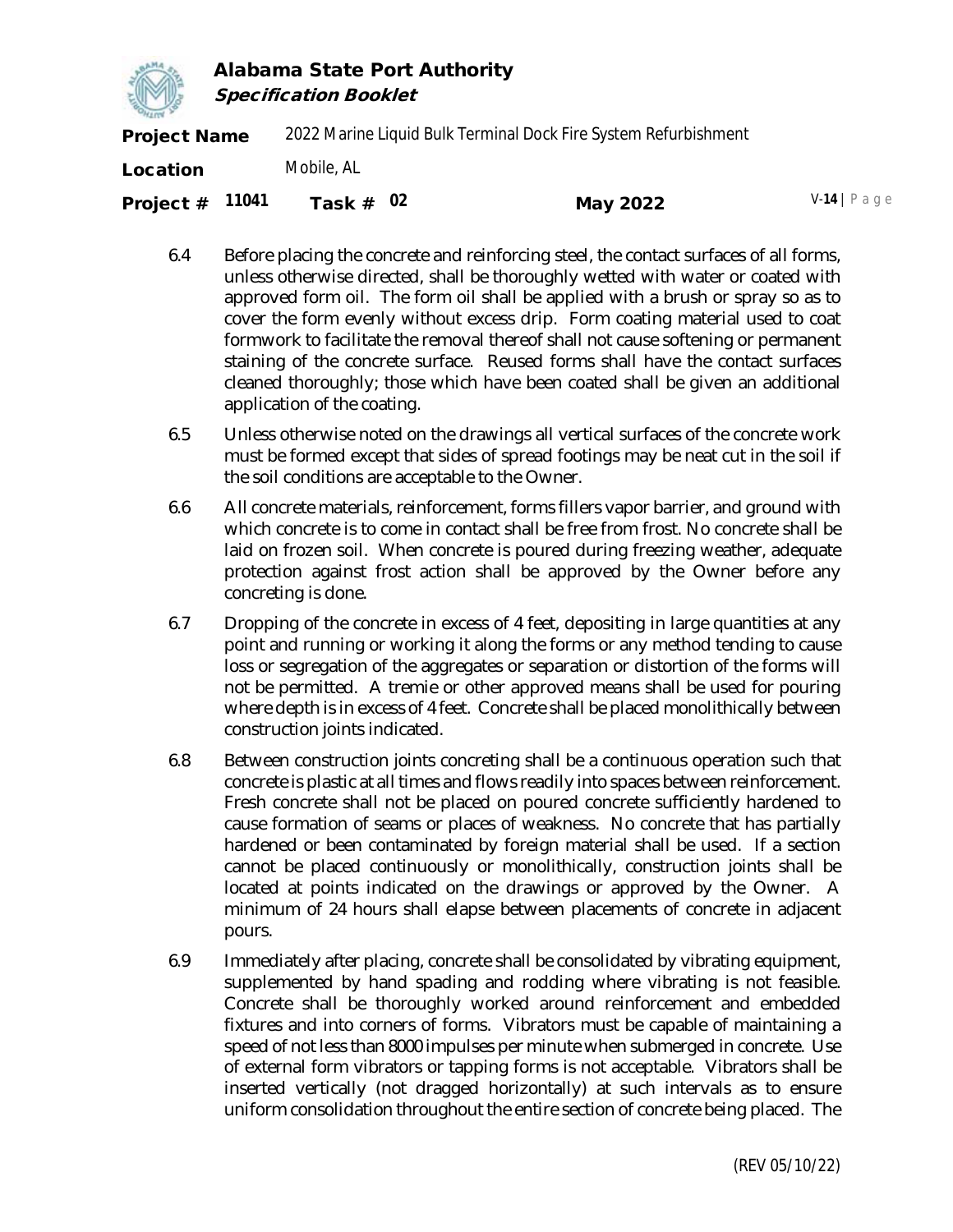

**Project Name** 2022 Marine Liquid Bulk Terminal Dock Fire System Refurbishment

**Location** Mobile, AL

**Project # 11041 Task # 02** May 2022 V-15 | Page

number of vibrators used shall be sufficient to consolidate the concrete properly. At least one standby vibrator shall be on hand at all times.

- 6.10 The methods and recommended practices described in AC Standard 305 shall be followed for cold weather concreting and ACI Standard 306 shall be followed for hot weather concreting.
- 6.11 All concrete shall finish to the lines and elevations shown on the drawings. All construction joints shall be keyed as indicated on the drawings. If the Contractor desires additional construction joints or different locations for the joints, he shall obtain written approval from the Owner for such changes.
- 6.12 Concrete shall not be carried in or transported through any aluminum items.

### 7.0 JOINTS

- 7.1 Construction joints shall be formed as indicated on the drawings and as directed by the Owner. Joints shall be made and located as to least impair the strength of the structure. The rate and method of placing concrete and the arrangement of joint bulkheads shall be such that the concrete between construction joints shall be placed in a continuous operation. When concreting is resumed, the surface of the concrete at all joints shall be thoroughly cleaned and all laitance removed. In addition, vertical joints shall be thoroughly wetted, but not saturated, and slushed with a coat of neat cement grout before placing new concrete. Reinforcing shall continue across joints unless otherwise shown. Keys and dowels shall be provided as indicated or as directed by the Owner.
- 7.2 In general, formed construction joints or keys shall be: in width, one-third of the thickness of the concrete and, in depth, one-sixth the thickness of the concrete. All keys shall be continuous, and none smaller than 2" in width and 2" in depth shall be used.

### 8.0 EMBEDDED ITEMS

- 8.1 The Contractor shall examine the drawings and specifications for other work to ascertain any conditions that may affect his work. In laying out his work, the Contractor shall make provisions for installation of all appurtenances.
- 8.2 The Contractor shall furnish and install all embedded items to include but not limited to inserts, anchors, anchor bolts for structural steel and any other miscellaneous metal as may be required for the installation and attachment of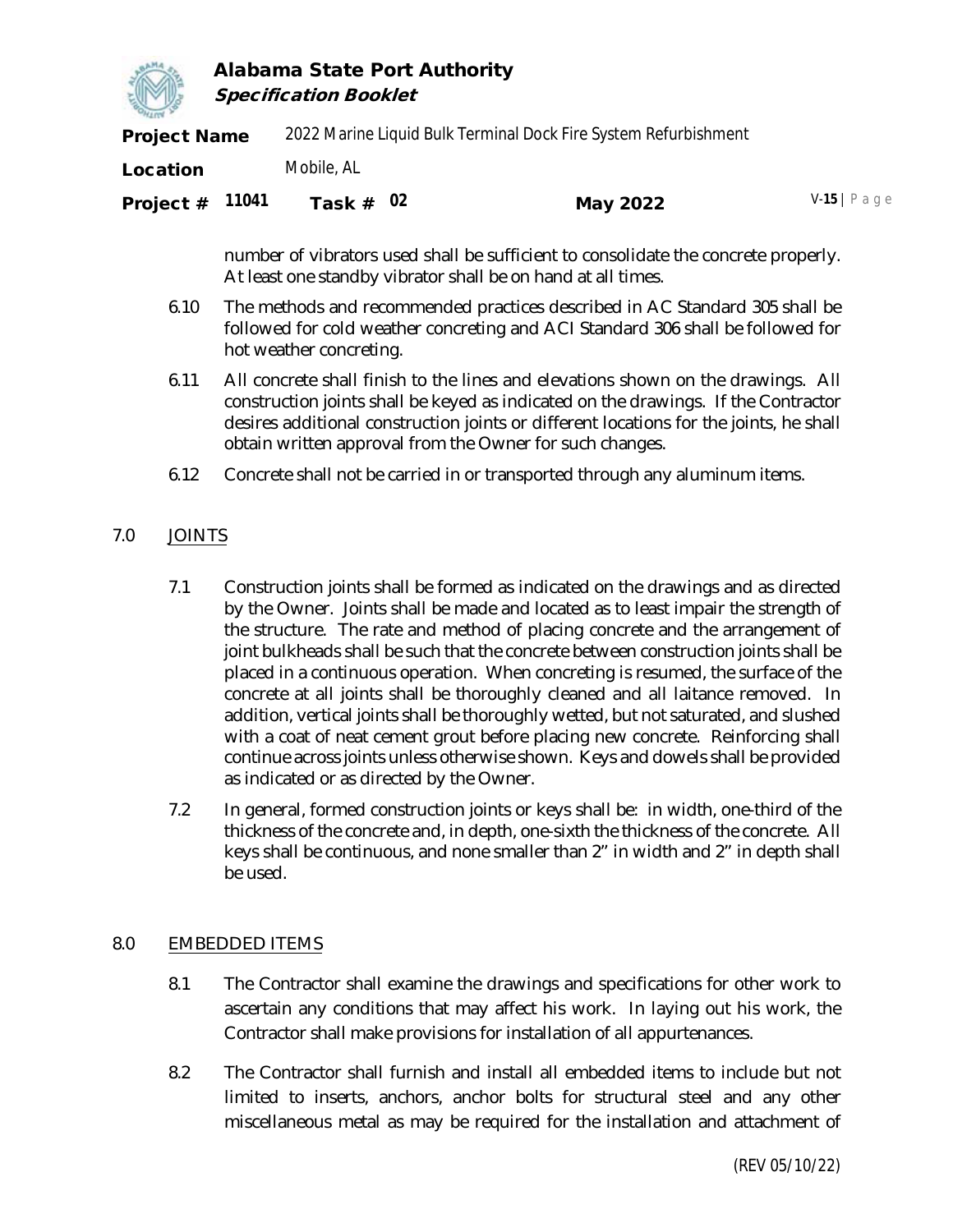

other work. The embedded items shall conform to the requirements of Section – Miscellaneous Metals. Such miscellaneous items shall be set accurately to template, built into the concrete plumb and maintained so during the pour by securely wiring as may be necessary. Bolts shall project from the face of the concrete the distance called for on the details or a sufficient distance to allow for the proper attachment intended. All threads shall be oiled and protected by waterproofing caps.

- 8.3 The Contractor shall provide such openings as are required for the passing of work through the concrete.
- 8.4 Great care shall be taken to keep such items embedded in the concrete and openings provided through the concrete at the proper locations. The concrete shall be thoroughly spaded and worked around and under such items so that there will be no voids.
- 9.0 GROUT
	- 9.1 Cement grout, if required, shall be field mixed combination of cement, concrete sand and water approved by the Owner prior to placing. Minimum cement shall be eight bags of cement per cubic yard of finished mixture.
	- 9.2 All column bases shall be grouted solid with high strength non-shrink grout, ready-mixed material requiring only mixing water at the jobsite. Non-shrink grout shall contain non-metallic aggregate as specified.
	- 9.3 Before placing grout the surface shall be cleaned of all dirt, oil, grease, concrete laitance and all loose material shall be removed.
	- 9.4 The grout shall be placed by whatever means are most practicable, depending on the type of equipment to be grouted. The grout shall completely fill the space to be grouted, be thoroughly compacted, and free of air pockets.
	- 9.5 Unconfined areas of non-shrink grout surfaces shall be cut back flush with the base plate and coated with a plastic mortar consisting of one part Portland cement and two parts concrete sand.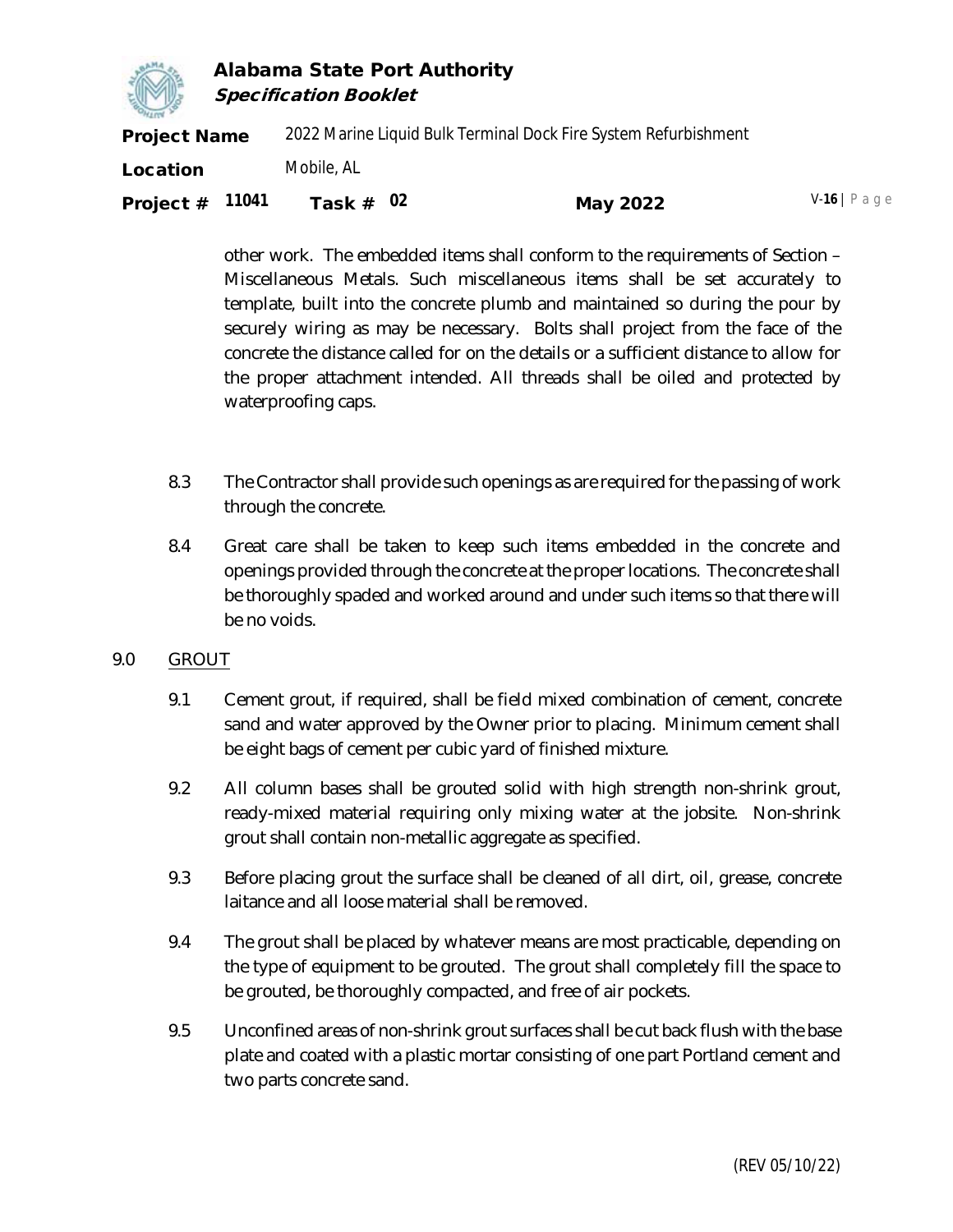

**Project Name** 2022 Marine Liquid Bulk Terminal Dock Fire System Refurbishment **Location** Mobile, AL **Project # 11041 Task # 02 May 2022** V-17 | Page

### 10.0 CURING

- 10.1 All concrete shall be maintained above  $50^{\circ}$ F. in a moist condition and cured for a period of at least the first seven days after placing by one of the approved methods listed herein. If high-early strength concrete has been used, the curing period shall continue for minimum of three days. During the curing period no part of the concrete shall be permitted to become dry.
- 10.2 All concrete shall be cured in keeping with the methods listed below.
	- 10.2.1 Ponding or continuous sprinkling with water.
	- 10.2.2 Wet sand or absorptive burlap kept continuously wet.
	- 10.2.3 Waterproof paper conforming to ASTM C171, or polyethylene film with edges lapped and sealed in such a manner as to prevent moisture escaping from the concrete.
	- 10.2.4 Liquid curing compounds sprayed uniformly in a single coat on all surfaces immediately following the final finishing operation. Liquid curing compounds shall not be used on any surface against which additional concrete or other cementitious finishing materials are to be bonded nor on floor surfaces which receive liquid surface-hardening treatment.
	- 10.2.5 Steel forms heated by the sun and all wood forms in contact with the concrete during the curing period shall be kept wet. If forms are to be removed during the curing period, one of the above curing materials or methods shall be employed immediately. Such curing shall be continued for the remainder of the curing period.
	- 10.2.6 The methods and recommended practice for protecting and curing concrete as described in ACI 305, and ACI 306 shall be followed when the temperature of the surrounding air is below 40 F. or above 90 F. Air and concrete temperatures at times of placing are to be taken and reported on cylinder break forms. No dependence shall be placed on salt or other chemicals for the prevention of freezing.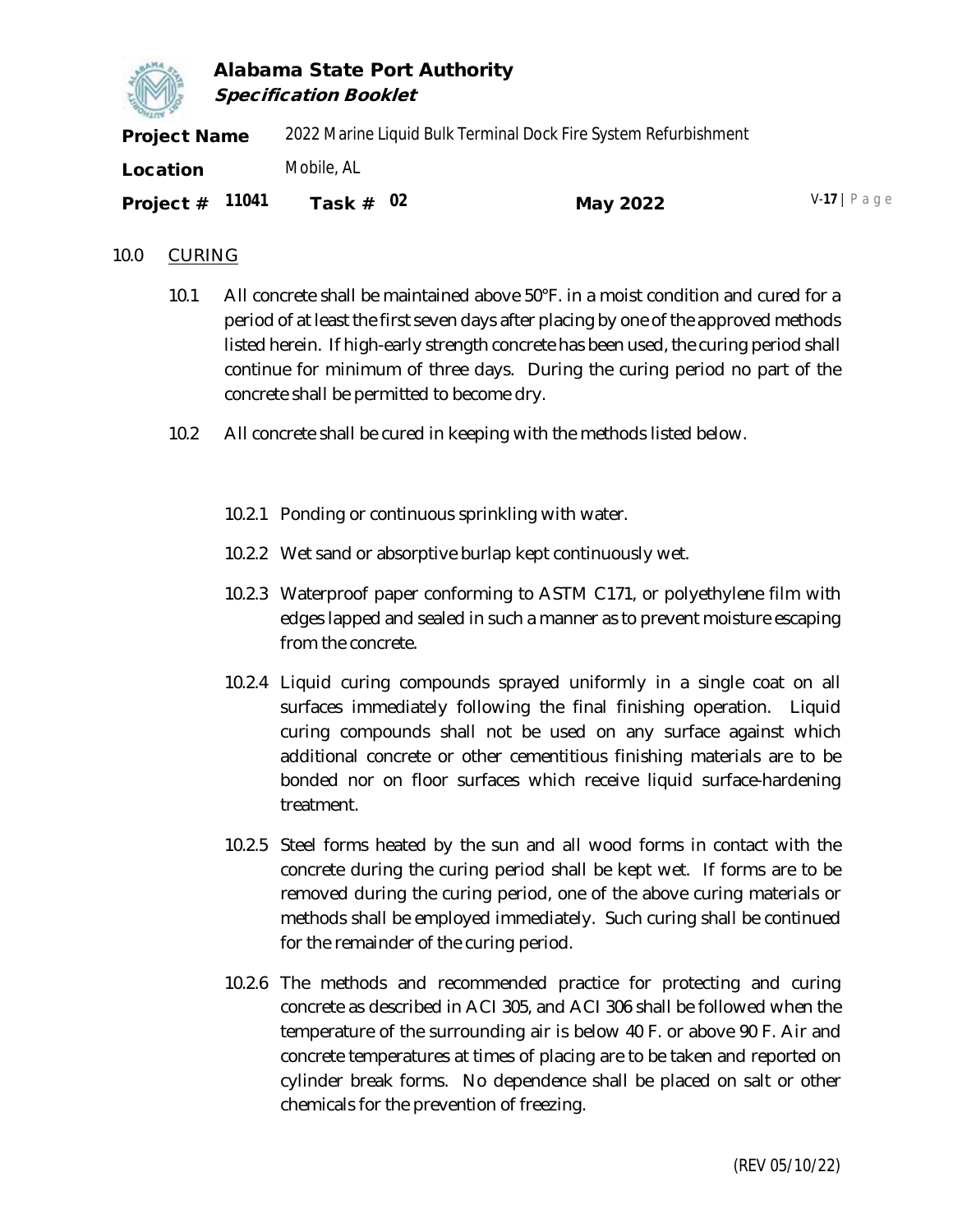

| <b>Project Name</b> | 2022 Marine Liquid Bulk Terminal Dock Fire System Refurbishment |  |          |               |
|---------------------|-----------------------------------------------------------------|--|----------|---------------|
| Location            | Mobile, AL                                                      |  |          |               |
| Project $#$ 11041   | Task $# 02$                                                     |  | May 2022 | $V-18$   Page |

- 10.2.7 Methods should be taken to protect the concrete from mechanical injury or by action of the elements until such time as the concrete is thoroughly set.
- 10.2.8 Projecting inserts, anchor bolts, etc. shall be protected from disturbances until the concrete has sufficiently set to hold such items immovable.
- 10.2.9 All concrete ground slabs, etc. shall be barricaded immediately after the surfaces are finished and no traffic, other than for curing purposes, shall be allowed on the surfaces until the concrete has obtained (by compressive strength test) 60% of its 28-day strength.

### 11.0 CONCRETE FINISHES

### 11.1 Standard Finish for Exposed Concrete Surfaces (Excluding Ground Slab)

- 11.1.1 As soon as the forms have been removed, the concrete surfaces to be left exposed shall be carefully examined and cavities, stone pockets, irregularities, honeycombing, tie holes, and other defects, which in the opinion of the Owner do not justify rejection of the work, shall be pointed with mortar before the concrete is thoroughly dry. The mortar mix for patching shall be determined by trial usually one part cement and two parts coarse sand to obtain a good color match with the concrete when both patch and concrete are cured and dry. The amount of mixing water shall be as little as consistent with the requirements of handling and placing the mortar.
- 11.1.2 Concrete surfaces, which are to be exposed in the finish construction, shall receive a "rubbed" finish. After the mortar pointing has set, the entire area shall be thoroughly covered with water by means of brush and rubbed with carborundum brick or other approved method to remove all blemishes and to provide a uniform finished appearance to blend in with surrounding concrete surfaces. After rubbed surfaces have dried, wipe with burlap to remove any loose powder.

### 11.2 Smooth Monolithic Ground Slab Finish

11.2.1 After the concrete has been screeded; the surface shall be floated with mechanical floats equipped with vibrators, only to the extent necessary to obliterate the screeding irregularities.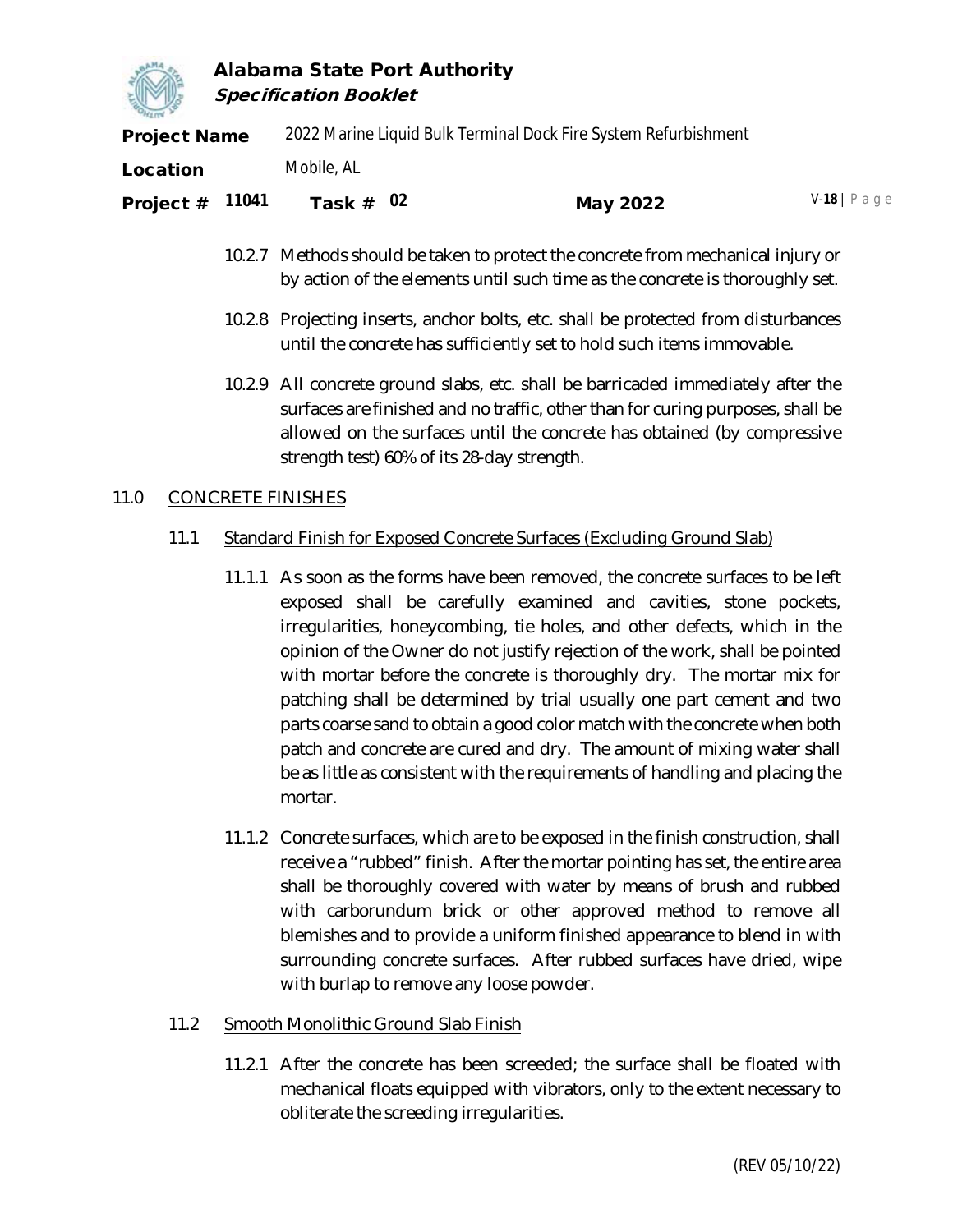

**Project # 11041 Task # 02 May 2022** V-19 | Page

- 11.2.2 The slab shall be burnished, by steel troweling, to a hard, smooth and impervious surface. After the first troweling, allow the slab to stand until it has set sufficiently to finish hard and smooth, then apply a second steel troweling. In all cases, the slabs shall be troweled twice, and more often if necessary, to produce the required surface texture. There shall be no evidence, after the slab is finished, of kneeboard impressions, trowel marks or chattered areas.
- 11.2.3 The sprinkling, shaking or applying in any form of dry cement on a prefinished concrete surface is prohibited.
- 11.2.4 Concrete ground slab shall be finished level unless noted otherwise with a tolerance of 1/8" in 10 ft. If variations greater than this exist, the Owner may direct the Contractor to grind the floor to bring the surface within the stated requirements. Patching of low spots shall not be permitted. Grinding shall be done as soon as possible, preferably within three days, but not until the concrete is sufficiently strong to prevent dislodging coarse aggregate particles.
- 11.2.5 Immediately after finishing, all grade and ground slabs shall receive a liquid curing and sealing compound conforming to ASTM C309, Type 1, clear or translucent. Surface preparation and application shall conform to manufacturer's specifications, but in no case shall application be greater than 350 sq. ft. per gallon. All slabs shall receive a second coat of curing and sealing compound just prior to acceptance of the concrete work.

#### 12.0 INSPECTION AND TESTING

- 12.1 The materials and workmanship to be furnished under this specification shall be subject to inspection in the mill, shop, and field by the Owner.
- 12.2 Inspection and acceptance, or failure to inspect, shall in no way relieve the Contractor or the mill and shops from their responsibility to furnish materials and workmanship in accordance with contract requirements. When materials and/or workmanship do not conform to the specification requirements, the Owner reserves the right to reject such material and/or workmanship at any time before final acceptance of the concrete work.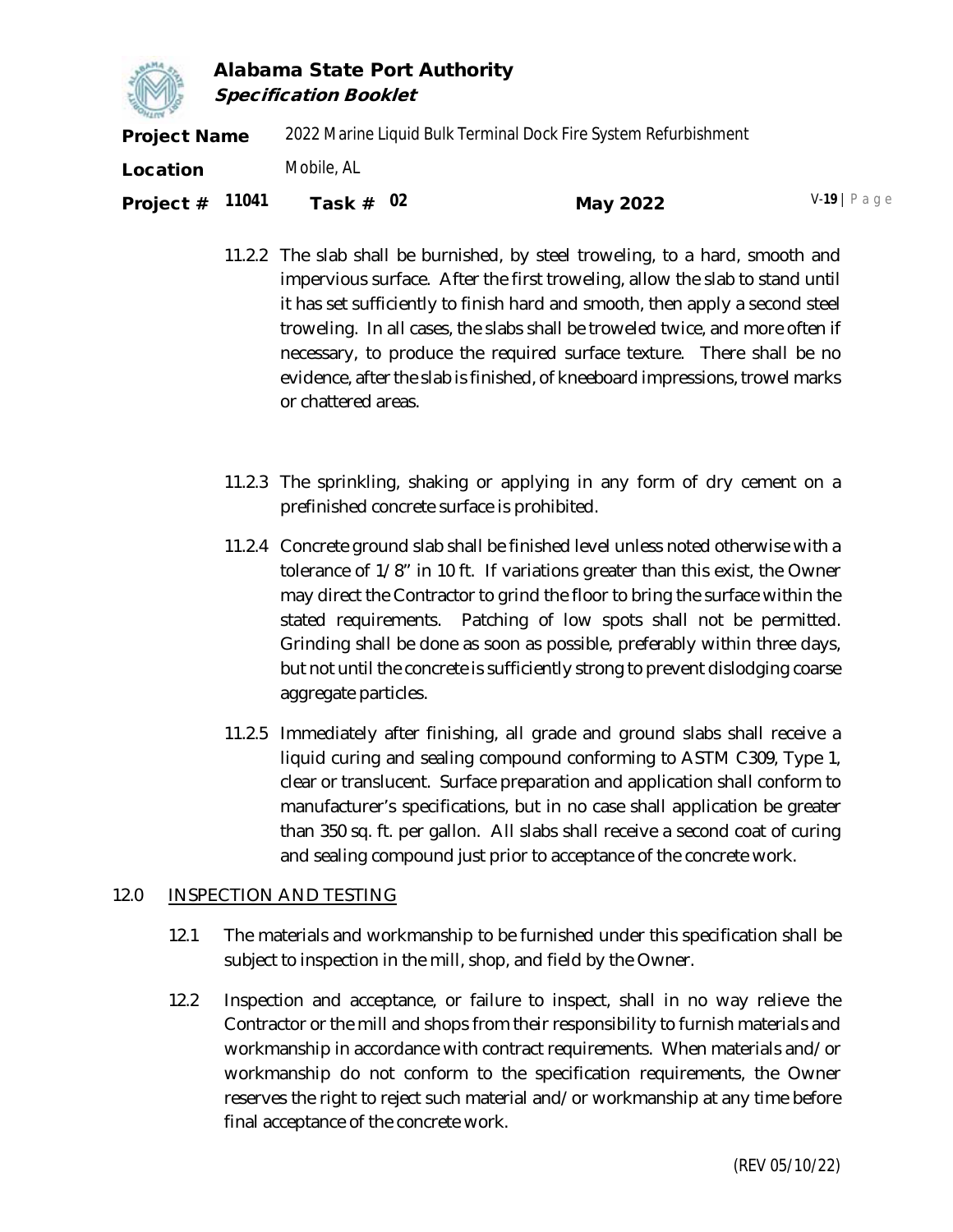

**Project Name** 2022 Marine Liquid Bulk Terminal Dock Fire System Refurbishment

**Location** Mobile, AL

**Project # 11041 Task # 02 May 2022** V-20 | Page

- 12.3 The Contractor shall make the necessary arrangements with the Owner-approved testing laboratory to facilitate concrete sampling and test.
- 12.4 An independent testing laboratory shall perform compressive strength tests, air entrainment tests and slump tests for each 50 cubic yards of concrete poured but not less than once for each day of concrete pouring. All tests shall be made at the expense of the Owner.
- 12.5 Compressive strength tests shall be conducted in accordance with ACI 318, "Concrete Quality". Tests shall be made on four field specimens, one for testing at seven days and two for testing at 28 days. If the 28-day breaks are good, the fourth cylinder may be discarded. If the 28-day breaks are deficient, the fourth cylinder shall be broken as instructed.
- 12.6 Slump tests shall be made in accordance with ASTM C143 for each set of cylinders submitted to the laboratory.
- 12.7 Air entrainment tests shall be made in accordance with ASTM C138, C173, or C231 for each set of cylinders.
- 12.8 If the ultimate compressive strength of any cylinder falls below specified strength, an investigation shall be made to determine cause of decrease. If it is attributed to a change in materials, a new design of mix shall be made. If low strength and quality of the structure in question, the Owner may require, at no additional cost to the Owner, tests to be made on portions of the structure containing questionable concrete. Such tests shall include one or more of the following: (1) Impact (Swiss) hammer tests, (2) cored cylinder test per ASTM C42, or (3) load actual structure per ACI 318. In that portion of the structure, which contains defective concrete, the defective concrete shall be removed and replaced, or reinforced as directed by the Owner, at Contractor's expense, including cost of tests. If cored tests indicate that the concrete adequately meets the specified strength, the test results of test cylinders will be waived.
- 12.9 Reports of all test and control measures shall be submitted to the Owner in triplicate. Reports shall show the in-place location of concrete.
- 12.10 The minimum compressive strength of test cylinders shall be 4000 psi, unless noted otherwise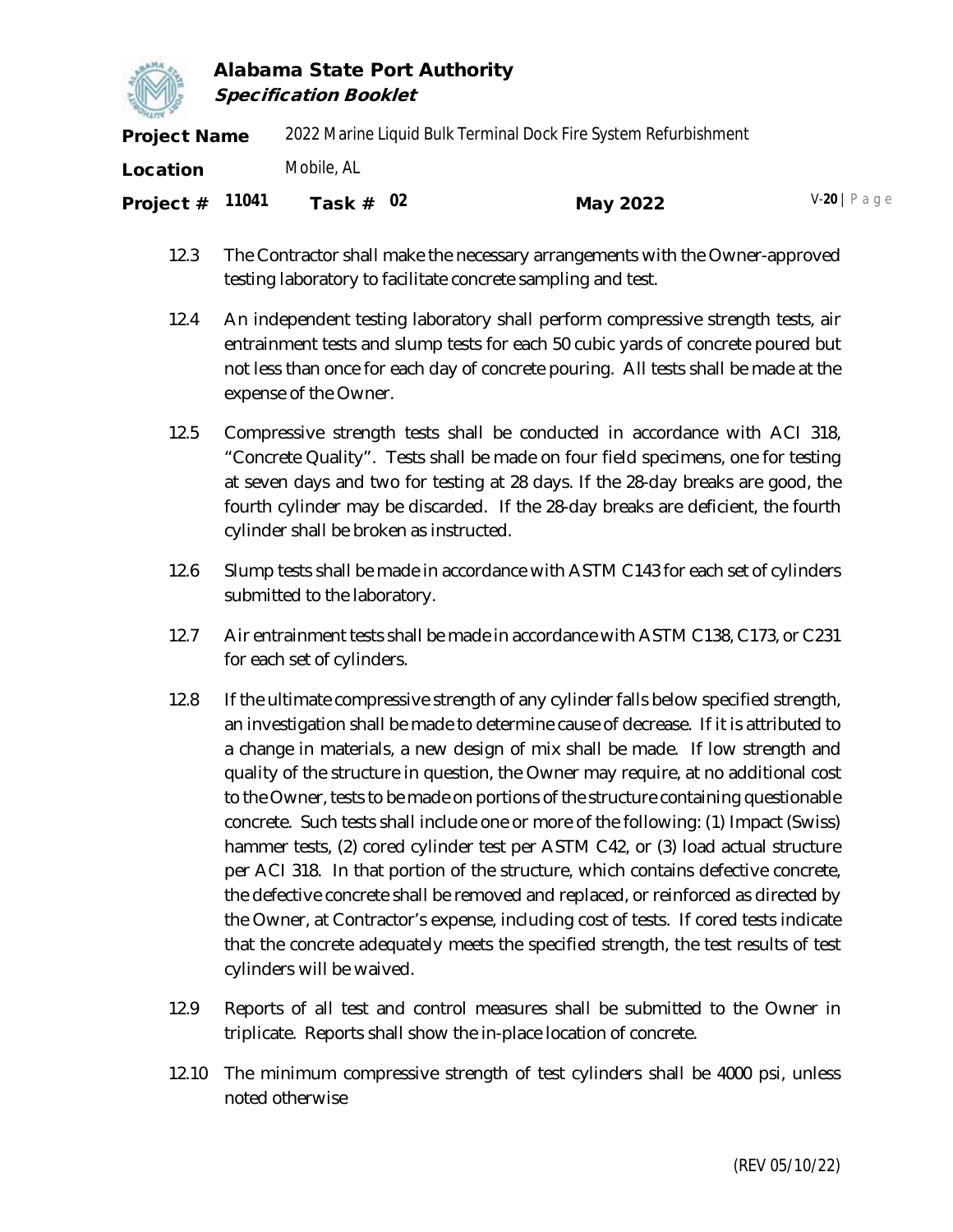

**Project Name** 2022 Marine Liquid Bulk Terminal Dock Fire System Refurbishment **Location** Mobile, AL **Project # 11041 Task # 02 May 2022** V-21 | Page

12.11 Record the atmospheric and concrete temperatures on all test reports.

### 13.0 CONCRETE DISPOSAL

13.1 The Contractor is prohibited from dumping, wasting, or discarding unacceptable or excess concrete or washing out concrete trucks within the property limits of the Owner (ASPA).

# SECTION 4C – REINFORCING STEEL

### 1.0 SCOPE OF THE WORK

1.1 The work included under this section shall consist of furnishing all labor, tools equipment, materials, services, and supervision necessary for the complete installation of all reinforcing steel work, as indicated on the drawings and specified herein.

- 1.2 The items of work to be performed shall include, but are not limited to:
	- 1.2.1 Foundation reinforcement.
	- 1.2.2 Ground slab reinforcement.
	- 1.2.3 Miscellaneous Concrete Structure Reinforcement.

### 2.0 APPLICABLE SPECIFICATIONS

- 2.1 The Contractor shall follow the practices and standards described in the latest editions of the following specifications, which are made a part of this Specification.
	- 2.1.1 American Concrete Institute:

ACI 318 – Building Code Requirements for Reinforced Concrete.

- 2.1.2 Refer to ACI 318 "Building Code Requirements for Reinforced Concrete" for a complete listing of applicable specifications of the American Society for Testing and Materials (ASTM)
- 2.1.3 All applicable local and state codes and regulations.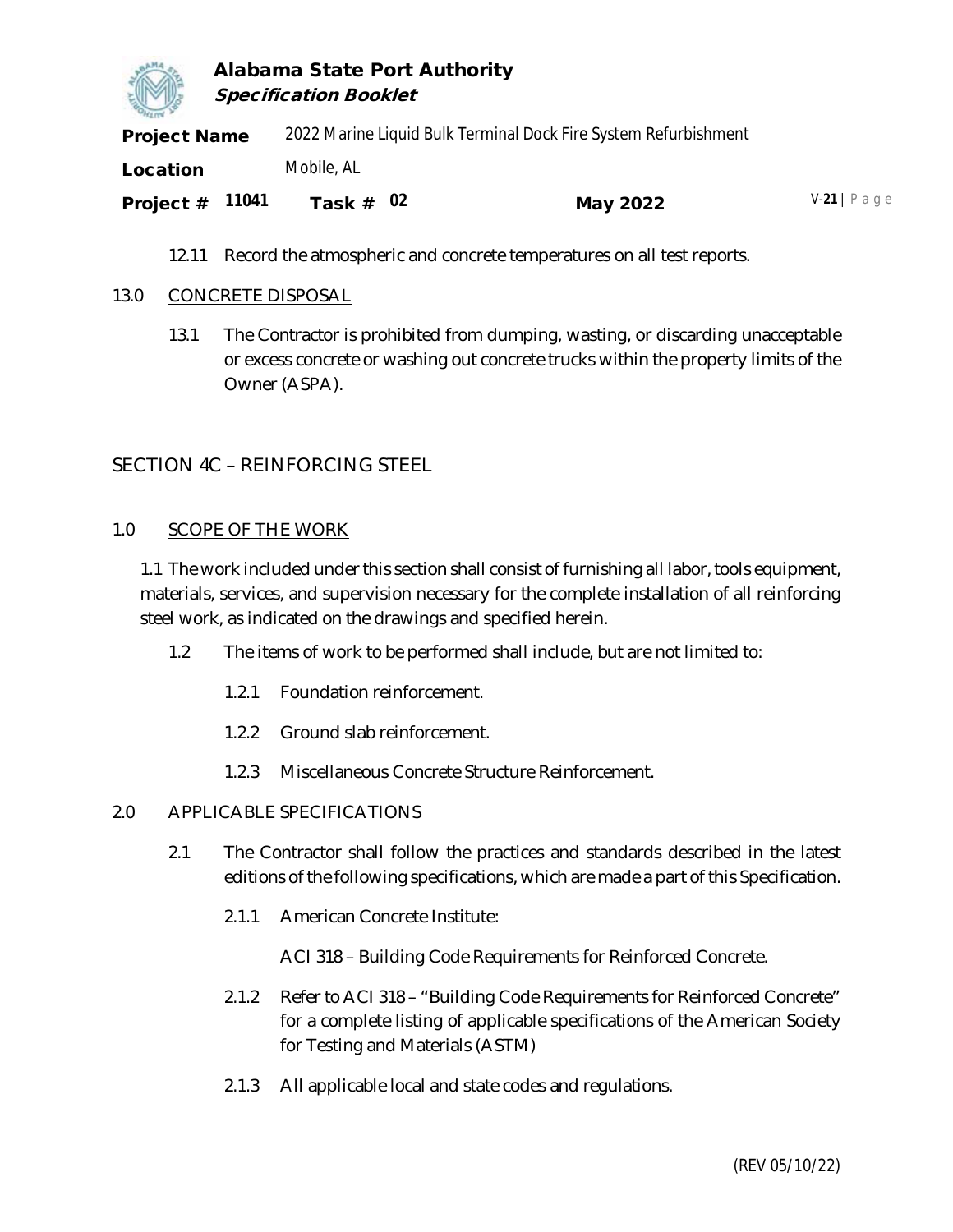

**Project Name** 2022 Marine Liquid Bulk Terminal Dock Fire System Refurbishment **Location** Mobile, AL **Project # 11041 Task # 02** May 2022 V-22 | Page

- 2.1.4 Latest edition of OSHA Safety & Health Regulations.
- 2.1.5 In cases of conflict between the referenced standards, the more stringent requirements shall govern.

### 3.0 REINFORCING MATERIALS

3.1 Standards of the American Society for Testing and Materials indicated in the following paragraphs shall be the current editions.

- 3.2 All reinforcing steel shall be new, deformed billet steel bars conforming to ASTM A615. Grade of reinforcing steel shall be 60 ksi.
- 3.3 The Contractor shall include all spacers, chairs, bolsters, ties, and other devices necessary for proper placing, spacing, supporting and fastening reinforcement in place. When the legs of any support devices rest directly on formwork, which, after stripping, will expose the concrete to permanent view, these devices shall be zinc-coated after fabrication or provided with plastic button tips at the wire ends to prevent staining of the concrete by rust. Sand chairs shall be used to support reinforcing on earth surfaces.

### 4.0 SHOP DRAWINGS AND SUBMITTALS

- 4.1 Shop drawings, including placement diagrams, shall be prepared by the fabricator in accordance with the drawings and the standards in ACI 315, "Manual of Standard Practice for Detailing Reinforced Concrete". All dimensions and sizes of reinforcement on the drawings shall be strictly adhered to and shall not be changed without written approval of the Owner.
- 4.2 The Contractor shall submit to the Owner one sepia and three blue line copies of the steel lists and placing plans of all reinforcing steel used in the job.

### 5.0 INSTALLATION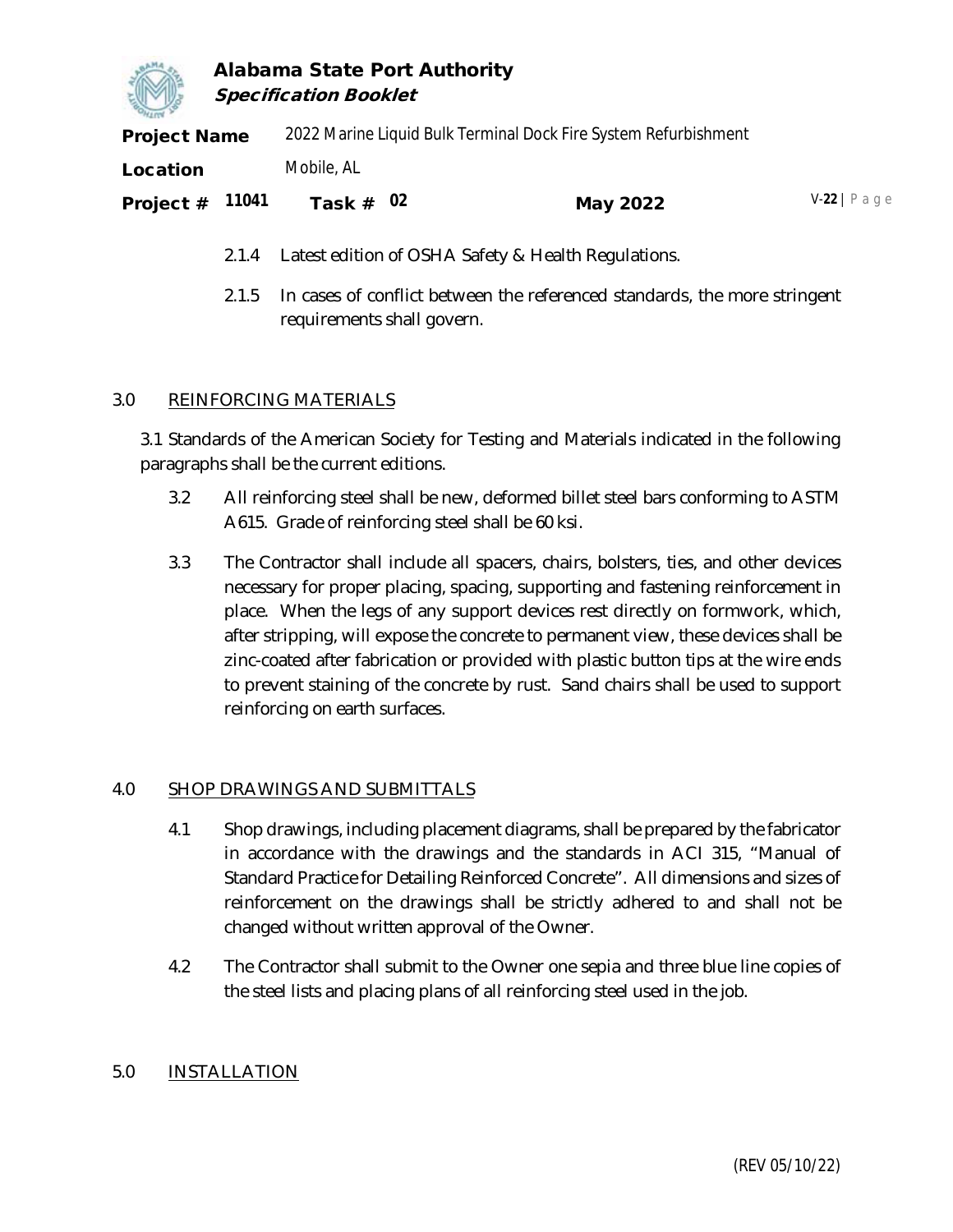

| <b>Project Name</b> |             | 2022 Marine Liquid Bulk Terminal Dock Fire System Refurbishment |          |                  |
|---------------------|-------------|-----------------------------------------------------------------|----------|------------------|
| Location            | Mobile, AL  |                                                                 |          |                  |
| Project $#$ 11041   | Task $# 02$ |                                                                 | May 2022 | $V-23$   P a g e |

- 5.1 Reinforcing steel bars stored at job shall be placed in racks or blocked up at least 18" above ground and kept dry by suitable cover.
- 5.2 Reinforcing steel bars shall be shop-bent as indicated on the fabrication drawings. Metal reinforcements shall not be bent or straightened in a manner that will injure or defect material. Reinforcement shall be cold bent to shapes shown on the drawings. The heating of reinforcement for bending will not be permitted. Bars with kinks or bends not shown on the drawings shall not be used.

Minimum pin bending diameter will be as follows:

| <u>Bar Size</u> | <b>Minimum Pin Diameter (inch)</b> |
|-----------------|------------------------------------|
| #3              | 1.1253                             |
| #4              | 1.5                                |
| #5              | 1.875                              |
| #6              | 2.25                               |
| #7              | 2.625                              |
| #8              | 3.0                                |
| #9              | 4.5                                |
| #10             | 5.0                                |
| #11             | 5.5                                |
| #14             | 8.75                               |
| #18             | 11.25                              |

- 5.3 All reinforcement at the time concrete is placed, shall be clean new stock, free from defects, mill or rust scale, dirt, oil, dried concrete, or coatings that will reduce bond.
- 5.4 No heating, welding, or tack welding of reinforcing steel will be permitted.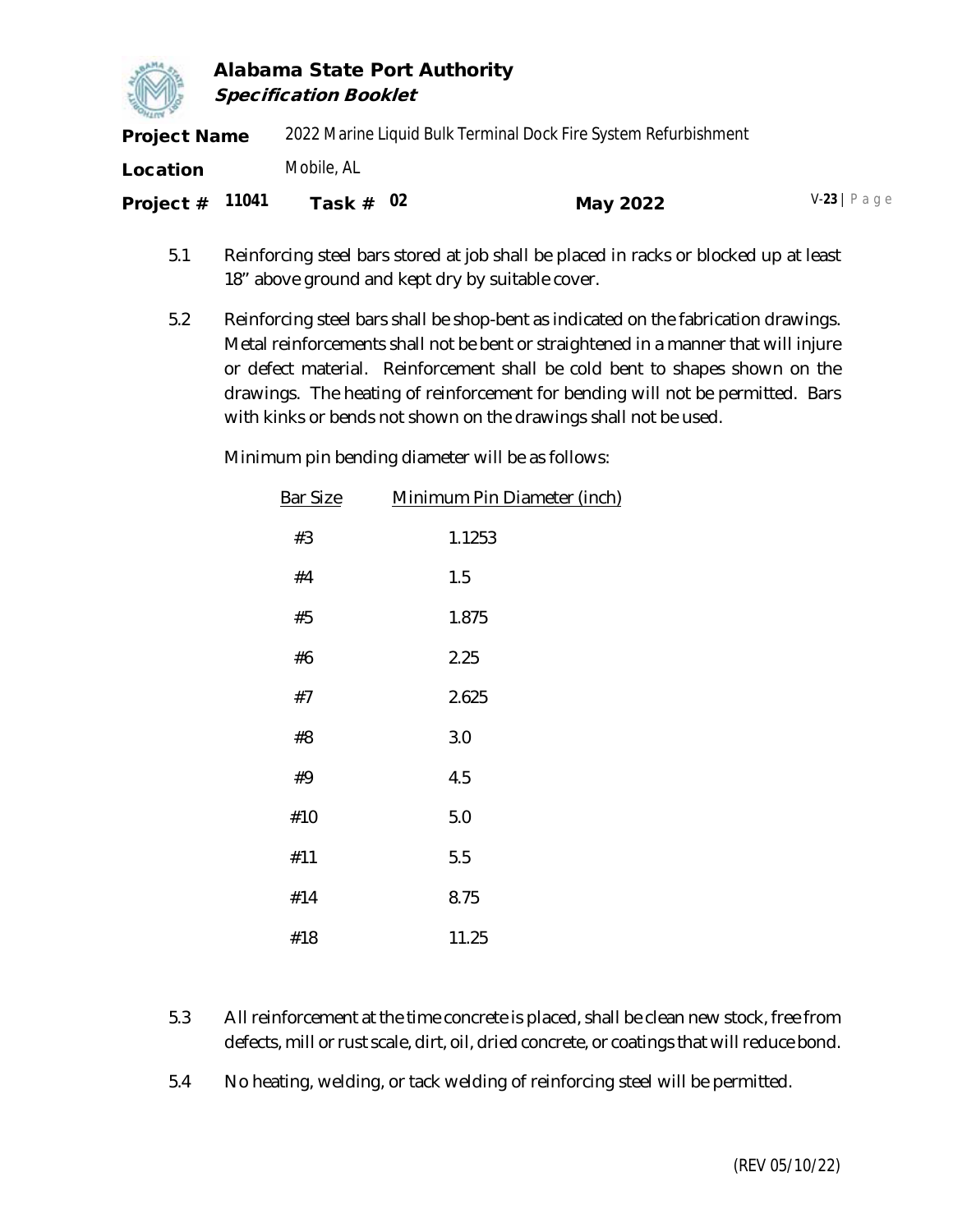

5.5 Bars of single length shall be used in all cases, except where the length required is greater than stock length or where the Owner gives permission for shorter lengths. Necessary splices shown on the drawings shall be lapped sufficiently to develop the strength of the bars by bond. Splices shall not be made in beams, girders, and slabs at points of maximum bending moment nor shall adjacent bars be spliced at the same point, but staggered.

Wherever field conditions make it necessary to splice principal reinforcement otherwise than as shown on the drawings, the Owner shall decide character of a splice on basis of allowable bond stress and stress in reinforcement at splice.

The minimum lap splice shall be 12 inches.

| <b>Bar Size</b> |           | Minimum Lab Splice (inches) |  |  |
|-----------------|-----------|-----------------------------|--|--|
|                 | Top Bars* | <b>Other Bars</b>           |  |  |
| #3              | 13        | 12                          |  |  |
| #4              | 17        | 12                          |  |  |
| #5              | 21        | 15                          |  |  |
| #6              | 27        | 20                          |  |  |
| #7              | 37        | 27                          |  |  |
| #8              | 49        | 35                          |  |  |
| #9              | 62        | 44                          |  |  |
| #10             | 78        | 56                          |  |  |
| #11             | 96        | 69                          |  |  |

\* Top bars are defined as horizontal bars so placed that more than 12 inches to concrete is cast below the bar.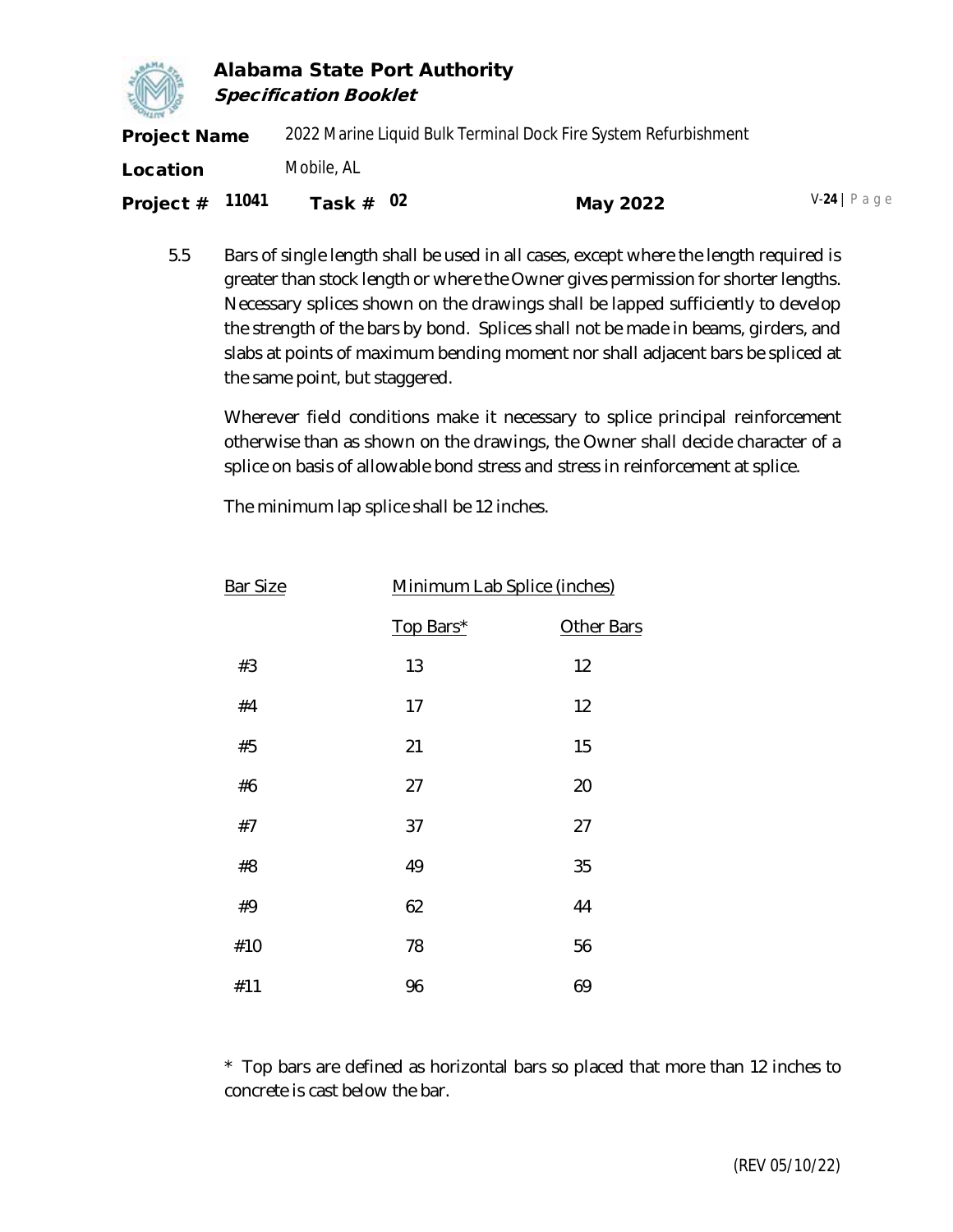

**Project Name** 2022 Marine Liquid Bulk Terminal Dock Fire System Refurbishment **Location** Mobile, AL Project # **11041** Task # **02** May 2022 V-**25** | Page

- 5.6 Reinforcement shall be accurately placed and secured against displacement by firmly wiring at all intersections and splices with not less than No. 18 U.S. Standard Gauge annealed wire, or by use of acceptable clipping devices.
- 5.7 Reinforcing in footings and slabs on earth shall be supported at proper level with pre-cast concrete blocks at no greater than 24" O.C.
- 5.8 Reinforcing other than that mentioned in Paragraph 5.7 shall be securely positioned at required distances from forms by means of metal spacers and chairs, or other accessories spaced in accordance with recommendation of the Concrete Reinforcing Steel Institute.
- 5.9 Unless otherwise indicated on drawings, steel reinforcement shall have a minimum protection of concrete as follows:

|     |                                                           | Minimum Cover (inches) |
|-----|-----------------------------------------------------------|------------------------|
| (a) | Concrete cast against and permanently<br>exposed to earth | 3                      |
| (b) | Concrete exposed to earth or weather:                     |                        |
|     | #6 through #18 bars                                       | 2                      |
|     | #5 bar & smaller, welded wire fabric                      | $1\frac{1}{2}$         |
|     |                                                           |                        |

(c) Concrete not exposed to weather or in contact with ground:

Slab, walls, joists:

| $#14$ and $#18$ bars                   |               |
|----------------------------------------|---------------|
| $#11$ and smaller                      | $\frac{3}{4}$ |
| Beams, columns, Primary reinforcement, |               |

ties, stirrups, spirals  $1 \frac{1}{2}$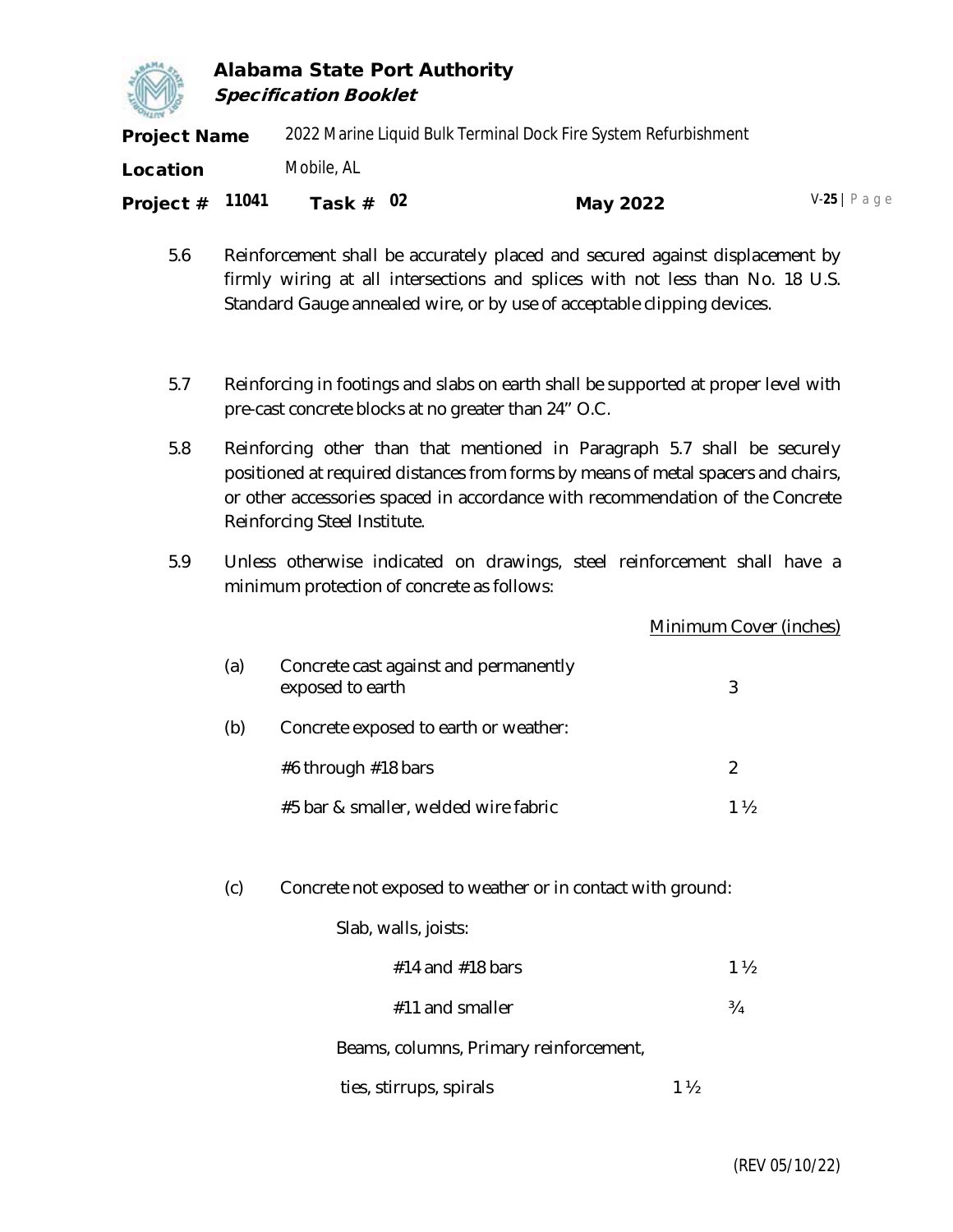

**Project Name** 2022 Marine Liquid Bulk Terminal Dock Fire System Refurbishment

**Location** Mobile, AL

**Project # 11041 Task # 02 May 2022** V-26 | Page

In all cases, thickness of concrete over reinforcement shall not be less than diameter of bars.

- 5.10 Exposed bars intended for bonding with future work shall be protected from corrosion by concrete or other adequate covering.
- 5.11 No reinforcing bars shall be forced or driven into concrete after the concrete has attained its initial set.
- 5.12 Corner bars shall be required at all corner intersections, unless noted otherwise on the drawings. These bars shall be  $#4$  with a length of 2'-6" placed at  $45^{\circ}$  to the corner.

### DIVISION 5 – METALS

### SECTION 5A – STRUCTURAL METAL

### 1.0 SCOPE OF THE WORK

- 1.1 The work included under this section shall consist of furnishing all labor, tools, equipment, materials, services, and supervision necessary to fabricate, deliver, and erect complete, all structural steel indicated on the drawings as described in this Specification. Anchor bolts for structural steel shall be furnished and installed by the Contractor performing the concrete work as described in these specifications.
- 1.2 The work includes, but is not limited to, the following:
	- 1.2.1 Fabrication, erection, galvanizing and testing of all structural metal.
	- 1.2.2 The structural metal includes, but is not limited to the following:
		- a Controller Stands
		- b. Base Plates
		- c. Sole Plates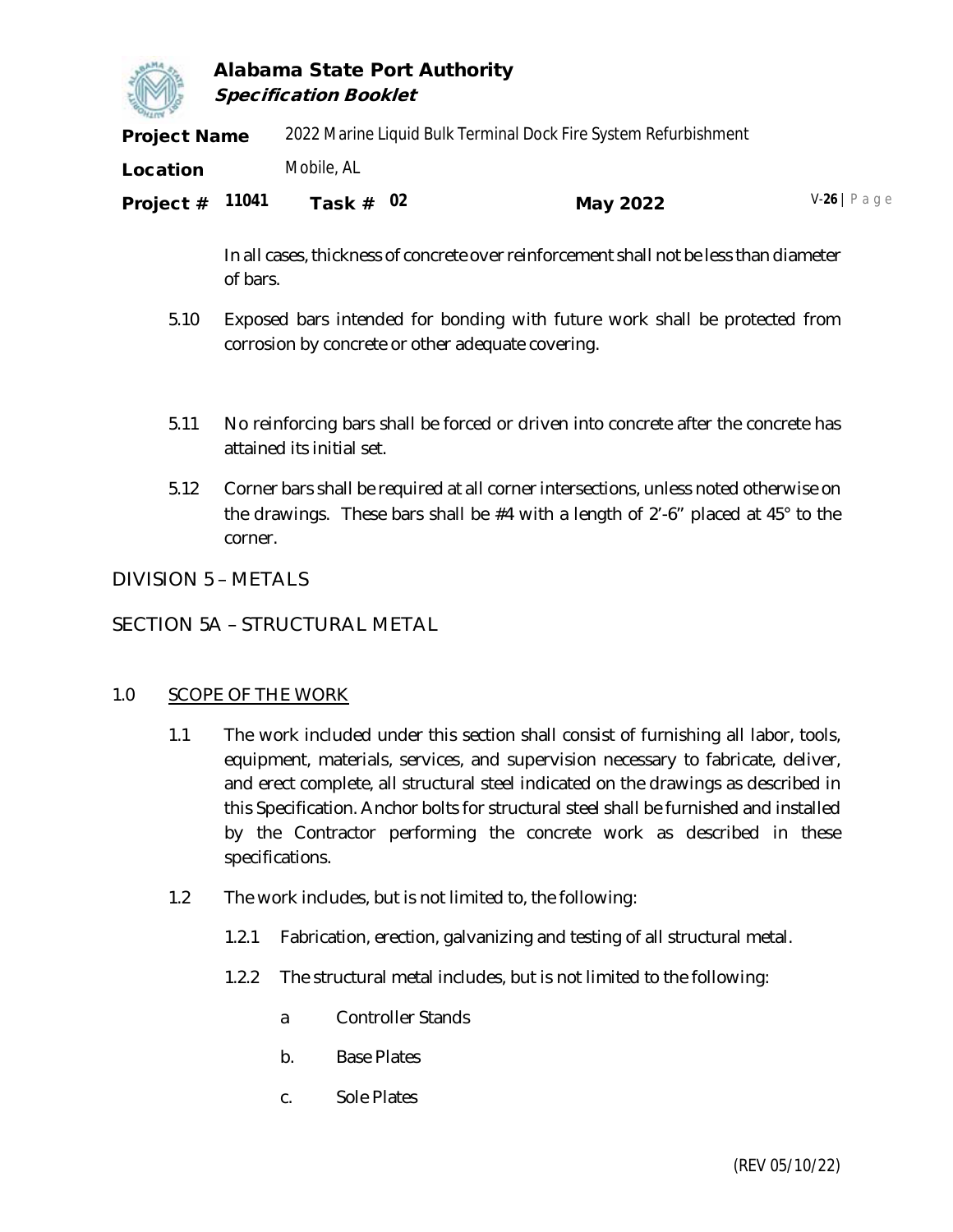

Project Name 2022 Marine Liquid Bulk Terminal Dock Fire System Refurbishment **Location** Mobile, AL **Project # 11041 Task # 02 May 2022** V-27 | Page

- d. Anchor Bolts
- e. All connections and their component parts for the above
- f. Grouting of Base Plates

### 2.0 APPLICABLE SPECIFICATION

2.1 The Contractor shall follow the practices and standards described in the latest edition of the following specifications, which are made a part of this Specification.

- 2.1.1 American Institute of Steel Construction (AISC):
	- a. Specification for the Design, Fabrication and Erection of Structural Steel for Buildings.
	- b. Code of Standard Practice for Steel Buildings and Bridges
	- c. Specification for Structural Joints Using ASTM A325 Bolts or A490 Bolts.
- 2.1.2 American Iron and Steel Institute: Specification for the Design of Cold-Formed Steel Structural Members
- 2.1.3 American National Standards Institute (ANSI):

|       | B18.22.1                                               | <b>Plain Washers</b>                                                                                            |  |
|-------|--------------------------------------------------------|-----------------------------------------------------------------------------------------------------------------|--|
|       | B46.1                                                  | Surface Texture (Surface Roughness, Waviness, and Lay)                                                          |  |
| 2.1.4 | The American Society for Testing and Materials (ASTM): |                                                                                                                 |  |
|       | ASTM A6                                                | General Requirements for Delivery of Rolled Steel Plates,<br>Shapes, Sheet Piling, and Bars for Structural Use. |  |
|       | ASTM A36                                               | <b>Standard Specification for Structural Steel.</b>                                                             |  |
|       | ASTM A307                                              | Standard Specification for Low-Carbon Steel Externally &<br><b>Internally Threaded Standard Fasteners</b>       |  |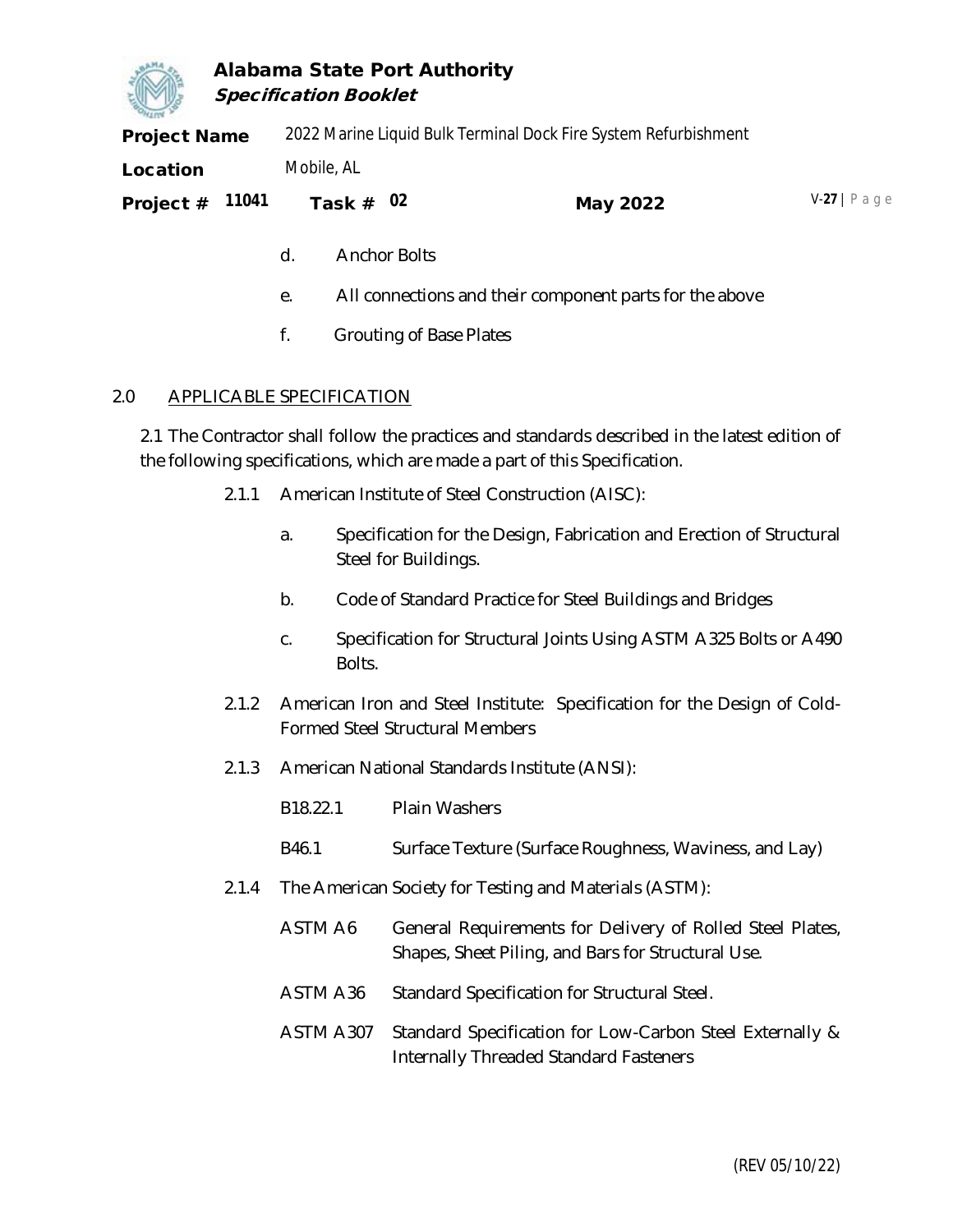

**Project Name** 2022 Marine Liquid Bulk Terminal Dock Fire System Refurbishment

**Location** Mobile, AL

**Project # 11041 Task # 02 May 2022** V-28 | Page

ASTM A325 Standard Specification for High-Strength Bolts for Structural Steel Joints, includes suitable nuts and plain hardened washers.

- 2.1.5 American Welding Society (AWS): D.1.1. Structural Welding Code
- 2.1.6 All applicable local and state codes and regulations.

### 3.0 SUBMITTALS

- 3.1 Certificates of Compliance
	- 3.1.1 Certificates of compliance shall be furnished for structural steel and for welder qualifications. Certified copies of mill test reports shall be furnished for structural steel. Certification that each welder is qualified in accordance with AWS Code D.1.1 shall be provided.
	- 3.1.2 Test reports for high-strength bolts, nuts and washers, including chemical analysis, tensile strength tests, and hardness tests.
	- 3.1.3 Specifications for primer paint, including manufacturer's data on chemical composition, adhesion of stray fireproofing, and dry film thickness per applied coat.
	- 3.1.4 Specifications for non-shrink grout.

### 3.2 Shop Drawings

3.2.1 Shop drawings shall show all shop and erection details, including, but not limited to, cuts, copes, cambers, connections, holes, bolts, and welds in structural steel. All welds, both shop and field shall be indicated by standard welding symbols in the AWS Code for Welding in Building Construction. Shop drawings shall not be complete without specific notations about painting, cleaning, grade of steel and type of welding electrodes. Shop drawings shall be checked and initialed as checked by the Contractor prior to submitting to Owner for review.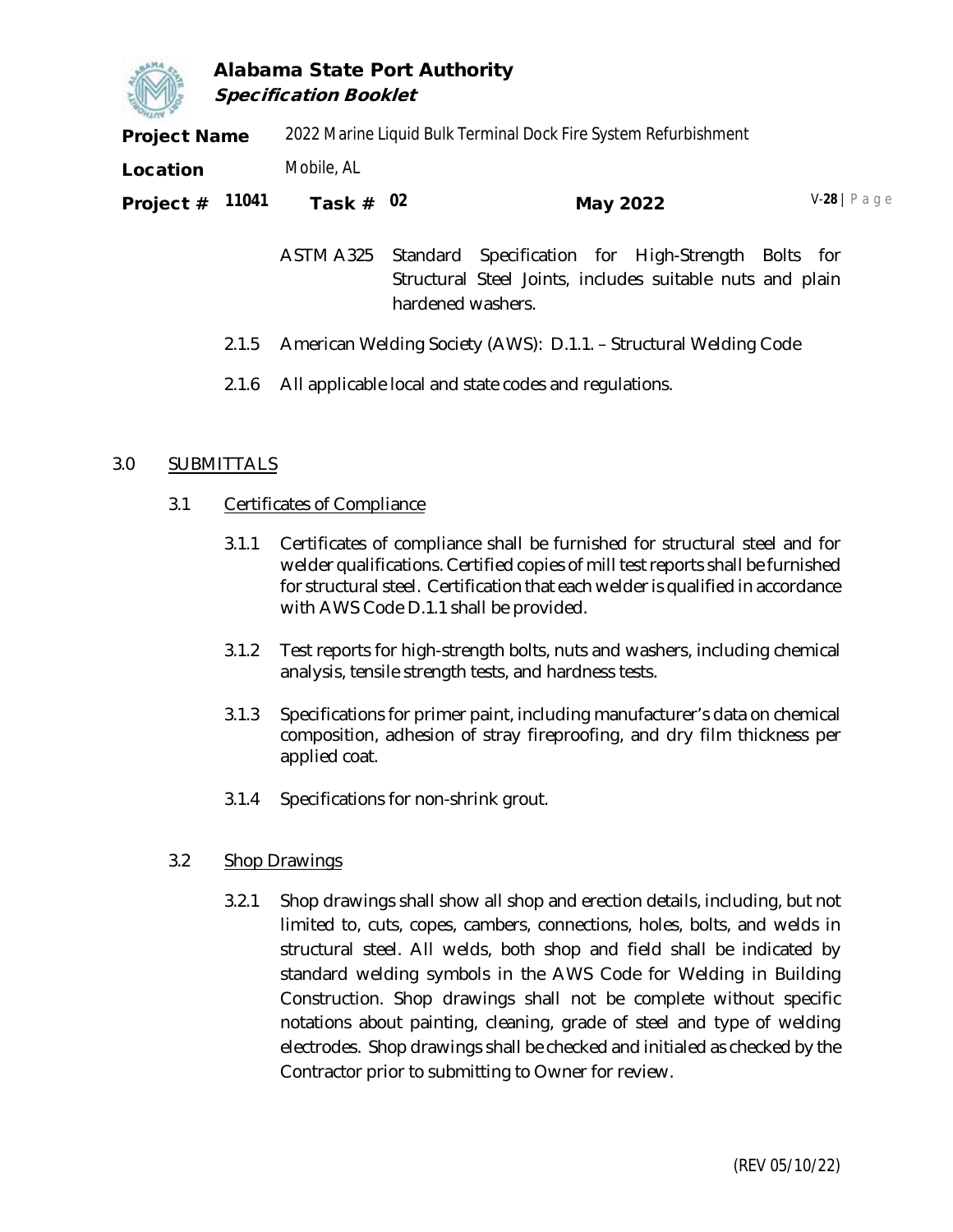

**Project Name** 2022 Marine Liquid Bulk Terminal Dock Fire System Refurbishment **Location** Mobile, AL **Project # 11041 Task # 02 May 2022** V-29 | Page

> 3.2.2 Material shall not be fabricated or delivered to the site before reviewed shop drawings have been returned to the Contractor.

### 4.0 QUALITY ASSURANCE

- 4.1 The materials and workmanship to be furnished under this specification shall be subject to inspection in the mill, shop, and field by the Owner.
- 4.2 Inspection and acceptance, or failure to inspect, shall in no way relieve the Contractor or the mill and shops from their responsibility to furnish materials and workmanship in accordance with contract requirements. When materials and/or workmanship do not conform to the specification requirements, the Owner reserves the right to reject such material and/or workmanship at any time before final acceptance of the structure.
- 4.3 The Contractor shall guarantee free access to the fabrication shop and the construction site for the purpose of inspecting the steel work or field connections. The Owner shall be allowed to observe the performance of the erection crew while the work is in progress, and ladders or temporary scaffolding shall be made available upon the request of the Owner for the purpose of inspecting any connections, which are difficult to reach.
- 4.4 Inspection of welding shall be in accordance with the AISC Specification for Buildings and high-strength steel shall be marked in accordance with the AISC Specification for Buildings.
- 4.5 The Owner shall be notified well in advance of start of shop work in order to schedule inspections if desired.
- 4.6 Joint welding procedures shall be prequalified or test in accordance with AWS qualification procedures.
- 4.7 Testing and Inspection Agency
	- 4.7.1 The Owner will engage an independent testing and inspection agency to perform testing, to inspect and evaluate connections, and prepare test reports.
	- 4.7.2 Deficiencies in the structural steel work identified by the testing and inspection agency will be corrected at no additional expense to the Owner.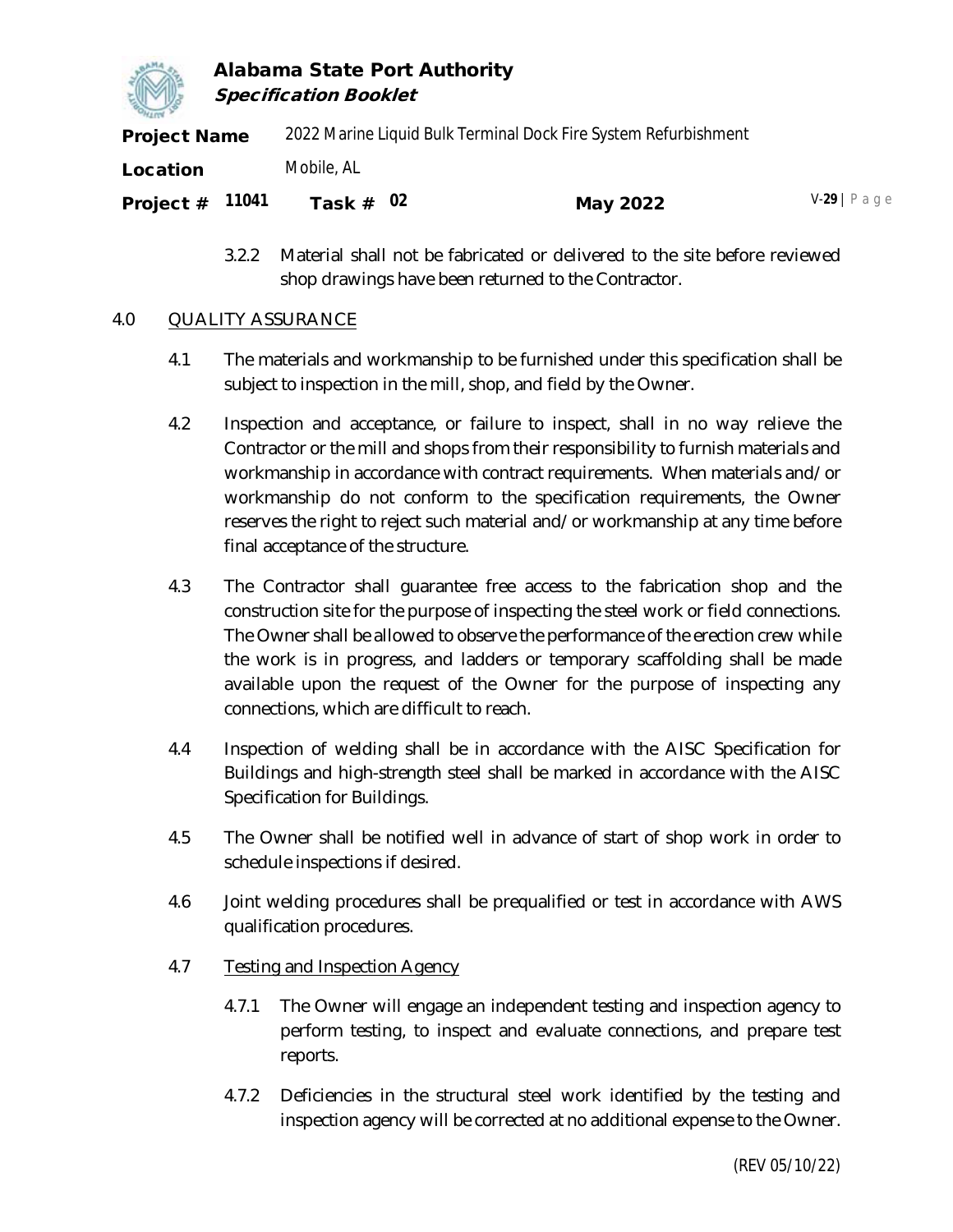

| <b>Project Name</b> | 2022 Marine Liquid Bulk Terminal Dock Fire System Refurbishment |          |                  |  |
|---------------------|-----------------------------------------------------------------|----------|------------------|--|
| Location            | Mobile, AL                                                      |          |                  |  |
| Project $#$ 11041   | Task $# 02$                                                     | May 2022 | $V-30$   P a g e |  |

Subsequent tests to confirm the adequacy of corrected work will be at the Contractor's expense.

### 5.0 MATERIALS

All materials shall be new and shall conform to the respective specifications and other requirements listed below:

- 5.1 Structural steel shapes and plates shall conform to ASTM A572 Grade 50.
- 5.2 Hot-formed steel tubing shall conform to ASTM A501.
- 5.3 Cold-formed steel tubing shall conform to ASTM A500, Grade B.
- 5.4 Steel pipe shall conform to ASTM A53, Type E or S, Grade B.
- 5.5 Steel Castings shall conform to ASTM A27, Grade 65-35, medium strength carbon steel.
- 5.6 Unfinished threaded fasteners shall conform to ASTM A307, Grade A, regular low carbon steel bolts and nuts. Provide either hexagonal or square heads and butts, except use only hexagonal units for exposed connections.
- 5.7 High strength threaded fasteners shall conform to ASTM A325. Heavy hexagonal structural bolts, heavy hexagonal nuts, and plain hardened washers shall be quenched and tempered medium-carbon steel.
- 5.8 Plain washers, other than those in contact with high-strength bolts, shall conform to ANSI B18.22.1, Type B.
- 5.9 Welding Electrodes for manual shielded metal-arc welding shall conform to the #70XX series of the "Specification for Mild Steel Covered Arc-Welding Electrodes", AWS A5.1 or the "Specification for Low-Alloy Steel Covered Arc-Welding Electrodes".
- 5.10 Non-shrink grout will be prepackaged material requiring only the addition of water and complying with CRD-C 621. It shall be natural aggregate (non-metallic) type, and high strength (minimum 10,000 psi at 28-day cure).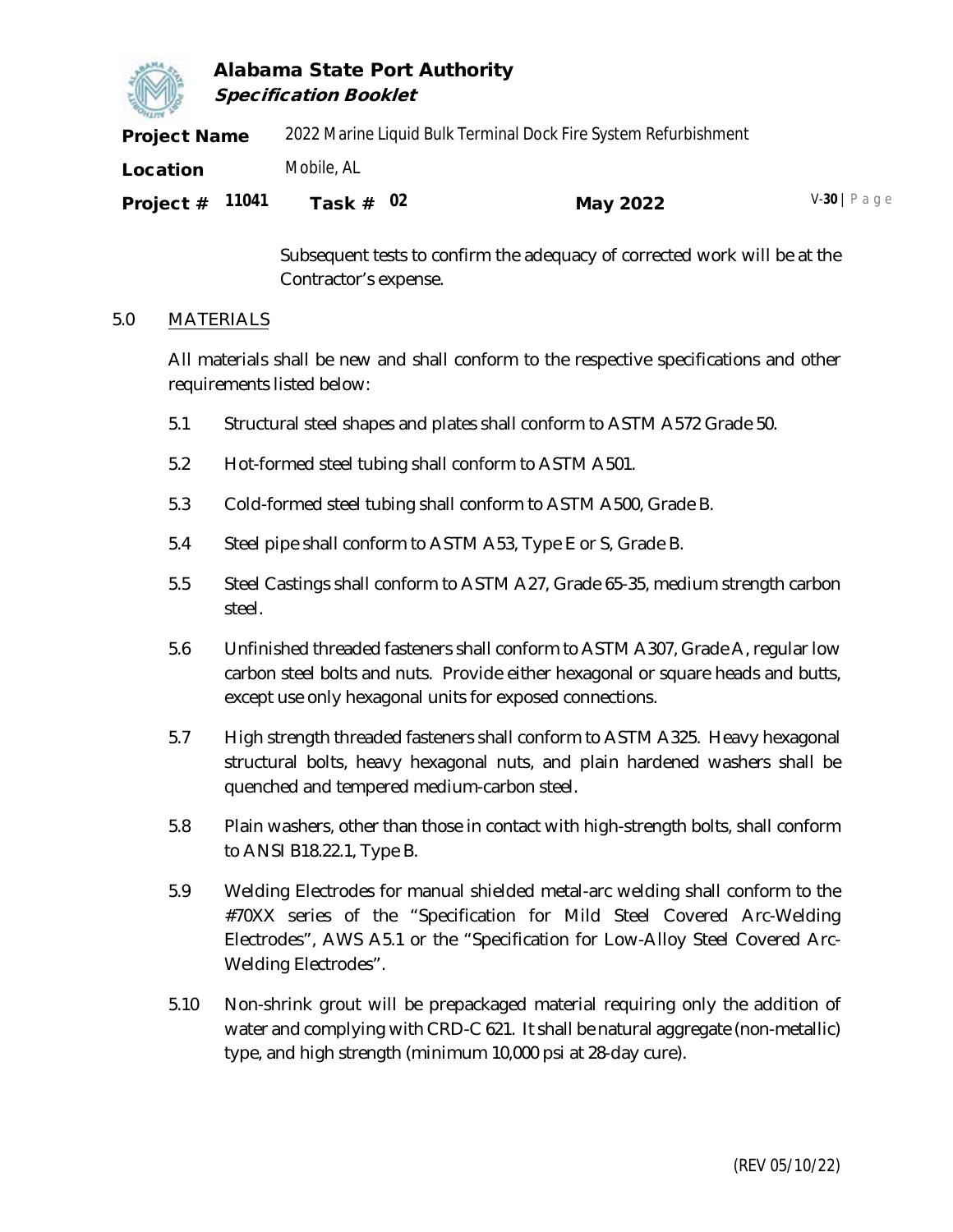

**Project Name** 2022 Marine Liquid Bulk Terminal Dock Fire System Refurbishment **Location** Mobile, AL **Project # 11041 Task # 02 May 2022** V-31 | Page

### 6.0 DELIVERY AND STORAGE

- 6.1 Deliver all material to the job site properly piece-marked for identification and corresponding to the markings indicated on the shop drawings.
- 6.2 Structural material, either plain or fabricated, shall be stored above the ground upon platforms, skids, or other supports. Material shall be kept free from dirt, grease, and other foreign matter and shall be protected from corrosion. Material shall be adequately supported and protected to avoid bending, twisting, or otherwise damaging the member.

### 7.0 FABRICATION

- 7.1 All structural steel shall be in accordance with the lines, dimensions, grades, details, and notes shown on the drawings and as specified herein.
- 7.2 Substitutions of sections or modifications of details, or both, and the reasons therefore, shall be submitted with the shop drawings for approval. Approved substitutions, modifications, and necessary changes in related portions of the work shall be coordinated by the Contractor and shall be accomplished at no additional cost to the Owner.
- 7.3 Structural steel sections shall be continuous in length. No splicing, welding, or joining pieces of short lengths shall be permitted without written approval of the Owner.
- 7.4 The Contractor shall be responsible for all errors of detailing, fabrication, and for the correct fitting of the structural members.
- 7.5 Fabrication shall be in accordance with Section 1.23 of the AISC Specifications for Buildings. Said Section 1.23 consists of the following headings:
	- 1.23.1 Straightening Material
	- 1.23.2 Oxygen Cutting
	- 1.23.3 Planing of Edges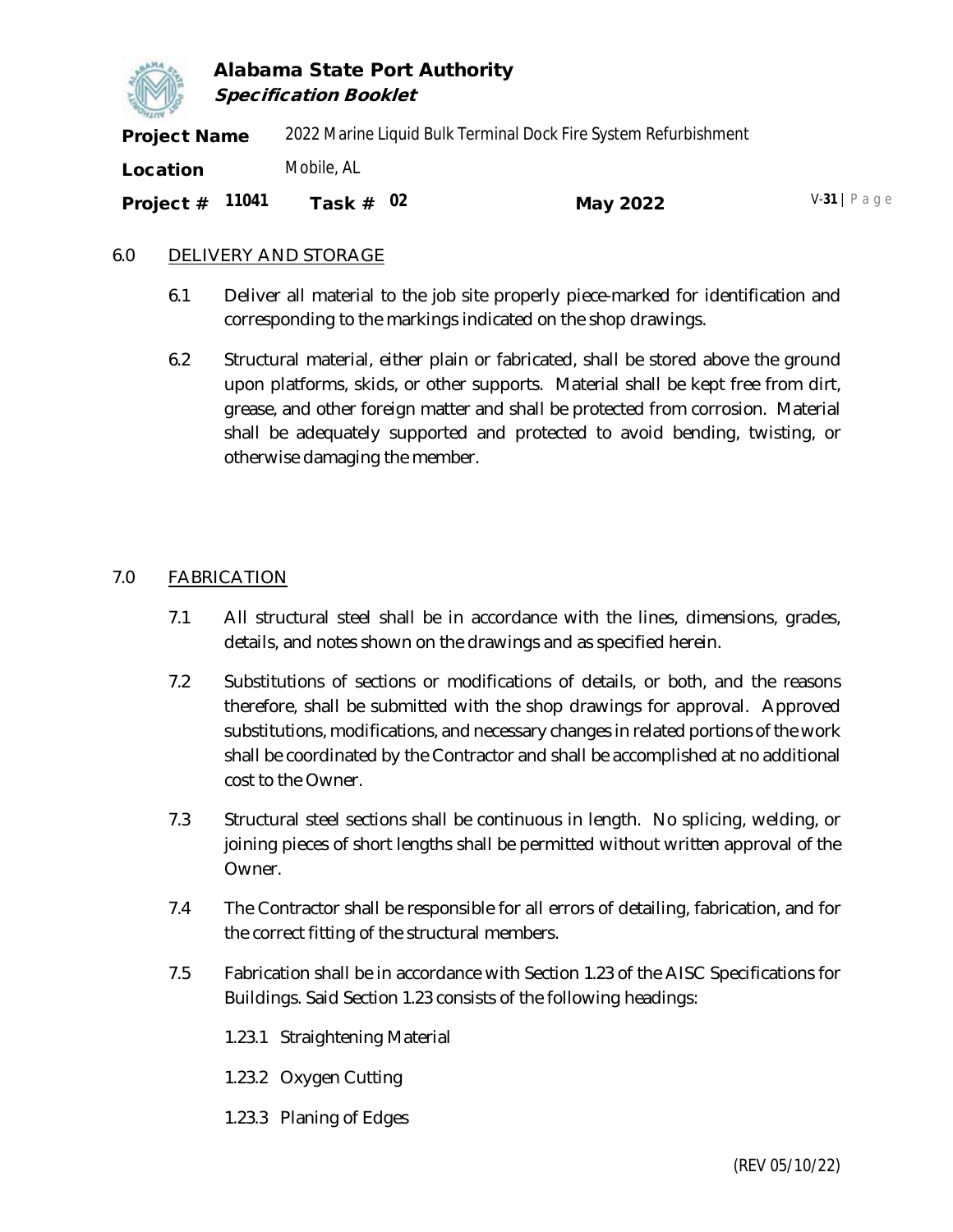

**Project Name** 2022 Marine Liquid Bulk Terminal Dock Fire System Refurbishment **Location** Mobile, AL **Project # 11041 Task # 02** May 2022 V-32 | Page 1.23.4 Riveted and Bolted Construction holes 1.23.5 Riveted and High Strength Bolted Construction – Assembling 1.23.6 Welded Construction 1.23.7 Finishing 1.23.8 Tolerances

- 7.6 Generally, camber requirements shall be in accordance with Section 1.19 of the AISC Specification for Buildings. Special camber requirements, if any, are shown on the drawings.
- 7.7 In general, connections shall be shop welded and field bolted. All welded connections shall be made with E-70 electrodes. All bolted connections shall be made with ¾" diameter A325 H.S. bolts, unless otherwise noted on the design drawings.
- 7.8 Welds shall be made only by welders who have qualified by tests, as prescribed in the "Code for Welding in Building Construction" of the American Welding Society, to perform the type of work required.
- 7.9 The design of connections for any part of the structure not indicated on the design drawings shall be completed by the Contractor. Unless otherwise shown, all beam connections shall be a standard frame or seated connections as shown in Part 4 of the AISC Manual of Steel Construction. Unless greater reactions are indicated on the design drawings, connections shall develop the full "T" distance of the beam web. End connections for bracing shall develop the loads shown on the design drawings or one-half the strength of the member in tension, whichever is greater.

## 8.0 CONNECTIONS

8.1 Where structural joints are made using high-strength bolts, hardened washers and nuts tightened to a high tension, the materials, methods of installation and tension control, type of wrenches to be used, and inspection methods shall conform to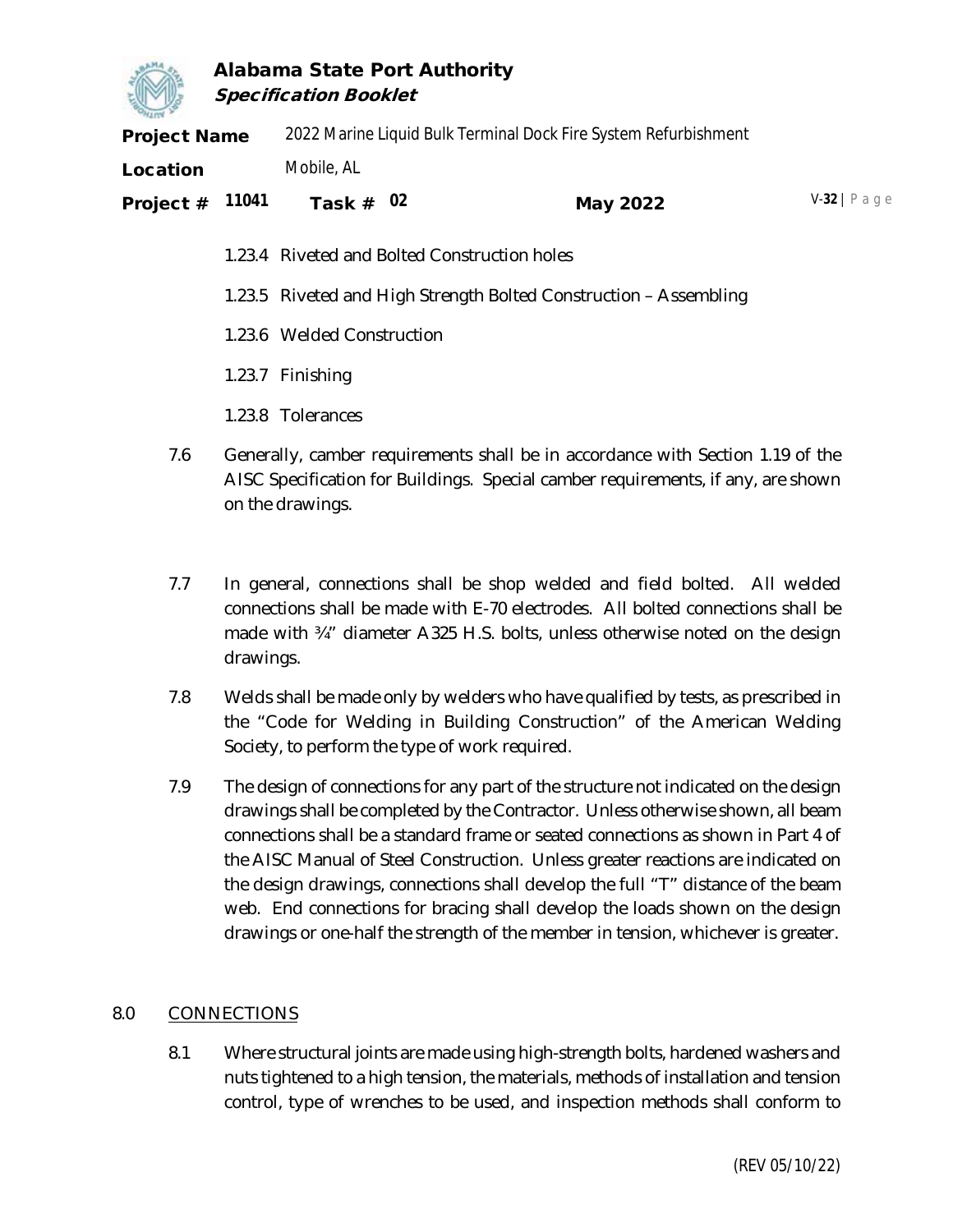

**Project Name** 2022 Marine Liquid Bulk Terminal Dock Fire System Refurbishment

**Location** Mobile, AL

**Project # 11041 Task # 02 May 2022** V-33 | Page

specifications for "Structural Joints using ASTM A325 Bolts" as approved by the Research Council on Riveted and Bolted Structural Joints of the Engineering Foundation, latest edition.

- 8.2 The contact surfaces, when assembled with bearing type bolts, shall be painted and all connections shall be free of scale, except tight mill scale, and shall also be free of burrs, oil, pits, and other defects, which would prevent solid seating of the parts.
- 8.3 The contact surfaces within friction type joints shall be free of oil, paint lacquer, or galvanizing. High-strength steel bolted connections, of the friction type, will be called for on the drawings when required.
- 8.4 Primary field connections shall be bolted, using ¾" dia. ASTM A325-X galvanized bolts, bearing type connection with threads excluded from shear plane, with one heavy hexagon structural nut and one galvanized plain, hardened washer, (U.N.O.).
- 8.5 Beam connections shall be furnished in accordance with Part 4 of the AISC Manual of Steel Construction, eighth edition, (U.N.O.). All material in the connection shall be sized to accommodate the shear values shown for ASTM A325 bolts, using values for bearing type bolts with threads excluded from shear plane.
- 8.6 Before erection of structural steel commences, the proposed method of tightening the high-strength steel bolts shall be submitted to the Owner for approval. Recommended method for tightening of all structural bolts shall be by the turnof-nut method as specified in the AISC Steel Construction Manual under "Specification for Structural Joints Using ASTM A325 or A490 bolts".
- 8.7 Minimum field connections shall be two bolts at all diagonal angle bracing members, U.N.O. At all wide flange and channel members, the number of connectors shall be that which will develop the full "T" distance.
- 8.8 Open holes shall be 13/16" dia., (U.N.O.). All holes, both shop and field, shall be drilled, cut or punched, not burned.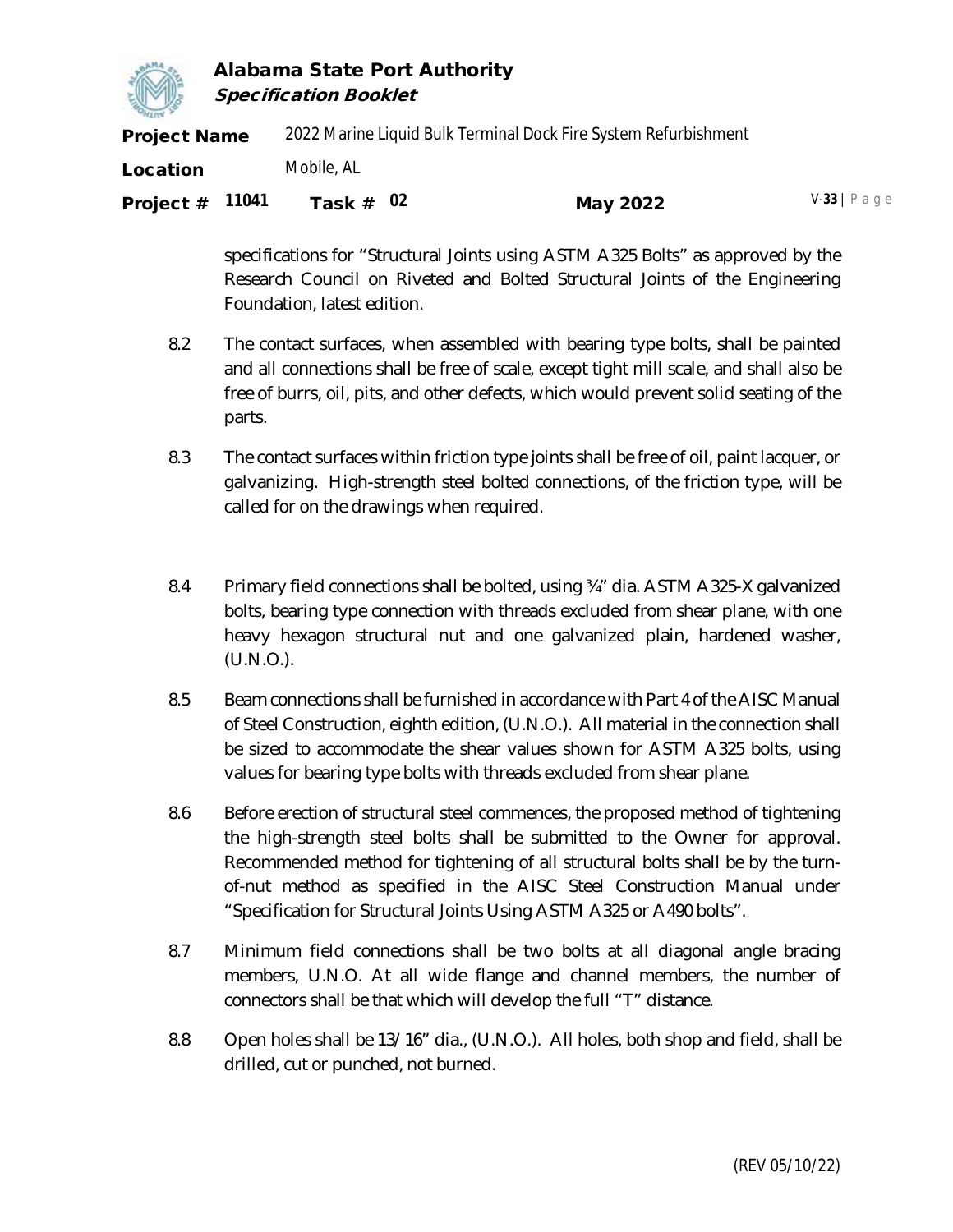

**Project Name** 2022 Marine Liquid Bulk Terminal Dock Fire System Refurbishment

**Location** Mobile, AL

**Project # 11041 Task # 02 May 2022** V-34 | Page

- 8.9 Shop connections shall be welded or high strength bolted connections may be substituted if approved by the engineer. For manual ARC, welding electrodes shall conform to AWS A5.1 or A5.5, E70XX series.
- 8.10 All connections shall be sized to develop the load or number of bolts indicated on the drawings.
- 8.11 Erection bolts, clip angles, and temporary fastening required for erection shall be furnished by the steel fabricator.
- 8.12 Minimum clip angle thickness shall be 3/8" (U.N.O.).
- 8.13 Bracing members meeting at a point shall have their gravity axes meeting at one point if practical; if not, provisions shall be made for bending stresses due to eccentricity.
- 8.14 Gusset plates shall be 3/8" thick, minimum (U.N.O.).
- 8.15 All cut, sheared, sawed, or burned edges and corners of all structural members (beams, columns, clip angles, etc.) shall have the edges ground smooth so that a round corner exists.
- 8.16 All welds shall be uniform in size and shall be in accordance with the AISC Specification for Architecturally Exposed Structural Steel. Welds that do not represent a reasonable smooth surface will be ground.
- 8.17 No pinholes, slag, or burrs shall be left on welds or steel.
- 8.18 Copes on beams shall be rounded and not squared. Identification of steel by piecemark shall be by external tag and not by welding on steel.
- 8.19 All holes shall be flush with face of steel.

### 9.0 GALVANIZING

Galvanizing shall be in conformance with ASTM A123 zinc (hot galvanized) coatings on products fabricated from rolled, pressed, and forged steel shapes, plates bars, and strips.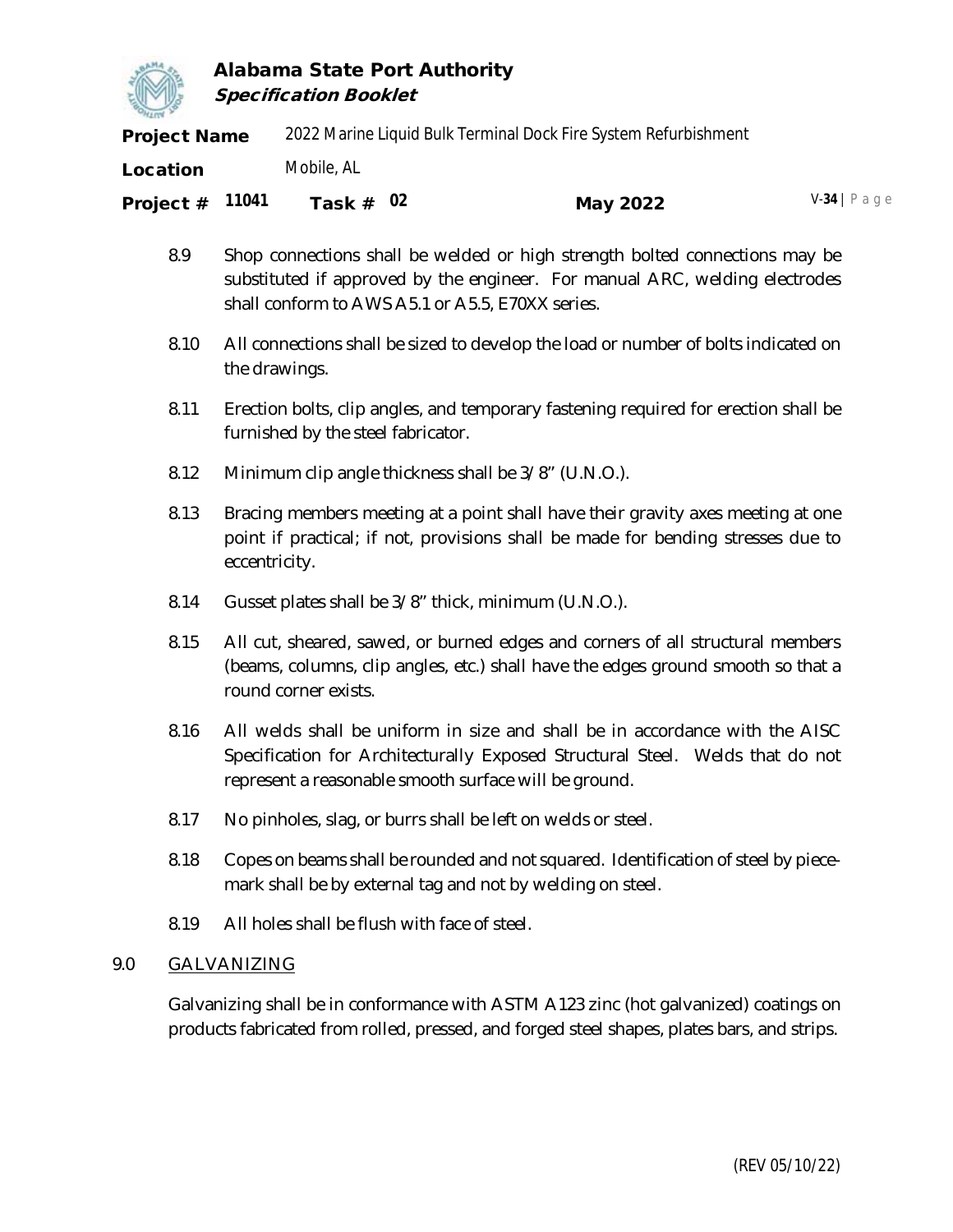

**Project Name** 2022 Marine Liquid Bulk Terminal Dock Fire System Refurbishment **Location** Mobile, AL Project # **11041** Task # **02** May 2022 V-**35** | Page

SECTION 5B – MISCELLANEOUS METALS

### 1.0 SCOPE OF THE WORK

1.1 The work included under this section shall consist of furnishing all labor, tools, equipment, materials, services, and supervision necessary to fabricate, deliver, and erect complete miscellaneous metal items including, but not necessarily limited to, the following:

- 1.1.1 All miscellaneous items.
- 1.2 The following miscellaneous items are specified under this section but are to be furnished and installed by the Contractor performing the concrete work as provided by these specifications.
	- 1.2.1 Inserts and anchors
	- 1.2.2 Anchor bolts
	- 1.2.3 Any other miscellaneous items embedded in concrete.

### 2.0 APPLICABLE SPECIFICATIONS

- 2.1 The Contractor shall follow the practices and standard described in the latest edition of the following specifications, which are made a part of this Specification.
- 2.2 American Institute of Steel Construction (AISC): Manual of Steel Construction.
- 2.3 American National Standards Institute, Inc. (ANSI): A14.3 Safety Requirement for Fixed Ladders.
- 2.4 American Welding Society (AWS):

B3.0 Qualification Procedure.

D1.1 Structural Welding Code.

- 2.5 Occupational Safety and Health Standards (OSHA).
- 3.0 SHOP DRAWINGS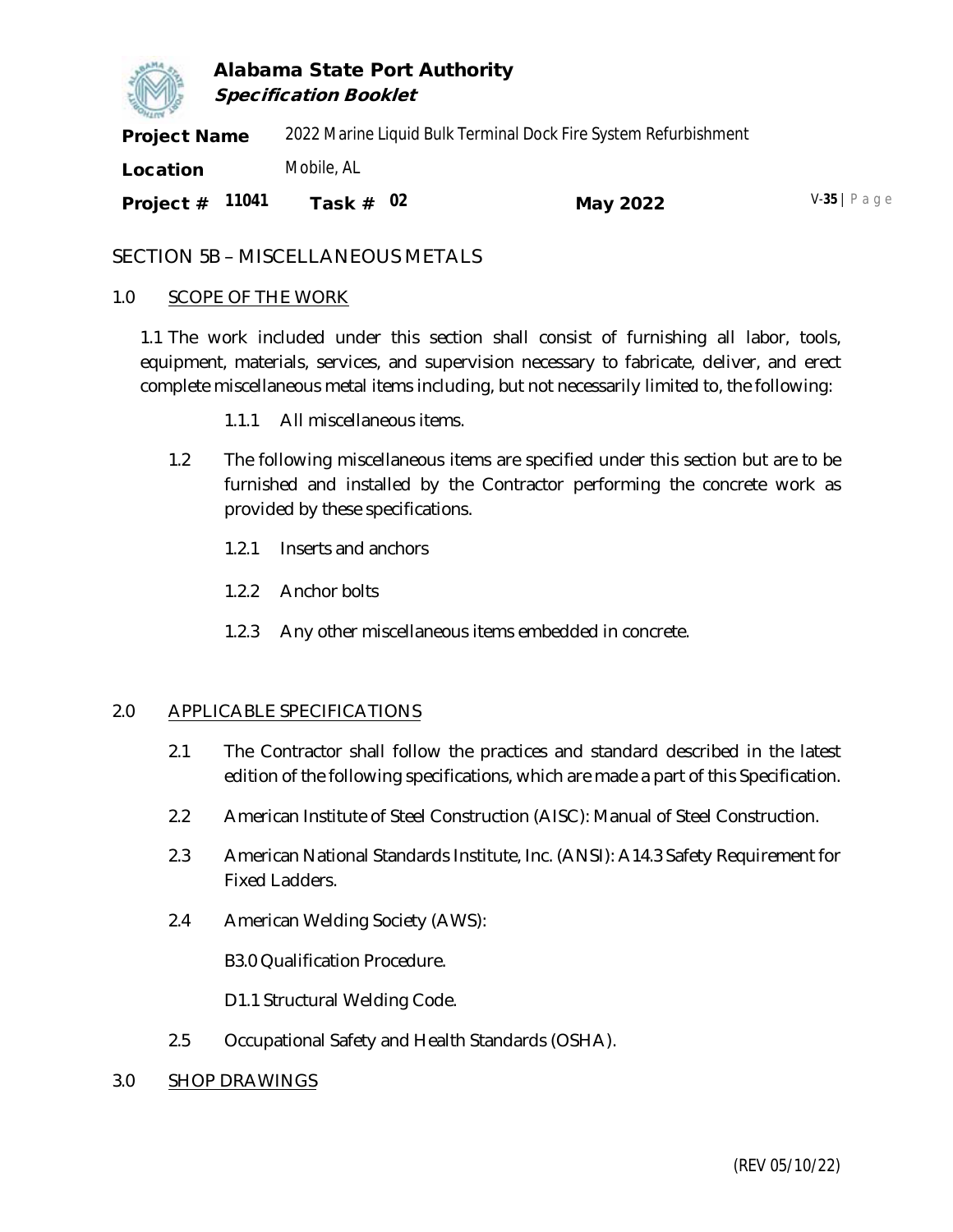

Shop drawings, along with catalog cuts, templates, and erection and installation details, as appropriate, for all miscellaneous metal items shall be submitted for approval in triplicate to the Owner. Submittals shall be complete in detail; shall indicate thickness, type, grade, class of metal, and dimensions; and shall show construction details, reinforcement, anchorage, and installation with relation to the building construction. All welds shall be indicated by standard welding symbols of the American Welding Society.

### 4.0 GALVANIZING

4.1 Unless noted otherwise, all items specified or noted on the drawings, shall be hotdipped galvanized in accordance with ASTM A123. All damage due to cutting or field welding, shall be repaired with "Galvalloy", "Galvastick", or equal.

### 5.0 GENERAL

5.1 In addition to the items listed herein, all miscellaneous metal work required for proper completion of the project, except as specified under other sections, shall be provided in accordance with the drawings.

- 5.2 The Contractor shall coordinate the work under this section with that specified in other sections of these specifications in order that all necessary items are provided as required. Supplementary parts and materials necessary to complete each item, even though such work is not definitely shown or specified, shall be included. All miscellaneous bolts and anchors necessary for the completion of the work shall be furnished as part of this section of the specifications. Anchors not shown in detail on the drawings shall be such as to conform to the accepted practices of the trade and as approved by the Owner. All miscellaneous bolts and anchors, supporting members, braces, framing members, and connections necessary for completion of the miscellaneous metal work shall be provided as part of the work under this section of the specifications.
- 5.3 Items specified to be galvanized, when practicable and not indicated otherwise, shall be hot-dipped processed after fabrication. Galvanizing shall be in accordance with ASTM A123, A386, or A525 as applicable.
- 5.4 Inserts of suitable and approved type shall be furnished and installed where necessary for the support of equipment, apparatus, or other work.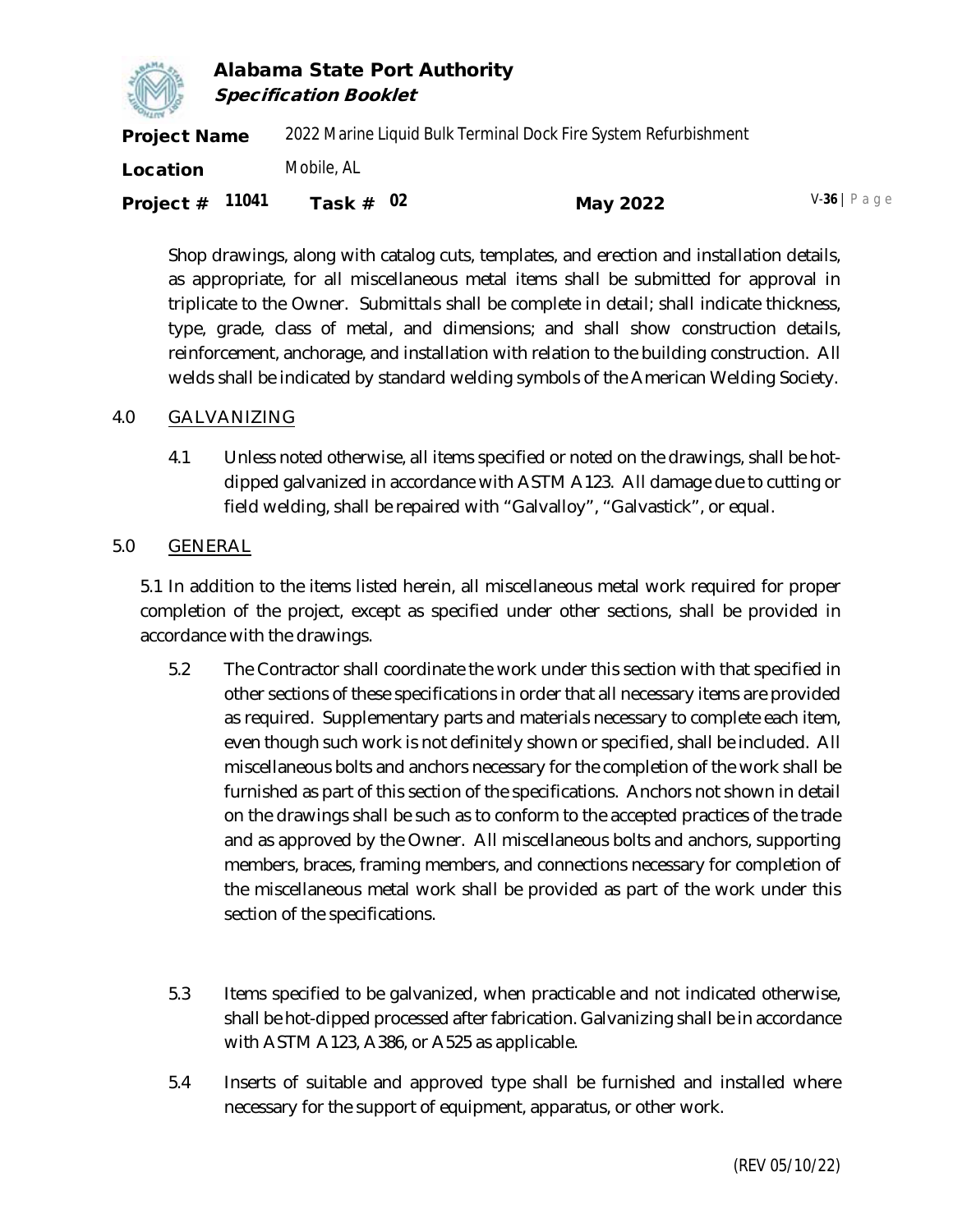

**Project Name** 2022 Marine Liquid Bulk Terminal Dock Fire System Refurbishment **Location** Mobile, AL **Project # 11041 Task # 02 May 2022** V-37 | Page

5.5 Miscellaneous metal work shall be well formed to shape and size, with sharp lines and angles. Shearing and punching shall produce clean, true lines and surfaces. Permanent connections shall be welded, bolted, or riveted. Exposed surfaces shall have a smooth finish and sharp, well-defined lines and arises. Work shall be evenly sprung to curves. Joints shall be milled to a close fit. The necessary rebates, lugs, and brackets shall be provided so that the work can be assembled in a neat and substantial manner. Holes for bolts and screws shall be drilled or punched. Poor matching of holes shall be cause for rejection. Fastenings shall be concealed where practicable. Exposed fastenings shall be compatible materials, shall generally match in color and finish, and shall harmonize with the material to which fastenings are applied. Thickness of metal and details of assembly supports shall give ample strength and stiffness. Joints exposed to the weather shall be formed to exclude water. Welding to or on structural steel shall be in accordance with the Structural Welding Code of the American Welding Society. Welding shall be continuous along entire area of contact, except where tack welding is permitted. Tack welding shall not be permitted on exposed surfaces. All exposed welds shall be ground smooth. Surfaces to be welded shall be properly prepared. Each deposited layer of weld material shall be thoroughly cleaned before additional weld material is applied. All welds shall have complete fusion with the base metal and shall be of uniform thickness free from cracks, oxides, slag inclusions, and gas pockets. Corner joints shall be coped or mitered, well formed, and in true alignment. Work shall be accurately set to establish lines and elevations and securely fastened in place. Work shall be executed and finished in accordance with approved drawings, cuts, details, and samples.

### 6.0 DISSIMILAR METALS

Contractor shall take every precaution to prevent the occurrence of electrolytic action between dissimilar metals on all exterior work and on interior work exposed to moisture or high humidity. Copper products shall not be used in connection with aluminum work, nor shall aluminum be used in locations subject to drainage of copper compounds on the bare aluminum. Surfaces of ferrous metals in contact with aluminum shall be painted one coat of Zinc-chromate primer and one coat of aluminum-pigmented bituminous paint. Aluminum in contact with masonry or concrete shall be back painted with two coats of aluminum-pigmented bituminous paint. Stainless steel shall not have direct contact with carbon steel or zinc.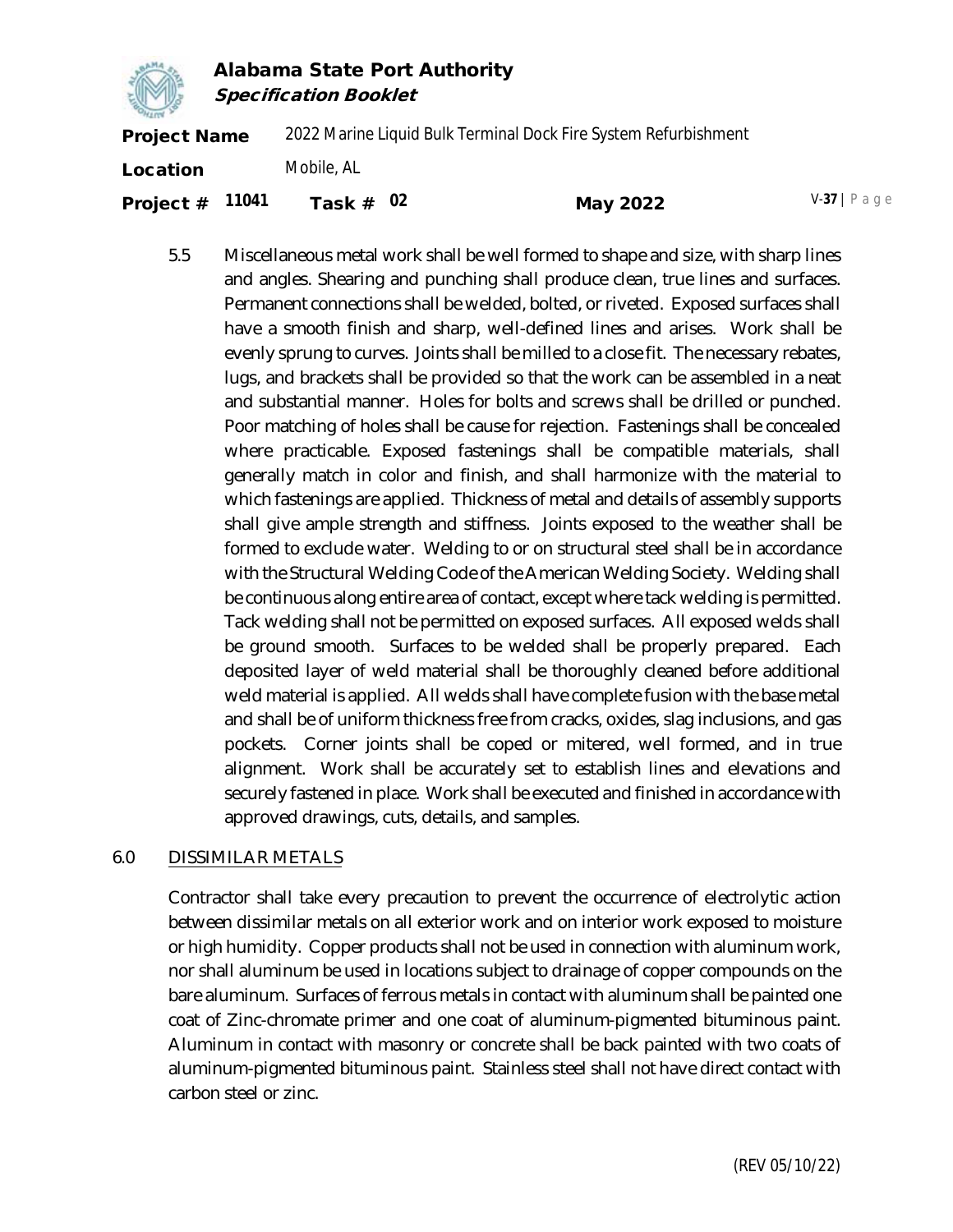

Project # **11041** Task # **02** May 2022 V-**38** | Page

#### 7.0 SEALING

It is intended that all work under this section shall be weather tight in every respect as required for good workmanship. All joint filling and sealing to this end shall be done in accordance with the standard practice for this class of work.

#### 8.0 SAMPLES

Samples shall be full size, shall be taken from manufacturer's stock, and shall be complete as required for installation in the structure. After approval, samples may be installed in the work, provided each sample is clearly identified and its location recorded. One sample of any item shall be submitted for approval upon request by the Owner.

#### 9.0 CERTIFICATION

Welding to or on structural steel or miscellaneous items of structural steel such as lintels shall be performed by certified welders qualified in accordance with procedures covered in AWS B3.0 using procedures and materials and equipment of the type required for the work. Verification of certified welders will be required if requested by Owner.

### 10.0 ANCHORAGE

- 10.1 Anchorage shall be provided where necessary for fastening miscellaneous metal items securely in place. Anchorage not otherwise specified or indicated shall include slotted inserts, expansion shield, and power-driven fasteners when approved for concrete; toggle bolts and through bolts for masonry; machine and carriage bolts for steel; through bolts, lag bolts, and screws for wood. Slotted inserts shall be of types required to engage with the anchors and shall be approved by the Owner.
- 10.2 Anchor bolts shall have two heavy hex nuts and one plain-hardened flat washer and shall all be ASTM A36 carbon steel.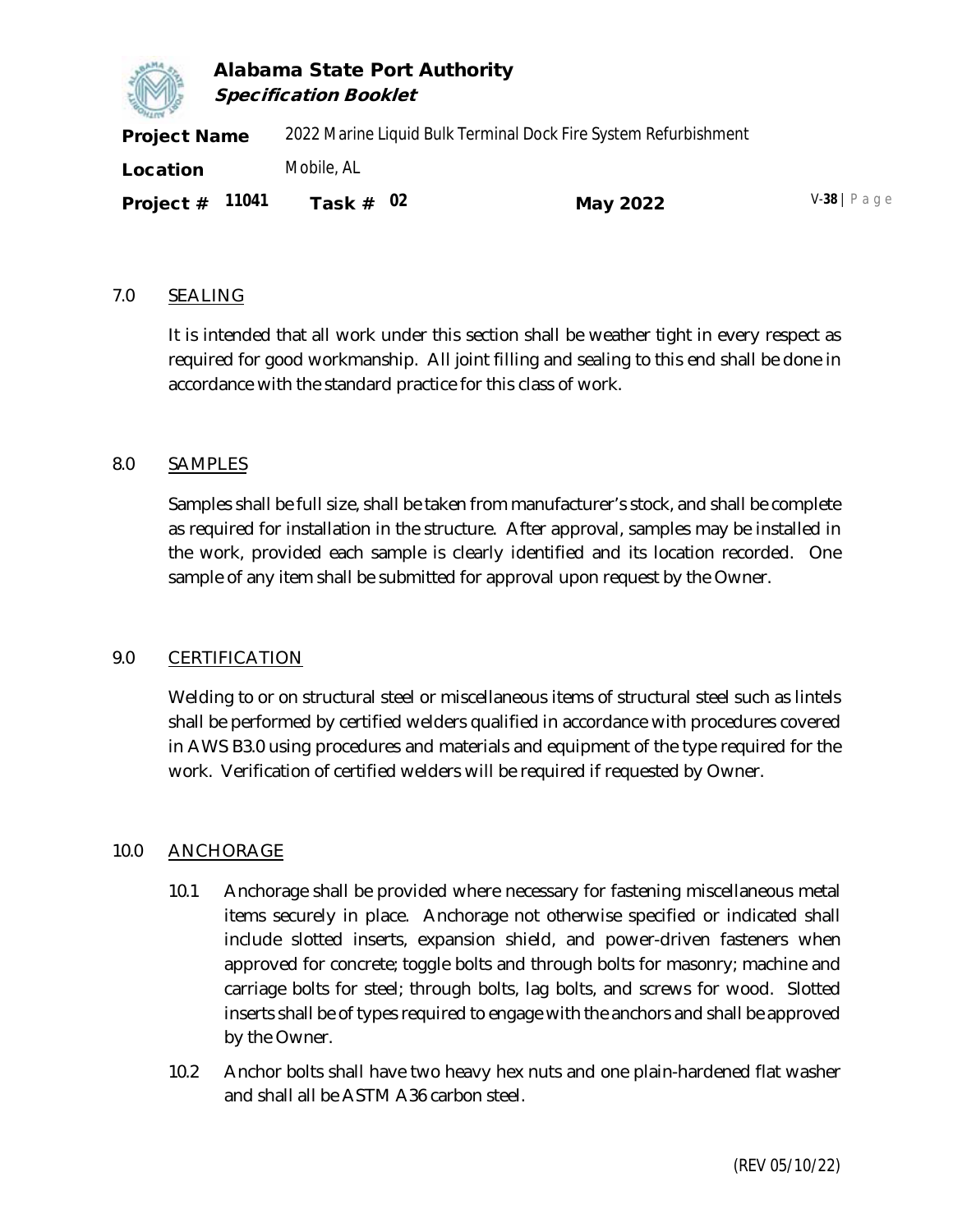

**Project Name** 2022 Marine Liquid Bulk Terminal Dock Fire System Refurbishment **Location** Mobile, AL

Project # **11041** Task # **02** May 2022 V-**39** | Page

### 11.0 MATERIALS

- 11.1 Structural steel members shall conform to the requirements of ASTM A572, Grade 50, unless otherwise specified.
- 11.2 Bolts and anchor bolts shall conform to the requirements of ASTM A36 or ASTM A325, unless otherwise specified.
- 11.3 All items specified or indicated to be galvanized shall be hot-dipped galvanized in accordance with ASTM A123.
- 11.4 Anchors and Bolts

Anchors and bolts, in addition to those indicated, shall be provided where necessary for securing the work in place. Sizes, types, and spacings of anchors and bolts not indicated or specified otherwise shall be as necessary for their purposes. Anchors and bolts in contact with ferrous metal shall be of the same or approved metals compatible with the materials which they adjoin, except anchors into concrete, shall be stainless steel.

DIVISION 6 – NOT USED

- DIVISION 7 NOT USED
- DIVISION 8 NOT USED
- DIVISION 9 NOT USED
- DIVISION 10 NOT USED
- DIVISION 11 NOT USED
- DIVISION 12 NOT USED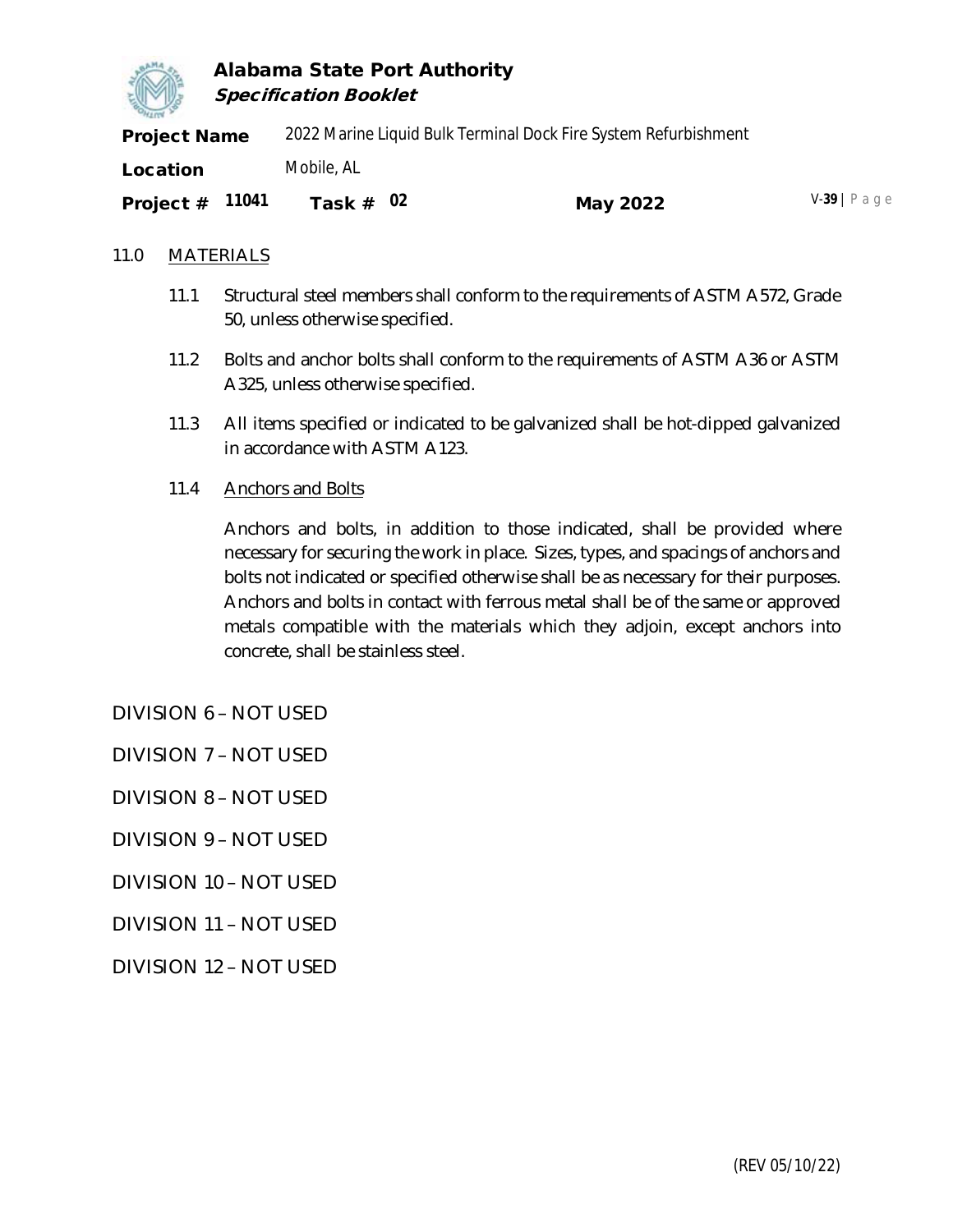

**Project Name** 2022 Marine Liquid Bulk Terminal Dock Fire System Refurbishment **Location** Mobile, AL **Project # 11041 Task # 02 May 2022** V-40 | Page

# DIVISION 13 – METAL BUILDING

### 1.0 SCOPE OF WORK

- 1.1 This division covers the requirements of the metal building roof and wall system installation.
- 1.2 Erector shall have an established track record and shall have been in business for at least ten consecutive years.

#### 2.0 REFERENCES

MBMA Metal Building Systems Manual, 2002.

SSPC - SP-2 - Specification for Hand Tool Cleaning, 1995

#### 3.0 DESIGN REQUIREMENTS

3.1 Roof and wall system shall be installed to handle rainstorms exceeded only once in 10 years, with adequate provision for thermal expansion and contraction. Roof and wall system shall be erected to withstand a 161 MPH wind.

#### 4.0 SUBMITTALS

Approval by the Owner is required for the building wall system color.

### 6.0 QUALIFICATIONS

6.1 The erector shall have at least 10 years specialized experience in the installation of metal building roof and wall systems. The erector shall have experienced employees and have the proper equipment to undertake a project of this size.

#### 7.0 WARRANTY

- 7.1 The panel manufacturer's 20-year warranty shall be provided for the roof and wall panels. The roof panels, wall panels, and trim shall be Galvalume or color, with the color to be selected by the **OWNER** from manufacturer's standard colors.
- 8.0 ROOF SYSTEM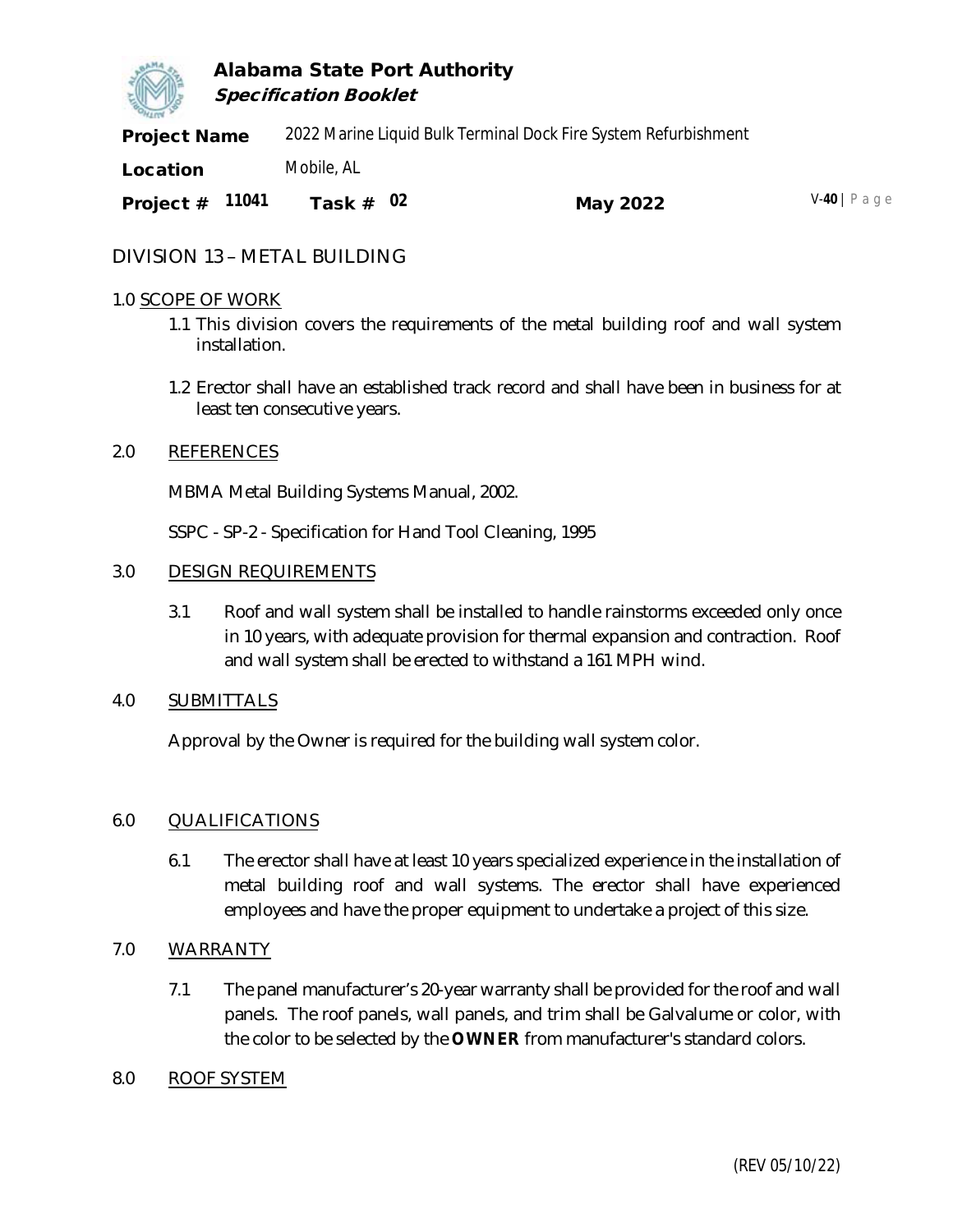

**Project Name** 2022 Marine Liquid Bulk Terminal Dock Fire System Refurbishment

**Location** Mobile, AL

**Project # 11041 Task # 02 May 2022** V-41 | Page

- 8.1 The contractor shall furnish and install an exposed fastener roof system for the building and canopies. The roof panels shall be minimum 24 gage-Galvalume rib panels. The colors of the trim and miscellaneous items will be chosen by the Owner.
- 8.2 Insulation, if required shall be 3" fiberglass blanket type, faced with reinforced white vinyl.
- 8.3 Roof panel to secondary fasteners shall be self-drilling #12 x 1-¼" SS (stainless steel) screws with a weather sealing washer.
- 8.4 Roof side lap fasteners shall be  $#12 \times 34$ " SS pierce-point screws with a weather sealing washer.
- 8.5 Lap sealant shall be manufacturer's standard type.

### 9.0 WALL SYSTEM

- 9.1 The exterior wall covering shall be 26 gage "PBR" profile panels with a minimum yield stress of 80,000 psi. The base steel shall be coated with high-strength Galvalume produced to ASTM A792. The exterior surface will be precoated with a siliconized polyester finish to be selected from the list of the manufacturer's standard colors.
- 9.2 Wall insulation shall be, if required, 3" fiberglass blanket type, faced with reinforced white vinyl.
- 9.3 Wall panel to secondary fasteners shall be self-drilling #12 x 1-¼" SS screws with a weather sealing washer, colored to match wall panels.
- 9.4 Side lap fasteners shall be  $#12 \times 4$ " SS pierce-point screws with a weather sealing washer, colored to match wall panels.

### 10.0 TRIM

Flashings, rake trim, eave trim, corner trim, louver trim, door trim, caps and similar metal accessories shall be of the same material and finish as adjacent material, with the color to be selected BY THE OWNER from manufacturer's standard colors.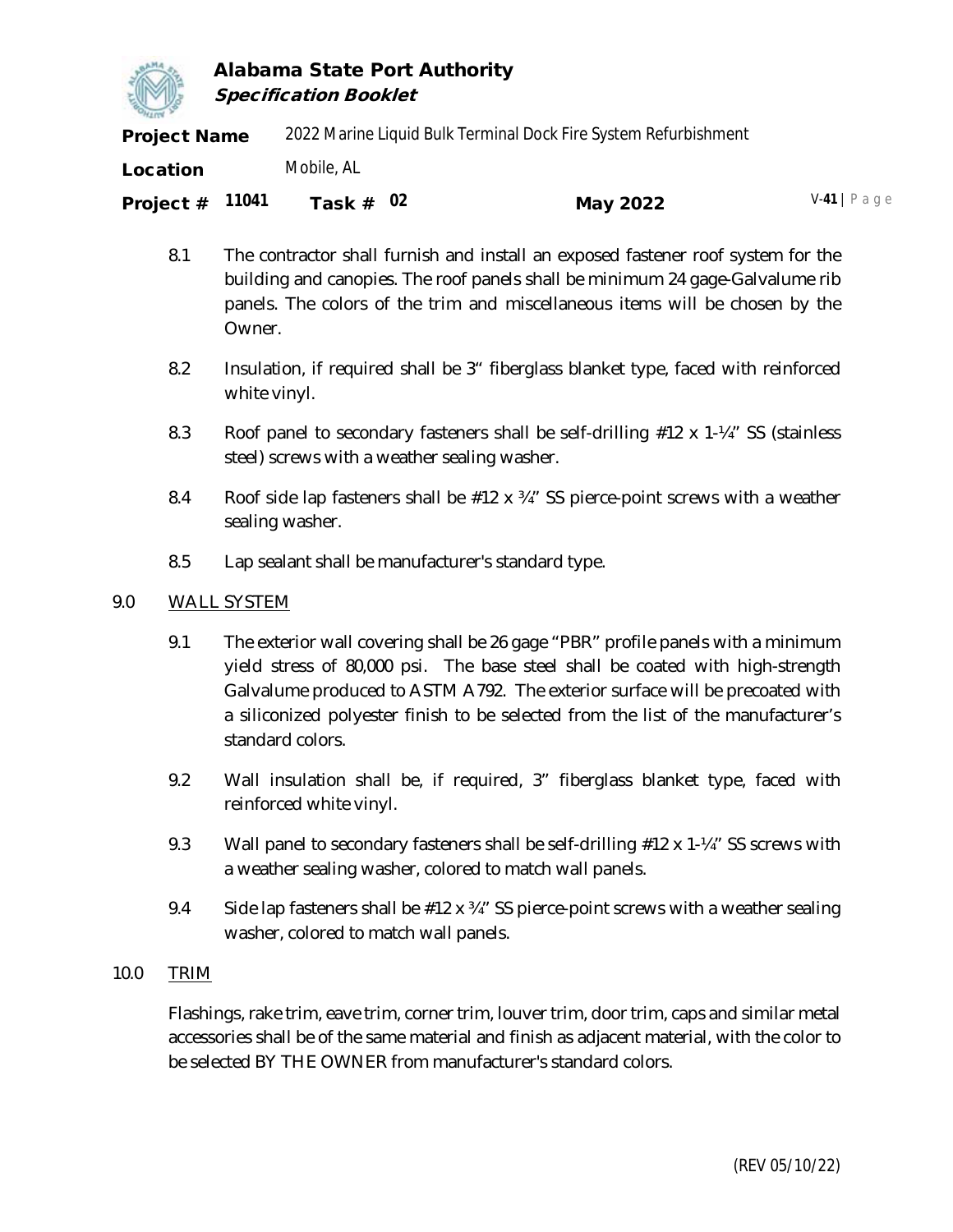

**Project Name** 2022 Marine Liquid Bulk Terminal Dock Fire System Refurbishment

**Location** Mobile, AL

**Project # 11041 Task # 02 May 2022** V-42 | Page

### 11.0 ERECTION

11.1 GENERAL

Verify that the site conditions are in accordance with the provided site drawings. Report any unsatisfactory conditions to the Engineer and do not proceed until the unsatisfactory conditions have been corrected.

### 11.2 WALL AND ROOFING SYSTEMS

- 11.2.1 Install all wall and roofing systems and insulation in accordance with manufacturer's instructions and details.
- 11.2.2 Exercise care when cutting prefinished material to ensure that cuttings do not remain on finish surface.
- 11.2.3 Place roof panels at a right angle to the purlins and girts. Attach and plumb wall panels. Maintain consistent coverage for entire length of the roof and each wall. Predrill the panels when possible. Panel end laps shall be a minimum of 6" on the roof. No laps will be permitted on the walls. Place end laps over purlins. Apply butyl roof panel side and end lap sealant between panel ends and side laps to provide watertight installation.

### 11.3 FLASHINGS AND TRIM

11.3.1 Install flashings and trim in strict accordance with manufacturer's drawings, using proper sheet metal procedures.

#### 11.4 TOLERANCES

All work shall be performed by experienced workmen in a workmanlike manner to published tolerances.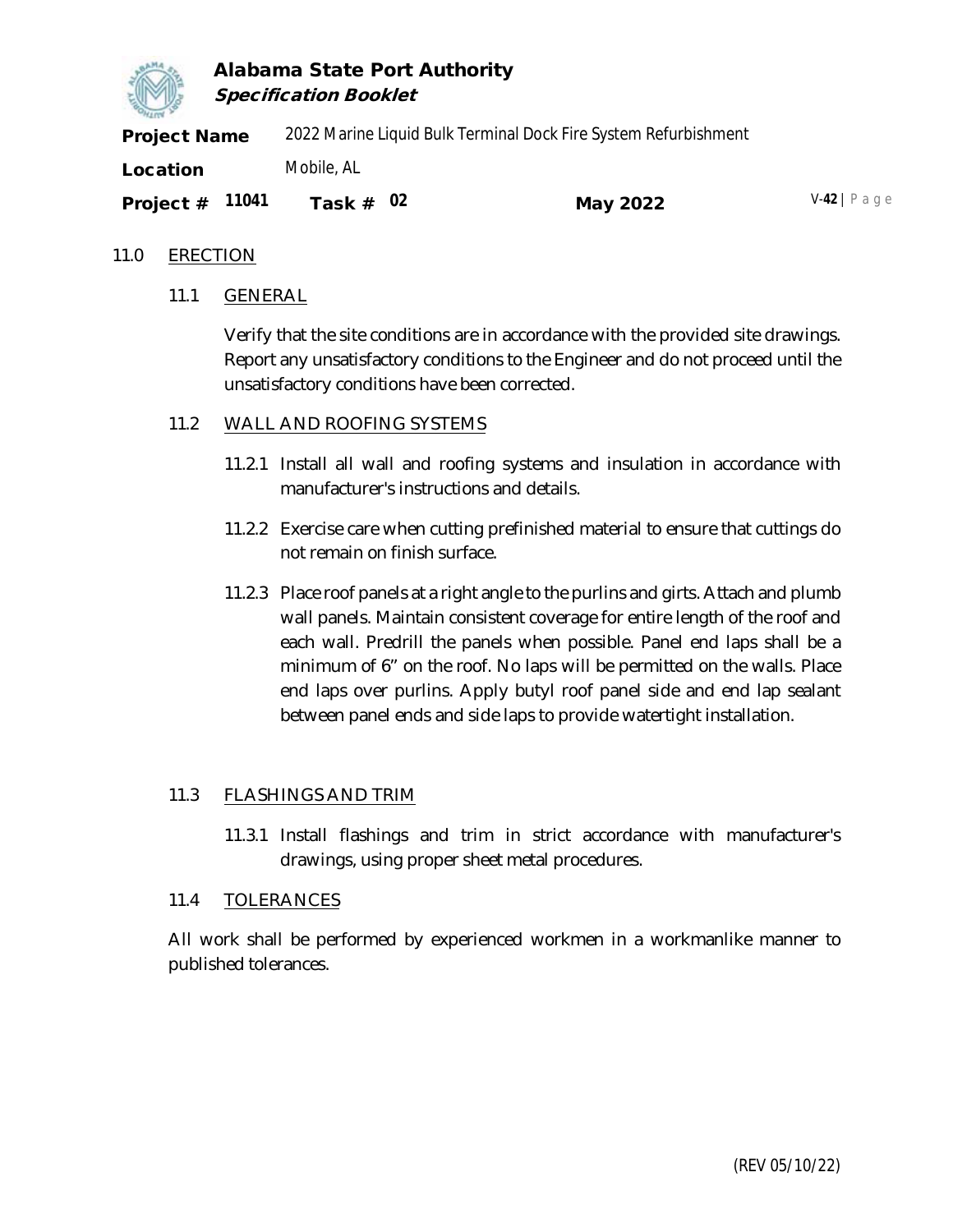

**Project Name** 2022 Marine Liquid Bulk Terminal Dock Fire System Refurbishment **Location** Mobile, AL **Project # 11041 Task # 02 May 2022** V-43 | Page

DIVISION 14 – NOT USED

DIVISION 15 - MECHANICAL See drawings and other sheets for notes/specs/details for these sections

DIVISION 16 - ELECTRICAL See drawings and other sheets for notes/specs/details for these sections

# DIVISION 17 – FIRE SUPPRESSION

SECTION 17A – FIRE SPINKLER SYSTEM See drawings and other sheets for notes/specs/details for these sections

## SECTION 17B – FIRE PUMPS

### 1.0 SCOPE OF WORK

1.1 The work included under this section shall consist of furnishing all labor, tools, equipment, materials, services, and supervision necessary to install fire pumps in conformance with NFPA 20, NFPA 70, and NFPA 72. Devices and equipment for fire protection service must be UL fire protection listed or FM approval guide approved.

## 2.0 QUALITY ASSURANCE

## 2.1 QUALIFICATIONS OF INSTALLER

2.1.1 Prior to installation, submit data for approval showing that the Contractor has successfully installed fire pumps and associated equipment of the same type and design as specified herein, or that he has a firm contractual agreement with a subcontractor having such required experience. The data shall include the names and locations of at least two installations where the Contractor, or the subcontractor referred to above, has installed such systems. Indicate the type and design of each system and certify that each system has performed satisfactorily in the manner intended for a period of not less than 18 months.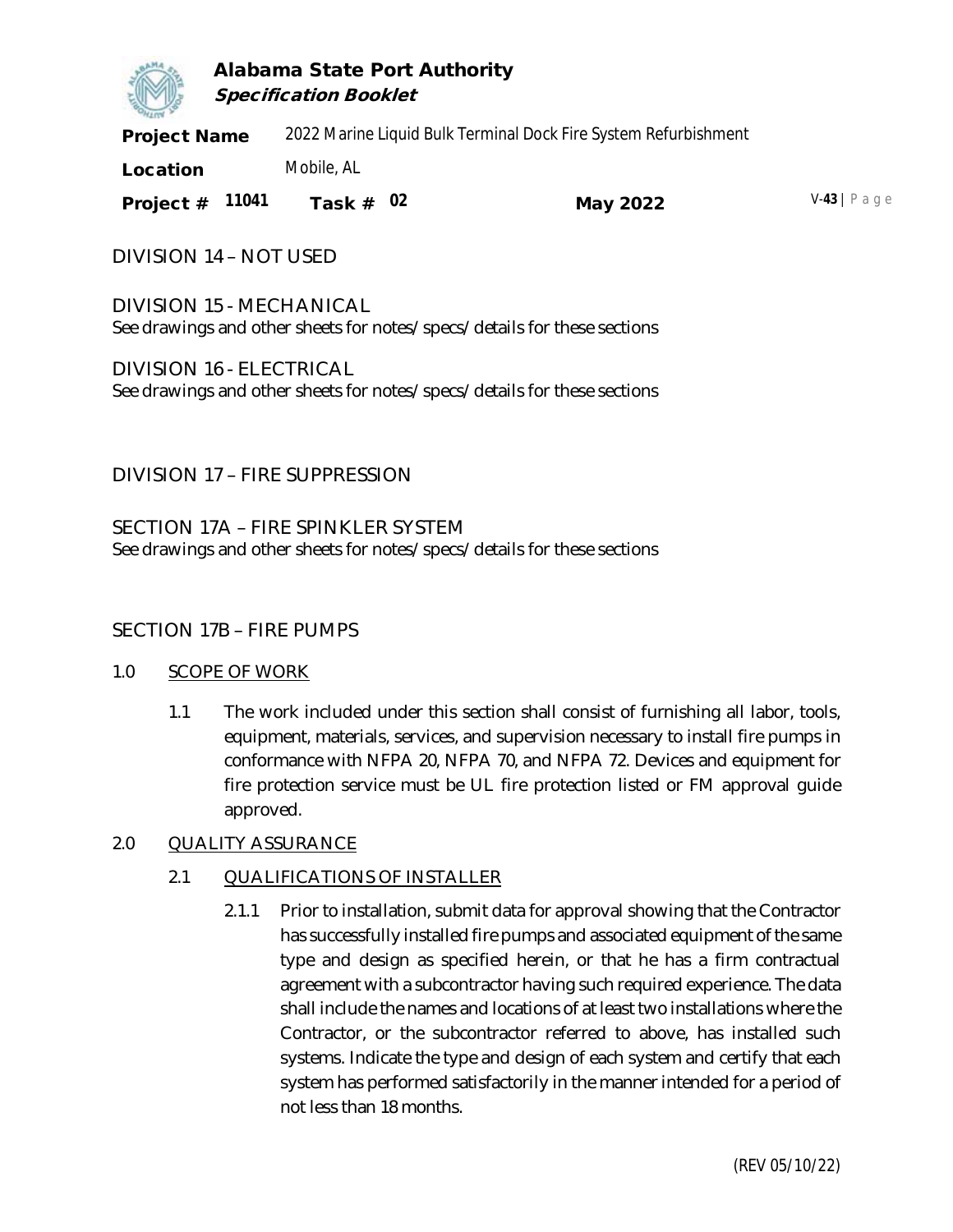

**Project Name** 2022 Marine Liquid Bulk Terminal Dock Fire System Refurbishment

**Location** Mobile, AL

**Project # 11041 Task # 02 May 2022** V-44 | Page

### 2.2 PRELIMINARY TEST CERTIFICATION

2.2.1 When preliminary tests have been completed and corrections made, submit a signed and dated certificate with a request for a formal inspection and tests.

### 2.3 FINAL TEST CERTIFICATION

2.3.1 Concurrent with the Final Acceptance Test Report, submit certification by the Fire Protection Specialist that the fire pump installation is in accordance with the contract requirements, including signed approval of the Preliminary and Final Acceptance Test Reports. Submit data for approval, showing the name and certification of all involved individuals with such qualifications, at or prior to submittal of drawings.

### 2.4 MANUFACTURER'S REPRESENTATIVE

2.4.1 Work specified in this section shall be performed under the supervision of and certified by a representative of the fire pump manufacturer. Submit the name and documentation of certification of the proposed Manufacturer's Representative.

### 2.5 DELIVERY, STORAGE, AND HANDLING

2.5.1 Protect all equipment delivered and placed in storage from the weather, excessive humidity and temperature variations, dirt and dust, or other contaminants. Additionally, all pipes shall be either capped or plugged until installed.

## 3.0 PRODUCTS

## 3.1 MATERIALS AND EQUIPMENT

- 3.1.1 Materials and equipment shall be standard products of a manufacturer regularly engaged in the manufacture of such products and shall essentially duplicate items that have been in satisfactory use for at least 2 years.
- 3.1.2 Submit manufacturer's catalog data included with the Fire Pump Installation Drawings for each separate piece of equipment proposed for use in the system. Catalog data shall indicate the name of the manufacturer of each item of equipment, with data annotated to indicate model to be provided. In addition, a complete equipment list that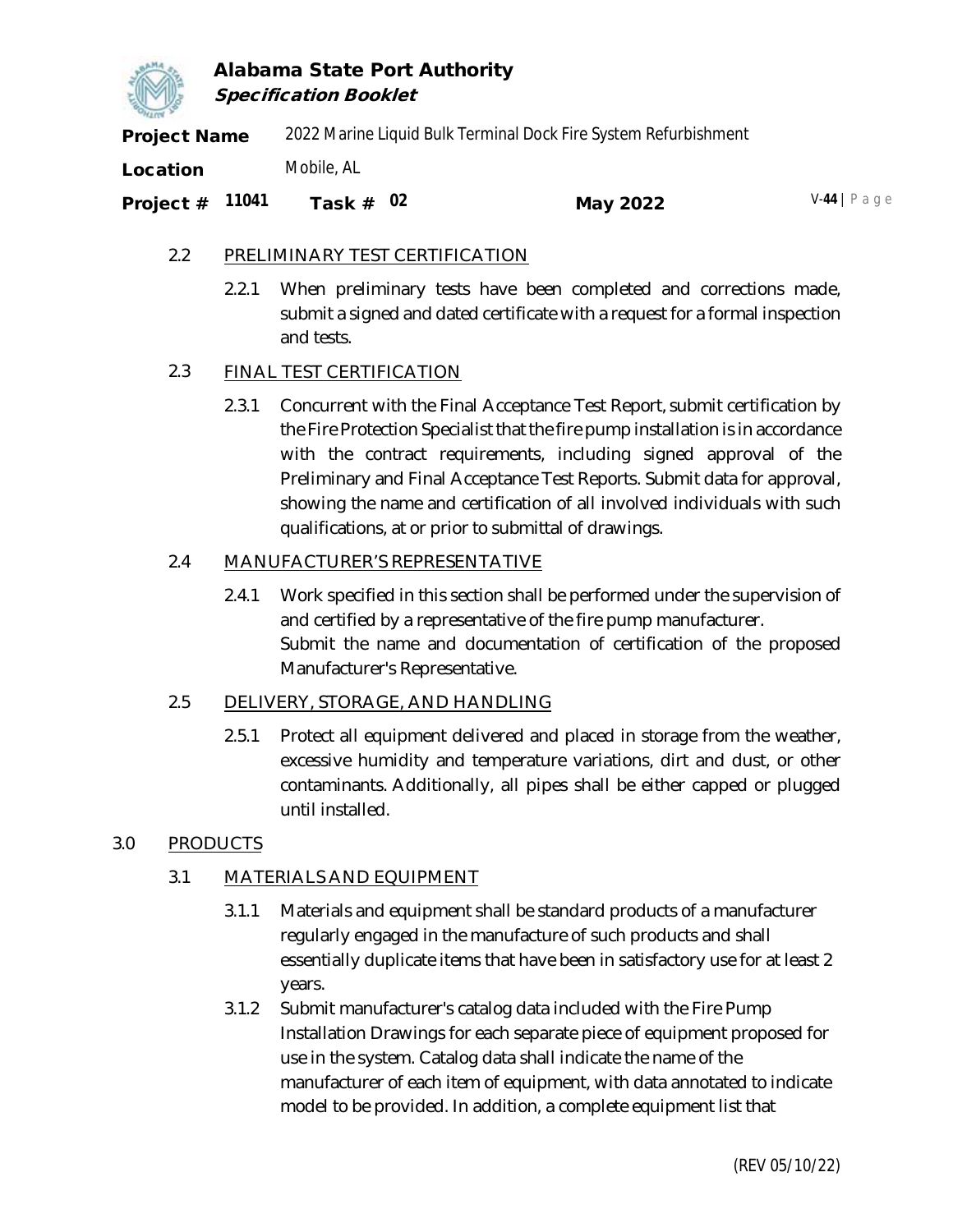

**Project # 11041 Task # 02 May 2022** V-45 | Page

includes equipment description, model number, and quantity shall be provided. Catalog data for material and equipment shall include, but not be limited to, the following:

- 3.1.2.1 Fire pumps, drivers, and controllers including manufacturer's certified shop test characteristic curve for each pump. Shop test curve may be submitted after approval of catalog data but shall be submitted prior to the final tests.
- 3.1.2.2 Jockey pump and controller
- 3.1.2.3 Piping components
- 3.1.2.4 Valves, including gate, check, globe, and relief valves
- 3.1.2.5 Gauges
- 3.1.2.6 Associated devices and equipment
- 3.1.3 All equipment shall have a nameplate that identifies the manufacturer's name, address, type or style, model or serial number, capacity (size), and catalog number. Pumps and motors shall have standard nameplates securely affixed in a conspicuous place and easy to read. Fire pump shall have nameplates and markings in accordance with UL 448. Diesel driver shall have nameplate and markings in accordance with UL 1247. Electric motor nameplates shall provide the minimum information required by NFPA 70, Section 430-7.

## 3.2 FIRE PUMPS

## 3.2.1 PREPACKAGED DUAL FIRE PUMP SYSTEM

3.2.1.1 Fire pumps shall be diesel engine driven. Each pump capacity shall be rated at 2500 gpm with a rated net pressure of 110 psi. Fire pump shall furnish not less than 150 percent of rated flow capacity at not less than 65 percent of rated net pressure. Pump shall be centrifugal horizontal split case fire pump. Horizontal pump shall be equipped with automatic air release devices. The maximum rated pump speed shall be 2100 rpm when driving the pump at rated capacity. Pump shall be manual push button start and stop Pump shall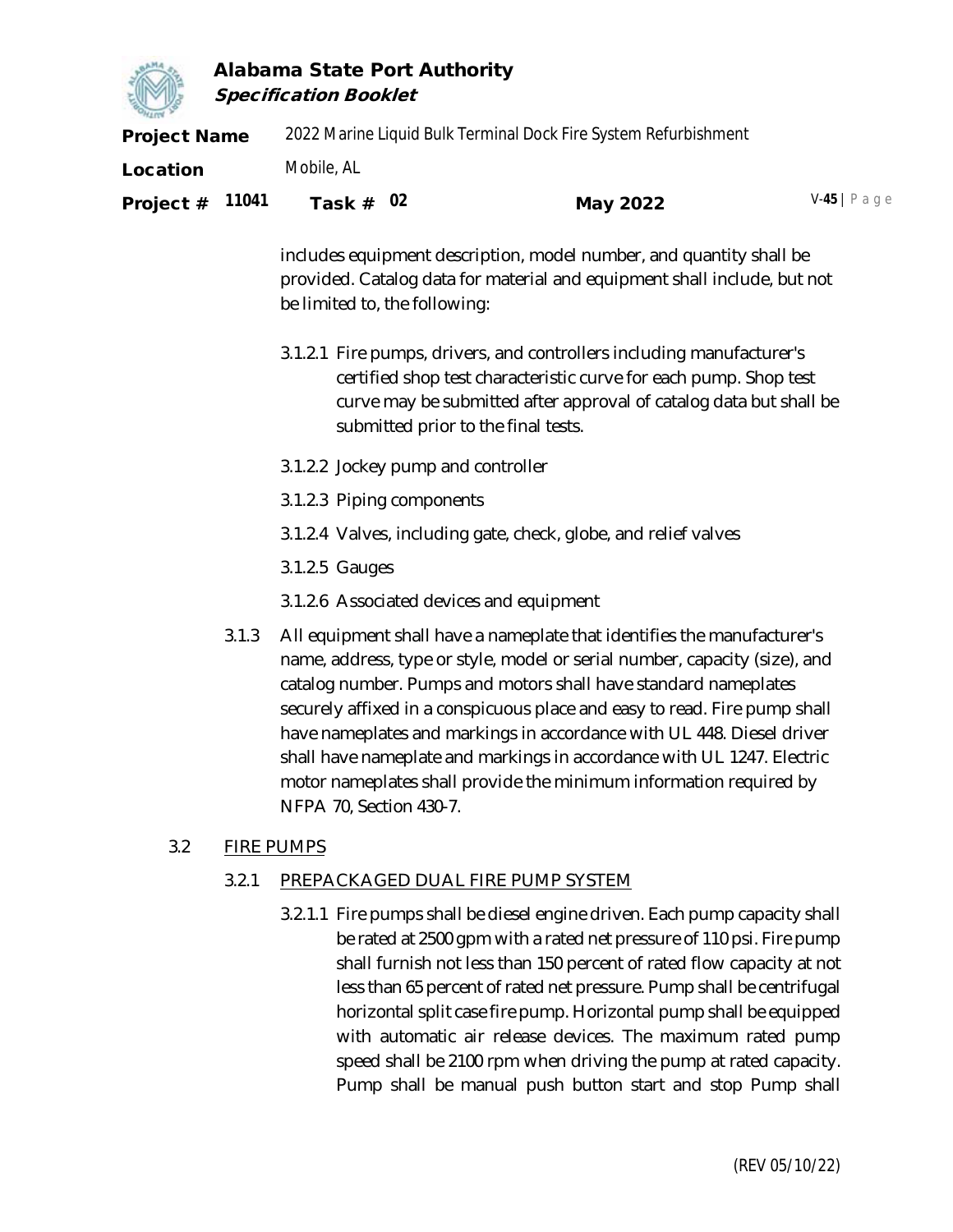

**Project Name** 2022 Marine Liquid Bulk Terminal Dock Fire System Refurbishment

**Location** Mobile, AL

**Project # 11041 Task # 02 May 2022** V-46 | Page

conform to the requirements of UL 448. Fire pump discharge and suction gauges shall be oil-filled type.

## 3.2.2 VERTICAL TURBINE FIRE PUMP SYSTEM

3.2.2.1 Fire pump shall be diesel engine driven. Pump capacity shall be rated at 3000 gpm with a rated net pressure of 100 psi. Fire pump shall furnish not less than 150 percent of rated flow capacity at not less than 65 percent of rated net pressure. Pump shall be vertical shaft turbine fire pump. Pump shall be equipped with automatic air release devices. The maximum rated pump speed shall be 1770 rpm when driving the pump at rated capacity. Pump shall be automatic start and manual stop. Pump shall conform to the requirements of UL 448. Fire pump discharge and suction gauges shall be oil-filled type.

### 3.3 REQUIREMENTS FOR FIRE PROTECTION SERVICE

## 3.3.1 GENERAL REQUIREMENTS

3.3.1.1 Materials and Equipment shall have been tested by Underwriters Laboratories, Inc. and listed in UL Fire Prot Dir or approved by Factory Mutual and listed in FM APP GUIDE. Where the terms "listed" or "approved" appear in this specification, such shall mean listed in UL Fire Prot Dir or FM APP GUIDE.

## 3.3.2 ALARMS

3.3.2.1 Provide audible and visual alarms as required by NFPA 20 on the controller. Provide remote supervision as required by NFPA 20. Provide remote alarm devices located at the existing fire monitor control building, as indicated on the drawings. Alarm signal shall be activated upon the following conditions: electric motor controller has operated into a pump running condition, loss of electrical power, and trouble on engine driven controller. Exterior alarm devices shall be weatherproof type. Provide alarm silencing switch and red signal lamp, with signal lamp arranged to come on when switch is placed in OFF position.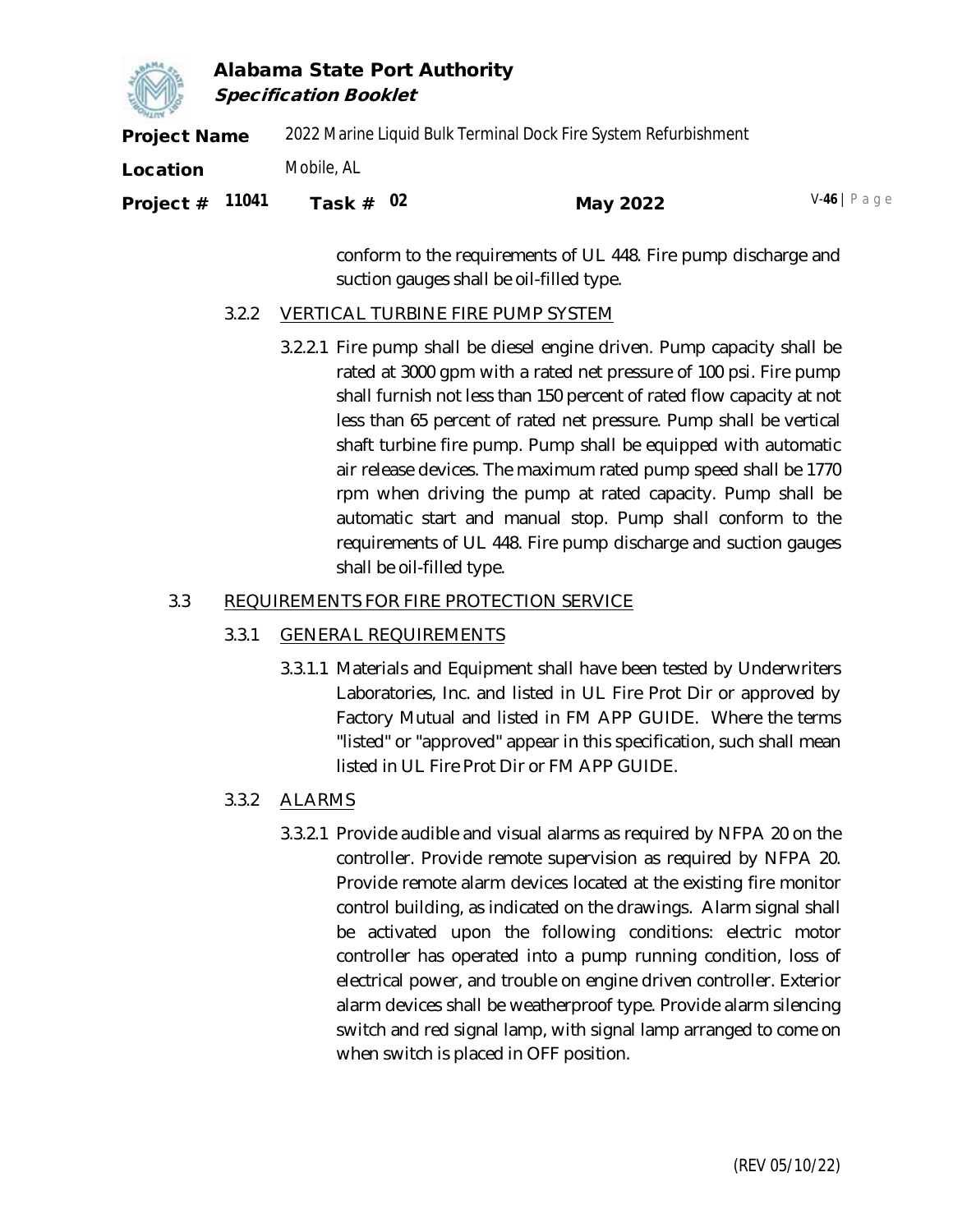

**Project Name** 2022 Marine Liquid Bulk Terminal Dock Fire System Refurbishment

**Location** Mobile, AL

**Project # 11041 Task # 02 May 2022** V-47 | Page

## 3.4 PIPING COMPONENTS

## 3.4.1 VALVES AND VALVE BOXES

3.4.1.1 Valves shall be gate valves conforming to AWWA C500 or UL 262. Valves shall have cast-iron body and bronze trim. Valve shall open by counterclockwise rotation. Except for post indicator valves, all underground valves shall be provided with an adjustable cast-iron or ductile iron valve box of a size suitable for the valve on which the box is to be used, but not less than 5.25 inches in diameter. The box shall be coated with bituminous coating. A cast-iron or ductileiron cover with the word "WATER" cast on the cover shall be provided for each box.

## 3.4.2 GATE VALVES AND INDICATOR POSTS

3.4.2.1 Gate valves for underground installation shall be of the inside screw type with counterclockwise rotation to open. Where indicating type valves are shown or required, indicating valves shall be gate valves with an approved indicator post of a length to permit the top of the post to be located 3 feet above finished grade. Gate valves and indicator posts shall be provided with one coat of primer and two coats of red enamel paint and shall be UL or FM listed.

### 3.4.3 GROOVED MECHANICAL JOINTS AND FITTINGS

3.4.3.1 Joints and fittings shall be designed for not less than 1200 kPa 175 psi service and shall be the product of the same manufacturer. Fitting and coupling houses shall be malleable iron conforming to ASTM A47/A47M, Grade 32510; ductile iron conforming to ASTM A536, Grade 65-45-12. Gasket shall be the flush type that fills the entire cavity between the fitting and the pipe. Bolts shall be stainless steel meeting the mechanical property requirements of ASTM F593, Group 2 (316 stainless steel). Nuts shall be stainless steel meeting the mechanical property requirements of ASTM F594, Group 2 (316 stainless steel). Bolts and nuts shall include galling reducing coating.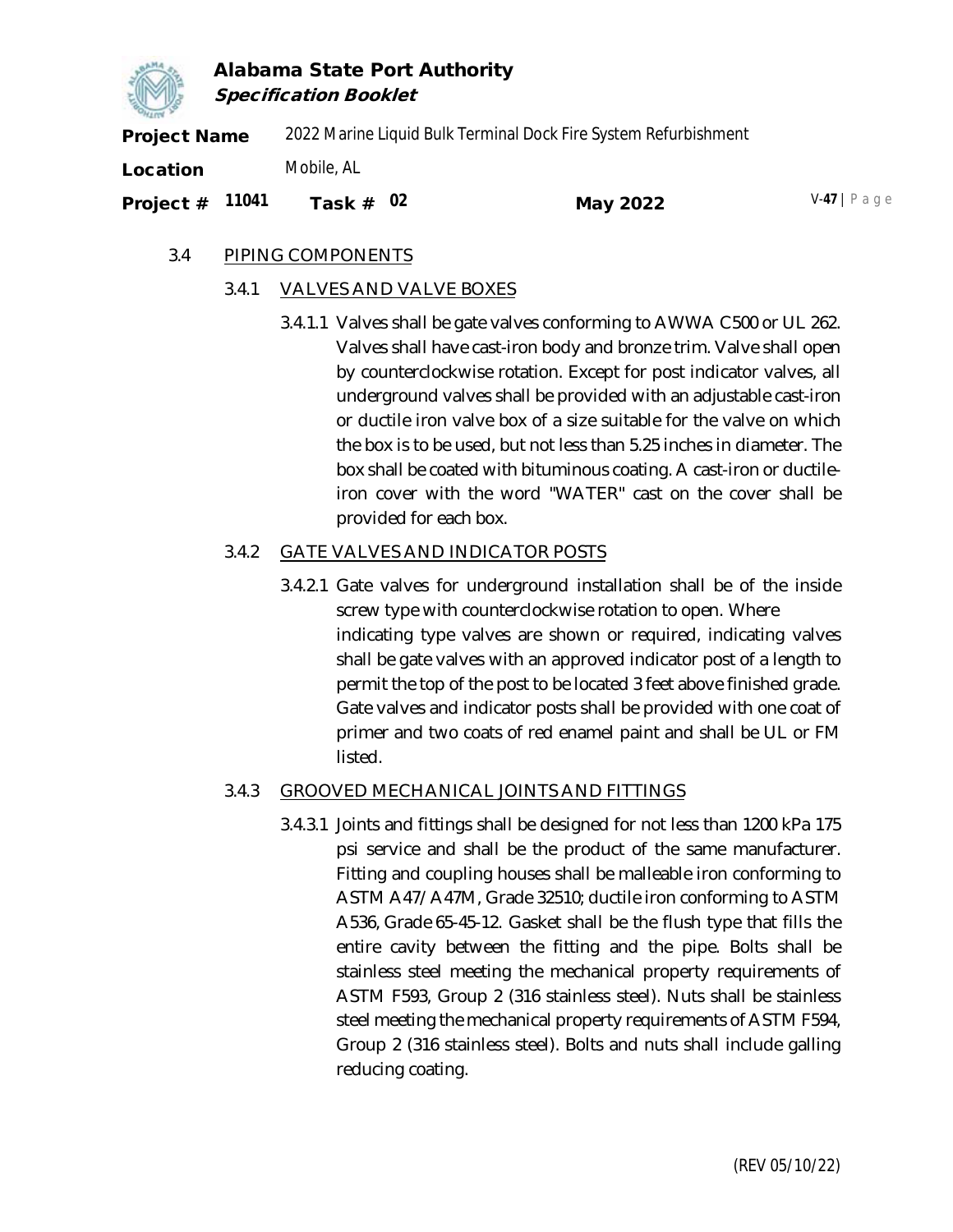

**Project Name** 2022 Marine Liquid Bulk Terminal Dock Fire System Refurbishment

**Location** Mobile, AL

**Project # 11041 Task # 02 May 2022** V-48 | Page

## 3.4.4 FLANGES

- 3.4.4.1 Flanges shall be ASME B16.5, Class 150 flanges. Flanges shall be provided at valves, connections to equipment, and where indicated.
- 3.4.5 GASKETS
	- 3.4.5.1 Gaskets shall be AWWA C111/A21.11, cloth inserted red rubber gaskets.
- 3.4.6 BOLTS
	- 3.4.6.1 Bolts shall be ASTM A449, Type 1 Galvanized. Bolts shall extend no less than three full threads beyond the nut with bolts tightened to the required torque.
- 3.4.7 NUTS
	- 3.4.7.1 Nuts shall be ASTM A563, Grade DH.
- 3.4.8 WASHERS
	- 3.4.8.1 Washers shall meet the requirements of ASTM F436. Flat circular washers shall be provided under all bolt heads and nuts.
- 3.4.9 STEEL PIPE
	- 3.4.9.1 Steel piping shall be ASTM A795/A795M, Weight Class Standard, Schedule 40, hot dipped zinc-coated steel pipe with threaded end connections. Fittings shall be ASME B16.3 Class 150, hot dipped zinc-coated threaded fittings. Unions shall be ASME B16.39, Class 150, hot dipped zinc-coated unions.

## 3.4.10 COPPER TUBING

- 3.4.10.1 Copper tubing shall be ASTM B88M ASTM B88, Type L or K, soft annealed. Fittings shall be ASME B16.26, flared joint fittings. Pipe nipples shall be ASTM B42 copper pipe with threaded end connections.
- 3.4.11 PIPE HANGERS AND SUPPORTS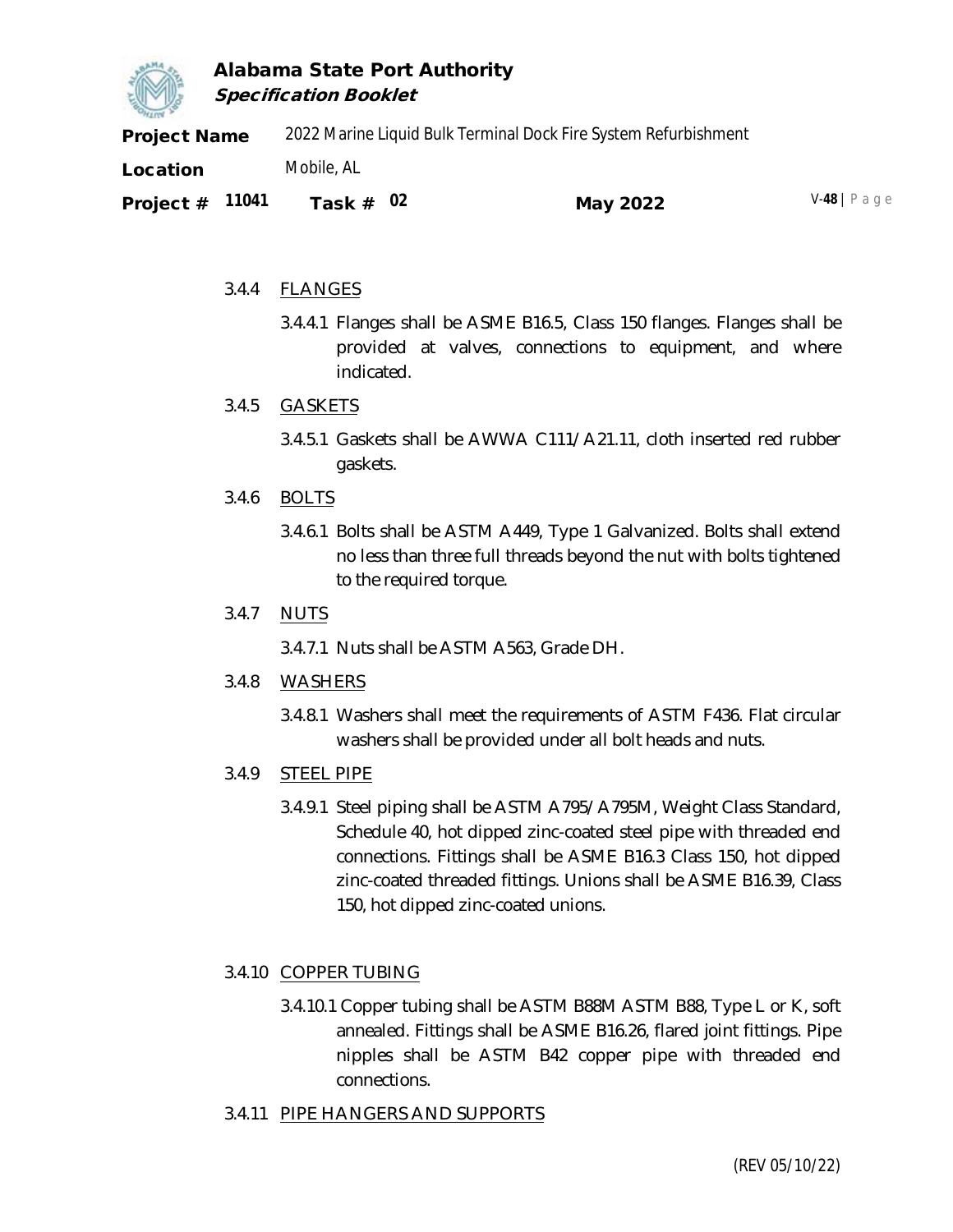

**Project Name** 2022 Marine Liquid Bulk Terminal Dock Fire System Refurbishment

**Location** Mobile, AL

**Project # 11041 Task # 02 May 2022** V-49 | Page

3.4.11.1 Pipe hangers and support shall be UL listed or FM approved and shall be the adjustable type. Finish of rods, nuts, washers, hangers, and supports shall be hot dipped galvanized.

### 3.4.12 VALVES

3.4.12.1 Valves shall be UL listed or FM approved for fire protection service. Valves shall have flange or threaded end connections.

### 3.4.13 GATE VALVES AND CONTROL VALVES

3.4.13.1 Gate valves and control valves shall be outside screw and yoke (O.S.&Y.) type which open by counterclockwise rotation. Butterflytype control valves are not permitted.

### 3.4.14 CHECK VALVE

3.4.14.1 Check valve shall be clear open, swing type check valve with flange or threaded inspection plate.

### 3.4.15 RELIEF VALVE

3.4.15.1 Relief valve shall be spring operated type conforming to NFPA 20. A means of detecting water motion in the relief lines shall be provided where the discharge is not visible within the pump house.

## 3.4.16 CIRCULATING RELIEF VALVE

3.4.16.1 An adjustable circulating relief valve shall be provided for each fire pump in accordance with NFPA 20.

### 3.4.17 HOSE VALVE MANIFOLD TEST HEADER

3.4.17.1 Provide approved bronze hose gate valve with 2.5 inch National Standard male hose threads with cap and chain.

### 3.5 DIESEL MOTOR DRIVER

Diesel engine driver shall conform to the requirements of UL 1247 and shall be UL listed or FM approved for fire pump service. Driver shall be of the make recommended by the pump manufacturer. The engine shall be closed circuit, liquidcooled with raw water heat exchanger. Diesel engine shall be electric start type taking current from 2 battery units. Engine shall be equipped with a fuel in-line filter-water separator. Engine conditions shall be monitored with engine instrumentation panel that has a tachometer, hour meter, fuel pressure gauge, lubricating oil pressure gauge,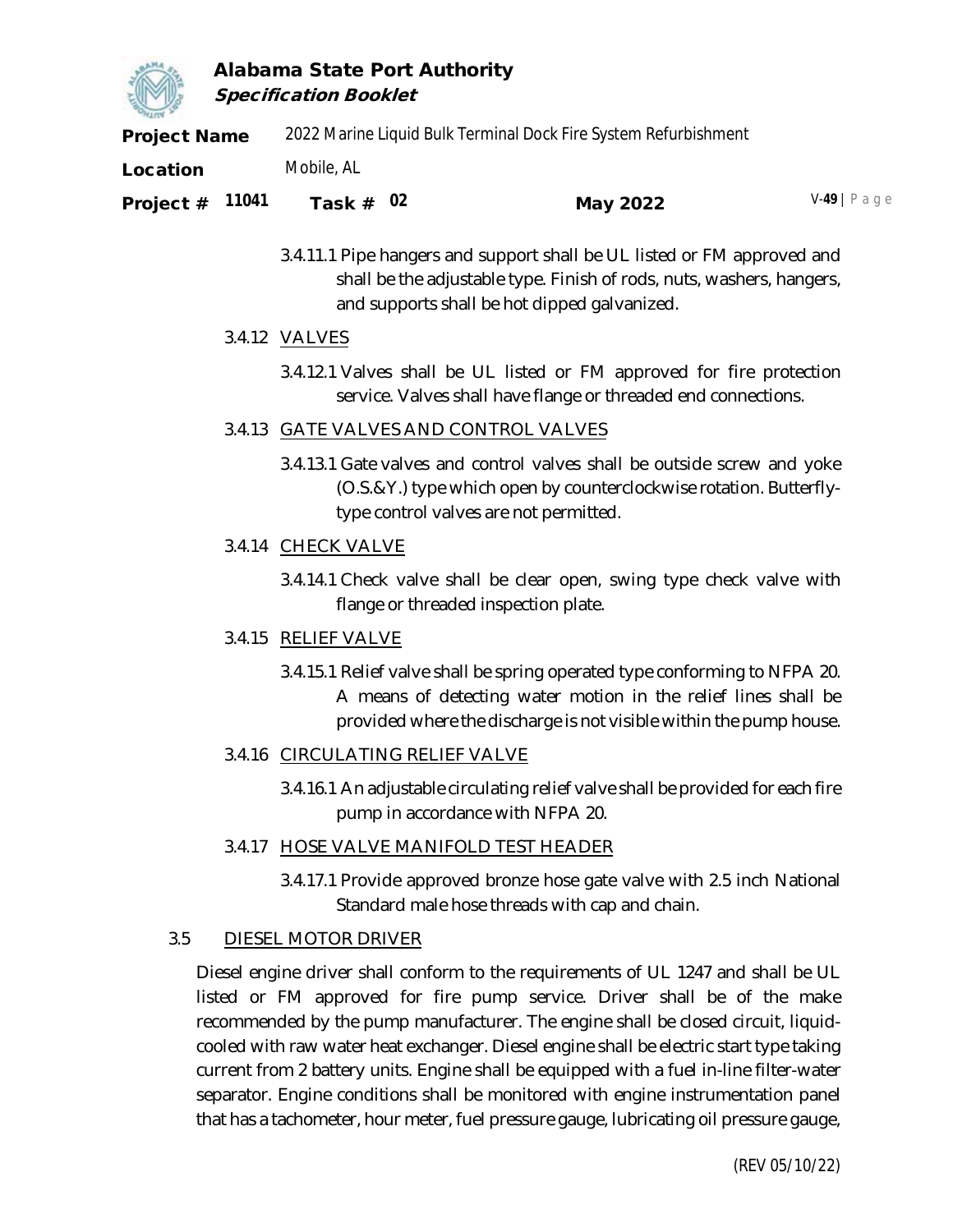

Project # **11041** Task # **02** May 2022 V-**50** | Page

water temperature gauge, and ammeter gauge. Engine shall be connected to horizontal-shaft pump by flexible couplings. For connections to vertical-shaft fire pumps, right-angle gear drives and universal joints shall be used. An engine jacket water heater shall be provided to maintain a temperature of 120 degrees F in accordance with NFPA 20.

- 3.5.1 ENGINE CAPACITY
	- 3.5.1.1 Engine shall have adequate horsepower to drive the pump at all conditions of speed and load over the full range of the pump performance curve. The horsepower rating of the engine driver shall be as recommended by the pump manufacturer and shall be derated for temperature and elevation in accordance with NFPA 20. Ambient temperature at the pump location shall be 90 degrees F. Site elevation shall be 15 feet above mean sea level (MSL).

#### 3.5.2 EXHAUST SYSTEM EXTERNAL TO ENGINE

3.5.2.1 Exhaust system shall comply with the requirements of NFPA 20 and NFPA 37. An exhaust muffler shall be provided for each diesel engine driver to reduce noise levels. A flexible connector with flange connections shall be provided at the engine. Flexible sections shall be stainless steel suitable for diesel-engines exhaust gas at 1000 degrees F.

### 3.5.3 STEEL PIPE AND FITTINGS

3.5.3.1 ASTM A53/A53M, Schedule 40 black steel, welding end connections. ASME B16.9 or ASME B16.11 welding fittings shall be of the same material and weight as the piping.

### 3.5.4 FLANGES

- 3.5.4.1 ASME B16.5, Class 150. Flanges shall be provided at connections to diesel engines, exhaust mufflers, and flexible connections. Gaskets shall be ASME B16.21, composition ring, 1.5875 mm 0.0625 inch. ASTM A193/A193M, Grade B8 bolts and ASTM A194/A194M, Grade 8 nuts shall be provided.
- 3.5.5 PIPING INSULATION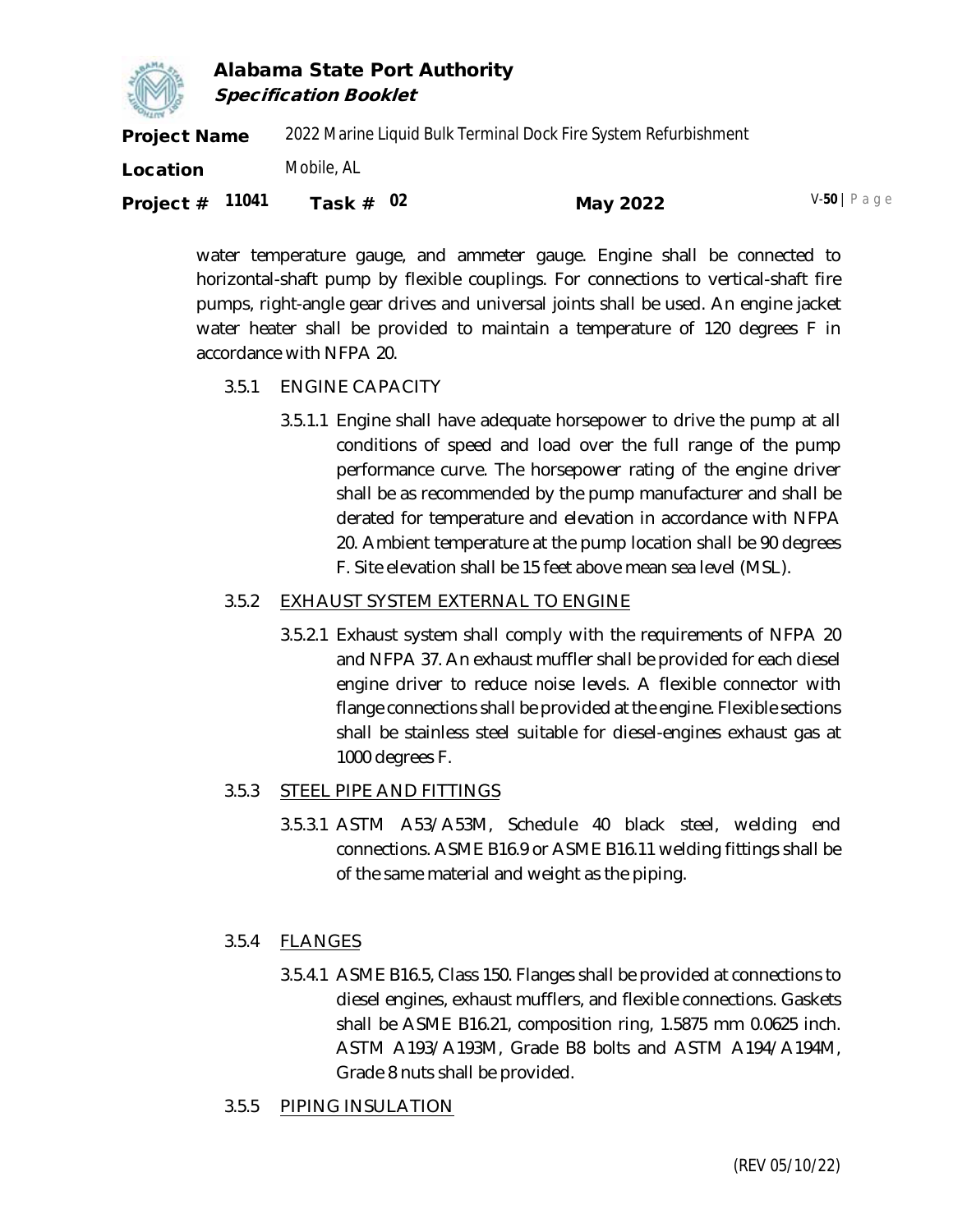

Project # **11041** Task # **02** May 2022 V-**51** | Page

3.5.5.1 Exhaust piping system including the muffler shall be insulated with ASTM C533 calcium silicate insulation, minimum of 75 mm 3 inches. Insulation shall be secured with not less than 9.525 mm 0.375 inch width fibrous glass reinforced waterproof tape or Type 304 stainless steel bands spaced not more than 200 mm 8 inches on center. An aluminum jacket encasing the insulation shall be provided. The aluminum jacket shall have a minimum thickness of 0.406 mm 0.016 inches, a factory-applied polyethylene and kraft paper moisture barrier on the inside surface. The jacket shall be secured with not less than 13 mm 0.5 inch wide stainless steel bands, spaced not less than 200 mm 8 inches on centers. Longitudinal and circumferential seams of the jacket shall be lapped not less than 75 mm 3 inches. Jackets on horizontal line shall be installed so that the longitudinal seams are on the bottom side of the pipe. The seams of the jacket for the vertical lines shall be placed on the off-weather side of the pipe. On vertical lines, the circumferential seams of the jacket shall overlap so the lower edge of each jacket overlaps the upper edge of the jacket below.

### 3.6 FIRE PUMP CONTROLLER

3.6.1 Controller shall be the automatic type and UL listed or FM approved for fire pump service. Pump shall be arranged for automatic start and stop, and manual push-button stop. Automatic stopping shall be accomplished only after all starting causes have returned to normal and after a minimum pump run time has elapsed. Controllers shall be completely terminally wired, ready for field connections, and mounted in a NEMA Type 4 watertight and dust tight enclosure arranged so that controller current carrying parts will not be less than 12 inches above the floor. Controller shall be provided with voltage surge arresters installed in accordance with NFPA 20. Controller shall be equipped with a bourdon tube pressure switch or a solid state pressure switch with independent high and low adjustments, automatic starting relay actuated from normally closed contacts, visual alarm lamps, and supervisory power light. Controller shall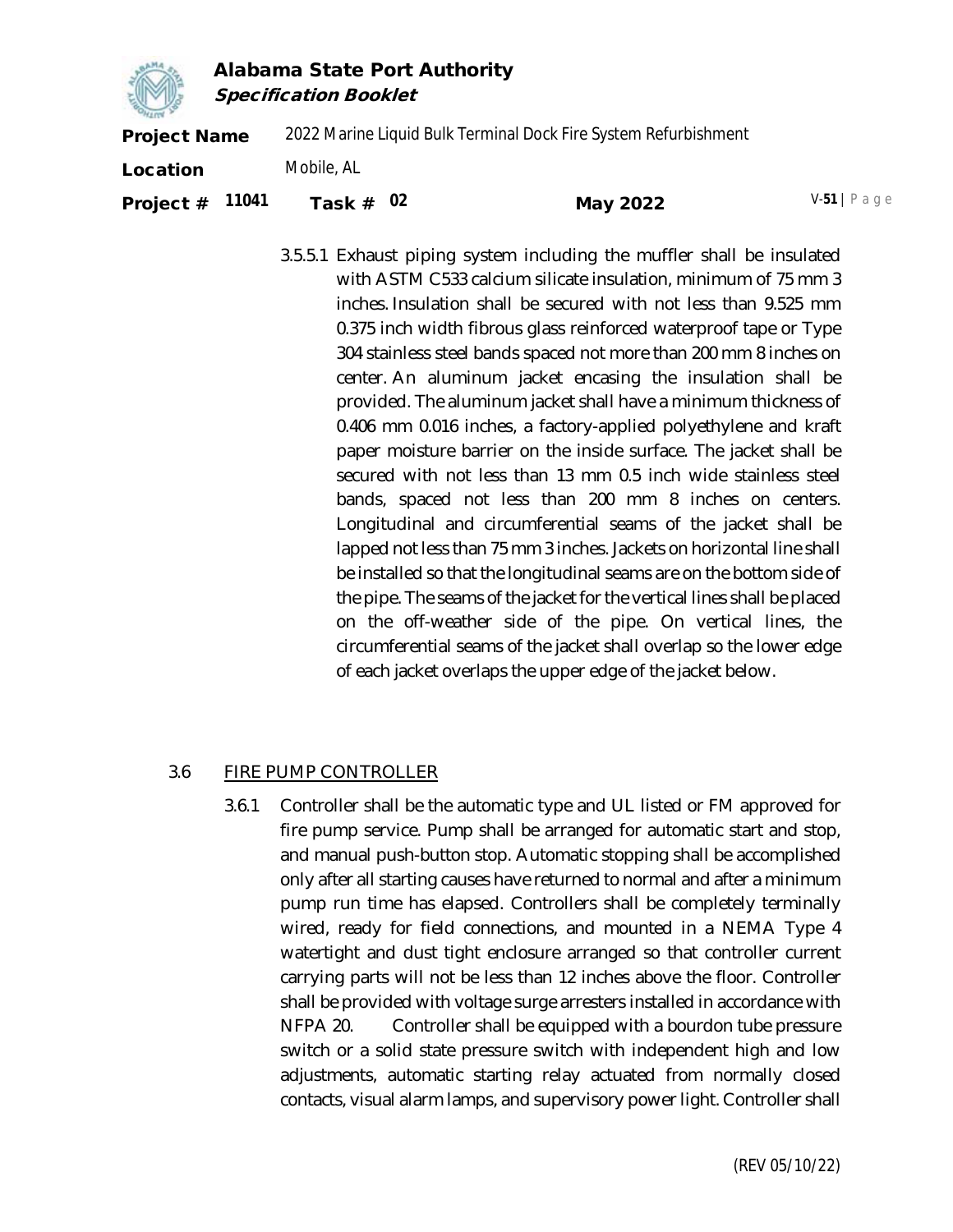

**Project # 11041 Task # 02** May 2022 V-52 | Page

be equipped with a thermostat switch with adjustable setting to monitor the pump room temperature and to provide an alarm when temperatures falls below 5 degrees C 40 degrees F Controller shall be equipped with a sequential start timer/relay feature to start multiple fire pumps in sequence. The controller shall be factory-equipped with a heater operated by thermostat to prevent moisture in the cabinet.

### 3.7 CONTROLLER FOR DIESEL ENGINE DRIVEN FIRE PUMP

3.7.1 Controller shall require the pump to run for 30 minutes prior to automatic shutdown. Controller shall be equipped with two battery chargers; two ammeters; two voltmeters, one for each set of batteries. Controller shall automatically alternate the battery sets for starting the pumps. Controller shall be equipped with the following supervisory alarm functions:

Engine Trouble (individually monitored)

- § Engine over speed
- § Low Oil Pressure
- § High Water Temperature
- § Engine Failure to Start
- § Battery
- § Battery Charger/AC Power Failure

Main Switch Mis-set

Pump Running

Pump Room Trouble (individually monitored)

- § Low Fuel
- **§** Low Pump Room Temperature
- § Low Reservoir Level

Alarms shall be individually displayed in front of panel by lighting of visual lamps, except that individual lamps are not required for pump running and main switch mis-set. Controller shall be equipped with a 7-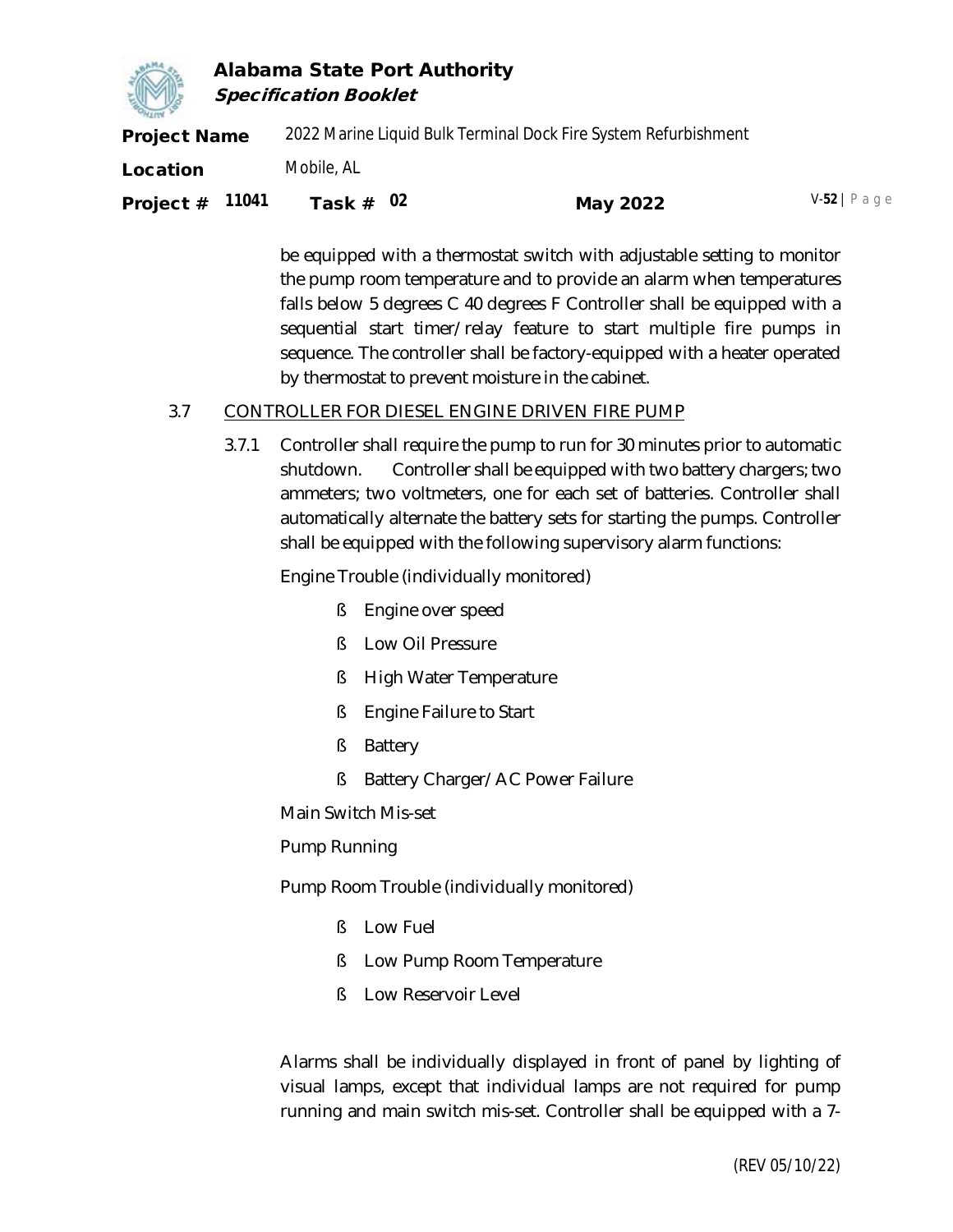

day electric pressure recorder with 24-hour back-up mounted inside the controller. The pressure recorder shall provide readout of the system pressure from 0 to 207 Pa 0 to 300 psi, time, and date. The controller shall be equipped with an audible alarm which will activate upon any engine trouble or pump room trouble alarm condition and alarm silence switch. Controller shall be equipped with terminals for field connection of a remote alarm for main switch mis-set, pump running, engine trouble and pump room trouble; and terminals for remote start. When engine emergency over speed device operates, the controller shall cause the engine to shut down without time delay and lock out until manually reset.

### 3.8 BATTERIES

Batteries for diesel engine driver shall be sealed lead calcium batteries. Batteries shall be mounted in a steel rack with non-corrosive, non-conductive base, not less than 12 inches above the floor.

### 3.9 PRESSURE SENSING LINE

A completely separate pressure sensing line shall be provided for each fire pump and for the jockey pump. The sensing line shall be arranged in accordance with NFPA 20. The sensing line shall be 1/2 inch brass, rigid copper pipe types K, L or M, or series 300 stainless steel pipe or tube. The sensing line shall be equipped with two restrictive orifice unions each. Restricted orifice unions shall be ground-face unions with brass restricted diaphragms drilled for a 3/32 inch. Restricted orifice unions shall be mounted in the horizontal position, not less than 5 feet apart on the sensing line. Two test connections shall be provided for each sensing line. Test connections shall consist of two brass 1/2 inch globe valves and 1/4 inch gauge connection tee arranged in accordance with NFPA 20. One of the test connections shall be equipped with a 0 to 300 psi water oil-filled gauge. Sensing line shall be connected to the pump discharge piping between the discharge piping control valve and the check valve.

#### 3.10 PRESSURE MAINTENCE PUMP

Pressure maintenance (jockey) pump shall be electric motor driven, vertical in-line pump type with a rated discharge of 20 gpm at 128 psig. Pump shall draft from as indicated and shall discharge into the system at the downstream side of the pump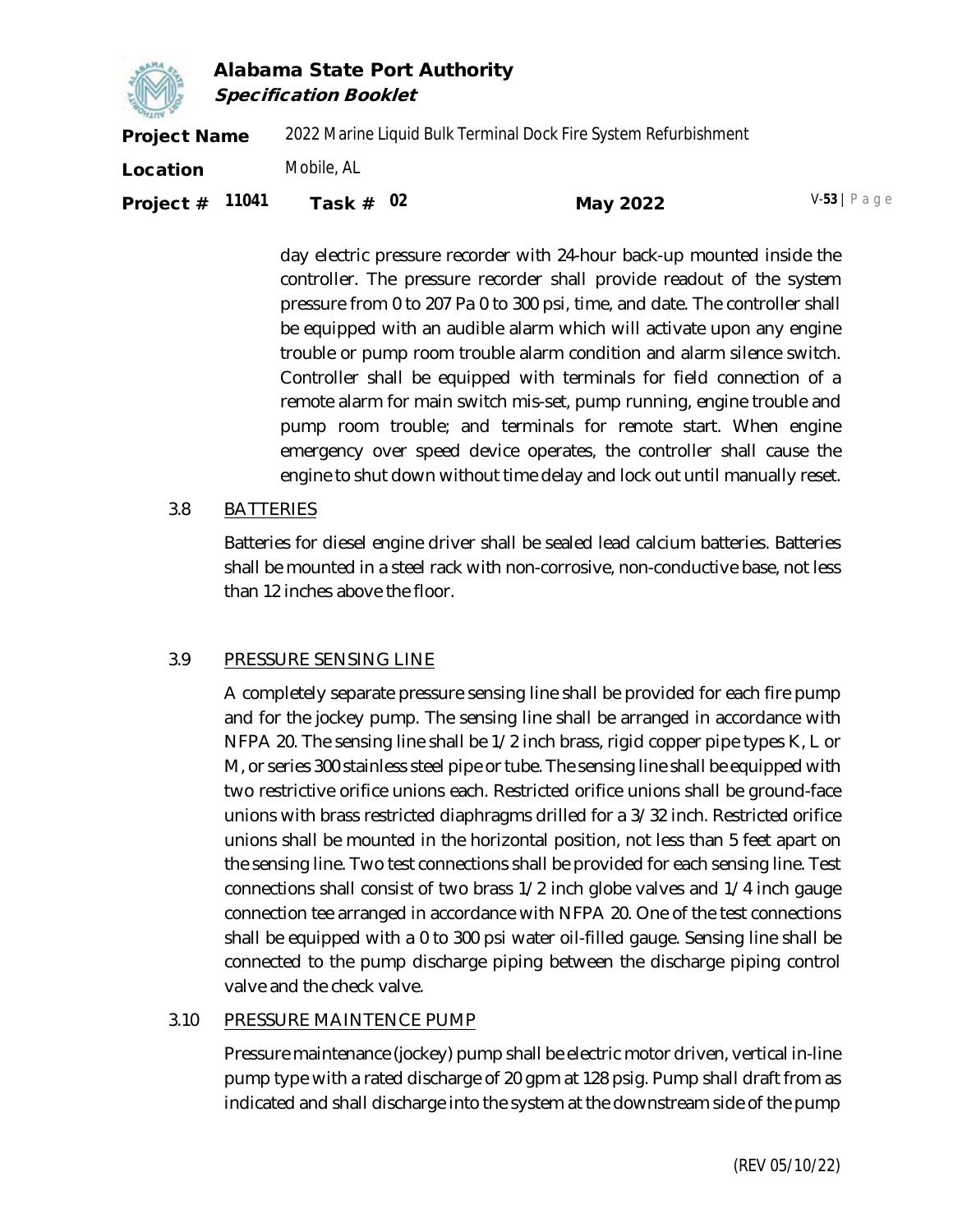

**Project Name** 2022 Marine Liquid Bulk Terminal Dock Fire System Refurbishment

**Location** Mobile, AL

**Project # 11041 Task # 02 May 2022** V-54 | Page

discharge gate valve. An approved indicating gate valve of the outside screw and yoke (O.S.&Y.) type shall be provided in the maintenance pump discharge and suction piping. Oil-filled water pressure gauge on the maintenance pump discharge piping shall be provided.

#### 3.11 PRESSURE MAINTENCE PUMP CONTROLLER

Pressure maintenance (jockey) pump controller shall be arranged for automatic and manual starting and stopping and equipped with a "manual-off-automatic" switch.The controller shall be completely prewired, ready for field connections, and wall-mounted in a NEMA Type 4 watertight and dust tight enclosure. The controller shall be equipped with a bourdon tube pressure switch or a solid state pressure switch with independent high and low adjustments for automatic starting and stopping. A sensing line shall be provided, connected to the pressure maintenance pump discharge piping between the control valve and the check valve. The sensing line shall conform to paragraph, PRESSURE SENSING LINE. The sensing line shall be completely separate from the fire pump sensing lines. An adjustable run timer shall be provided to prevent frequent starting and stopping of the pump motor. The run timer shall be set for 2 minutes.

### 3.12 DIESEL FUEL SYSTEM EXTERNAL TO ENGINE

Fuel system shall be provided that meets all requirements of NFPA 20 and NFPA 37. The fuel tank vent piping shall be equipped with screened weatherproof vent cap. Vents shall be extended to the outside. Each tank shall be equipped with a fuel level gauge. Flexible bronze or stainless steel piping connectors with single braid shall be provided at each piping connection to the diesel engine. Supply, return, and fill piping shall be steel piping, except supply and return piping may be copper tubing. Fuel lines shall be protected against mechanical damage. Fill line shall be equipped with 16 mesh removable wire screen. Fill lines shall be extended to the exterior. A weatherproof tank gauge shall be mounted on the exterior wall near each fill line for each tank. The fill cap shall be able to be locked by padlock. The engine supply (suction) connection shall be located on the side of the fuel tank so that 5 percent of the tank volume provides a sump volume not useable by the engine. The elevation of the fuel tank shall be such that the inlet of the fuel supply line is located so that its opening is no lower than the level of the engine fuel transfer pump. The bottom of the tank shall be pitched 1/4 inch/foot to the side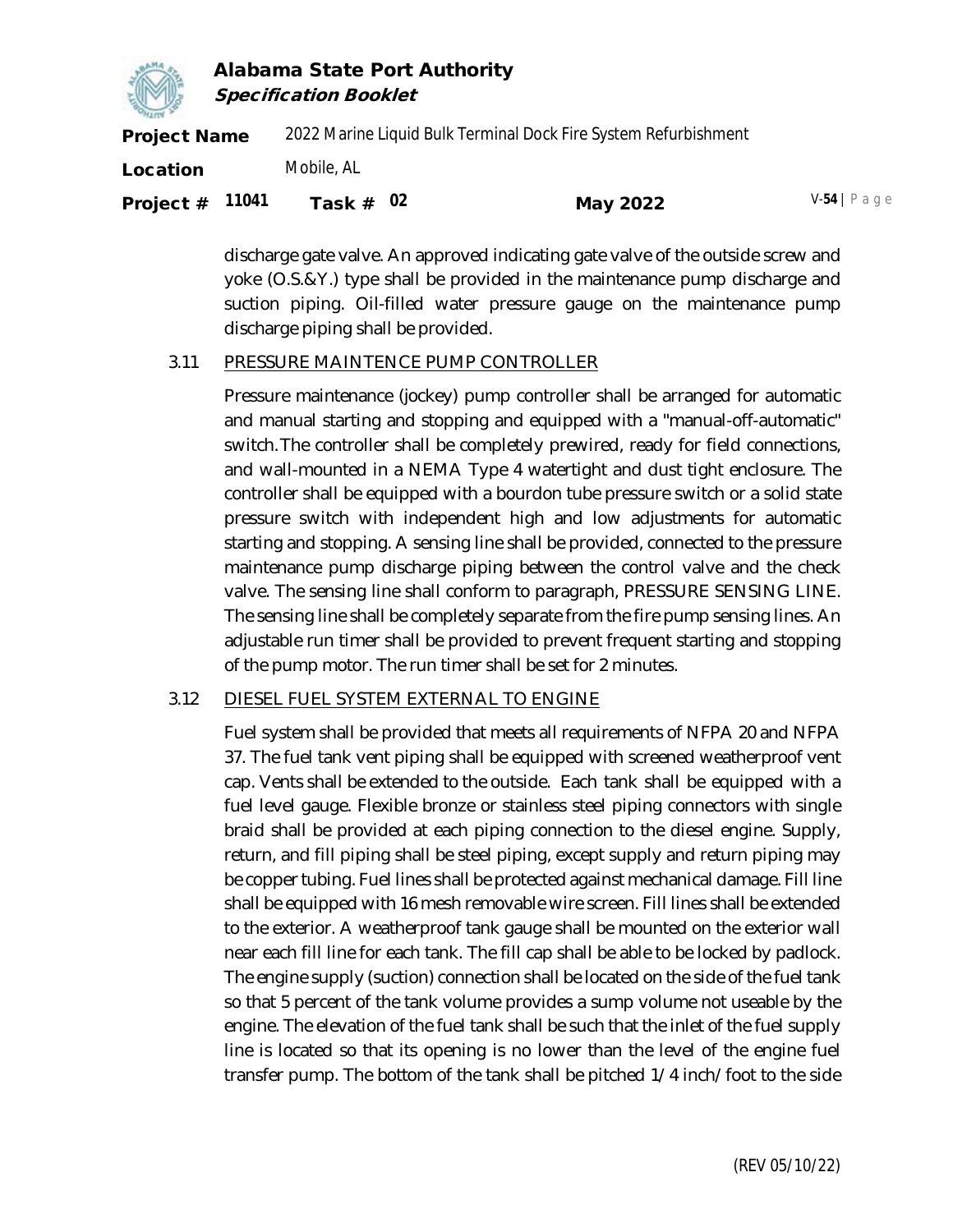

**Project Name** 2022 Marine Liquid Bulk Terminal Dock Fire System Refurbishment **Location** Mobile, AL Project # **11041** Task # **02** May 2022 V-**55** | Page

> opposite the suction inlet connection and to an accessible 1 inch plugged globe drain valve.

3.12.1 FUEL PIPING

As specified in NFPA 20.

3.12.2 DIESEL FUEL TANKS

UL80 or UL 142 for aboveground tanks.

3.12.3 VALVES

Provide an indicating and lockable ball valve in the supply line adjacent to the tank suction inlet connection.Provide a check valve in fuel return line. Valves must be suitable for oil service. Valves must have union end connections or threaded end connections.

3.12.3.1 GLOBE VALVE MSS SP-80 Class 125 3.12.3.2 CHECK VALVE MSS SP-80, Class 125, swing check 3.12.3.3 BALL VALVE

Full port design, copper alloy body, 2-position lever handle

# 3.13 JOINTS AND FITTINGS FOR COPPER TUBE

Wrought copper and bronze solder-joint pressure fittings shall conform to ASME B16.22 and ASTM B75/B75M. Cast copper alloy solder-joint pressure fittings shall conform to ASME B16.18. Cast copper alloy fittings for flared copper tube shall conform to ASME B16.26 and ASTM B62. Brass or bronze adapters for brazed tubing may be used for connecting tubing to flanges and to threaded ends of valves and equipment. Extracted brazed tee joints produced with an acceptable tool and installed as recommended by the manufacturer may be used. Grooved mechanical joints and fittings shall be designed for not less than 125 psig service and shall be the product of the same manufacturer. Grooved fitting and mechanical coupling housing shall be ductile iron conforming to ASTM A536. Gaskets for use in grooved joints shall be molded synthetic polymer of pressure responsive design and shall conform to ASTM D2000 for circulating medium up to 110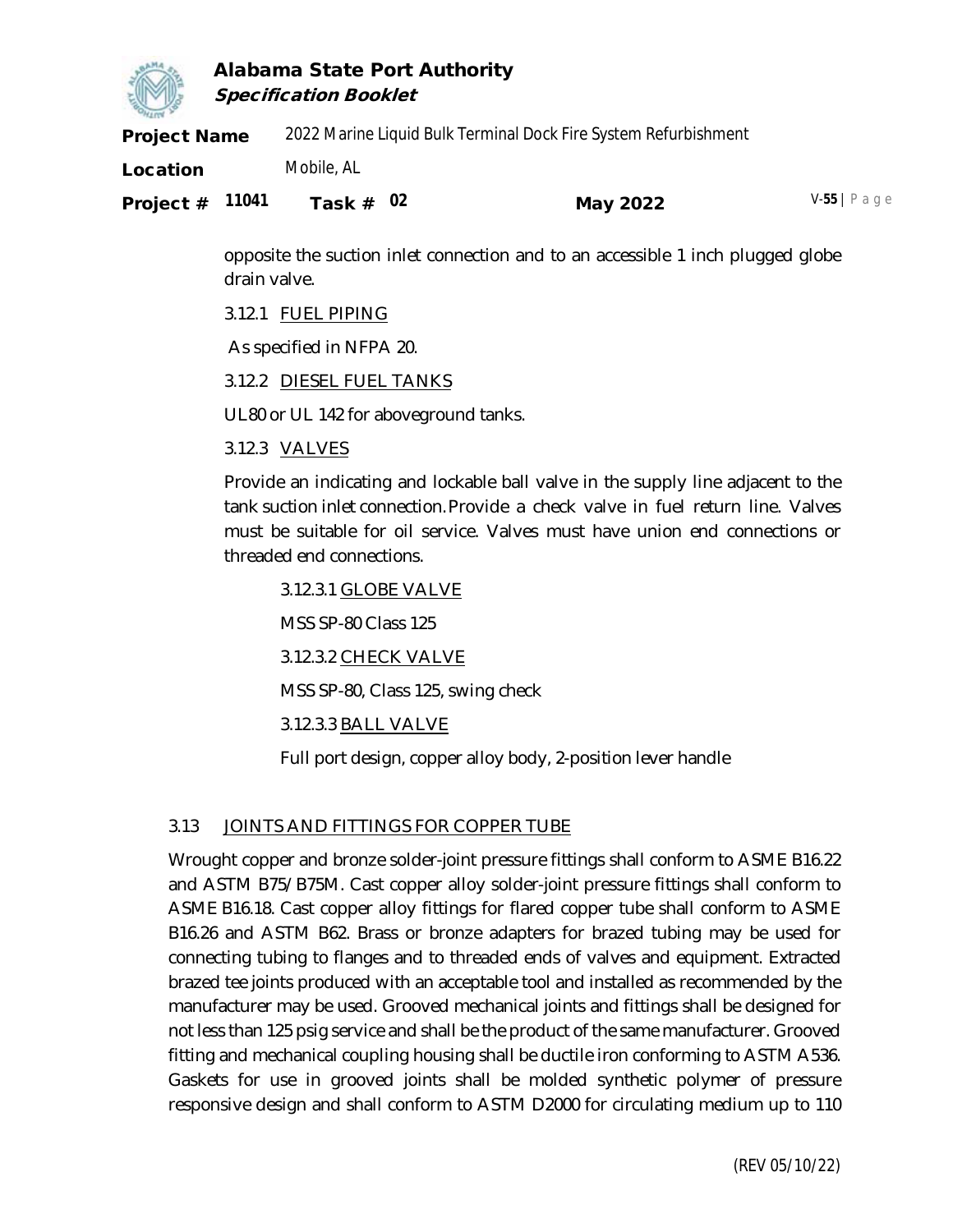

**Project Name** 2022 Marine Liquid Bulk Terminal Dock Fire System Refurbishment **Location** Mobile, AL Project # **11041** Task # **02** May 2022 V-**56** | Page

degrees C 239 degrees F. Grooved joints shall conform to AWWA C606. Coupling nuts and bolts for use in grooved joints shall be steel and shall conform to ASTM A183.

## 3.14 PUMP BASE PLATE AND PAD

3.14.1 Provide a base plate for each vertical shaft pump. Each vertical shaft pump, pump head shall be provided with a galvanized steel base plate and shall serve as the sole plate for mounting the discharge head assembly. Mount pump units and bases on a raised 4 inches reinforced concrete pad that is an integral part of the reinforced concrete floor.

## 3.15 HOSE VALVE MANIFOLD TEST HEADER

Hose valves shall be UL listed or FM approved bronze hose gate valves with 2.5 inches American National Fire Hose Connection Screw Standard Threads (NH) in accordance with NFPA 1963. The number of valves shall be in accordance with NFPA 20, as indicated. Each hose valve shall be equipped with a cap and chain.

## 4.0 EXECUTION

## 4.1 EXAMINATION

After becoming familiar with all details of the work, verify all dimensions in the field and advise the Engineer of record of any discrepancy before performing the work.

## 4.2 INSTALLATION

Equipment, materials, workmanship, fabrication, assembly, erection, installation, examination, inspection, and testing shall be in accordance NFPA 20, except as modified herein. In addition, the fire pump and engine shall be installed in accordance with the written instructions of the manufacturer.

### 4.3 INSTALLATION DRAWINGS

Submit Fire Pump Installation Drawings consisting of a detailed plan view, detailed elevations and sections of the prepackaged dual fire pump system, vertical turbine pump, and equipment. Submit working drawings on sheets not smaller 24 by 36 inches. Drawings shall indicate equipment, piping, and associated pump equipment to scale. Indicate all clearance, such as those between piping and equipment; between equipment and walls, ceiling and floors; and for electrical working distance clearance around all electrical equipment. Include a legend identifying all symbols, nomenclatures, and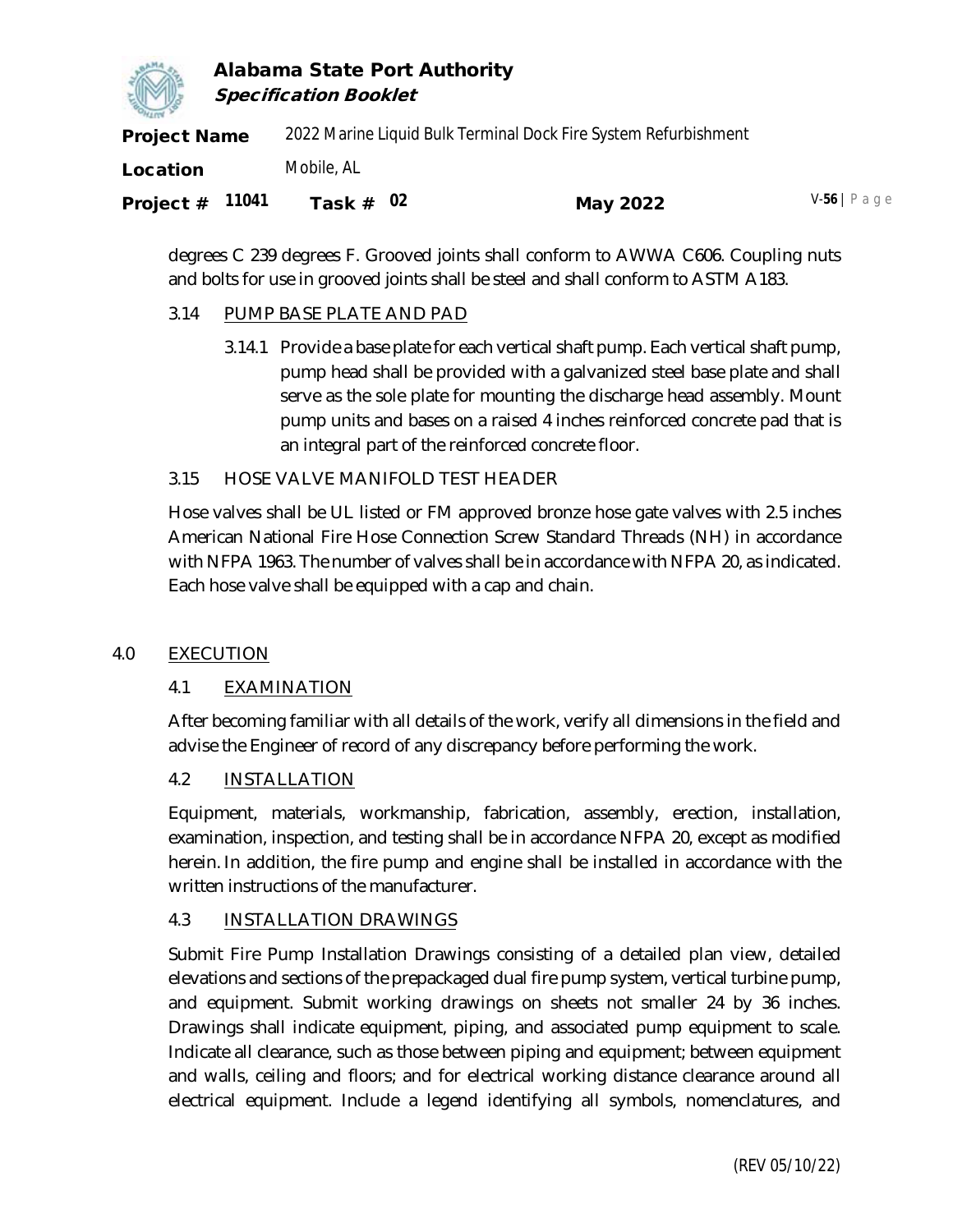

**Project Name** 2022 Marine Liquid Bulk Terminal Dock Fire System Refurbishment

**Location** Mobile, AL

**Project # 11041 Task # 02 May 2022** V-57 | Page

abbreviations. Indicate a complete piping and equipment layout including elevations and/or section views of the following:

- 4.3.1 Fire pumps, drivers, controllers, piping, valves, and associated equipment.
- 4.3.2 Sensing line for each pump including the pressure maintenance pump
- 4.3.3 Engine fuel system for diesel driven pumps
- 4.3.4 Engine cooling system for diesel driven pumps
- 4.3.5 Wiring diagrams of each controller

### 4.4 CLEANING OF PIPING

Interior and ends of piping shall be clean and free of any water or foreign material. Piping shall be kept clean during installation by means of plugs or other approved methods. When work is not in progress, open ends of the piping shall be securely closed so that no water or foreign matter will enter the pipes or fittings. Piping shall be inspected before placing in position.

### 4.5 DISINFECTION

After all system components are installed thoroughly flush the pumps and all piping with potable water until there is no visible sign of dirt or other residue.

## SECTION 17C – FIRE MONITORS AND CONTROLLERS

### 1.0 SCOPE OF WORK

1.1 The work included under this section shall consist of furnishing all labor, tools, equipment, materials, services, and supervision necessary to install electronic remote controlled fire suppression monitors. Devices and equipment for fire protection service must be Class I Division 2 rated, in addition, be UL fire protection listed or FM approval guide approved.

#### 2.0 QUALITY ASSURANCE

2.1 QUALIFICATIONS OF INSTALLER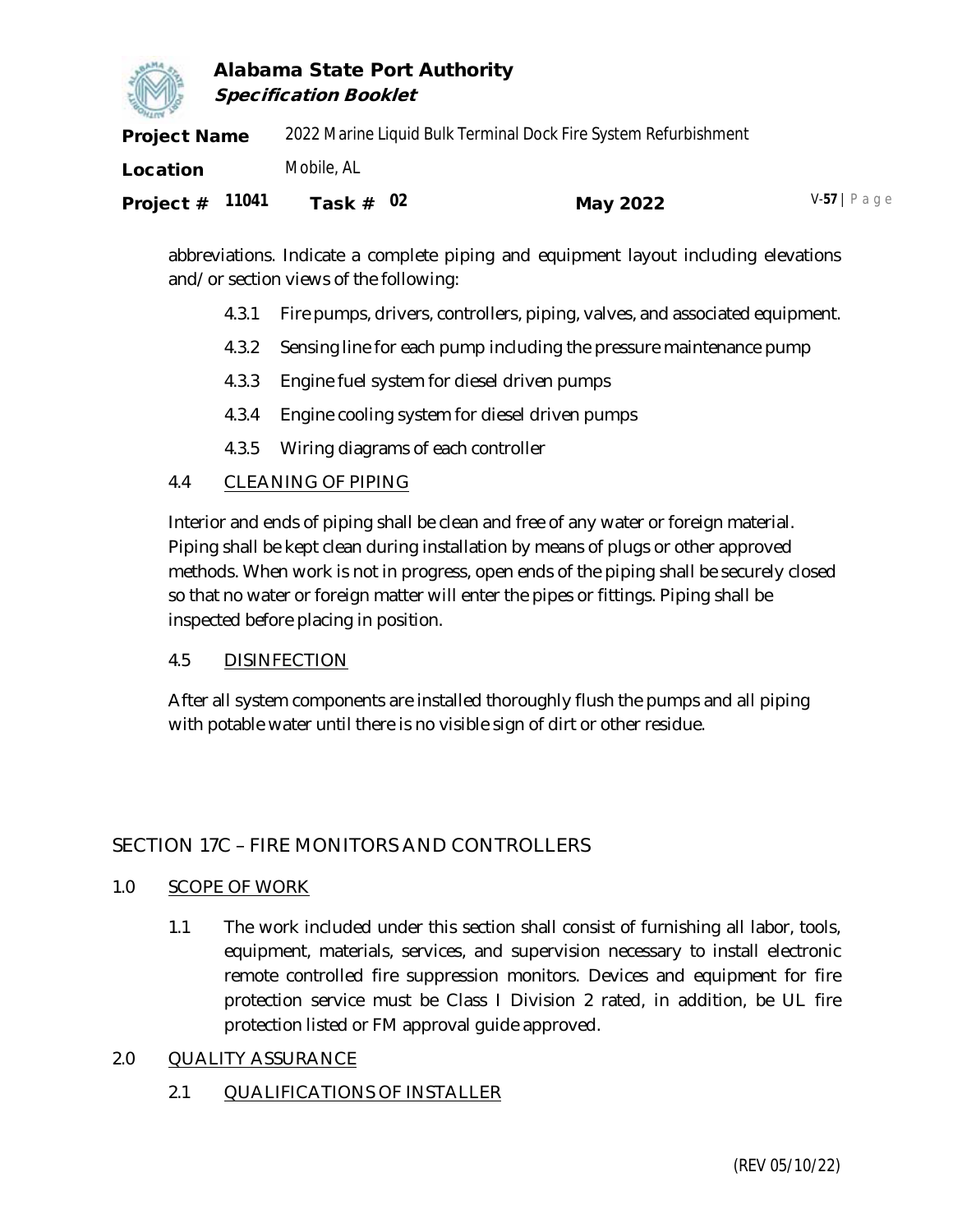

**Project Name** 2022 Marine Liquid Bulk Terminal Dock Fire System Refurbishment **Location** Mobile, AL Project # **11041** Task # **02** May 2022 V-**58** | Page

> 2.1.1 Prior to installation, submit data for approval showing that the Contractor has successfully installed fire monitors and associated equipment of the same type and design as specified herein, or that he has a firm contractual agreement with a subcontractor having such required experience. The data shall include the names and locations of at least two installations where the Contractor, or the subcontractor referred to above, has installed such systems.

## 2.2 PRELIMINARY TEST CERTIFICATION

2.2.1 When preliminary tests have been completed and corrections made, submit a signed and dated certificate with a request for a formal inspection and tests.

## 2.3 FINAL TEST CERTIFICATION

2.3.1 Concurrent with the Final Acceptance Test Report, submit certification by the Fire Protection Contractor that the fire suppression monitor(s) installation is in accordance with the contract requirements, including signed approval of the Preliminary and Final Acceptance Test Reports. Submit data for approval showing the name and certification of all involved individuals with such qualifications at or prior to submittal of drawings.

## 2.4 MANUFACTURER'S REPRESENTATIVE

2.4.1 Work specified in this section shall be performed under the supervision of and certified by a representative of the fire suppression monitor manufacturer. Submit the name and documentation of certification of the proposed Manufacturer's Representative.

## 2.5 DELIVERY, STORAGE, AND HANDLING

2.5.1 Protect all equipment delivered and placed in storage from the weather, excessive humidity and temperature variations, dirt and dust, or other contaminants. Additionally, all pipes shall be either capped or plugged until installed.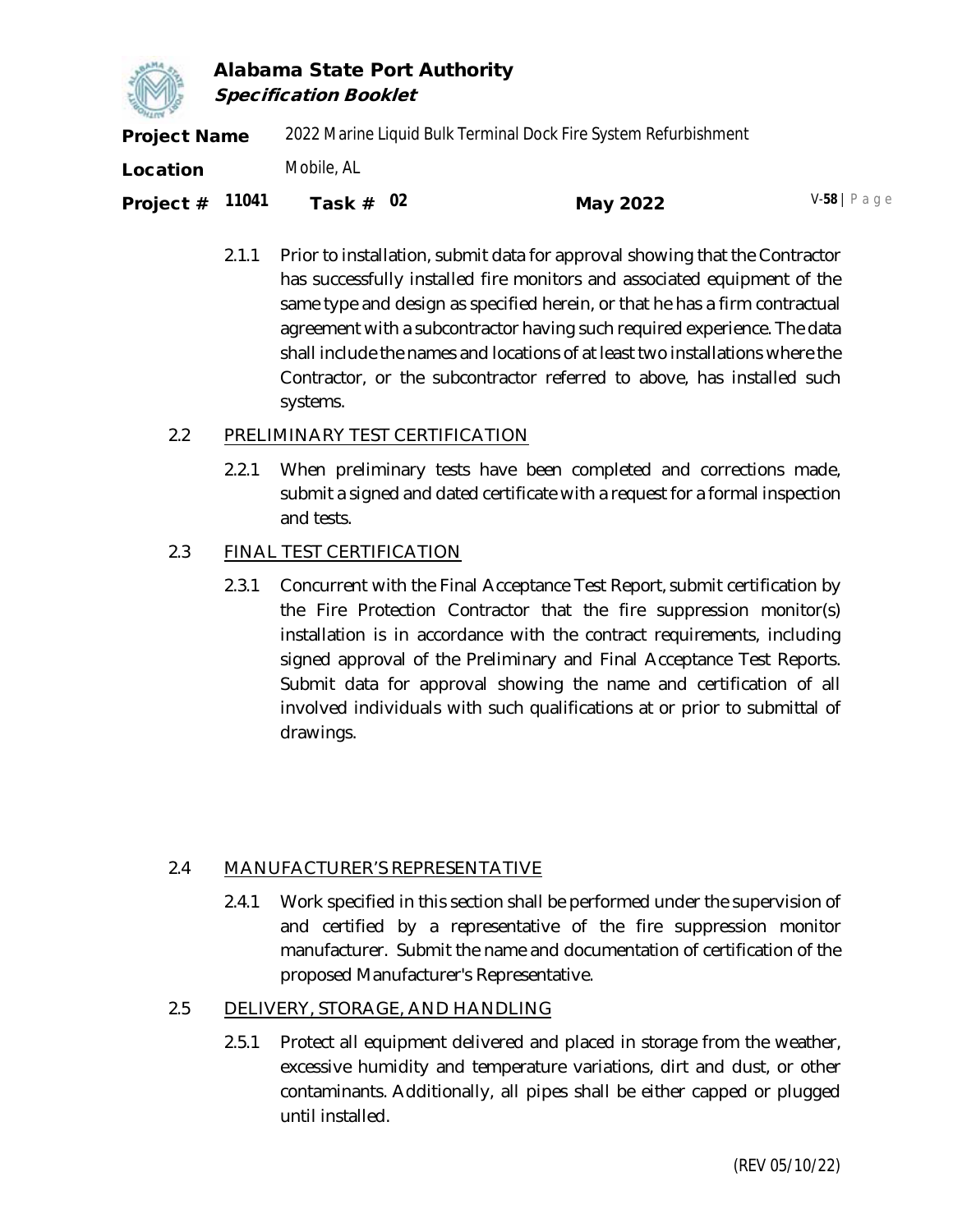

**Project Name** 2022 Marine Liquid Bulk Terminal Dock Fire System Refurbishment

**Location** Mobile, AL

Project # **11041** Task # **02** May 2022 V-**59** | Page

## 3.0 PRODUCTS

- 3.1 MATERIALS AND EQUIPMENT
	- 3.1.1 Materials and equipment shall be standard products of a manufacturer regularly engaged in the manufacture of such products and shall essentially duplicate items that have been in satisfactory use for at least 2 years.
	- 3.1.2 Submit manufacturer's catalog data included with the Fire Suppression Monitor Installation Drawings for each separate piece of equipment proposed for use in the system. Catalog data shall indicate the name of the manufacturer of each item of equipment, with data annotated to indicate model to be provided. In addition, a complete equipment list that includes equipment description, model number, and quantity shall be provided. Catalog data for material and equipment shall include, but not be limited to, the following:
		- 3.1.2.1 Fire Suppression Monitors
		- 3.1.2.2 Nozzles
		- 3.1.2.3 Electric Butterfly Valves
		- 3.1.2.4 Controllers
		- 3.1.2.5 Associated devices and equipment

## 3.2 FIRE SUPPRESSION MONITORS

3.2.1 Fire suppression monitors shall be electric motor driven, Class 1 Division 2 rated. Each monitor capacity shall be rated at 1000 gpm with a rated net pressure of 100 psi. Fire monitors shall be equip with a manual operating devices that are completely independent of the motor drive and can be operated at any time without endangering the actuators. Monitors shall be completely terminally wired, ready for field connections.

### 3.3 ELECTRIC BUTTERFLY VALVE

3.3.1 Electric butterfly valves shall be quarter turn electric actuated, Class 1 Division 2 rated. Actuator position shall be controlled with a position sensor directly coupled to the actuator's output drive. Butterfly valve shall